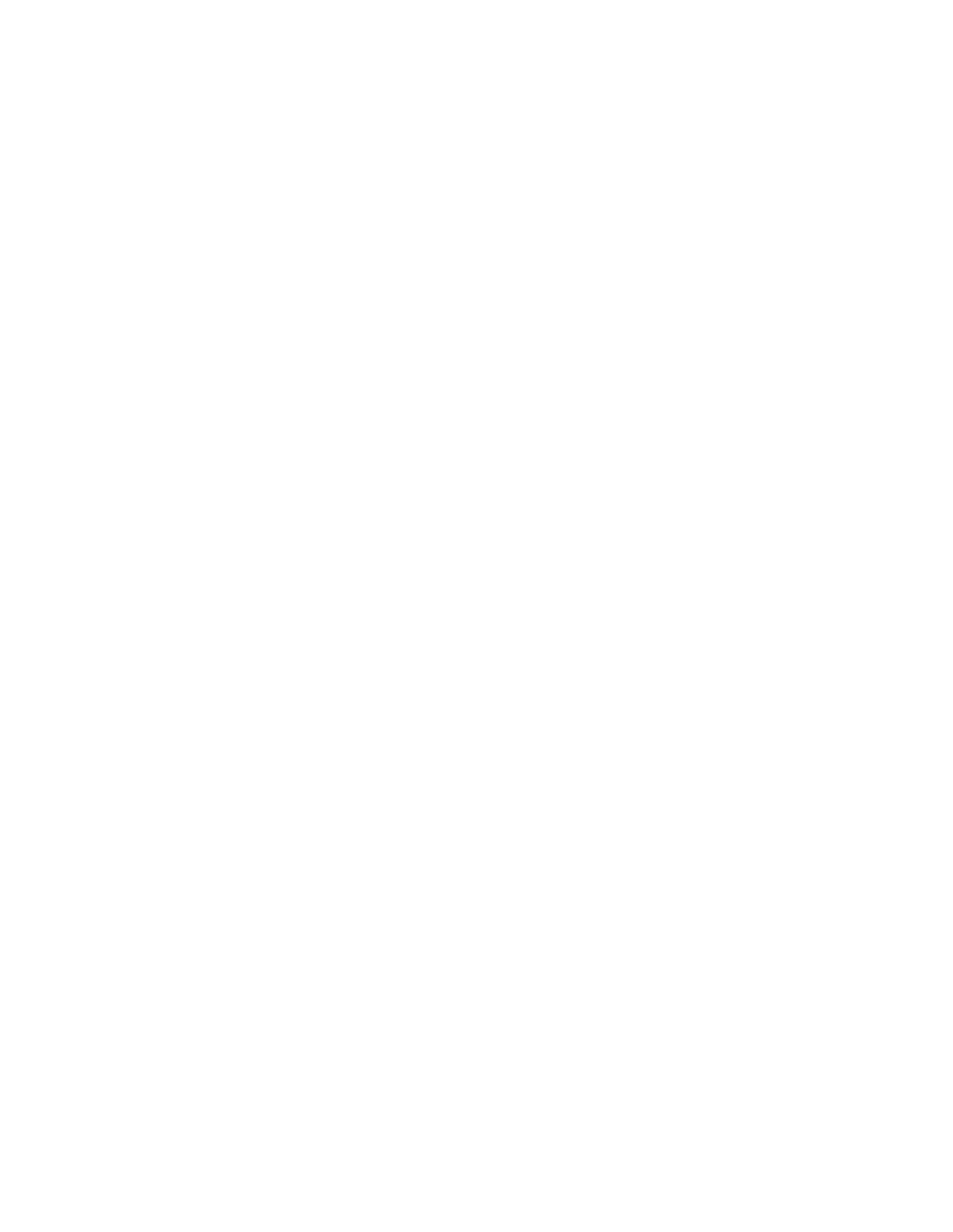#### **LANGUAGE ARTS • DRAWING CONCLUSIONS/ ORAL and WRITTEN LANGUAGE**★

To apply strategies and skills to comprehend text that is read, heard and viewed. To explore and analyze information materials. **Goals:**

Provide copies of newspapers. **Preparation:**

Have students read headlines and subheadings and study any visuals that go along with the stories, such as photographs, illustrations, charts and graphs. Have them write sentences telling what they think the stories are about.Then have them read the stories and find out how accurate their conclusions are. Lead a discussion on the information the students found and how much they were able to learn by reading headlines and subheads and analyzing the visuals. **Activities:**

**LANGUAGE ARTS• HEADLINES and CUTLINES as MAIN IDEAS/ ORAL and WRITTEN LANGUAGE**★

| Goals:              | To apply strategies and skills to comprehend text that is read, heard and<br>viewed.                                                                                                                                                                                                                                                                                                                                                                                                                                                                                                                                                                                                                                                                                                                                                                                  |
|---------------------|-----------------------------------------------------------------------------------------------------------------------------------------------------------------------------------------------------------------------------------------------------------------------------------------------------------------------------------------------------------------------------------------------------------------------------------------------------------------------------------------------------------------------------------------------------------------------------------------------------------------------------------------------------------------------------------------------------------------------------------------------------------------------------------------------------------------------------------------------------------------------|
|                     | To explore and analyze informational materials.                                                                                                                                                                                                                                                                                                                                                                                                                                                                                                                                                                                                                                                                                                                                                                                                                       |
| <b>Preparation:</b> | Provide newspapers and point out headlines and cutlines. Both offer brief<br>explanations of newspaper content. Headlines state the main idea of news<br>stories and cutlines, often called captions, give details about photographs.<br>Any main idea statement must identify the topic, be written as a complete<br>sentence and tell what the author said about the topic. Offer this example: If<br>the topic is tax cuts, and the story tells about a vote by Congress approving<br>the cuts, then the headline would read "Congress approves tax cuts."                                                                                                                                                                                                                                                                                                         |
| <b>Activities:</b>  | Have students locate photographs in the newspaper and explain what they<br>think the main ideas are. Then have students read the cutlines and see if they<br>express the same or similar main ideas or give further details. Have students<br>compare the ways cutlines and photographs tell about the subject. Discuss:<br>What does each say that the other can't?<br>Teach main ideas in other ways. Ask students to survey the newspaper and<br>write brief sentences stating the main ideas of several articles. Then have them<br>compare the statements with headlines.<br>Ask one group of students to write main ideas about several articles, and ask<br>another group of students to locate the articles in the newspaper.<br>Vary the approach by having some students identify and list supporting details<br>and others locate the story and main idea. |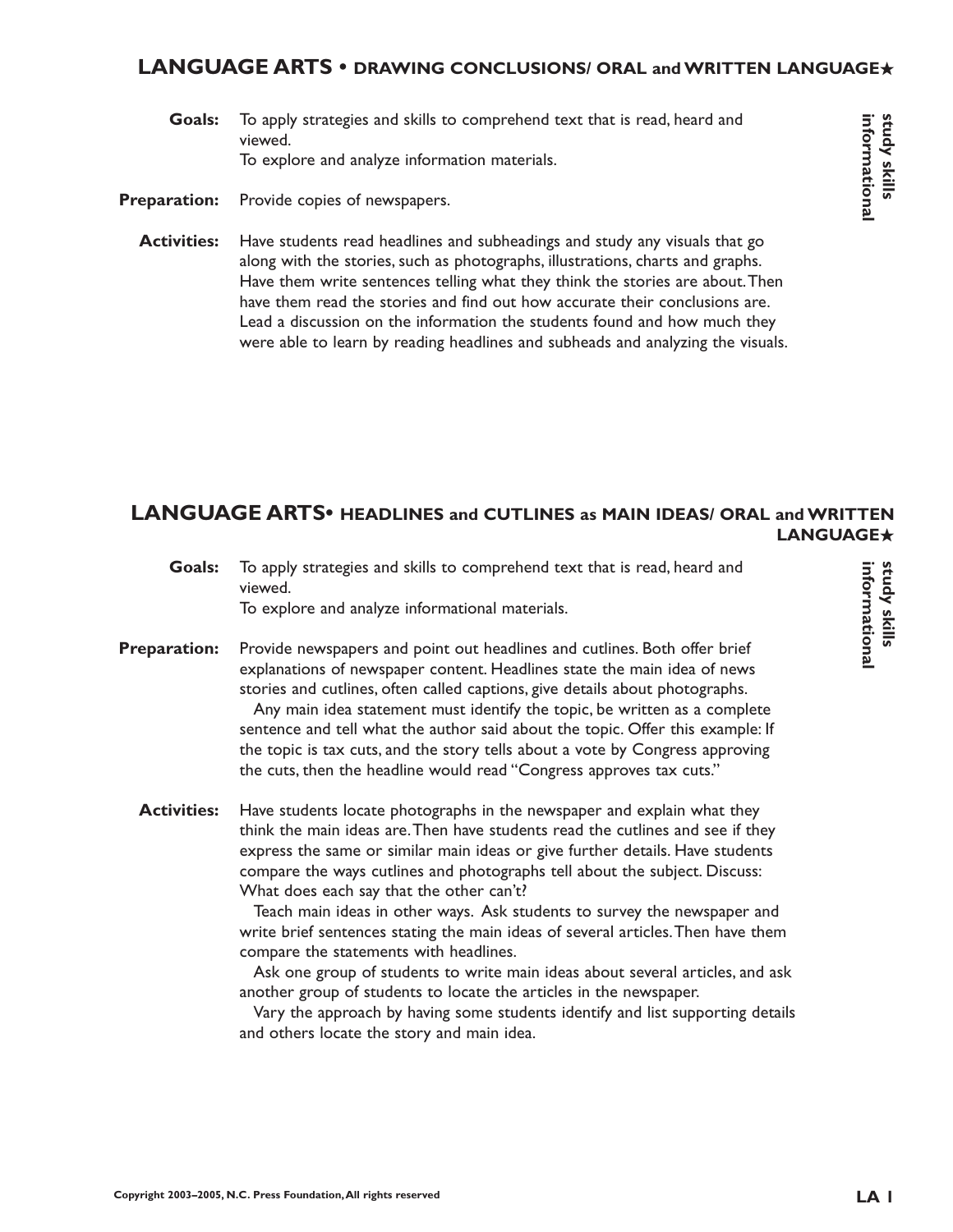#### **LANGUAGE ARTS • USING the INDEX and FLAGS/ WRITTEN LANGUAGE**★

To apply strategies and skills to comprehend text that is read, heard and viewed. To explore and analyze informational materials. **Goals:**

Provide newspapers and point out the index. Explain the usefulness of indexes in helping readers find information quickly. Write a variety of questions on the board.Vary them so that students are **Preparation:**

encouraged to use the index.

Have students use the index to locate the page(s) where the information is found and then find the answers to the questions on the board, chart or overhead. Answers and page numbers should be recorded on paper. Sample questions follow: **Activities:**

1.Where can you buy a used car?

- 2.What movies are playing in your neighborhood?
- 3. How many births were reported in the current issue of the paper?

Vary the questions and require students to use flags and placement in the paper as guides to locate items / articles.Tailor the questions to the individual paper being used.

If features do not appear on the same pages each day and are not indexed, give the name of the features section and have students find it in the paper. If weather and editorials are located on the same pages each day, ask them to locate the pages and make sure the placement is standard by checking the paper for several days.

#### **LANGUAGE ARTS • FOLLOWING INSTRUCTIONS/ WRITTEN LANGUAGE**★

**LA 2 study skills informational** study skills **study skills** informational **informational**

study skills informational

> To develop and apply strategies and skills to comprehend text that is read, heard and viewed. To explore and analyze informational materials. **Goals:**

Provide copies of newspapers and felt-tip markers. Ask students to give examples of places, activities, etc. in which they have to follow directions. Ask students to suggest factors that contribute to following directions correctly. Examples are listening carefully, understanding the vocabulary and completing tasks in a specified period of time. **Preparation:**

- Give the following directions to the students: **Activities:**
	- 1. Read a comic strip
	- 2. Read one sentence about a state leader.
	- 3. Read today's weather report.
	- 4.Write your name on the board when completed.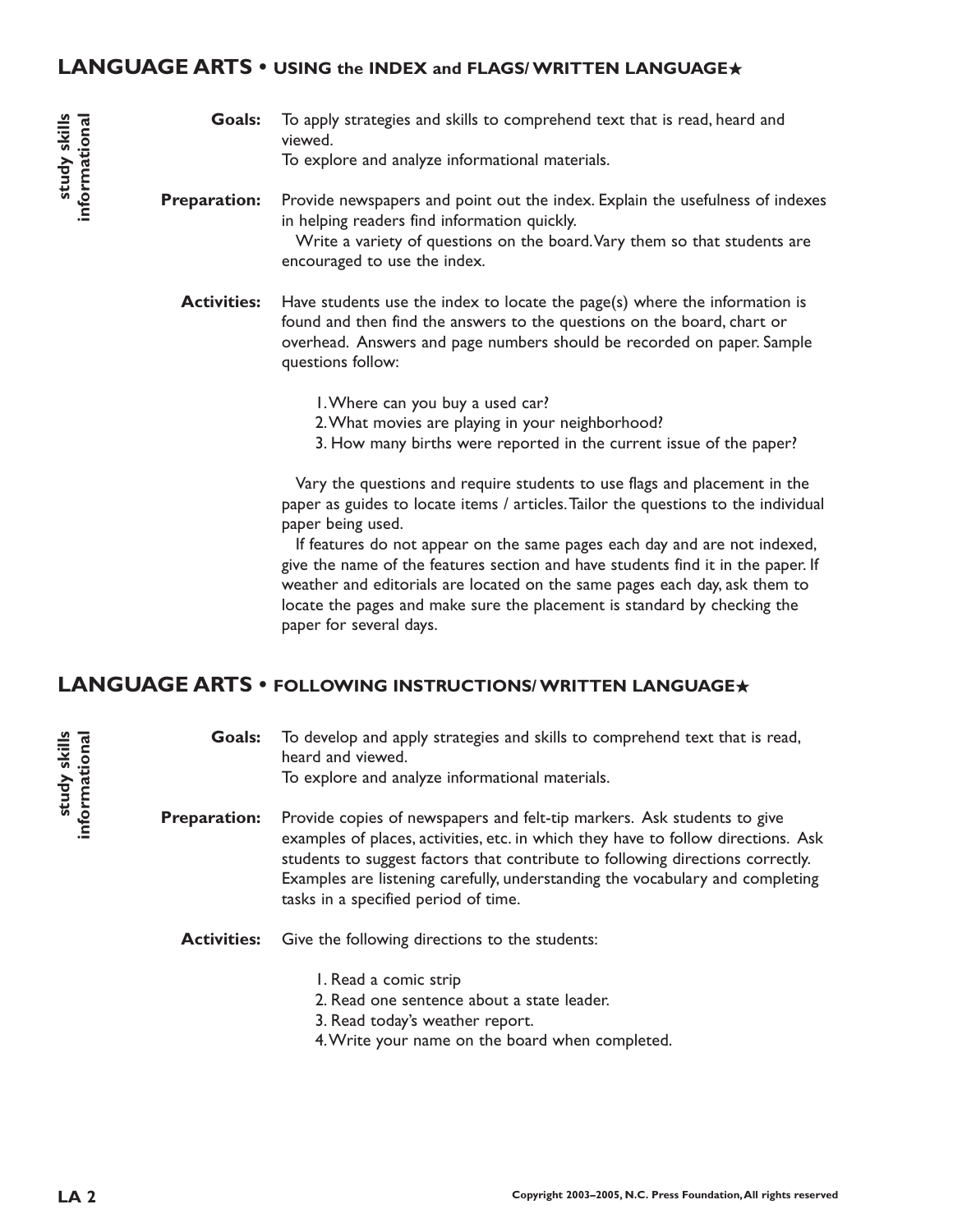## **LANGUAGE ARTS • FOLLOWING INSTRUCTIONS/ WRITTEN LANGUAGE,**★ **continued**

#### **Activities**

Emphasize that familiarity with the newspaper aids in locating information. For example:When students know where to locate the weather information, they can find the information quickly. **continued:**

> To give younger students practice in following directions, offer the following directions:

- 1. Draw a circle around the large print at the top of the newspaper page.
- 2. Make an "N" on the page number.
- 3. Make an "A" on the first ad you can locate.
- 4. Circle the first photograph you find that has more than two people in it.

# **LANGUAGE ARTS • ORGANIZATION of NEWSPAPERS/WRITTEN LANGUAGE**★

| <b>Goals:</b>       | To develop and apply strategies and skills to comprehend text that is read,<br>heard and viewed.<br>To explore and analyze informational materials.                                                                                                                                                                                                                                                                                                                                                                                                                                                                                                                                                                                                                                                                      |  |
|---------------------|--------------------------------------------------------------------------------------------------------------------------------------------------------------------------------------------------------------------------------------------------------------------------------------------------------------------------------------------------------------------------------------------------------------------------------------------------------------------------------------------------------------------------------------------------------------------------------------------------------------------------------------------------------------------------------------------------------------------------------------------------------------------------------------------------------------------------|--|
| <b>Preparation:</b> | Provide newspapers and the student worksheet LA 3-1.                                                                                                                                                                                                                                                                                                                                                                                                                                                                                                                                                                                                                                                                                                                                                                     |  |
| <b>Activities:</b>  | Have students become familiar with the organization of various newspapers.<br>Assign different sections to groups of students. Have the groups describe the<br>sections. Each group should list or cut out examples of items in the assigned<br>section and then study another. Provide the graphic organizer titled WHAT'S in<br>a NEWSPAPER? page LA 3-1.<br>Discuss the index on the front page and in the Classifieds and the flags that<br>appear at the top of each section. Also look for sections that appear on the<br>same pages each day, such as weather and editorials. A regular reader knows<br>where to find them.<br>Conduct a scavenger hunt before and after the activity and discuss students'<br>ease in locating information as a consequence of the activity.<br>Here is a sample scavenger hunt: |  |
|                     | I. Name a government official on the front page.<br>2. Give the page(s) where the comics are located.<br>3. List the high and low temperatures predicted for today.<br>4. Name the TV program at 9:00 p.m. on Channel ____.<br>5. Identify a topic for one editorial.<br>6. Identify the location of one apartment for rent.<br>7. Name two stores advertising in the newspaper today.<br>8. List the page name of any advice columnist.                                                                                                                                                                                                                                                                                                                                                                                 |  |

9. Identify a story that interests you.

study skills<br>informational **informational study skills**

**informational study skills**

study skills<br>informational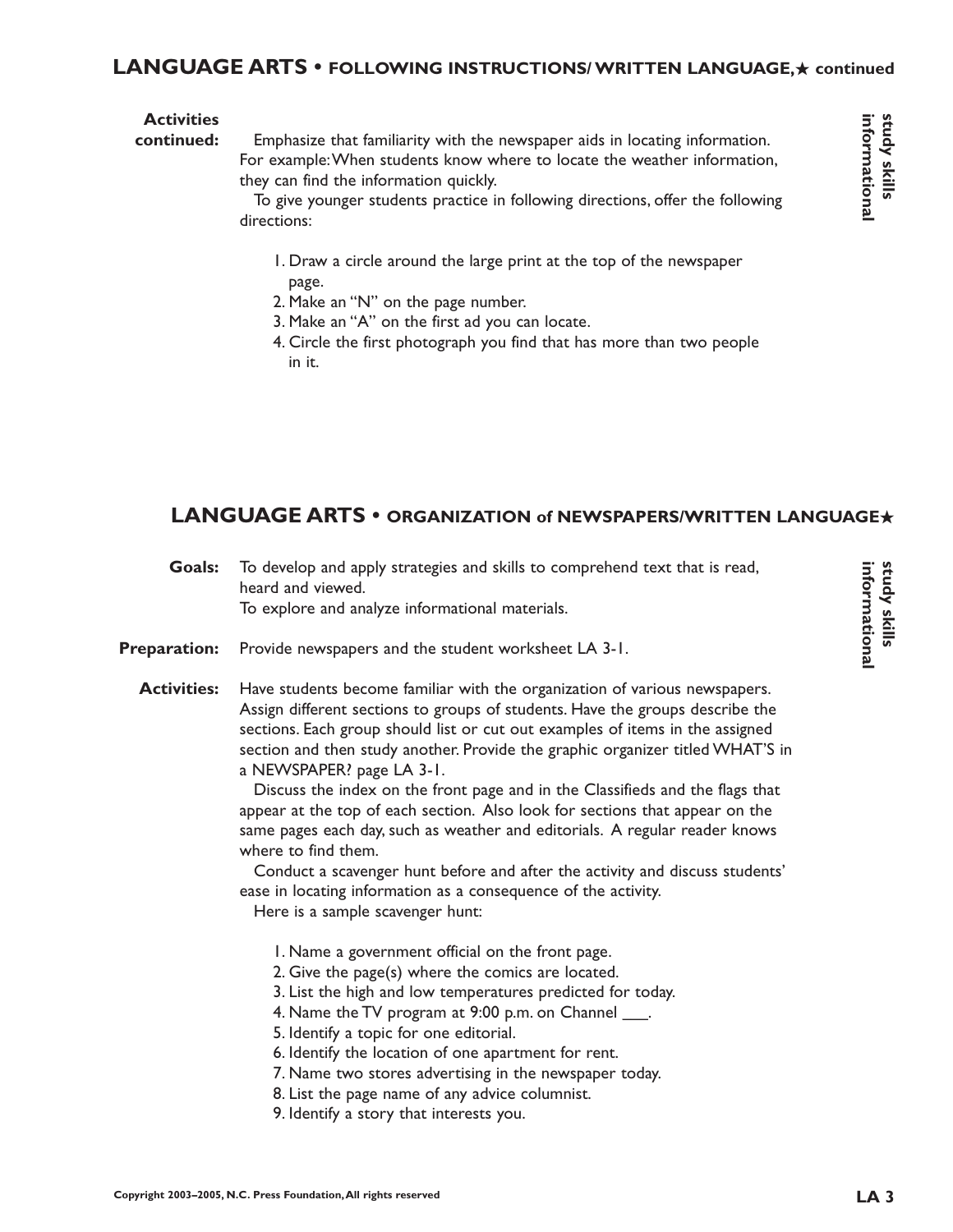#### **LANGUAGE ARTS • WRITER'S SCAVENGER HUNT**

Goals: To apply strategies and skills to comprehend text that is read, heard and viewed. To explore and analyze informational materials. To respond to non-fiction using interpretive and evaluative processes.

**Preparation:** Provide newspapers and provide the list of items below for students to find in the newspaper.

**Activities:** Have students look through the newspaper to find examples of the following writing skills. Ask them to check off each example as they find them:

- 1. Find a story that answers "who, what, when and when" in the first sentence.
- 2. Find a story that opens with a statistic  $-$  a number, such as a price, quantity, percentage, etc.
- 3. Find a sentence that describes a person's appearance.
- 4. Find a direct quotation.
- 5. Find five vivid, powerful verbs.
- 6. Find a headline that uses a play on words a word or expression that can have more than one meaning.
- 7. Find a story that tells the reader how to do something.
- 8. Find a piece of writing that represents a writer's point of view on a current issue.
- 9. Find three different words that indicate something is highly desirable.
- 10. Find a comic strip character who uses an idiomatic or slang expression.\*

Follow up by having students read three stories from one section of the newspaper — page-one news, sports, entertainment or a special section. Ask the students:Which story do you like best? Why is that story more effective than other stories?

\*Garrett, *From Writers to Readers,* NAA Foundation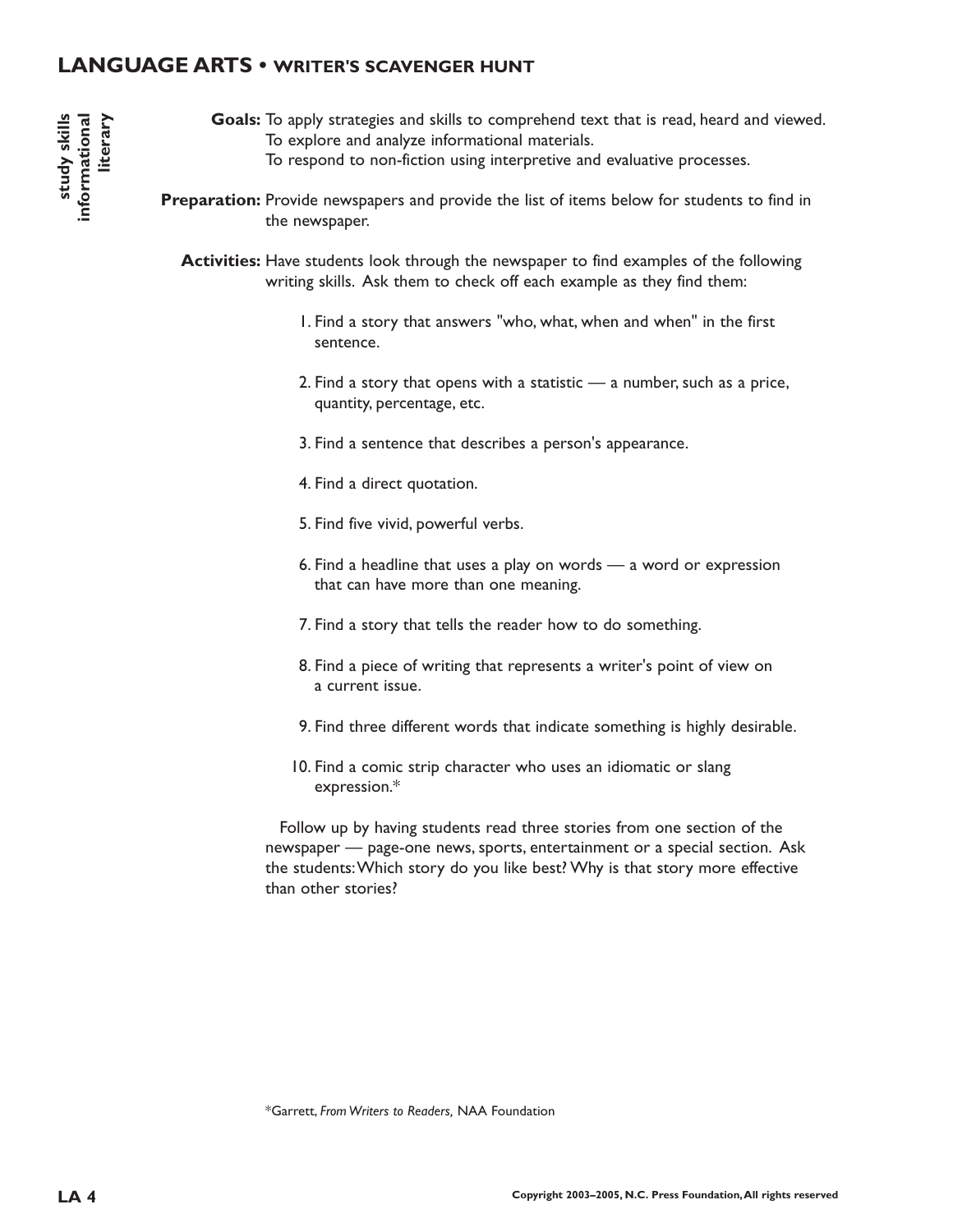#### **LANGUAGE ARTS • GETTING ACQUAINTED with COMICS/ ORAL and WRITTEN LANGUAGE**★

To apply strategies and skills to comprehend text that is read, heard and viewed. To explore and analyze informational materials. To use language to express individual perspectives drawn from personal or **Goals:**

related experience.

- Provide newspapers that run comic pages and the comics scavenger hunt on the student worksheet, LA 5-2, designed to familiarize students with the comics. **Preparation:**
	- Have students locate the comic page in your newspaper.They may need to consult the newspaper's front page index. Have them identify comics that are funny and make them laugh and ones that are more serious.Then, they should find examples of the following: **Activities:**
		- 1. A comic character that is not human
		- 2. A comic character who makes mistakes
		- 3. A gag strip with only one frame
		- 4. A comic strip that appeals to a child
		- 5. A comic strip that appeals to adults
		- 6. A comic strip that takes place in the past
		- 7. A comic strip about family life
		- 8. A comic character that is a child
		- 9. A comic that tells a continuing story
		- 10. A favorite comic strip
		- 11. A favorite comic character\*

Have students discuss their choices and determine which comic characters and strips are the class favorites.They should graph the results. Graphs can be drawn electronically using the Web site:

http://www.nces.ed.gov/nceskids/graphing/index.asp

Extend your study of comics to the arts. After students become familiar with the comics, have them act out an interesting strip, assigning roles to different students.

Have students make their own comic showing their favorite comic character as a student in their school and/or come up with other activities such as creating a comic strip that features characters from different strips interacting with each other. Refer to Lesson 10 in the Newspapering section for more information about comics.

\**Using Newspapers in K-8 Classes,* NAA Foundation.

## **LANGUAGE ARTS • NEWSPAPER TERMS/ORAL and WRITTEN LANGUAGE**★

**Goals:** To apply enabling strategies and skills to read and write. To apply conventions of application of grammar and language usage.

**Preparation:** Collect various front pages.The pages can be different publications of the same newspaper or different newspapers published on the same day. One way to get copies of different newspapers on the same day is to participate in a "Target Date" activity in which you have students write to individual newspapers two

**study skills word study**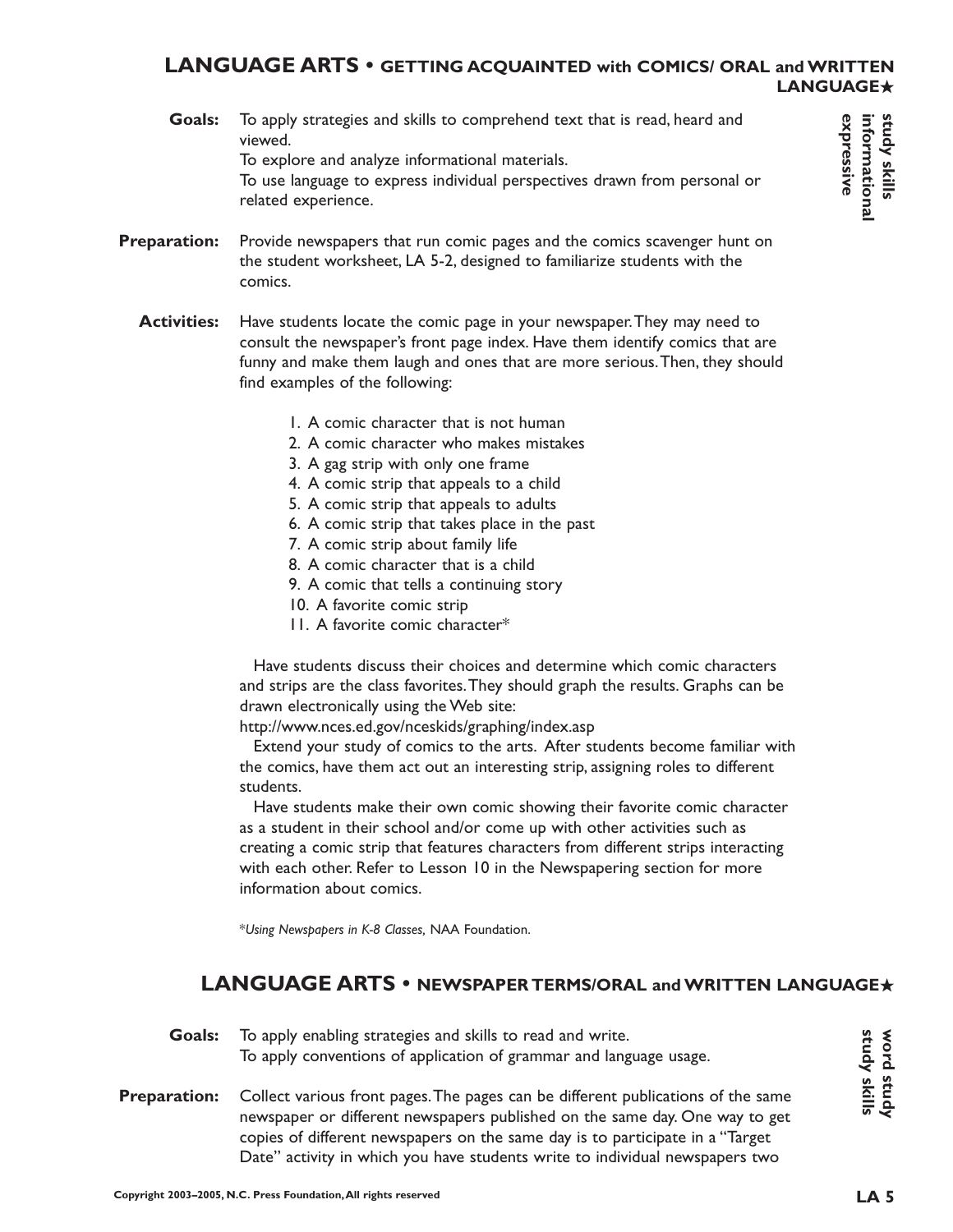#### **Preparation**

**continued:**

**word study study skills**

or three weeks ahead and ask for a specific day's newspaper. If you are using newspapers in your classroom, contact your area Newspaper in Education Manager and ask for the Target Date list and instructions.

Students can also do the activity below if everyone has the same newspaper. You can more easily teach the terms if everyone uses the same newspaper. Giving students different newspapers requires them to apply the terms to other content, once they know the terms.

Refer to Newspapering, Lesson 3, page N 11 for more ideas on teaching newspaper terms and, to locate a labeled front page, see the Appendix, A 5.

**Activities:** Ask students to locate the following items on a front page.They can write the number of the item alongside an example in the newspaper.They can work as a group, write the terms on sticky notes and paste the notes on the items in the newspaper.They can also cut out, label items and place them in a scrapbook or create an illustrated dictionary of newspaper terms.

- 1. Logo or Flag
- 2. Headline
- 3. Banner headline
- 4. Lead or top story
- 5. Cut
- 6. Photo caption
- 7. Cutline
- 8.Wire service
- 9. Dateline
- 10. Lead paragraph
- 11. Byline
- 12. Jump line
- 13. Index
- 14. Skybox

Note that a newspaper may not include all of the terms. For example, most top stories do not carry banner headlines. Many newspapers do not run skyboxes.

Conduct similar activities with editorial pages. Provide the following list of terms and have them find examples in newspapers:

- 1. Editorial
- 2. Letter to the editor
- 3. Column
- 4. Political cartoon
- 5. Masthead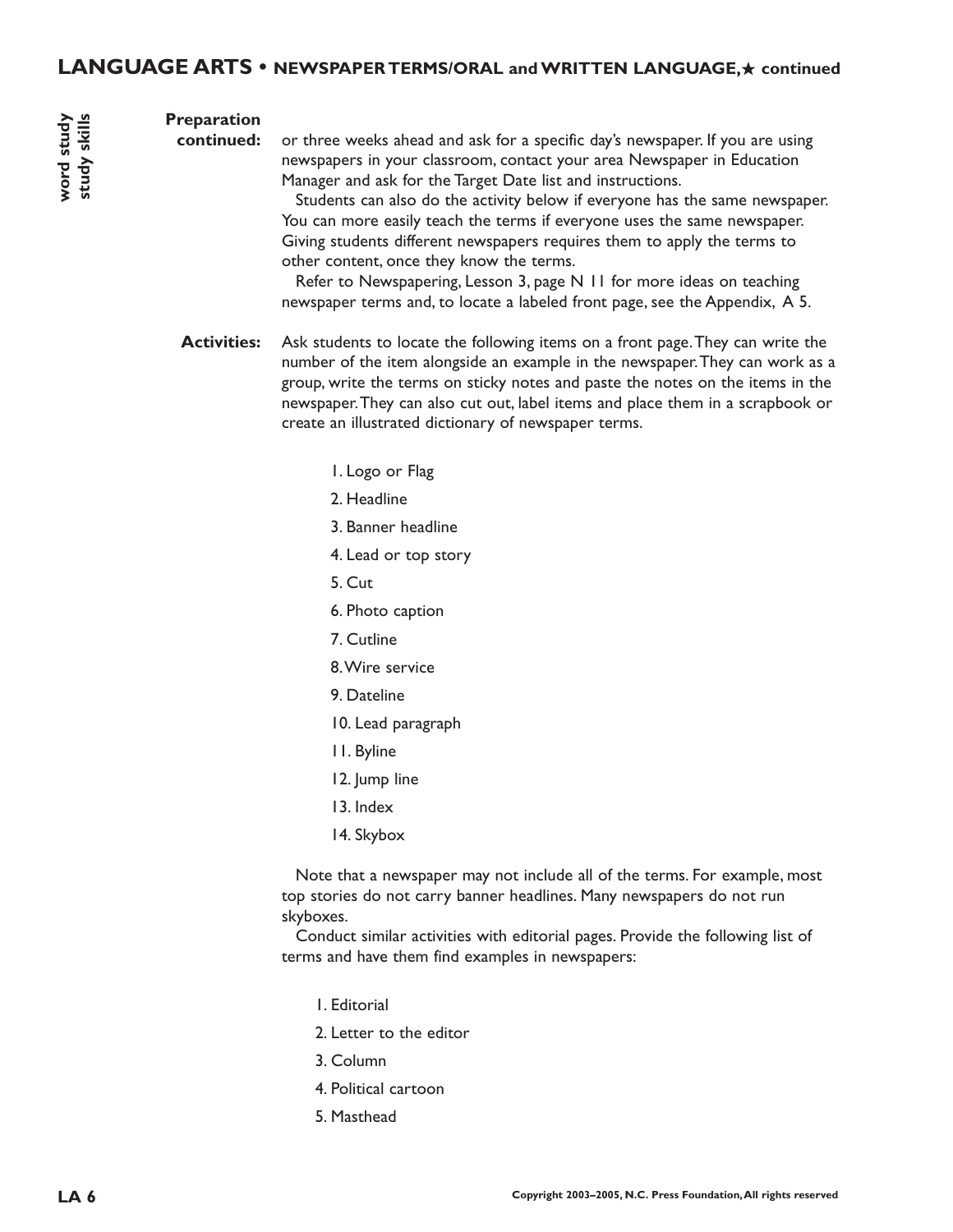#### **LANGUAGE ARTS • NEWSPAPER TERMS/ORAL and WRITTEN LANGUAGE,**★ **continued**

#### **Activities**

Follow up the activities by having students create fixed or portable bulletin boards on which they display labeled front and editorial pages.They can draw lines from the terms to the item in the newspaper or use yarn to connect them. Provide the glossary of newspaper terms in the back of this teacher's guide. **continued:**

**word study**

Word study

# **LANGUAGE ARTS • LISTENING CAREFULLY/ ORAL LANGUAGE**

- To apply enabling strategies and skills to read and write. **Goal:**
- Provide copies of newspapers. **Preparation:**
	- Instruct students to listen carefully to what is read to them. Give them a specific kind of word (action word, color word, etc.) for which to listen, and create a signal for students to give when they hear the specific words. **Activities:**

One way to vary the activity is to ask students to select a word from the newspaper. Slowly say a sequence of words, including the special word. Ask students to clap every time they hear that word.

Have students find a series of letters or words in the newspaper. One student says the letters/words and the others take turns repeating them.

# **LANGUAGE ARTS • COMPLETING the PICTURE/ ORAL LANGUAGE**

To apply enabling strategies and skills to read and write. Cut simple photographs from the newspaper. Prepare for the activity by cutting off parts of the photographs. Show photographs to students and ask them to tell what is missing. Have them attach a photo to a blank sheet of paper, then draw missing parts, and discuss why missing parts are needed to complete the photograph. Then ask them to draw their own examples of objects with missing parts and have other students tell what is missing. **viewing Goal: Preparation: Activities:**

# **LANGUAGE ARTS • DISCOVERING RELATIONSHIPS/ ORAL and WRITTEN LANGUAGE**

| Goal:               | To apply enabling strategies and skills to read and write.                                                                                                                                                                     |                       |
|---------------------|--------------------------------------------------------------------------------------------------------------------------------------------------------------------------------------------------------------------------------|-----------------------|
| <b>Preparation:</b> | Provide copies of the newspaper, construction paper, glue and scissors.                                                                                                                                                        | word study<br>viewing |
| <b>Activities:</b>  | Have students cut out newspaper photographs and words that can be related<br>to each other. Photographs may relate to photographs, words to words or<br>photographs to words. Encourage students to explain the relationships. |                       |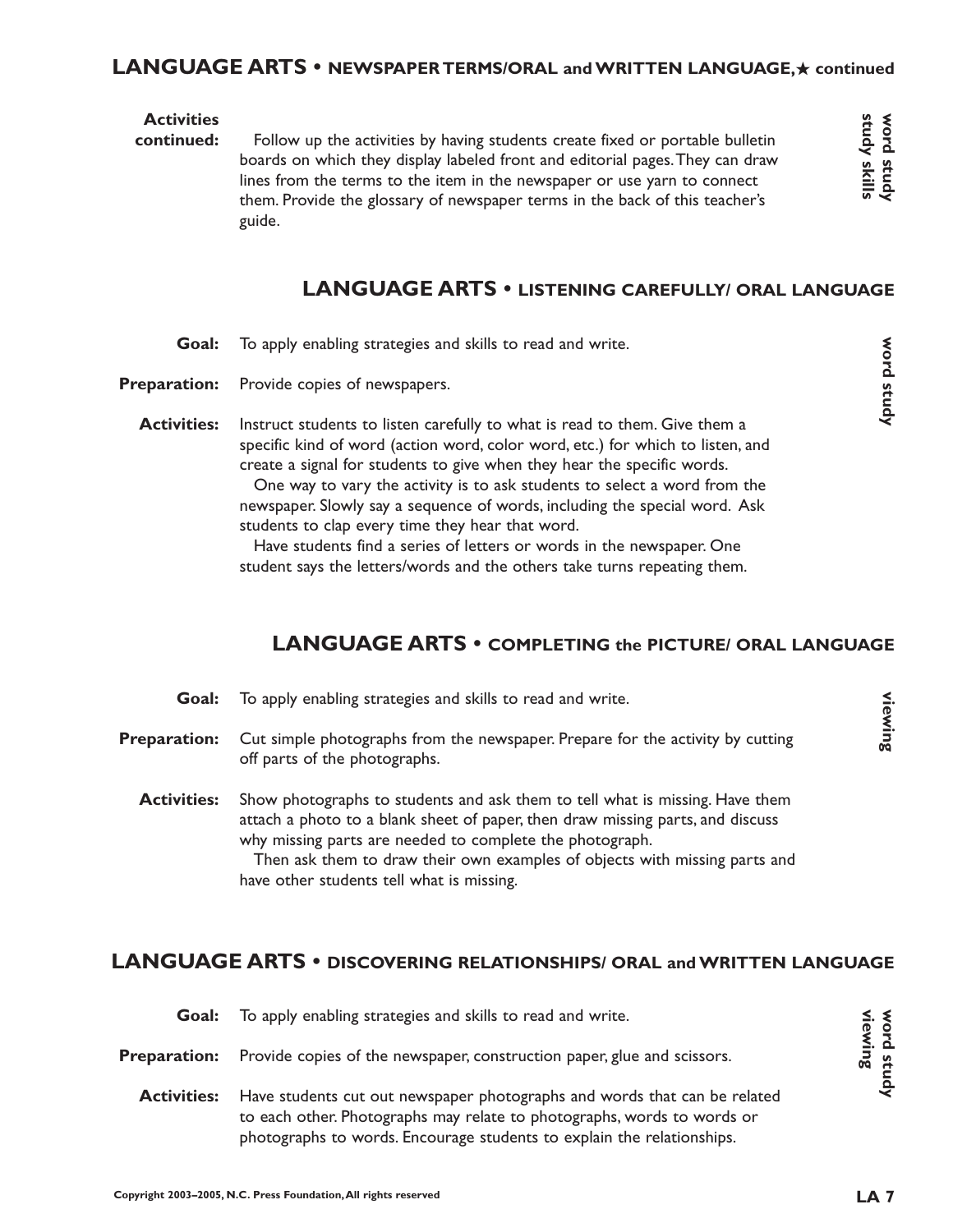#### **LANGUAGE ARTS • OBSERVING PHOTOS/ ORAL and WRITTEN LANGUAGE**

To apply enabling strategies and skills to read and write. To apply strategies and skills to create oral, written and visual texts. To make connections through the use of oral language, written language and media and technology. **Goals:**

Provide newspapers and the student worksheet LA 8-3. Select or have students select photographs. Choose action photographs that are likely to interest students and elicit a response from them. Also find photos that need cutlines to be understood. For example: Some cutlines identify people and places that are not readily identifiable. **Preparation:**

> Use this activity to introduce the 5Ws and How questions to younger students.

In class discussion or in smaller groups, discuss the content of each action photo. Provide the graphic organizer, LA 8-3. Ask questions to encourage careful analysis of the photographs. Examples of such questions are: **Activities:**

- 1. How many people are in the photo? What is their relationship to each other?
- 2. How many cars are on the scene?
- 3.What clues tell the season or weather conditions?

With the photos that need cutlines, have students guess at the content of the cutline. Encourage them to share all their ideas. Some are likely to recognize famous people and highly publicized events.Then read the cutline to them. See how close they come to supplying the information given in the cutline.

As an extension, ask students to look at selected photos and list words that tell what they see.Write the words on a chart or board. After the words are listed, discuss the different types. For example: Some words name items in the photo, and others describe feelings, places or people. Adequate responses are those that are logically related to the photographs.

In a class discussion or in small groups, ask students to use the words in sentences, paragraphs or stories that describe the photos. Or have them tell stories. Each student should contribute to the story, picking up where another student ends.

**word study viewing**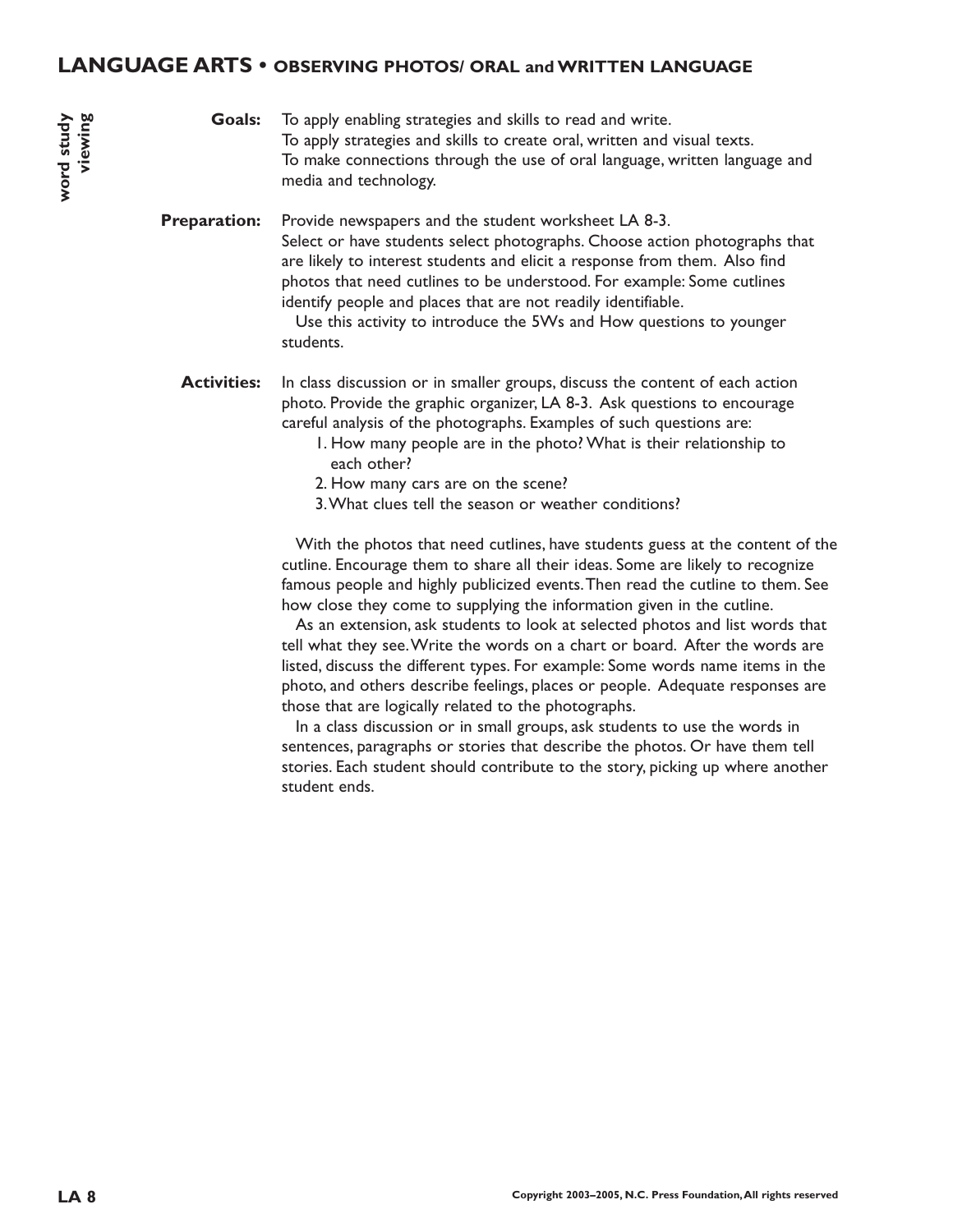#### **LANGUAGE ARTS • LETTER SOUNDS and RECOGNITION/ ORAL and WRITTEN LANGUAGE**

- To apply enabling strategies and skills to read and write. To make connections through the use of oral language, written language and media and technology. **Goals:**
- Provide copies of newspapers, glue, scissors, construction paper and index cards. **Preparation:**
	- Have students cut out the alphabet using headlines and other large print letters. Ask them to arrange the letters in alphabetical order on construction paper.Then ask students individually or in small groups to give examples of words beginning with various letters or find words or items in the newspaper for each letter. **Activities:**

To include additional skills, ask for words ending with various letters or for words containing various letters in the middle position. Have students find newspaper photographs that contain objects whose names begin/end with various letters.When appropriate, emphasize various sounds individual letters represent. For example: the hard and soft sound of "g" as in "good" or in the word "giraffe."

Try another approach. Using large index cards, have students create their own flash cards by gluing items from the newspaper that begin or end with different letters and sounds.To build vocabulary, they should exchange cards with other students and read other people's words, asking for help when it is needed.

## **LANGUAGE ARTS • HIGH FREQUENCY WORDS/ WRITTEN LANGUAGE**

To apply enabling strategies and skills to read and write. Provide copies of newspapers and felt-tip markers. Write five to ten examples of high-frequency words on the board. Use prepared lists like the Fry Word List or the Dolch Word List.Write an equal number of non-frequency words that are found in newspapers. Conduct a Web search to find sites that list the Dolch and Fry words. Individual schools often list the words on their Web sites.Two sites located on April 11, 2003: http://www.kidzone.ws/dolch/preschool.htm http://www.boiseschools.org/curriculum/la supplement/la\_frylist.pdf Have students locate and circle the high-frequency words in the newspaper. Do the same with non-frequency words. Compare the numbers.To incorporate writing skills, allow students to make their own sentences that contain highfrequency words and underline the words. Then have students prepare a bar graph indicating the frequency with which the high-frequency words are used. Compare a 100-word passage in the newspaper with a 100-word passage in a textbook to see which contains the **Preparation: Activities:**

> most high-frequency words. Also, work with other words, ones that create mental images, while studying high-frequency words.

**word study**

Word study

**Goal:**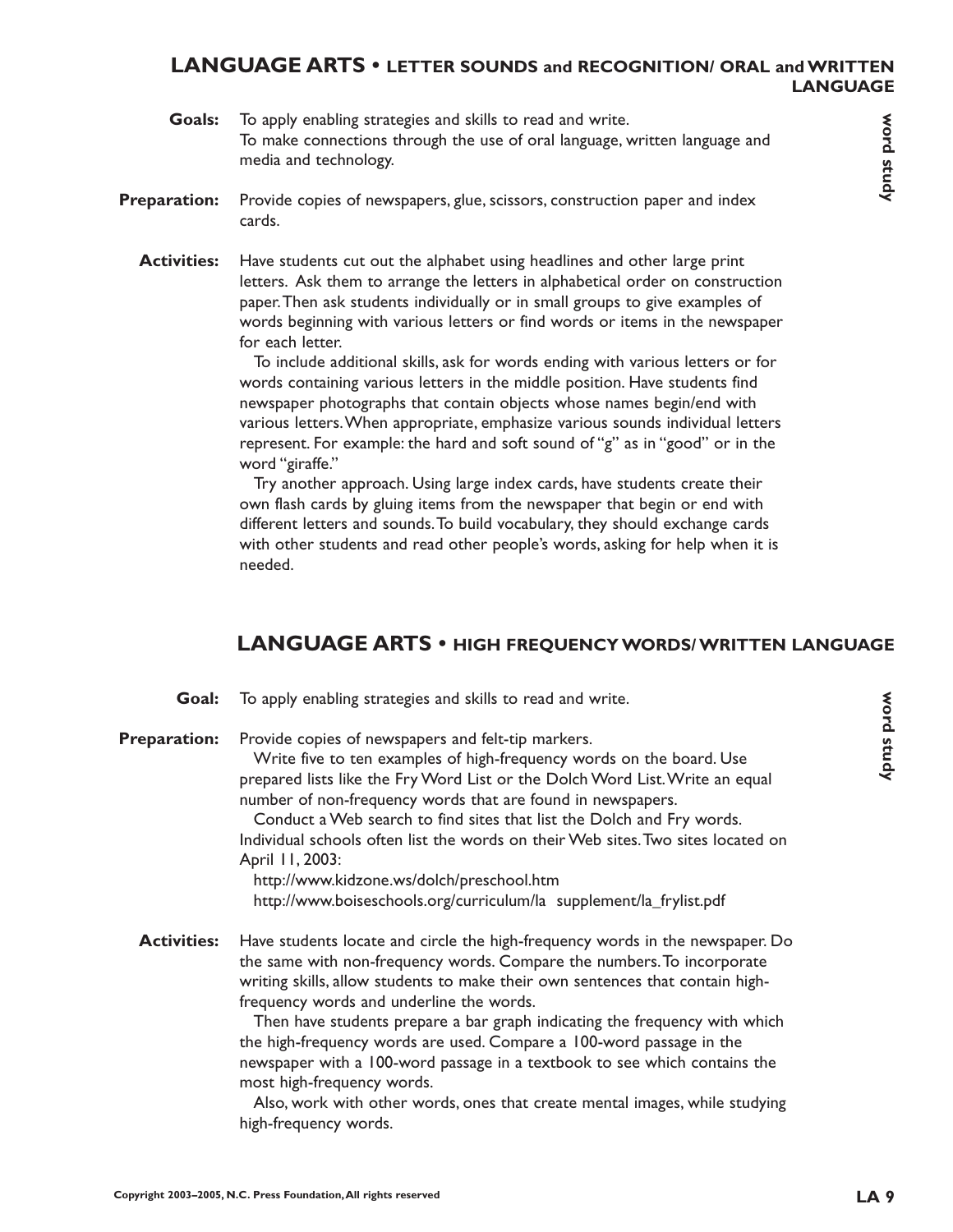#### **LANGUAGE ARTS • SYLLABICATION and PRONUNCIATION/ WRITTEN LANGUAGE**

|  | <b>Goal:</b> To apply enabling strategies and skills to read and write. |
|--|-------------------------------------------------------------------------|
|--|-------------------------------------------------------------------------|

Provide newspapers, dictionaries and felt-tip markers. Name objects in the classroom and ask students to identify the number of syllables in the words. **Preparation:**

Have students skim the newspaper for all the one-, two-, three-, four- and fivesyllable words they can find in a ten-minute time limit. Have them circle the words and use a dictionary to check syllabication, pronunciation or definition. Stimulate further discussion with questions such as: **Activities:**

- 1.Which category has the most words?
- 2. Does one article have many words with three or more syllables? Why? does the article deal with complex topic and contain technical words?
- 3. Do certain types of writing such as business reports, editorial reviews, world news and science and technology contain more four and five syllable words?

#### **LANGUAGE ARTS • PREFIXES and SUFFIXES/ WRITTEN LANGUAGE**

To apply enabling strategies and skills to read and write. **Goal:**

Provide pages of the newspaper and felt-tip markers. **Preparation:**

Engage students in a relay race to find prefixes or suffixes on a page of the newspaper. Give them three minutes. Each prefix or suffix is circled and counts as one point.Words containing both prefixes and suffixes are worth five points. Total the score. **Activities:**

> Also, have students cut out words and their prefixes and suffixes and collect what they find in an envelope.They should exchange with another student and form as many words as they can, using the root words, prefixes and suffixes they are given. Award one point for each word with a prefix or suffix and three points for words with both. Discuss the meanings of the prefixes and/or suffixes.

To stress specific prefixes or suffixes, form teams to locate the prefixes and suffixes in the newspaper.

word study **word study**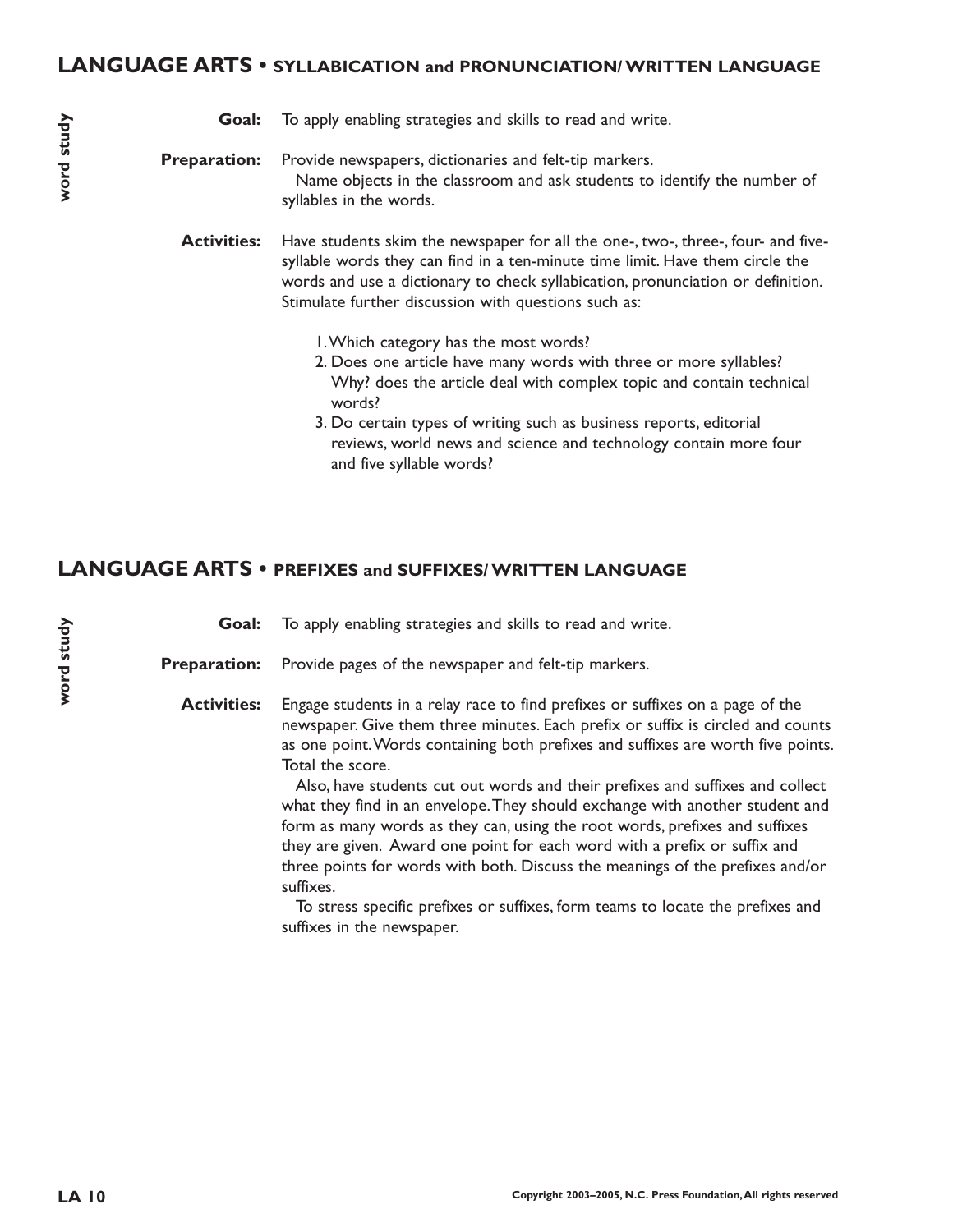## **LANGUAGE ARTS • LEARNING NEW WORDS/ WRITTEN LANGUAGE**

- To apply enabling strategies and skills to read and write. **Goal:**
- Provide newspapers and the student worksheet DEVELOPING a WORD BANK, LA 11-4. Also provide index cards for recording new words. Make dictionaries available. **Preparation:**

Explain that newspapers can introduce many new and interesting words into students' vocabulary. Present the steps below for them to use when faced with new words:

- 1. Figure out the meaning from the sentence.
- 2.Take off the ending then try to make a new word.
- 3. Break the word into syllables. Use prefixes, suffixes and root words for clues to the word's meaning.
- 4. Sound out the word and think of other words that begin or end in the same way.
- 5. Ask a fellow student or teacher.
- 6. Look it up in a dictionary.
- 7. Keep a list of words you learn.Write them on cards, share and exchange with other students or keep a running list of words and definitions in a word bank. Use the student record sheet, LA 11-4.
- Ask students to circle or write down any new words they encounter in their newspaper reading.They should apply the steps to new words they find and check off the strategy as they go down the list. Have them record the new words in a word bank and write the last step (1, 2… or 6 above) to figuring out the word. Also have them write down words on index cards for sharing with other students. Ask questions such as which is the biggest, funniest, worst and best new word. **Activities:**

#### **LANGUAGE ARTS • DEVELOPING a WORD BANK/ WRITTEN LANGUAGE**

To apply enabling strategies and skills to read and write To apply conventions of grammar and language usage. Provide copies of the newspapers and the student worksheet LA 11-4. Each day, have students select two unfamiliar words from the front page, editorial pages or other pages of their newspaper. Have them apply context clues to see if they can identify the meaning of the words. Using the dictionary, have students find and record definitions of the words to develop a word bank. Provide graphic organizer LA 11-4. Ask them to make their own sentences **Goals: Preparation: Activities:**

> Also, have students see how often words are repeated in the newspaper and determine the emotional impact of the words.

with the words. Use selected words to create a spelling list.

word study **word study**

**word study**

Word study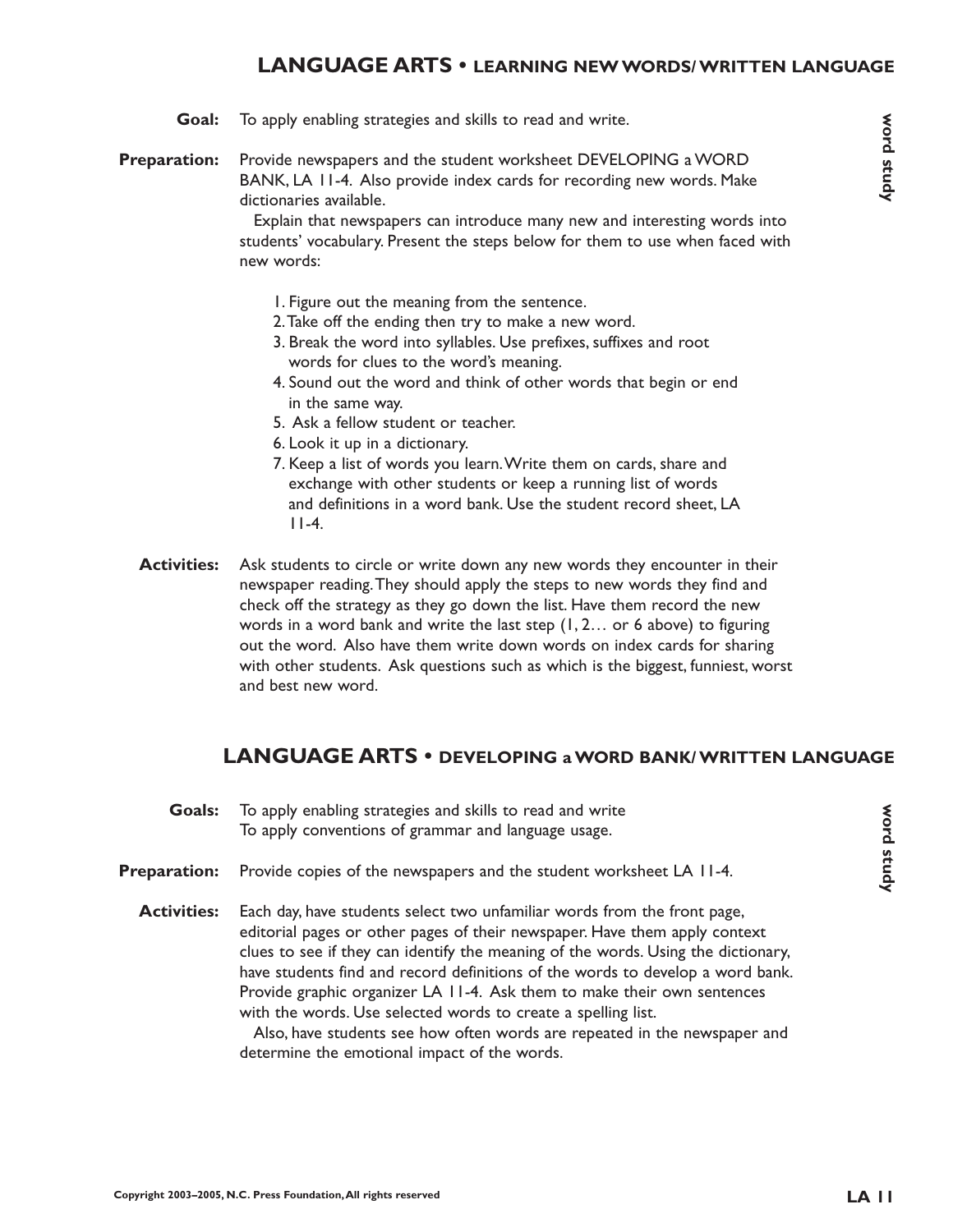#### **LANGUAGE ARTS • UNDERSTANDING NEW WORDS**

To apply enabling strategies and skills to read and write. To apply conventions of grammar and language usage. **Goals:**

- Provide newspapers and the two student worksheets LA 12-5 and LA 12-6 designed to help students learn, remember and understand new words. **Preparation:**
	- Have students locate unfamiliar words in the newspaper.They may come from any section of the newspaper. If working on a particular subject, students can choose the words from stories about that subject, or they can choose words from stories that interest them. **Activities:**

Choose one or both graphic organizers LA 12-5 and LA 12-6 for students to use in thinking and writing about the words.

#### **LANGUAGE ARTS • COMPOUND WORDS/ WRITTEN LANGUAGE**

To develop and apply enabling strategies and skills to read and write. **Goal:**

Provide copies of newspapers, felt-tip markers, construction paper and/or index cards. Explain that a compound word is two or more small words combined to form a larger word. Ask students to give examples orally. **Preparation:**

Have students locate, circle, and write on the board as many compound words as they can find in the newspaper within a five-minute period. Have them use the words in spoken or written sentences. **Activities:**

> Extend the activity. Have students cut out compound words and divide each into two words. Have them glue the words on index cards or construction paper for ease in handling. Have them cut apart the compound words.Then have them exchange word cards with other students and create as many new compound words as they can in a five- to ten-minute period. Give one point for each compound word.

#### **LANGUAGE ARTS • ALPHABETICAL ORDER/ WRITTEN LANGUAGE**

To apply enabling strategies and skills to read and write. To explore and analyze informational materials. **Goals:**

Provide copies of newspapers. **Preparation:**

Have students look for lists in the newspaper that are in alphabetical order. Examples are the index, temperatures listed by city, movies in town, stocks, obituaries and certain sections of the want ads. Have them locate other lists in the newspaper that are not in alphabetical order and try to figure out why those are not alphabetized. For example: In the sports scoreboards, the team with the best record is listed first. **Activities:**

> To make use of the alphabetical lists in the newspaper, list the items out of order. Ask students to put them in alphabetical order and check their work using the newspaper lists. Direct them to make a shopping list and other lists and put the items in alphabetical order. Ask them if having the lists in alphabetical order serves any purpose, if it will help them in any way when they go shopping.

word study **word study** informational **informational**

**word study**

word study

**word study**

word study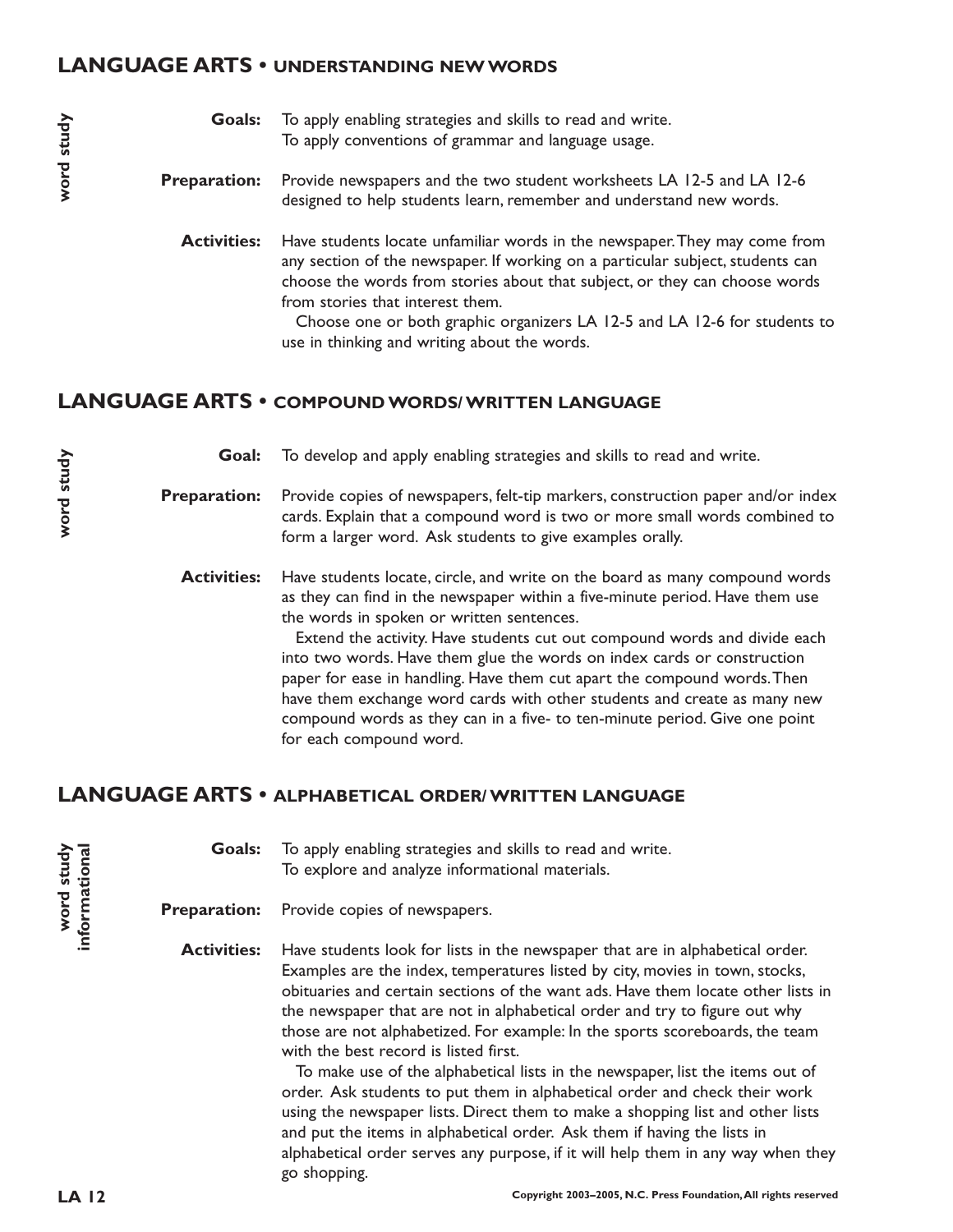#### **LANGUAGE ARTS • ABBREVIATED WORDS/ WRITTEN LANGUAGE**

To apply enabling strategies to read and write. To apply grammar and language conventions to communicate effectively. **Goals:**

- Provide copies of newspapers and discuss the use of abbreviations. Include both formal and informal abbreviations. Formal abbreviations include standard, accepted abbreviations found in print. Informal abbreviations include abbreviations used when writing notes or making grocery lists. For example: tom. for tomato; det. for detergent. **Preparation:**
	- Give students ten minutes to locate at least five abbreviations in each of the following sections of the newspaper: front page, sports,TV-movies, stock market, retail ads and classified ads. Students can write, highlight or circle the words or cut out the passages that contain the words. Have students exchange papers with a partner and try to figure out the meaning of the abbreviations out of context, then in context. **Activities:**

Make a list of abbreviations from the newspaper and discuss how prior knowledge of the subject improves understanding of abbreviations. For example: If someone is knowledgeable in sports,"RBI" will be read quickly as "runs batted in."

Have students use informal abbreviations to make a shopping list using food ads. Also have students take notes on newspaper articles.They should compare lists or notes and draw conclusions about the ways abbreviations are derived.

## **LANGUAGE ARTS • GRAMMAR WORD GROUPS/ ORAL LANGUAGE**

| Goals:              | To apply strategies and skills to create oral, written and visual texts.<br>To apply conventions of grammar and language usage.                                                                                                                                                                                                                                                           |  |
|---------------------|-------------------------------------------------------------------------------------------------------------------------------------------------------------------------------------------------------------------------------------------------------------------------------------------------------------------------------------------------------------------------------------------|--|
| <b>Preparation:</b> | Provide newspapers, felt-tip markers and index cards.                                                                                                                                                                                                                                                                                                                                     |  |
| <b>Activities:</b>  | Have students circle verbs in headlines and substitute words that will not<br>change the meaning of the headlines. Discuss which words are best in the<br>context.                                                                                                                                                                                                                        |  |
|                     | Group students in pairs and have them find and circle as many examples of<br>antonyms, synonyms or homonyms as possible within a specified time limit.<br>Have students write their own sentences containing the words.<br>Give them an article or advertisement to rewrite, substituting antonyms for<br>adverbs and adjectives so that the viewpoint is changed.                        |  |
|                     | Cut adjectives and adverbs from the newspaper and mount them on 3 by 5<br>cards. Divide students into two teams. Give each player a part of the<br>newspaper such as an article, page, ad or comics. Draw a card showing an<br>adjective or adverb. The teams can race to see who can find a synonym for the<br>word first using the part of the newspaper that you assign them. The team |  |

getting the most points wins.

**grammar usage word study**

grammar usage Word study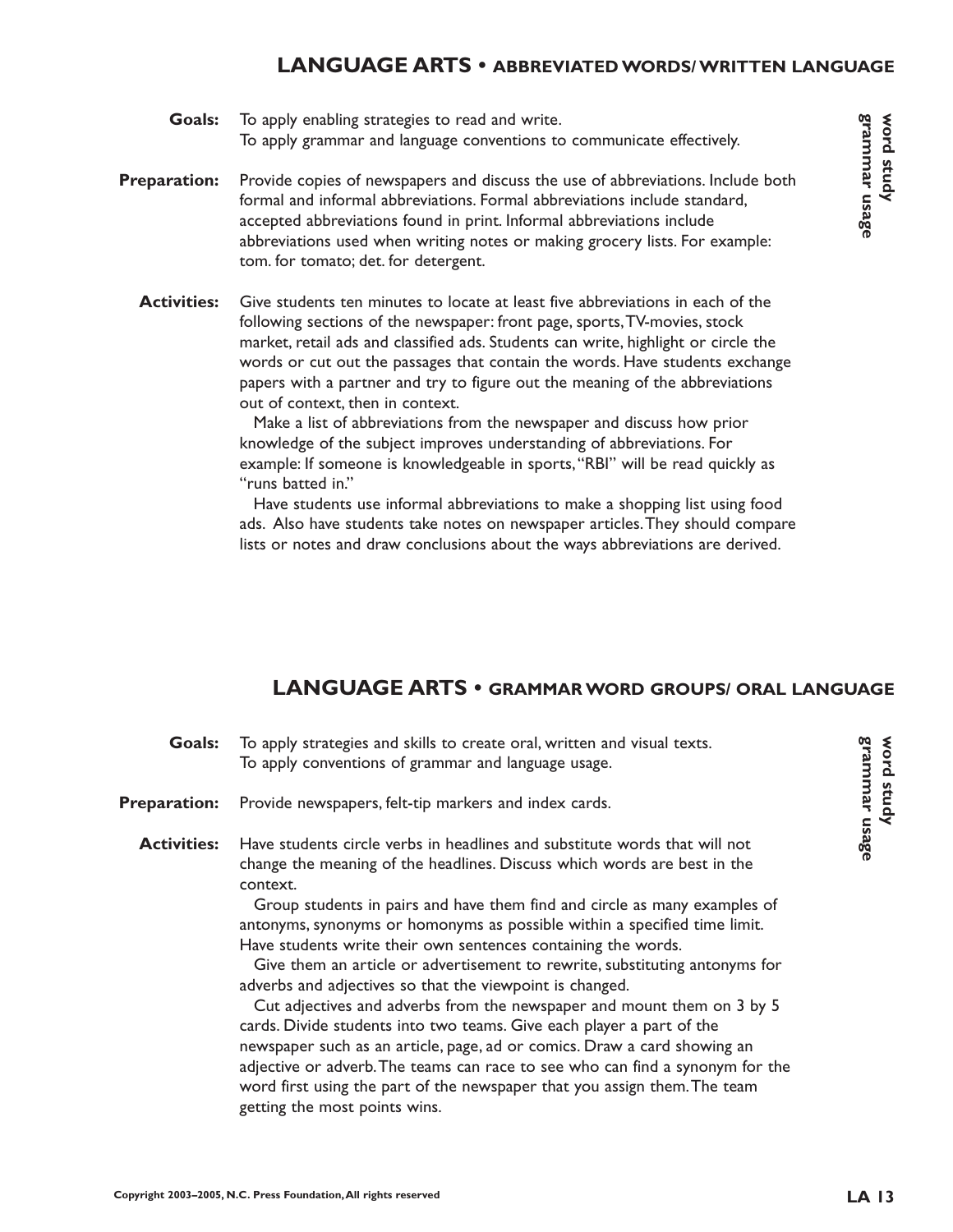#### **LANGUAGE ARTS • SELECTING the BEST VERB/ WRITTEN LANGUAGE**

To apply enabling strategies and skills to read and write. To apply conventions of grammar and language usage. **Goals:**

Provide newspapers and felt-tip markers. **Preparation:**

Have students underline verbs in headlines and think of synonyms for the words out of context and in context. Synonyms chosen out of context are often inappropriate in the context of the headline. Many verbs have implied meanings and function as nouns in different contexts. **Activities:**

> After synonyms are listed, have students decide which verb is best.This is the same responsibility the headline writer has—to select the best word in context.

> Follow up by having students find the verbs that serve as the predicates of sentences in the opening paragraphs of stories.Tell them the predicate answers the key question,What is the action? or What happened? The other questions—who, when, where, why and how—flow from the action:Who took the action? Where did the action take place? When did the action take place? Why did the action take place? How did the action take place?

Each time students work with verbs, explain how important verb choice is. Ask if the writer chose the right or best verb in their opinion. Emphasize that strong verbs are building blocks in good writing.

Because sports writers use colorful verbs, that section would be a good place to begin a study of verbs.

# **LANGUAGE ARTS • A SENTENCE and ITS PARTS/ WRITTEN LANGUAGE**

To apply conventions of grammar and language usage. Provide newspapers and the student worksheets LA 14-7 and LA 14-8. Describe a "sentence:" A sentence has a subject and predicate.The simple subject and predicate are the words that describe the action (the verb) and the person, place or thing (the noun) that committed the action. A sentence begins with a capital letter and ends with a punctuation mark. There are four types of sentences. A declarative sentence makes a statement. An interrogative, asks a question. An exclamatory sentence expresses strong emotion. An imperative, is a command. In newspapers, have students find examples that demonstrate they understand what a sentence is.They can cut out and paste or write down what they find. Provide the graphic organizer LA 14-7 for students to record their answers. Follow up by having students look in newspapers for application of other grammar rules and to locate words and phrases to illustrate the eight parts of speech. Have students analyze nouns. Provide graphic organizer LA 14-8. Use the graphic organizer on nouns as a model for designing organizers about verbs, conjunctions, prepositions, etc. **Goal: Preparation: Activities:**

**word study grammar study**

grammar study word study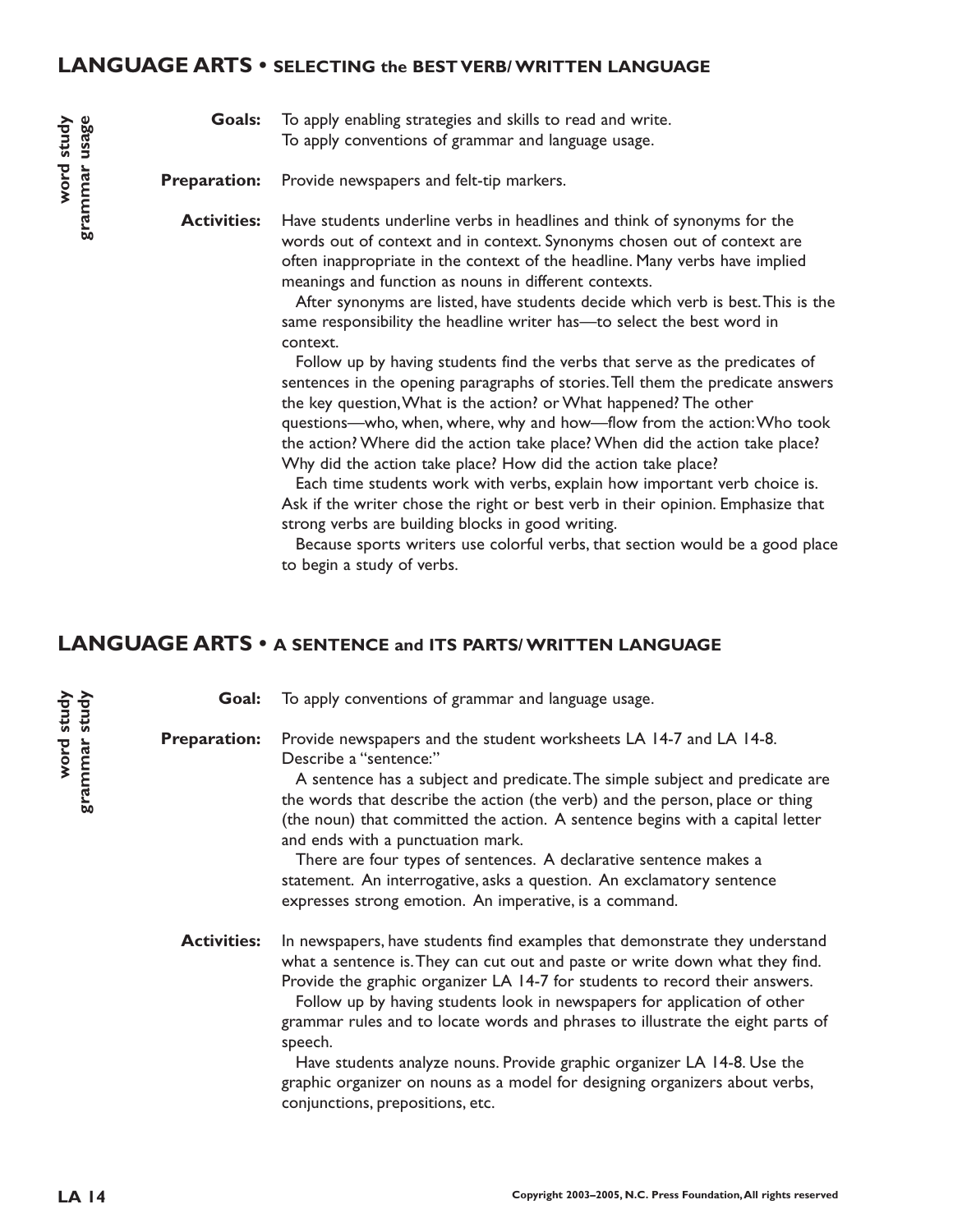## **LANGUAGE ARTS • COMPLETING SENTENCES/ WRITTEN LANGUAGE**

- To apply grammar and language conventions to communicate effectively. **Goal:**
- Provide newspapers and the student worksheet LA 15-9. Make sure that students can identify headlines.Tell students that headlines generally have subjects and verbs, but to save space, headline writers use key words and often leave out words such as "the," "and," "a" and helping verbs. Choose an interesting headline and ask them to listen for the words that are missing as you read it. Help them make the headline into a complete sentence. **Preparation:**
	- Provide the student worksheet LA 15-9 and have students choose headlines to make into complete sentences. **Activities:**

#### **LANGUAGE ARTS • SPELLING and GRAMMAR/ WRITTEN LANGUAGE**

- To apply enabling strategies and skills to read and write. To apply conventions of grammar and language usage. **Goals:**
- Provide newspapers and explain the reasons for misspellings in the newspaper. Some are mistakes; others are intentional. Advertisers misspell words to establish trade names and attract attention to their products. Colloquial speech and dialect are also used to make dialogue realistic. Andy Capp and other comic strips provide good examples. **Preparation:**
	- Have students look for misspellings in the newspaper and decide whether the error was intentional or not.When spelling errors are intentional, have students explain the writer's purpose.When errors are accidental, have them make corrections. **Activities:**

Follow the same procedure for other types of grammar. For example:When sentences are incomplete in ads, headlines, captions and stories, have students decide if there are valid reasons for using abbreviated and/or incomplete sentences or if those are errors and need correction. Some unconventional writing (use the poetry of e.e. cummings as an example) is part of style and can be debated, but no final conclusion can be drawn about the absolute correctness of unconventional approaches.

## **LANGUAGE ARTS • PROOFREADING/ WRITTEN LANGUAGE**

- To apply conventions of grammar and language usage. **Goal:**
- Make available to students the guide sheet for proofreading that is in the Appendix, A 7. It is based on *Proofreaders' Marks,Associated Press Stylebook and Briefing on Media Law,* Norm Goldstein, Editor. **Preparation:**
	- Have students practice using the proofreaders' marks by editing a piece of writing you give them.You may present writing that contains one or a few mistakes and tell them which error or errors to look for and have them mark the errors. After they have learned how to mark all types of errors, present them with a writing sample that requires them to use all of the marks.You may rewrite and introduce errors into different newspaper stories and have them mark the errors you create. **Activities:**

**grammar study word study**

grammar study Word study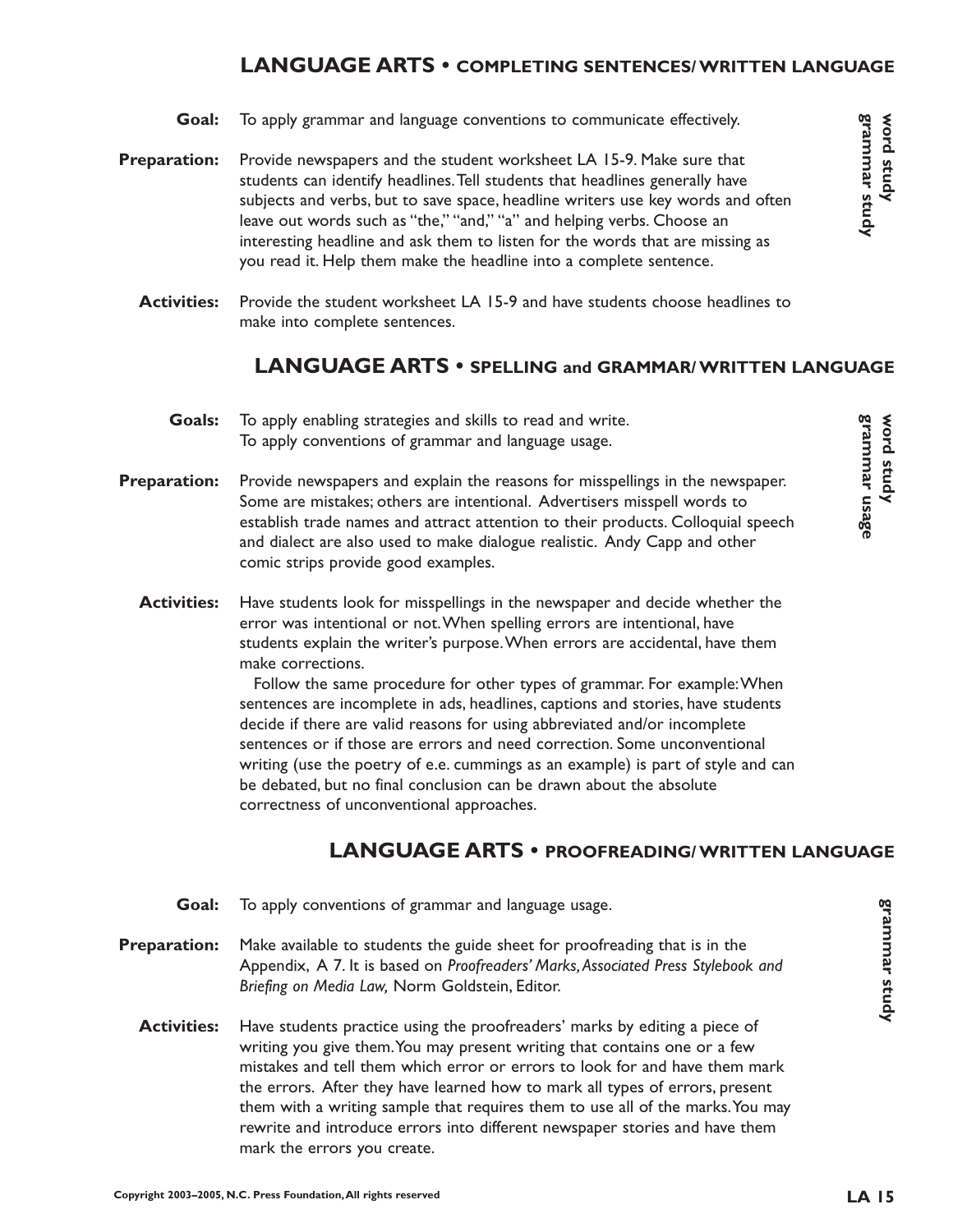#### **LANGUAGE ARTS • PROOFREADING/ WRITTEN LANGUAGE, continued**

#### **Activities**

**continued:**

Have students use the marks when editing their own work and when they edit other student's work. Use the marks when you are editing their writing. Encourage other teachers who work with your students to use the same system for editing, so that students receive consistent feedback.

# **LANGUAGE ARTS • ORGANIZATIONAL WORDS/ WRITTEN LANGUAGE**

| word study<br>informational<br>usage<br>language | Goals:              | To develop and apply strategies and skills to comprehend text that is read,<br>heard and viewed.<br>To explore and analyze informational materials.<br>To apply conventions of grammar and language usage.                                                                                                                                                                                                                                          |
|--------------------------------------------------|---------------------|-----------------------------------------------------------------------------------------------------------------------------------------------------------------------------------------------------------------------------------------------------------------------------------------------------------------------------------------------------------------------------------------------------------------------------------------------------|
|                                                  | <b>Preparation:</b> | Provide newspapers and the following examples to help them identify words<br>that indicate the organization of writing:                                                                                                                                                                                                                                                                                                                             |
|                                                  |                     | • Listing- to begin with, first, secondly, next, then finally, most<br>important, also, for instance, for example<br>• Time sequence- on (date), not long after, now, before, after when<br>• Compare/Contrast- however, but, on the other hand, eitheror,<br>while, although, similarly, yet<br>• Cause/Effect- because, since, therefore, consequently, as a result,<br>this led to, so that, nevertheless, thus *                                |
|                                                  | <b>Activities:</b>  | Tell students that newspapers, like other informational material, use specific<br>words that signal the organizational pattern of the writing. Share some<br>examples of newspapers stories that use signal words.<br>Have students collect their own examples of the different organizational<br>styles of newspaper writing. Encourage them to look in all sections. They should<br>highlight the signal words and use them in their own writing. |
|                                                  |                     | *Garrett, From Writers to Readers, NAA Foundation                                                                                                                                                                                                                                                                                                                                                                                                   |

# **LANGUAGE ARTS • WORDS that MEASURE/ WRITTEN LANGUAGE**

To apply enabling strategies and skills to read and write. To make connections through the use of oral language, written language and media and technology. **Goals:**

Provide newspapers. **Preparation:**

Have students skim the newspaper for words or phrases relating to size, location, time, quantity or money and write the words they find on a sheet of paper. Examples of words include; hour, big, meter and dollar.Write category headings on the board and form teams to participate in a relay race.Tell each team to write words or phrases on the board under the appropriate heading. **Activities:**

**word study**

word study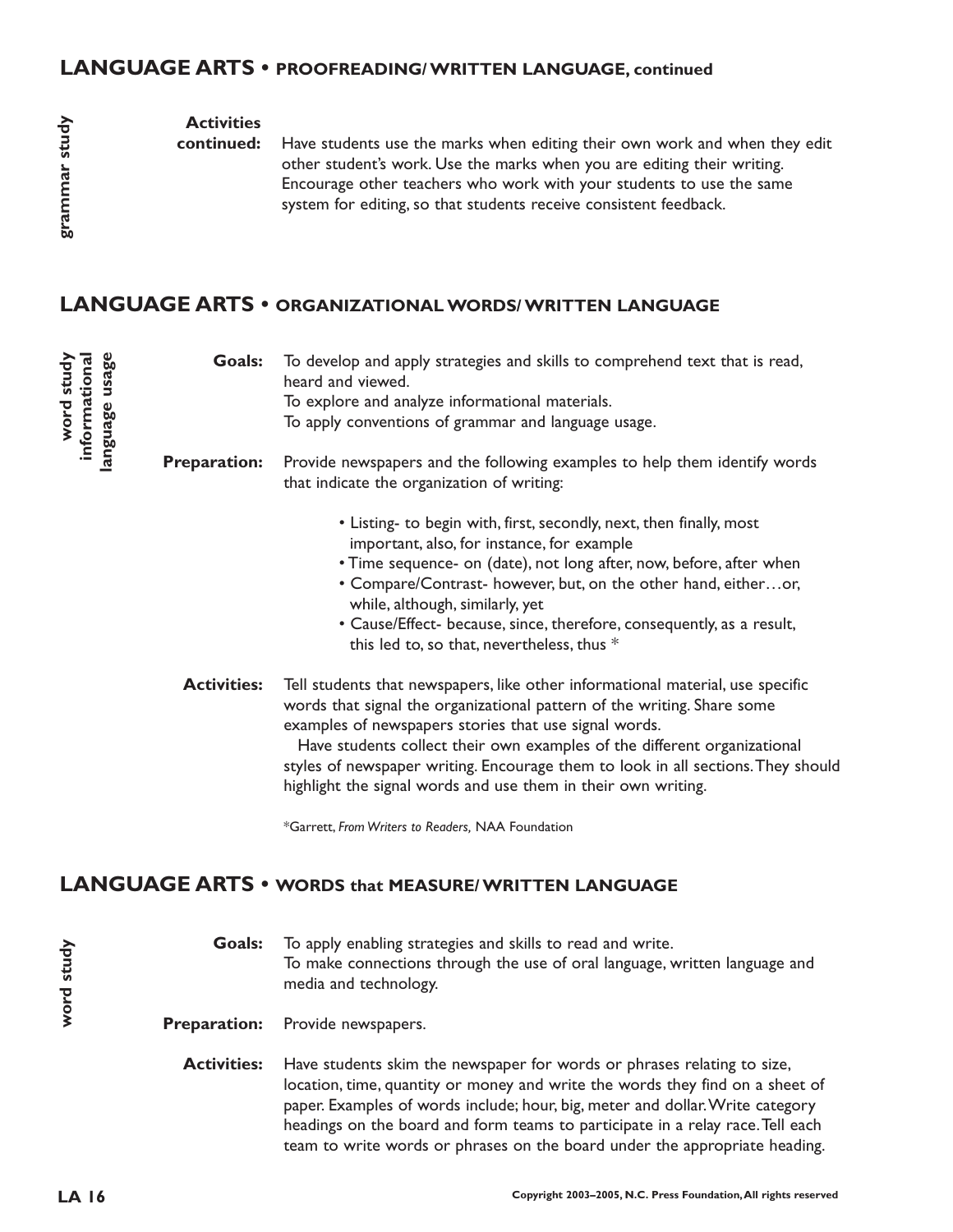#### **LANGUAGE ARTS • VALUE WORDS/ WRITTEN LANGUAGE**

- To apply enabling strategies and skills to read and write. To make connections through the use of oral language, written language and media and technology. **Goals:**
- Provide copies of the newspaper and felt-tip markers. Give an example that shows the different meanings applied to value words.The word "student" takes on special meaning in a story about protest.Word meanings depend on the context and the readers' experiences. **Preparation:**
	- Have students skim articles in the newspaper and circle value words or words with implied as well as stated meanings. Discuss usage of these words and how meaning is affected if other words are used. Examples of value words include exciting, interesting and ugly. Such words as revolutionary, conservative, liberal, red, right-wing and left-wing have implied meanings. **Activities:**

More recently such words as terrorist, weapons of mass destruction and homeland security have been introduced. Ask students to identify, define and discuss recently-introduced words with strong connotations.

#### **LANGUAGE ARTS • CONTENT AREA VOCABULARY/ WRITTEN LANGUAGE**

- To apply enabling strategies and skills to read and write. To make connections through the use of oral language, written language, media and technology. **Goals:**
- Provide newspaper articles on a topic(s) being studied.Write the word "bar" on the board and ask students to give as many meanings of the word as they can. Emphasize that the meanings of words can change according to the context in which they are used. For example: bar of candy, bar someone from a room, etc. **Preparation:**
	- When studying a particular topic, encourage students to note words in newspaper articles that are peculiar to that topic and list words that have specialized meanings in that content area. Have students note multiple-meaning words. **Activities:**

**word study**

Word study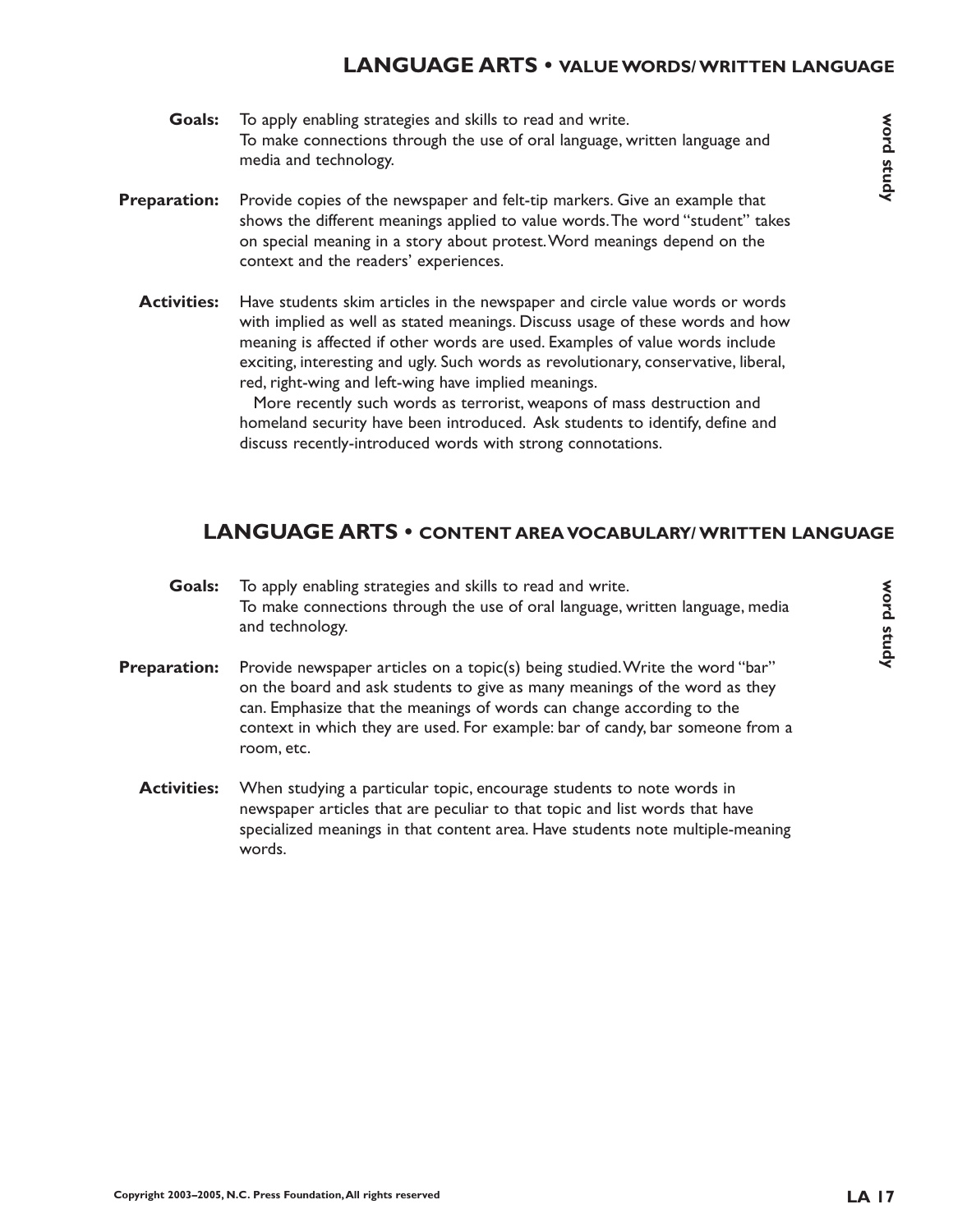#### **LANGUAGE ARTS • WORD BUBBLES/ WRITTEN LANGUAGE**

To apply enabling strategies and skills to read and write To apply conventions of grammar and language usage. To use and evaluate informational materials. **Goals:**

- Provide newspapers and the student worksheet LA 18-10. **Preparation:**
	- Provide newspapers and the sample below to help them understand how to use word bubbles. **Activities:**



Ask them to figure out what goes in the oval and then think of two other characteristics of the item.The example above refers to a "headline." On the two other lines, students might list "main idea" and "large, bold print."

Using newspapers, have students construct word bubbles for other students. Have them look for a person, place or event in the news and write about it on one of the lines.They should give their word bubble to another student and see if that student (team or group of students) can figure out the person, place or event and on the two remaining lines, add other characteristics they learn from reading about that person, place or event in the newspaper.To make the activity easier, students can provide other students with the name of the section or page number where they obtain their information.

#### **LANGUAGE ARTS • BINGO/ ORAL and WRITTEN LANGUAGE**

To apply enabling strategies and skills to read and write. To apply conventions of grammar and language usage. **Goals:**

Provide newspapers.To use in the game, provide the Bingo card on LA 18-11 and small objects such as beans or buttons for students.They should play the game after studying a list of vocabulary words.When learning about newspapers, you can use newspaper terms given in the Appendix, A 1–A 6. If students are using newspapers to learn new words, draw from the list of vocabulary that students develop and share with each other. Choose twelve words for students each time they play Bingo.Write each word and its definition on an index card. **Preparation:**

Give students a blank Bingo card with 25 squares. Have them write "free" in the center square. List the 12 words on a chart or overhead, and have students write each word onto two squares of the Bingo card in an order they choose. **Activities:**

> Call out the meaning of a word and have students place a button or other marker on the space.The person who finishes a line should call "bingo." Reread the definitions and have the student point to the word on his or her card for checking answers and reinforcement.

**word study**

word study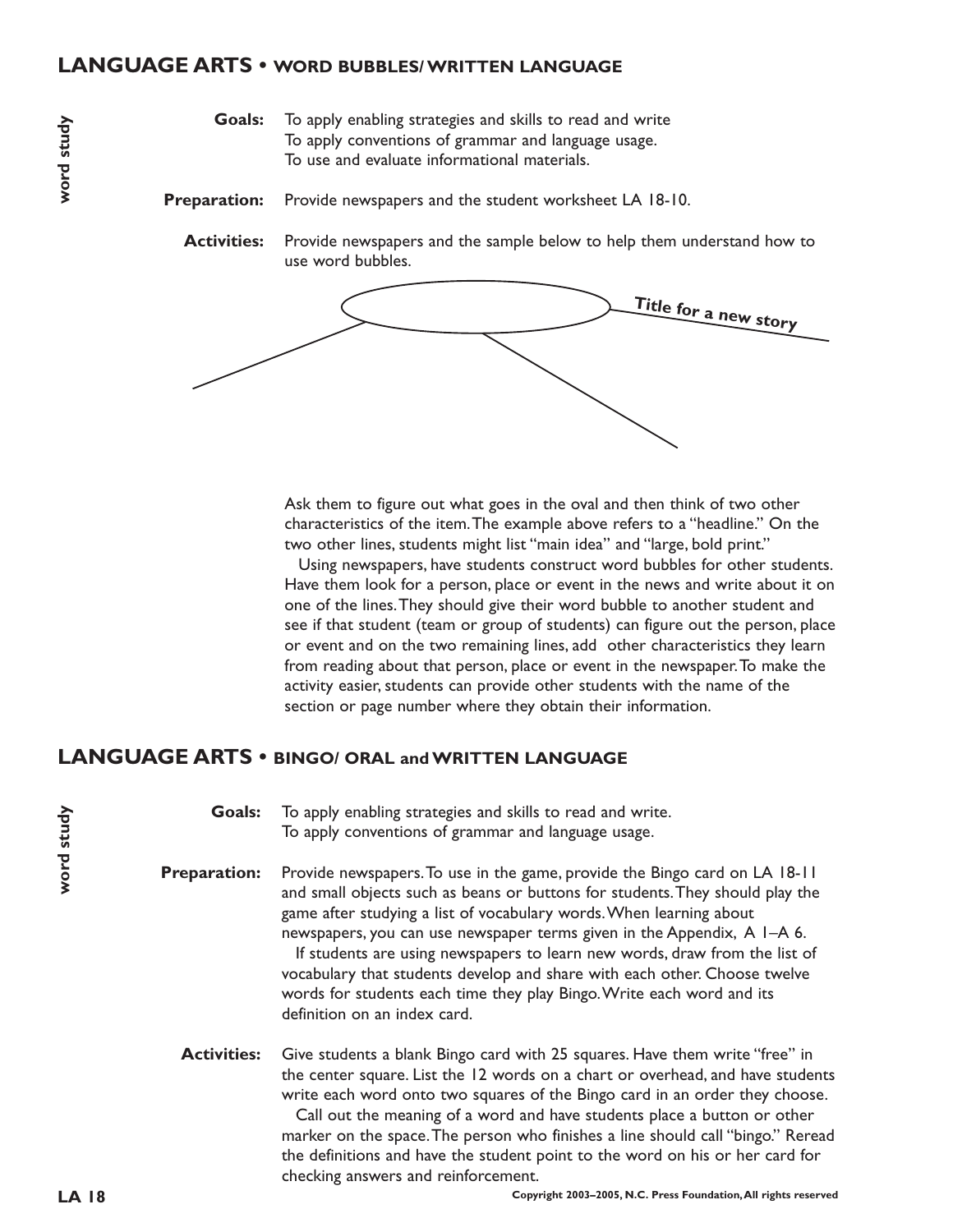#### **LANGUAGE ARTS • LANGUAGE EXPERIENCE APPROACH/ WRITTEN LANGUAGE**

| Goals: | To apply enabling strategies and skills to read and write                  |
|--------|----------------------------------------------------------------------------|
|        | To apply strategies and skills to create oral, written, and visual texts.  |
|        | To make connections through the use of oral language, written language and |
|        | media and technology.                                                      |
|        | To apply conventions of grammar and language usage.                        |

Provide students with newspapers. Select photographs or stories to use in discussion and writing. Review the philosophy of the language experience approach to reading and use it as the basis for newspaper activities. **Preparation:**

> The language experience approach to reading and writing incorporates all of the communication skills emphasizing reading, writing, listening, speaking and viewing.

The following rationale outlined by Roach Van Allen (1962) states:

- 1.What I think about, I can talk about.
- 2.What I say, I can write, or someone can write for me.
- 3.What I write, I can read.
- 4. I can read what I have written, and I can also read what other people have written for me to read.

When using the language experience approach, always be aware of students' background experiences, interests and facility with the language.Vary the groupings.Work with individuals, small groups or whole class. As the teacher, correct any obvious errors in grammar. For example: If a student describes a photograph in the newspaper and says,'The boy runned down the street," you should write and say,"The boy ran down the street." Any specific skills such as punctuation, capitalization, verb tense, inclusion of five Ws can be emphasized and reinforced when using the language experience approach.

Have students select a photograph from the newspaper and write sentences or paragraphs to describe it.Younger students should dictate the information while you or another student writes it. Prior to writing, have students discuss the photograph and relate their background experiences to it. Also have them write cutlines. **Activities:**

> Ask students to read a newspaper article dealing with a specific topic. Conduct discussions and make writing assignments.The following illustrates the process:

> Ask students to read about friendship. Discuss the elements of friendship as stated in the article.Those may differ, depending on the types of friendship. For example: One student may read a news story about the friendship between two countries, while another student reads a feature article about the friendship between two people. Emphasize the similar as well as the dissimilar elements.Then ask students to write several paragraphs (depending on directions from you) about friendship. Request that students follow the rules of grammar.

An approach for older students is to ask them to write decision stories (or letters to the editor) based on situations presented in the newspaper. (McWilliams and Smith, November 1981) Include personal issues found in advice columns and stories and issues related to school and the community. For example:You are the President faced with a foreign policy decision; that is, whether to send American troops into another country… What do you do?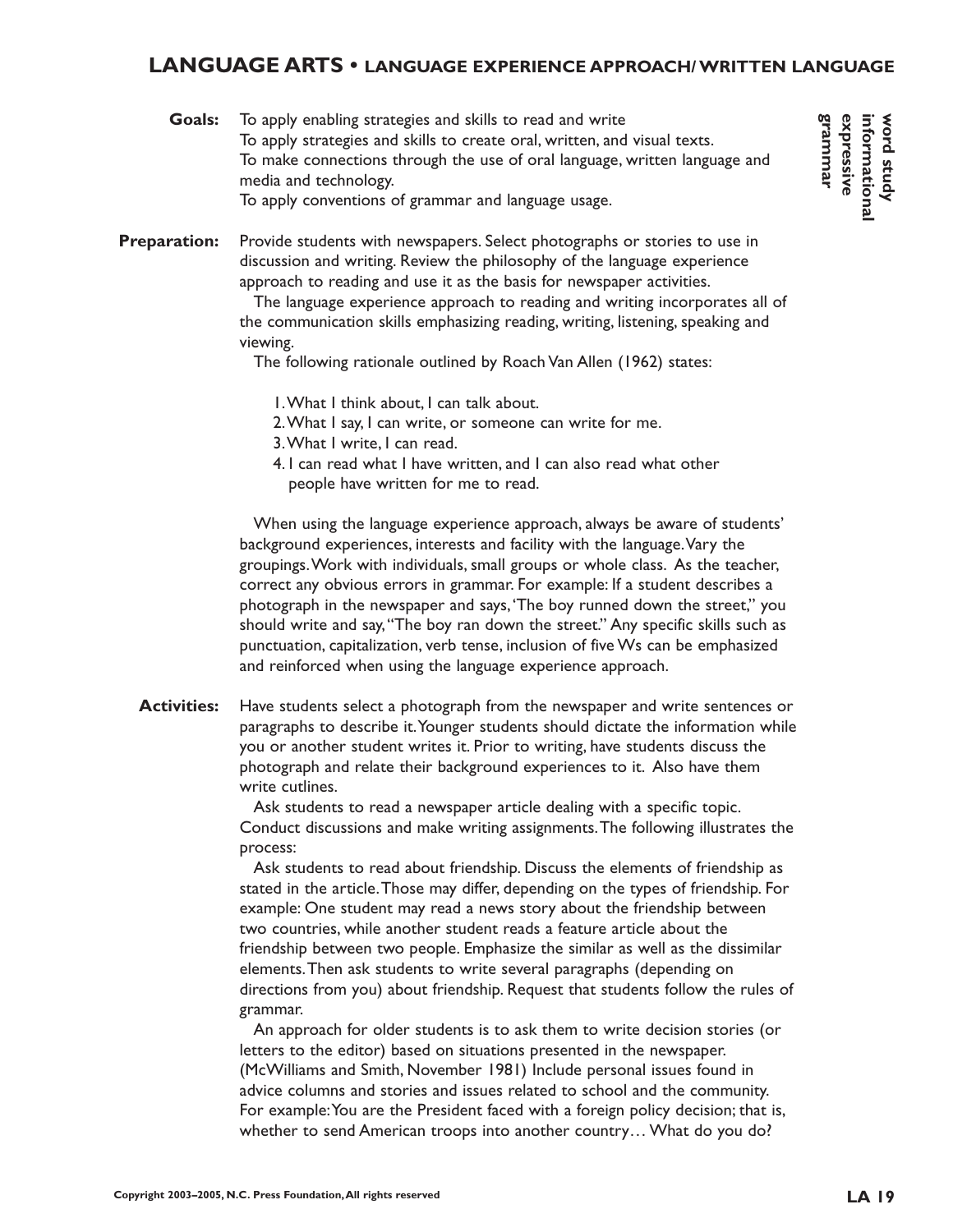#### **LANGUAGE ARTS • READING for a PURPOSE/ ORAL and WRITTEN LANGUAGE**★

To apply strategies and skills to comprehend text that is read, heard and viewed. **Goals:**

To explore and analyze informational materials.

#### Make available a class set of newspapers. Select an interesting story to read aloud or have students read silently. After the reading, ask students why they think it was selected. Have them identify several possible reasons for the selection.Then explain why you chose the story.The subject may relate to something the class is studying; it may be very interesting. Point out that people read particular stories for different reasons or purposes. **Preparation:**

Give students 15 minutes to read the newspapers on their own. Afterwards, ask them to identify and explain what they read and why they chose those articles to read.They should also discuss the section of the newspaper where the stories were located, whether they knew where to look for the stories they chose or they found them as they scanned the newspaper. Ask if they used the index, the flags of different sections, headlines or photos to identify the stories they chose. **Activities:**

> After reading, ask them to compile a list of their different purposes for reading. Ask whether they chose stories based on interest (a desire to know) or significance (a need to know). Emphasize the importance of reading a variety of stories about a wide range of subjects.

# **LANGUAGE ARTS • ENJOYING READING/ WRITTEN LANGUAGE**★

To explore and analyze informational materials. To use language to express individual perspectives through analysis of personal, social, cultural and historical issues. **Goals:**

Make available a class set of newspapers. Use the newspaper to promote the reading habit and reading for enjoyment. Regular reading offers opportunities for improving reading ability and for continuing education after formal schooling is completed. **Preparation:**

> Ask students to describe the content of various newspapers and point out the differences. For example: Some carry international news; others cover local, social and athletic events. Also point out the variety in each newspaper.The content may range from comics to stock market reports and business news.

> Explain that the reader's choice of a newspaper and of stories in a newspaper is personal.

- Distribute newspapers to students. Give them 15 minutes to read on their own. Afterwards discuss the types of articles and sections that the students choose to read. Encourage the students to explain why certain articles appeal to them. Use the following questions: **Activities:**
	- 1. Is the topic interesting?
	- 2. Is the topic significant?
	- 3. Is the story featured prominently in the newspaper?
	- 4. Does a photograph or headline call attention to the article?
	- 5. Is the writer particularly skillful and/or entertaining in his/her presentation?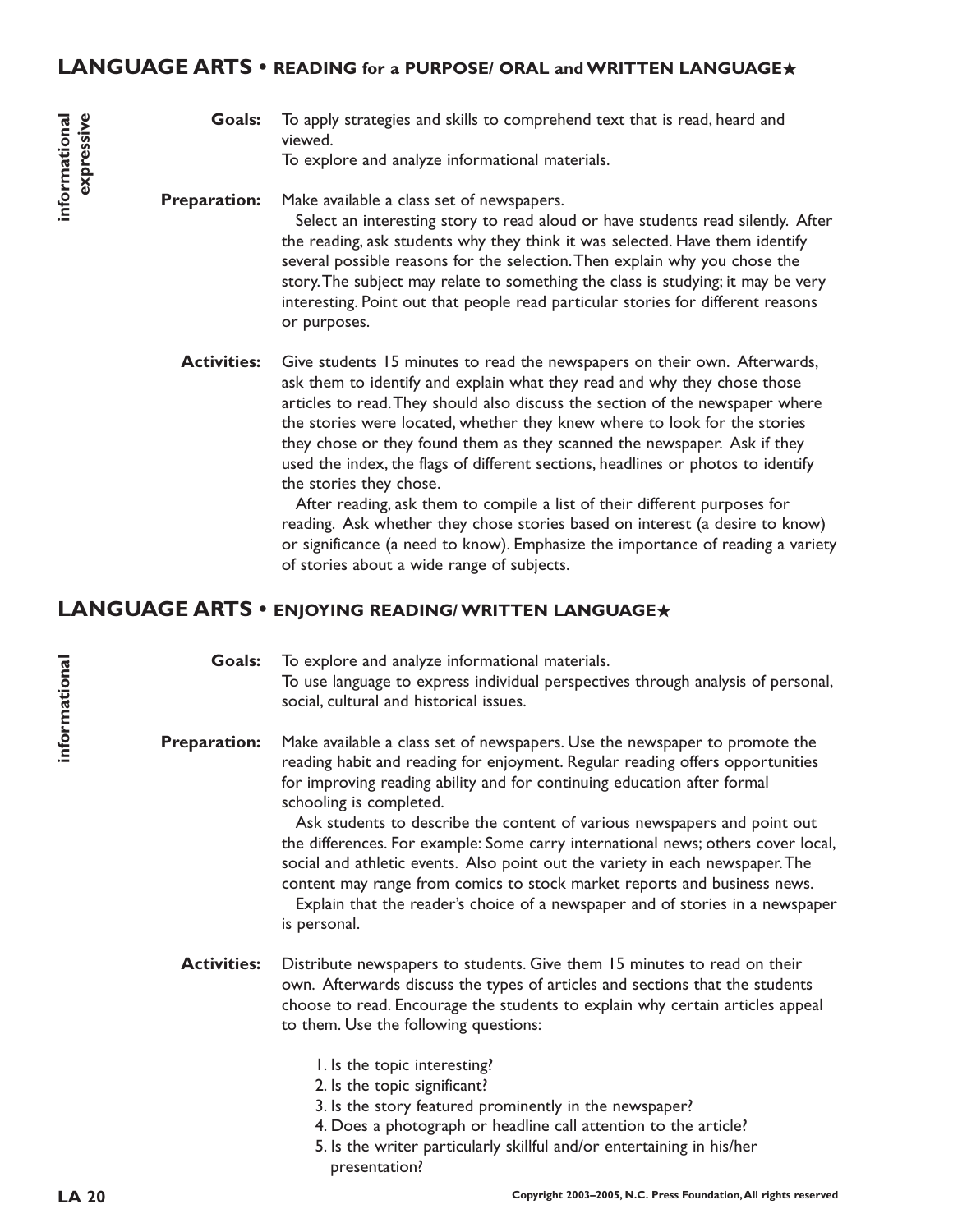#### **Activities,**

**continued:**

Follow the discussion with an analysis of the amount of time spent on each article. Direct the class with questions such as:Was some information read quickly? Was some read slowly for details?

Allow students free reading time on a regular basis and discuss changes in preference. Consider having them record comments on their reading in journals and having them look back on their comments later in the year. Often through newspapers, students learn to read and appreciate information about a wide range of subjects. Over time, they will devote more time to news stories and editorials and develop an interest in knowing more about the causes and consequences of current events.Their new interests will lead them to other materials such as books, magazines, textbooks and Internet sources and will broaden their vocabulary.

# **LANGUAGE ARTS • For the LOVE of READING/ WRITTEN LANGUAGE**★

To apply strategies and skills to comprehend text that is read, heard and viewed. **Goals:**

To use and evaluate informational materials.

To use language to express individual perspectives drawn from personal or related experiences.

Provide newspapers and look for stories and sections of the paper that will interest students. Make a list of headlines from stories, features such as puzzles, comics, advice columns and/or subjects from one day's newspaper that you think will appeal to students.Write down page numbers and section names to help students locate each feature. **Preparation:**

> Often young students will get acquainted with newspapers through photos, comics, ads, sports stories or stories about people they know. By using features like those, students will be motivated to read and will likely have the background knowledge to understand what they see and read. If your newspaper runs a special page, section and/or serial stories for young readers, consider ordering your classroom newspapers on the day or days they run.

Have students look over your list and choose one or more stories or features to read on their own. Have them look through the newspapers for additional items of interest. **Activities:**

> After helping students identify interesting stories, have them look through one or more sections individually or in groups and create lists of recommended reading from different days' newspapers based on their interests.

> If making assignments based on the reading, do not make them too long, relate what they read to things they are studying whether in science, health, history or literature and invite open-ended discussion.

As you get to know individual students and discover their interests, direct them to stories about things that reflect their particular interests.Their interests may range from favorite sports team, cars and music to world events. If the stories appear in newspapers that you do not have available in your classroom on that day, simply tear the page out of your home-delivered newspaper and give it to your students.The aim is to encourage them to read for enjoyment.

**informational**

informational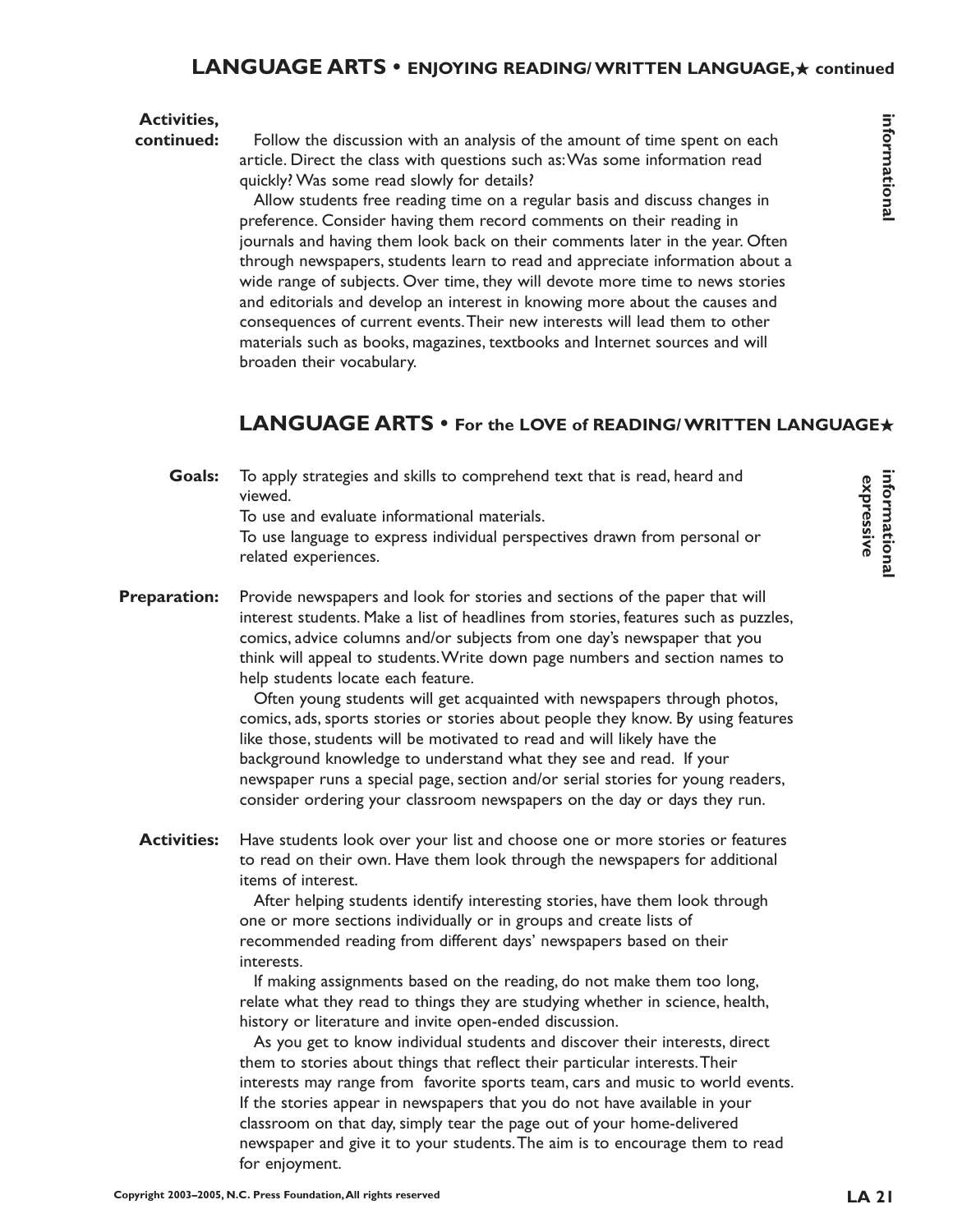#### **LANGUAGE ARTS • The PURPOSE for WRITING/ WRITTEN LANGUAGE**

- To apply strategies and skills to comprehend text that is read,heard and viewed. To explore and analyze informational material. **Goals:**
- Provide newspapers and remind students of the flags that appear at the top of each major section of the newspaper.The flags may help them find the different types of writing required for the activity. **Preparation:**
	- Select and have students read newspaper stories, short articles or paragraphs. Ask them to determine the purpose of each. Provide the following categories and tell them that stories can fit into more than one category: **Activities:**
		- To inform To entertain To expose To praise To influence

To aid in developing critical thinking skills, give students the categories and ask them to find articles in the newspaper that fit each category.They should also indicate the sections where the stories appear.

#### **LANGUAGE ARTS • WHO READS NEWSPAPERS?/ ORAL and WRITTEN LANGUAGE**

To apply strategies and skills to comprehend text that is read, heard and viewed. To use and evaluate informational materials. To refine critical thinking skills and apply criteria to evaluate text and multimedia. **Goals:**

Provide newspapers and the student worksheet LA 22-12. In the book, *Reading to Learn in the Content Areas,* Richardson and Morgan write extensively about the importance of motivation in reading.They devote one part of their chapter on the affective domain to a discussion of boys and reading.The following quotes come from that section: **Preparation:**

> "…boys are having far more problems with schooling than girls… As related to schools, the most outstanding statistic is that boys have far more reading problems than girls. Also, they are three to five times more likely to be diagnosed with attention deficit disorder and learning disabilities, as well as 50 percent more likely to be retained in school. Of course far more boys drop out of school than girls… A way must be found to make reading a more acceptable pastime for boys."

According to *Facts About Newspapers,* published by the Newspaper Association of America, 58 percent of men and 51 percent of women read the newspaper daily and 63 percent of men and 64 percent of women read the Sunday newspaper.

The same report shows a steady increase in readership based on age and education levels. Of individuals with less than a high school education, 35 percent read daily. Of individuals with post-graduate degrees, 70 percent read daily. Among 18- to 24-year olds, 39 percent read daily and 49 percent read on Sunday and among 65-year olds and older, 72 percent read daily and 76 percent read Sunday newspapers. (http://www.naa.org/info/facts02/5\_facts2002.html).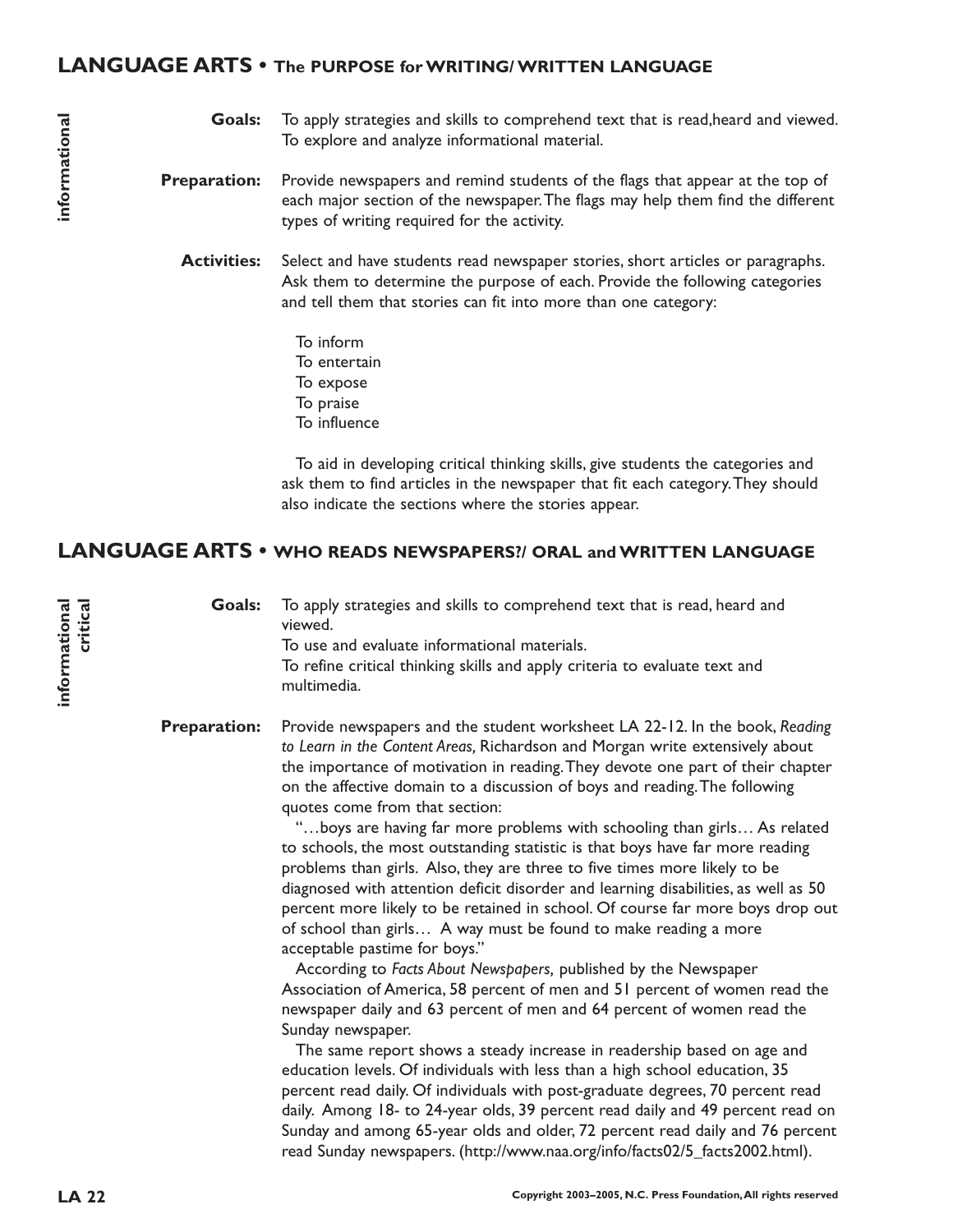#### **LANGUAGE ARTS • WHO READS NEWSPAPERS?/ ORAL and WRITTEN LANGUAGE, continued**

# critical informational

**Preparation**

- The purpose of the following activity is to have students conduct and examine informal research and to help reluctant readers identify role models who will encourage them to read. (Is there anything in newspapers to appeal to boys who are reluctant readers?) **continued:**
- Have students conduct interviews to find out if adult men or women are more likely to read newspapers.They may also ask the people they interview how old they are to see if age makes a difference in whether someone reads a newspaper. Choose a number of people for them to interview, perhaps five men and five women or ten men and ten women. Allow your students a week or more to conduct the interviews and encourage them to identify people to interview that other students are not likely to talk to.They may interview people in their neighborhoods, places of worship, parents' friends, relatives, etc. Provide the graphic organizer LA 22-12. **Activities:**

Ask them to compile results and determine if newspapers are a medium that men (and boys) are more likely to read. Follow up by discussing answers to all questions on the survey:

- 1. Do you read newspapers on a regular basis?
- 2.What are your favorite parts of the newspaper?
- 3. How does reading the newspaper benefit you? Do you enjoy the reading? Do you use the information? How?

# **LANGUAGE ARTS • The IMPORTANCE of FACTS/ WRITTEN LANGUAGE**

- To use and evaluate informational materials. **Goal:**
- Provide sections of the newspaper containing local news and the student worksheet LA 23-13. **Preparation:**
	- Ask students to read two articles in the newspaper and list the facts presented in each article.Then have students write why each fact is important and how the facts presented relate to each other. **Activities:**

Have them list facts in order of importance from their own point of view and the point of view of others in the local community. Provide the graphic organizer LA 23-13.

# **LANGUAGE ARTS • The MOST IMPORTANT STORY/ WRITTEN LANGUAGE**

**LA 23 critical informational Goals:** To explore and analyze informational materials. **critical informational** To use critical thinking skills and create criteria to evaluate text and multimedia. **Preparation:** Provide copies of the newspaper and discuss the following factors that determine the importance of an article: people involved, kind of event, place where the event occurred, timing of the event and reasons for actions described in the article. **Activities:**Allow 15 minutes for students to read newspaper articles. Ask students to write the headline of the article they consider the most important and list reasons why they chose that particular article.Then have students compare and give reasons for their choices. **Copyright 2003–2005, N.C. Press Foundation,All rights reserved**  $LA$  23

informational **informational**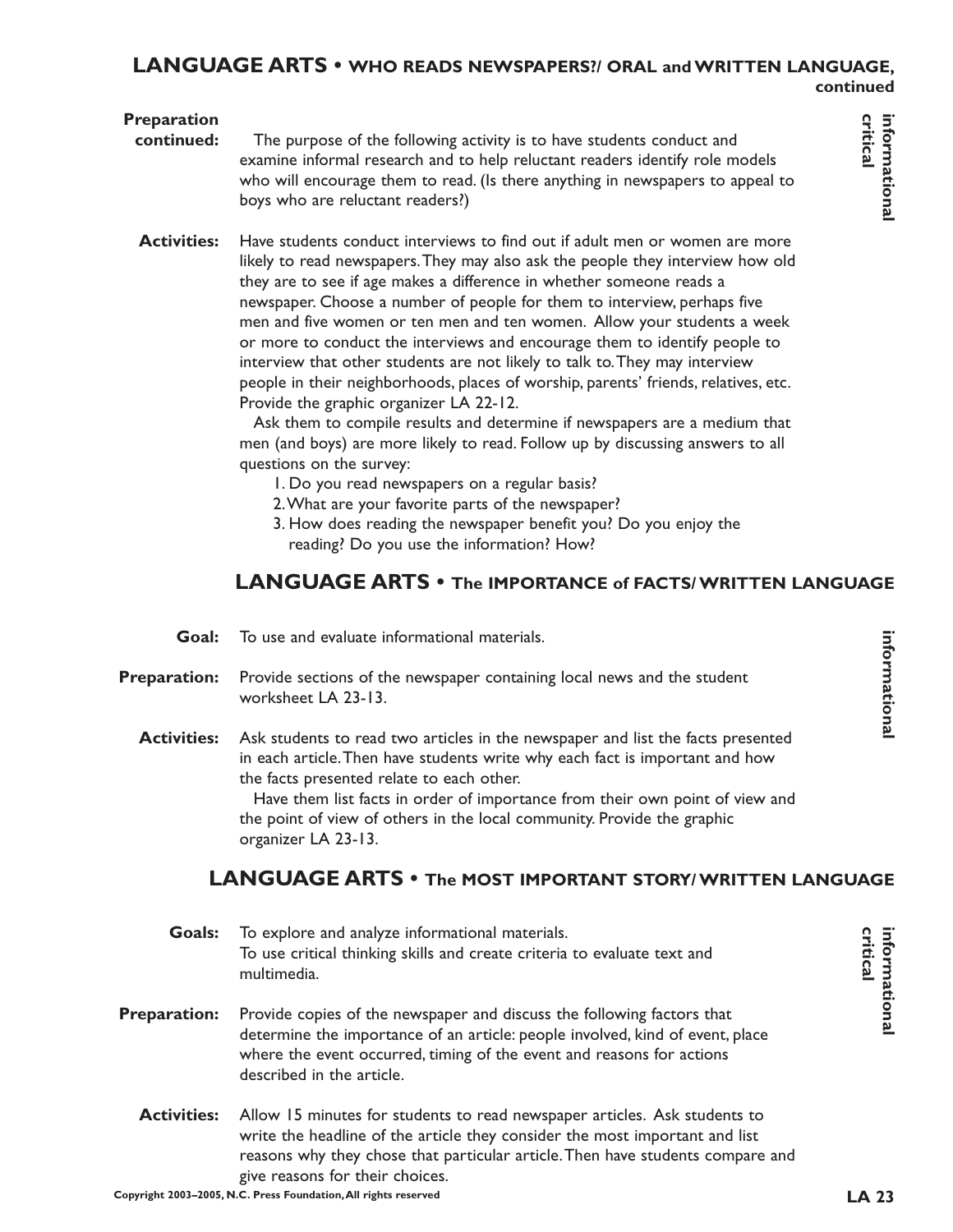#### **LANGUAGE ARTS • LISTENING for KEY INFORMATION/ ORAL and WRITTEN LANGUAGE**

| informational | <b>Activities</b><br>continued:                                                           | Discuss the questions:                                                                                                                                               |  |
|---------------|-------------------------------------------------------------------------------------------|----------------------------------------------------------------------------------------------------------------------------------------------------------------------|--|
|               |                                                                                           | I. Did the majority of students choose the same article that was<br>chosen by the newspaper editors?                                                                 |  |
|               |                                                                                           | 2. Did the group discussion change anyone's opinions about the<br>importance of articles in the news? If so, how and why?                                            |  |
|               | <b>LANGUAGE ARTS • LISTENING for KEY INFORMATION/ ORAL and WRITTEN</b><br><b>LANGUAGE</b> |                                                                                                                                                                      |  |
| informational | <b>Goals:</b>                                                                             | To apply strategies and skills to comprehend text that is read, heard and<br>viewed.                                                                                 |  |
|               |                                                                                           | To explore and analyze informational materials.                                                                                                                      |  |
|               | <b>Preparation:</b>                                                                       | Select several newspaper articles to read aloud to students.                                                                                                         |  |
|               | <b>Activities:</b>                                                                        | Read a short newspaper article and ask students to listen for the five Ws (who,<br>what, where, when and why) and how.                                               |  |
|               |                                                                                           | After reading the article aloud to the students, ask them to answer orally or                                                                                        |  |
|               |                                                                                           | in writing the answers to the five Ws and how questions. Tape other articles for<br>a listening center.                                                              |  |
|               |                                                                                           | Let students select partners and read news articles or feature stories to each                                                                                       |  |
|               |                                                                                           | other. After each is read, have the other summarize the article either orally or<br>in writing. Ask them to identify the article as a news story or a feature story. |  |
|               |                                                                                           | LANGUAGE ARTS . OUESTION WORDS/WRITTEN LANGUAGE                                                                                                                      |  |

#### **LANGUAGE ARTS • QUESTION WORDS/ WRITTEN LANGUAGE**

To develop and apply strategies and skills to comprehend text that is read, heard and viewed. To explore and analyze informational materials. **Goals:**

Provide newspapers and the student worksheet LA 24-14. Discuss the importance of question words in understanding and responding to questions. A student must understand the question before giving an answer.Tell them when answering the five Ws and H questions to focus first on the action or the answer to the "what" question. **Preparation:**

Present the following categories: **Activities:**

Who? What? When? Where? Why? How?

Ask students to find words, phrases, or pictures in newspapers that fit into the categories.What they find can be listed on paper or cut and pasted on a class chart. Explain that whys and how are difficult to picture, often disputed and require lengthy explanation.

Also, point out the lead paragraph of a story that answers the questions who, what, when and where. Provide the graphic organizer LA 24-14. Look for other paragraphs that take a different approach, such as the anecdotal lead. Look on pages N15-17 and N21-22 for more information about lead paragraphs.

For an expressive writing exercise, have them choose one answer from each question to build sentences or a paragraph. Ask if there are any funny or absurd sentences that result.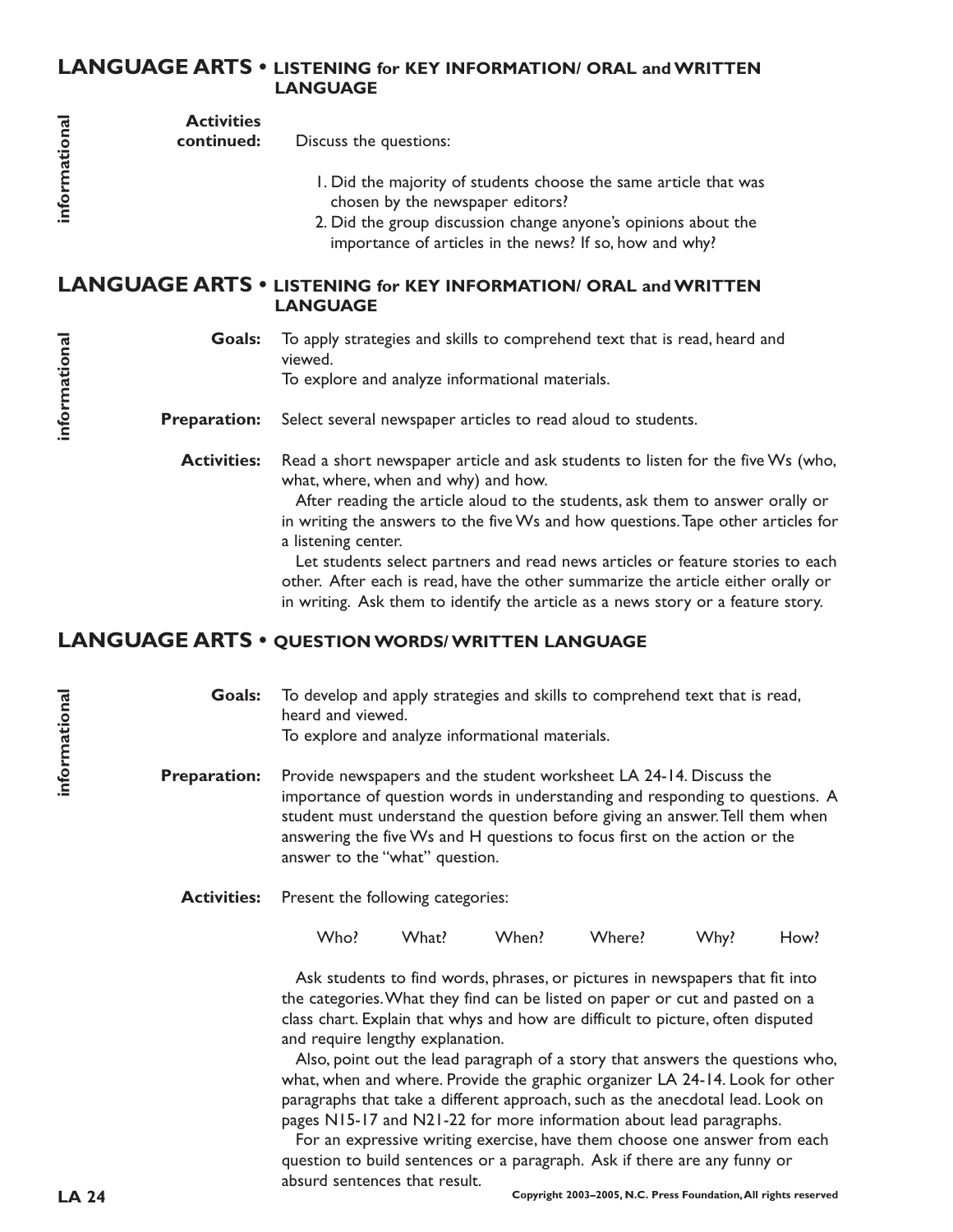#### **LANGUAGE ARTS • PREPARATION,ASSISTANCE, REFLECTION/ ORAL and WRITTEN LANGUAGE**

To apply strategies and skills to comprehend text that is read, heard and viewed. To use and evaluate informational materials. **Goals:**

Provide newspapers and two student worksheets, LA 25-15 and LA 25-16.

- **Coolse To apply threshop and deliver cooling the control to the interaction, and the served of the served of the served of a served of the served of the served of the served of the served of the served of the served of th** Whenever students work with individual newspaper stories, prepare them by adding to their background knowledge about the subject. Assist them in their reading through questions and discussions and have them reflect on their reading.The Preparation,Assistance and Reflection model is called PAR. (Richardson and Morgan, *Reading to Learn in the Content Areas*) **Preparation:**
	- When preparing students to read a story, emphasize study skills. Have them study the headline, subhead, any photo and cutline, map and graphic that go with the story they are reading.They should predict what happens in the story. Provide the graphic organizer titled PREPARING to READ, LA 25-15 for students to record their answers. **Activities:**

Further prepare students to read a story by building on what they already know about the subject. Ask what students already know about the topic.They can work in groups with one student recording all of the information.When working as a whole class, you should record responses.

Students should come up with questions they expect to answer through their reading. Have them read to discover the answers, and discuss their answers in groups.Then they should share answers with the whole class and together come up with the best, most complete answers to the questions.

After the discussion, ask them discuss what they still want to know and how they can find the answers. Some or all students may be assigned to pursue answers to the questions and report back to class.

Also, use the graphic organizers, LA 25-15A and LA 25-15B, to help students understand how newspapers and stories are organized.

Follow the steps in PAR with several stories and allow different groups of students to conduct the research to come up with answers to the remaining questions. Graphic organizer LA 25-16 provides an outline of the process.

# **LANGUAGE ARTS • PAIRED READING/ ORAL and WRITTEN LANGUAGE**

To apply strategies and skills to comprehend text that is read, heard and viewed. To use and evaluate informational material. **Goals:**

Select a short newspaper article or select a meaningful passage to read aloud from the newspaper. **Preparation:**

Read the short article or passage you choose. Divide the students into pairs. Designate someone to listen to the other who recalls the information from **Activities:**

memory.The listener can ask only clarifying questions. Vary the approach by having a student select the passage and read to the class or add a third person to each group that will choose and read the passage.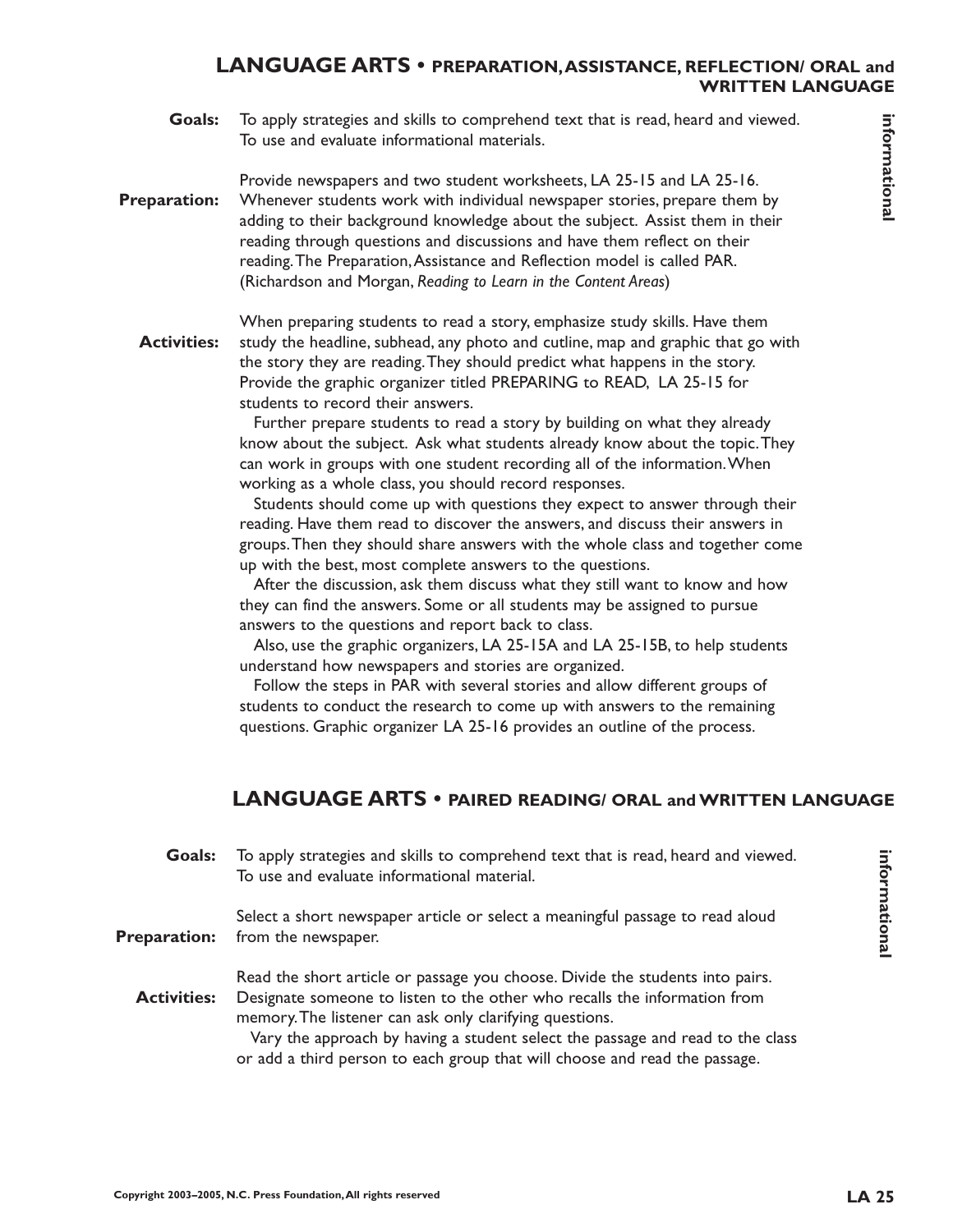#### **LANGUAGE ARTS • RESPONDING in a PARAGRAPH/ WRITTEN LANGUAGE**

To apply strategies and skills to comprehend text that is read, heard and viewed. To use and evaluate informational materials. **Goals:**

Provide newspapers. **Preparation:**

Select a story or have students select a story or a summary in the newspaper to read. Have them respond to their reading by completing the following sentences. **Activities:**

> I learned a lot about… I learned that… I also learned that… The most interesting thing I learned was…

They should string the sentences together and add a title to their paragraph. As they learn to complete the sentences, ask them to write more when responding and offer other open-ended sentences, such as I wonder why….

#### **LANGUAGE ARTS • RELATED and UNRELATED/ WRITTEN LANGUAGE**

To explore and analyze informational materials. To make connections through the use of oral language, written language and media and technology. **Goals:**

Provide copies of newspapers. **Preparation:**

Have students read the same article in the newspaper.Write on the board several phrases related and unrelated to the article. Ask students to select those phrases pertaining to the article and explain why particular phrases were selected and others were not selected. For example:Article-Magnet Schools: Phrases written- "eliminates forced busing," "parents involved," "Christmas is soon" and "students are concerned." **Activities:**

> A preliminary activity following similar guidelines should be used incorporating photographs from the newspaper. Form small groups with members writing related/unrelated phrases and exchanging photographs and phrases with another group.The partner group then matches the appropriate phrases with each other or with the photographs, articles or topics.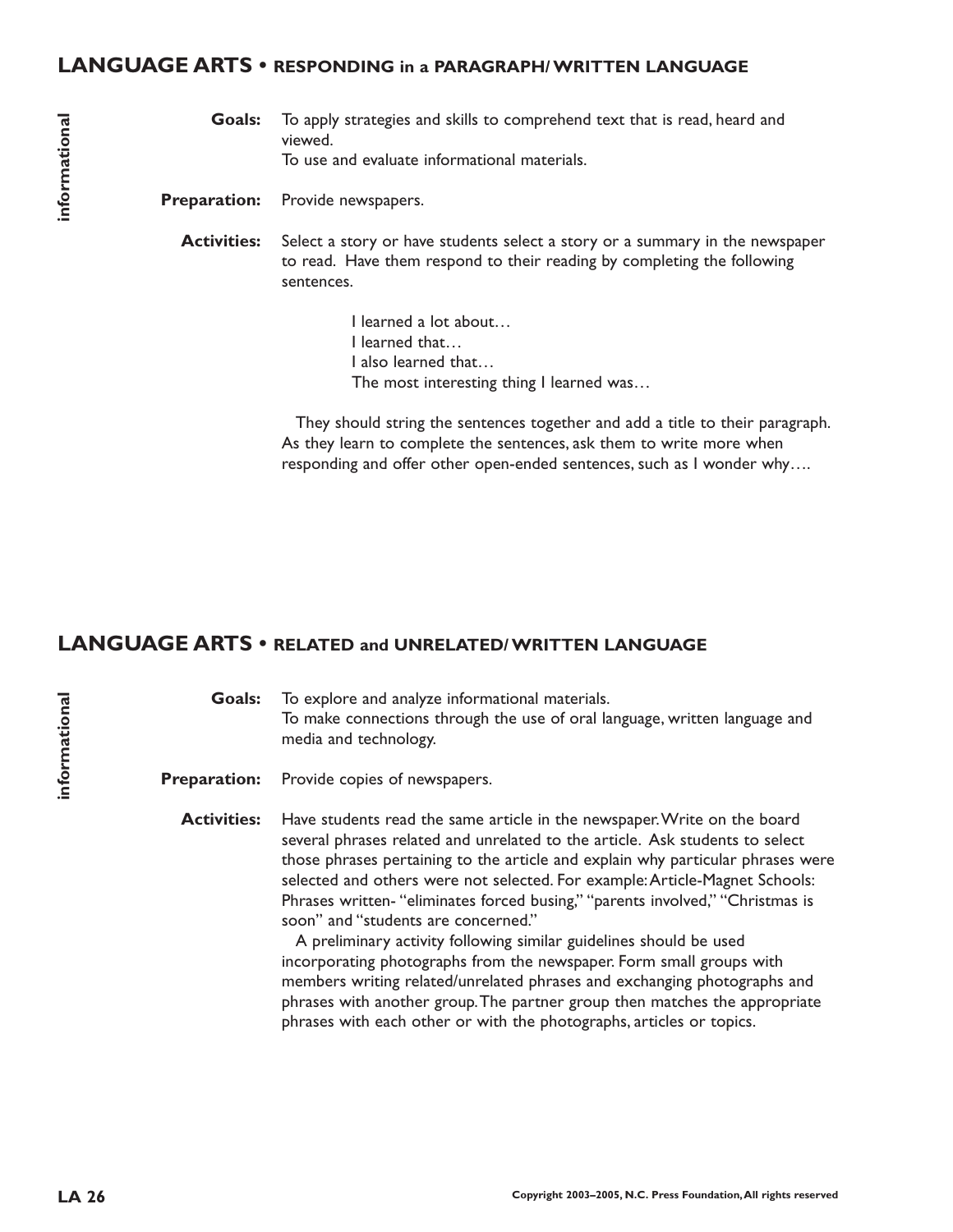#### **LANGUAGE ARTS • CATEGORIZING NEWSPAPER CONTENT/ WRITTEN LANGUAGE**

- To develop and apply strategies and skills to comprehend text that is read, heard and viewed. To explore and analyze informational materials. **Goals:**
- Provide copies of newspapers. **Preparation:**
	- Develop categories for students to use with content in the newspaper. For example: Have students locate the movie reviews and the list of TV movies in the newspaper and classify them as follows: comedy, tragedy, horror, suspense and action. **Activities:**

Come up with other categories. For example, young students can use ads to find items for each room in the house, cut out and glue the items on a large outline of a house.They can find items in ads that appeal to the different senses or organize the items in ads according to their function.

# **LANGUAGE ARTS • REWRITING/ WRITTEN LANGUAGE**

- To apply strategies and skills to comprehend text that is read, heard and viewed. To use and evaluate informational materials. **Goals:**
- Provide newspapers and choose stories or photos and cutlines for students to rewrite. Students can also use advice columns, letters to the editor and other types of writing that appear in a newspaper. **Preparation:**
	- Have advanced readers write summaries, tear out the page where the story is found, staple the summary to the page and give the story to other students to read.To help other students understand the summary, the student writing the summary may highlight or place a check mark beside the parts of the story used in the summary. Photos and cutlines with less text than stories can also be rewritten and shared.You may need to provide models by writing a few summaries based on news stories.You will also point out that summaries can often be written by combining headlines and subheads. **Activities:**

informational **informational**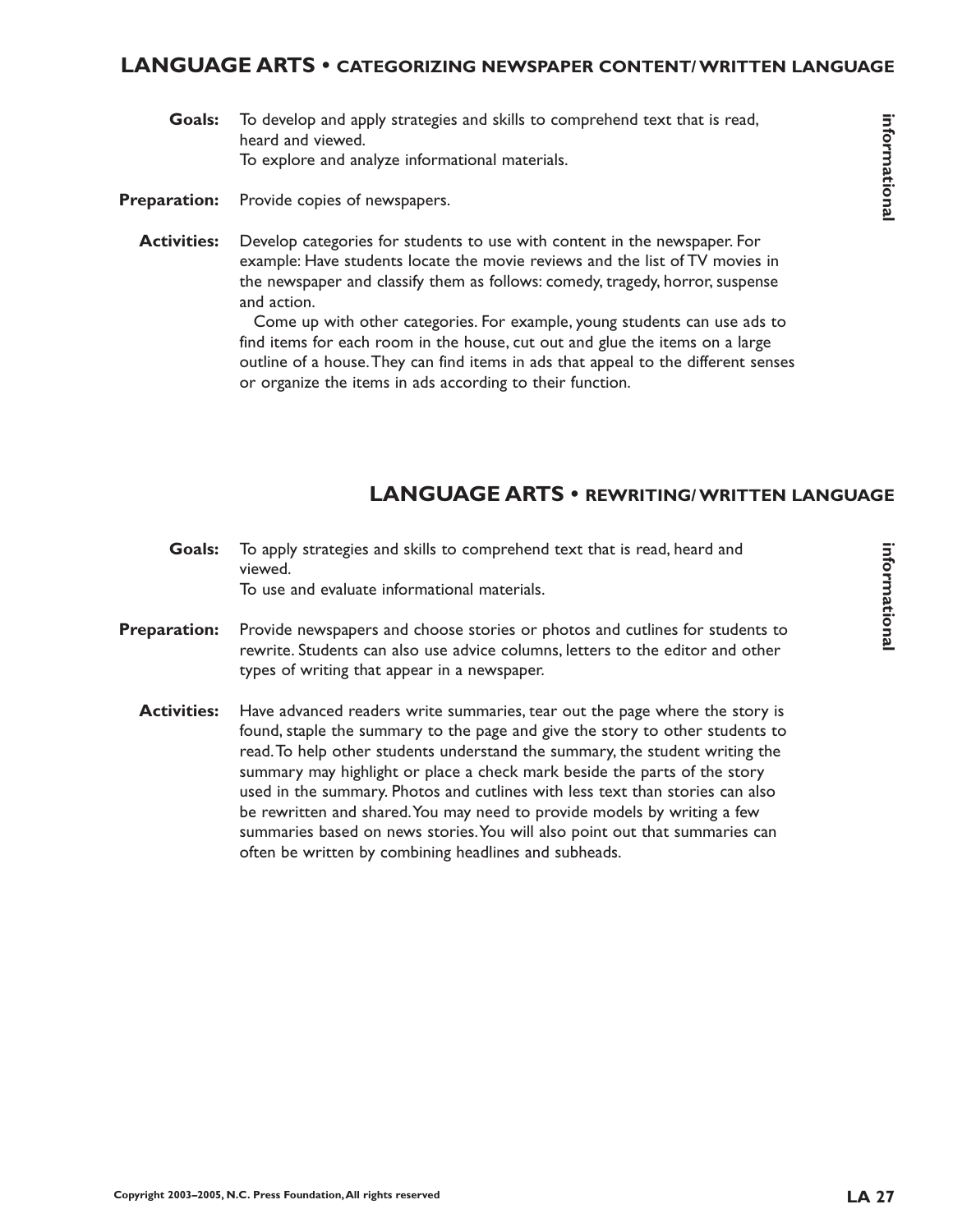#### **LANGUAGE ARTS • SUMMARIZING STORIES/ WRITTEN LANGUAGE**★

To apply strategies and skills to comprehend text that is read, heard and viewed. To explore and analyze informational text. To refine critical thinking skills and create criteria to evaluate text and multimedia. **Goals:**

Provide copies of the newspaper. Explain what a summary is. It is a statement in the student's words of the author's main points and point of view. A summary gives more details than a statement of the main idea. **Preparation:**

> The headline of a straight news story should state the main idea.The beginning paragraphs of the story, specifically the lead paragraph, provide the main points to include in a summary statement (answers to the questions: who, what, when and where). In a story with a "soft" lead, a feature story, an analysis and an editorial, the main points are less likely to be found in the opening paragraphs.

Choose and use a feature story to make your point. Read its headline to the class and point out the parts of the story that the headline writer uses in writing the headline.Then, have students read a feature story without knowing the headline and circle the parts they would use to write the headline.Then, have them write a headline that gives the main idea.They should compare theirs with the one in the newspaper. (In newspapers, copy editors write headlines.)

More and more newspapers use subheadings as well as headlines to tell the readers what stories are about.With students, read through stories with headlines and subheadings and determine if they give enough information for students to write a summary. After they read a story, discuss whether any critical information is missing from the headline and subheadings. If students think any headlines and subheadings are misleading, they should explain and think of ones that would be better.

- Ask students to read all kinds of stories and write summaries. Have them decide which are more difficult to write.Then have them write summaries of other material such as textbooks, magazine articles or short stories, and discuss which summaries are easier to write and why. Students should also answer these questions: **Activities:**
	- 1.What are the author's main points?
	- 2. How are the main points identified?
	- 3. How did the author succeed or fail in getting the main points across?

To help younger students, read newspaper stories to them and have them identify the main points and list those on charts.Work with students to write the main points into the summary.

For models, look for summaries in the newspaper. Some front pages give summaries of the news and the page numbers where the full stories are located. If the newspaper being used gives summaries, identify the stories. List those on the board. Have students read the stories, write summaries and compare theirs with ones in the newspaper. See if there are summaries of TV shows or movies and use those in the same way.

If summaries are not given, select key articles, have students write summaries, and use several of the best for a "news in brief" section. Or they can read them aloud and use them to produce a radio news program.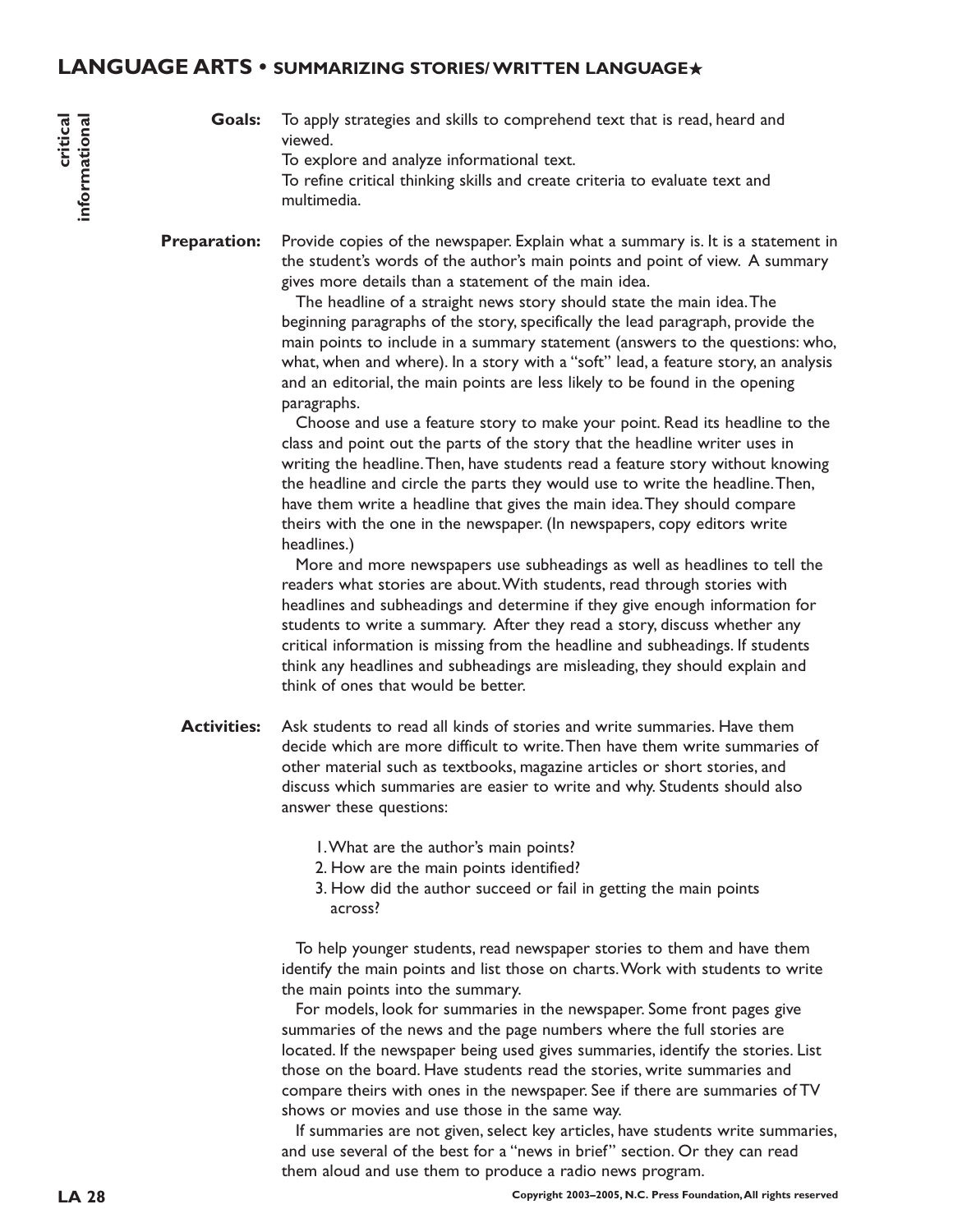#### **LANGUAGE ARTS • DRESSING for WEATHER/ WRITTEN LANGUAGE**

- To apply strategies and skills to comprehend text that is read, heard and viewed. To explore and analyze informational materials. **Goals:**
- Provide copies of weather forecasts from newspapers. **Preparation:**
	- Discuss which weather facts (rain and temperature) determine the clothing that is worn. Using weather forecasts from newspapers, have students dress a person living in their community or in another community listed in the weather forecasts.The activity can be completed by illustration, in writing or by finding appropriate photographs, pictures and drawings in the newspapers. **Activities:**

## **LANGUAGE ARTS • FOLLOWING "HOW TO" INSTRUCTIONS/ WRITTEN LANGUAGE**

To develop and apply strategies and skills to comprehend text that is read, heard and viewed. To explore and analyze informational materials. **Goals:**

Provide copies of newspapers that have sections requiring the reader to follow directions. **Preparation:**

Divide students into pairs and ask them to choose one newspaper section that requires them to follow directions and complete the activity. Examples include following a recipe, preparing a classified ad, completing a crossword puzzle, ordering merchandise, playing bridge, etc. Discuss the activities:Are the directions clear? Why or why not? (Point out wording, sequencing, details, etc.) Have students use newspaper content to practice writing directions for others to follow or practice sequencing by cutting apart the steps presented in a "how to" story and putting them back together in the correct order. **Activities:**

## **LANGUAGE ARTS • MAKING PREDICTIONS/ WRITTEN LANGUAGE**

| Goals:              | To apply strategies and skills to comprehend text that is read, heard and<br>viewed.<br>To explore and analyze informational materials.                                                                                                                                                                                                                                                                                                                                                                                       |
|---------------------|-------------------------------------------------------------------------------------------------------------------------------------------------------------------------------------------------------------------------------------------------------------------------------------------------------------------------------------------------------------------------------------------------------------------------------------------------------------------------------------------------------------------------------|
| <b>Preparation:</b> | Provide copies of newspapers. Make sure the paper runs comic strips that tell a<br>continuing story.                                                                                                                                                                                                                                                                                                                                                                                                                          |
| <b>Activities:</b>  | Have students read several comic strips in the newspaper and predict what will<br>happen next. Ask for several possible conclusions and check the next day's<br>paper to see whose prediction is most like the events in the newspaper.<br>Also ask students to predict the outcome of sports events, weather and<br>court cases. Also, after they have read the newspaper over a period of time,<br>ask them to predict the next day's top story or front page news or the<br>outcome of on-going negotiations or conflicts. |

**informational**

informational

informationa **informational**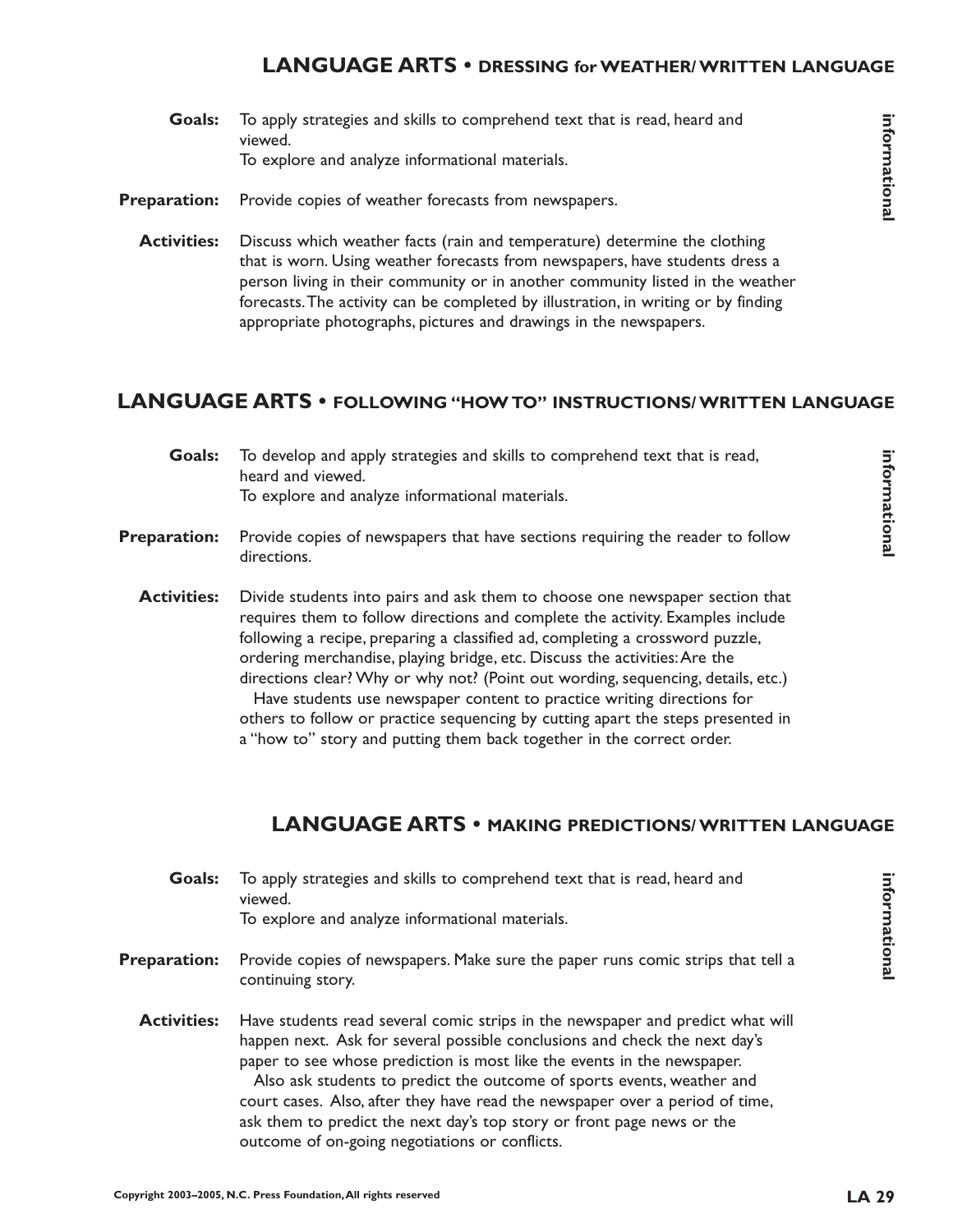#### **LANGUAGE ARTS • SEQUENCING EVENTS and IDEAS/ WRITTEN LANGUAGE**

To apply strategies and skills to comprehend text that is read, heard and viewed. To explore and analyze informational materials. **Goals:**

Provide copies of newspapers and scissors. **Preparation:**

Select several articles from the newspaper, cut them into parts of one or two paragraphs, and ask students to place the parts in proper sequence. First do this activity with the entire class, then as a small group activity. **Activities:**

> Also, scramble or have students scramble other parts of the paper.They can cut up headlines and put them back together. Or have them select one paragraph, write each sentence on a separate slip of paper or cut sentences from the paragraph and ask a partner to place them in proper sequence.

Have students cut up comic strips into separate frames and have a partner to place them in proper sequence.They can also cut up and scramble steps in a "how to" story and put them back in order. Students might want to number each part on the back as a way of checking the order after the activity is complete.

A more difficult task is to have students write down events as they occur. When an important story breaks, they should write down what happens and, on subsequent days, write down events.They should date all entries as they record them.

#### **LANGUAGE ARTS • ORGANIZING for WRITING/ WRITTEN LANGUAGE**

To apply strategies and skills to comprehend text that is read, heard and viewed. To apply strategies and skills to create oral, written and visual texts. To explore and analyze informational materials. **Goals:**

- Provide copies of the newspaper. Explain that an outline is a plan for writing or speaking. It should provide organization and reveal the relationship of the main ideas to the details. **Preparation:**
	- Have students complete this outline using a feature story or news analysis in the newspaper. **Activities:**

#### **Headline**

**I. A. B. II. A. B.**

After students complete the outline, see if they can determine another way to organize the information and write a different version of the story.

To extend the activity, they should also map the story by writing the headline in a center circle and writing important information in circles drawn from the center circle.

**LA 30 Copyright 2003–2005, N.C. Press Foundation,All rights reserved** Ask students if they prefer outlining or mapping as a way to organize ideas for writing.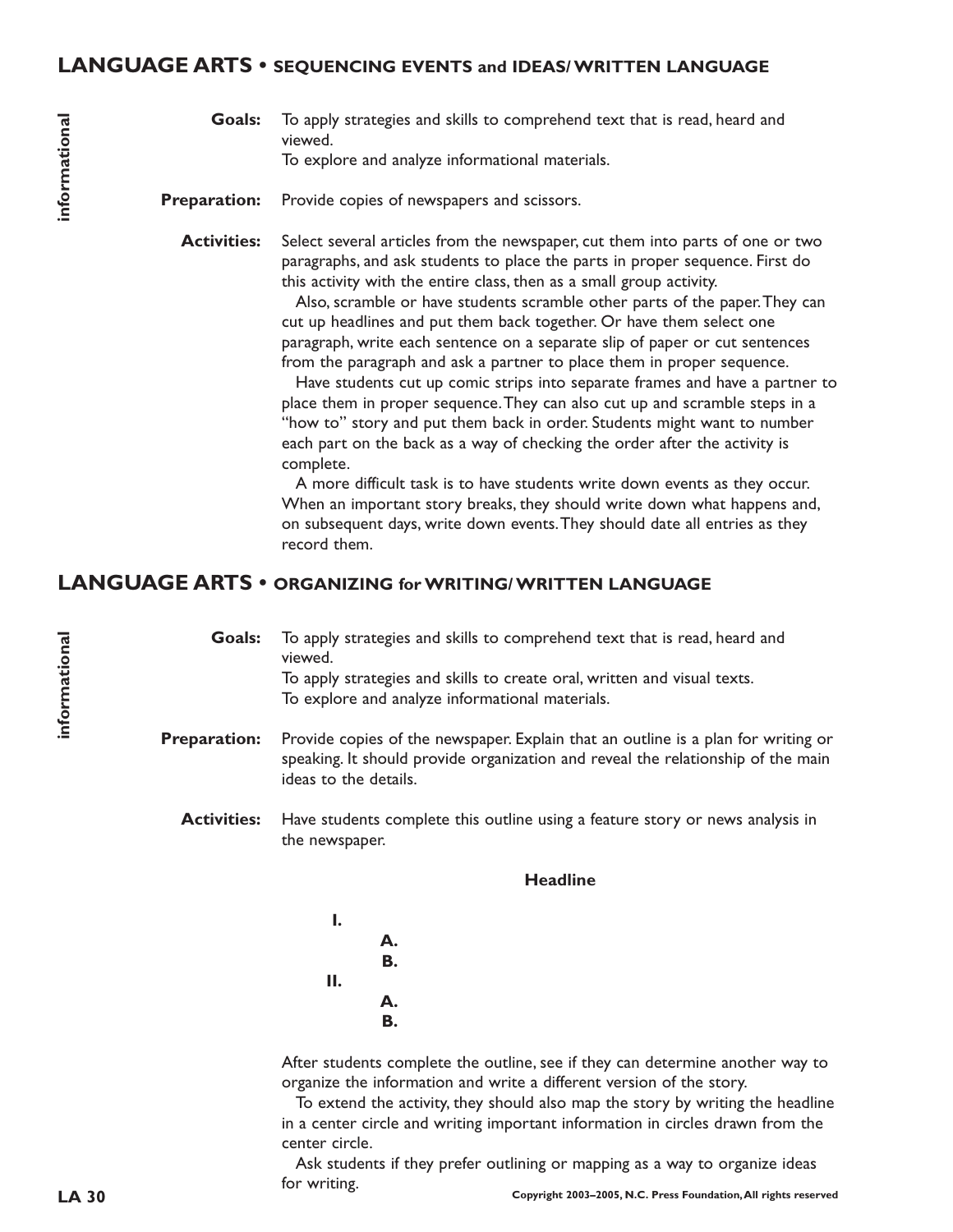#### **LANGUAGE ARTS • MAJOR and MINOR INFORMATION/ ORAL and WRITTEN LANGUAGE**

- To apply strategies and skills to comprehend text that is read, heard and viewed. To explore and analyze informational materials. **Goals:**
- Provide newspapers and the student worksheet LA 31-17 . Read students a paragraph from a feature story.Then have them tell which information in the paragraph is minor and which is major. If all students do not agree, ask them to explain their choices. **Preparation:**
	- Have students read several articles from the newspaper and then classify information articles as major or minor information and explain their selections. **Activities:**

Example:

#### **Article Headline**

**Major Information Minor Information**

Provide the graphic organizer LA 31-17.

# **LANGUAGE ARTS • CAUSE and EFFECT/ WRITTEN LANGUAGE**

- To apply strategies and skills to comprehend text that is read, heard and viewed. To explore and analyze informational materials. To use language to express individual perspectives. **Goals:**
- Provide copies of the newspaper and the student worksheet LA 31-18. Give examples of cause/effect relationships that are likely to appear in the newspaper. For example: If a hurricane strikes, people may be hurt and property may be damaged. If a team loses, it may fall in the standings. Using a certain shampoo may make your hair shiny. **Preparation:**
	- Ask students to select ads, photographs and articles and discuss the cause/effect relationships indicated. Brainstorm one ad, photo or story and see how many causes and effects students can generate working in small groups and then as a whole class. Provide the graphic organizer LA 31-18. **Activities:**

A cause/ effect activity that will generate many different responses from students is to have them read the "Lost and Found" ads and create a story explaining how the owners lost the items (causes) and how losing the items might affect the owners (effects).

Students may also create a cause/effect chain, using a design like the one below:



**informational**

informational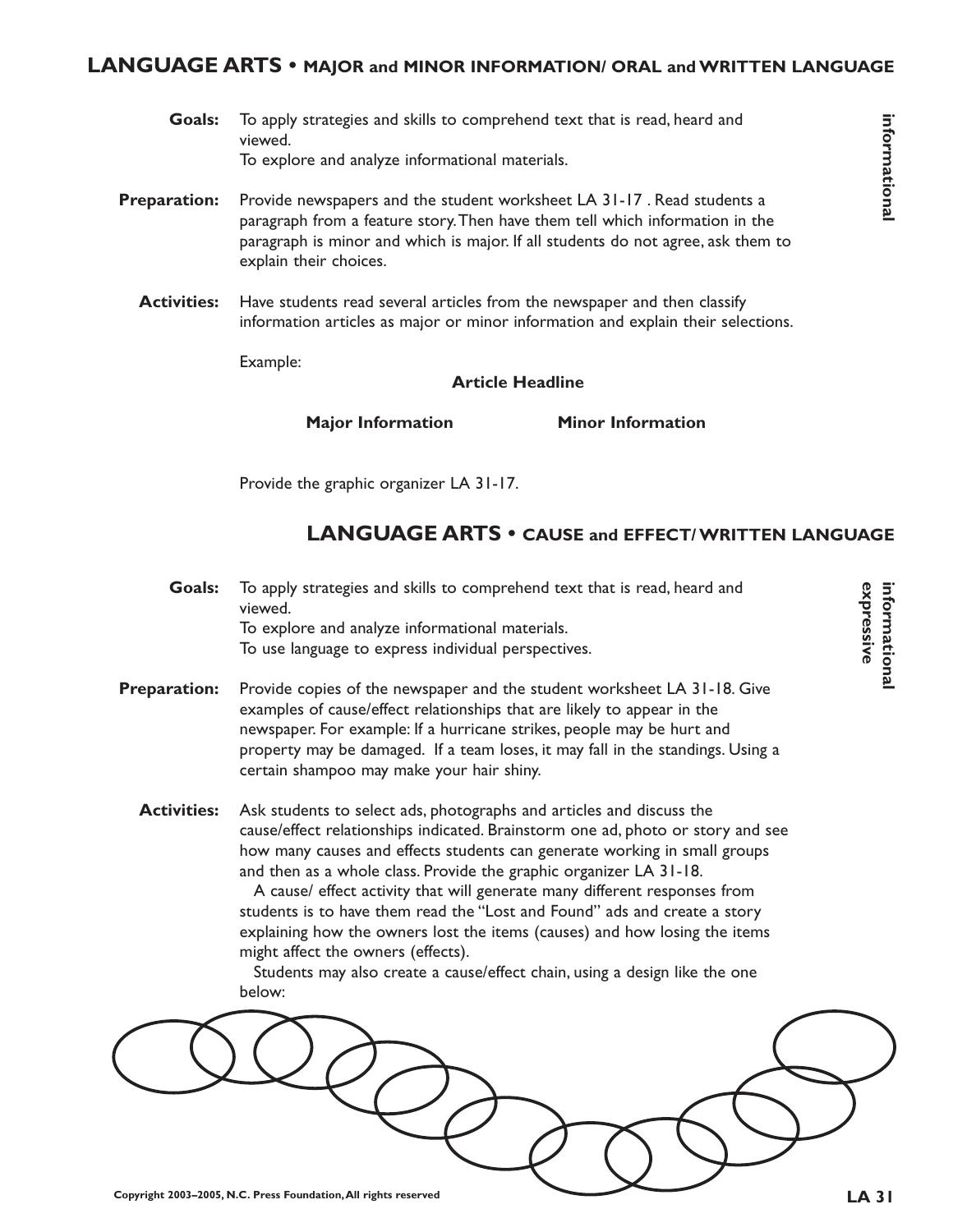#### **LANGUAGE ARTS • FACTS about PEOPLE/ ORAL and WRITTEN LANGUAGE, MEDIA and TECHNOLOGY**

- To apply strategies and skills to comprehend text that is read, heard, and viewed. To explore and analyze information from a variety of sources. **Goals:**
- Provide copies of newspapers, and prepare a list of facts about people in the newspaper. For example, State government official, Supports educational program for four year olds, Seeks funding for education program, Name begins with "E." **Preparation:**

Give clues and facts about a person in the newspaper.Then have students skim the newspaper and find the person. Ask students to find people in other sources, such as books and magazines that fit some of the same clues. **Activities:**

> Suggest strategies such has having them give obvious clues found in headlines and photographs or give general clues first, move to specific details second and third and obvious clues last.

To vary the activity, have students create games of "Who am I?" or "What's my line?" that involve role playing. Students can also identify places and events from clues that are given.

#### **LANGUAGE ARTS • PEOPLE in the NEWS/ ORAL and WRITTEN LANGUAGE**

**Goals:** To explore and analyze informational materials.

**Preparation:** Provide newspapers and index cards or the student worksheet on PEOPLE in the NEWS, LA 32-19. Explain that people and what they do are important and interesting. Some people are described by the job they do and some are described by something they have done.

**Activities:** A quick activity is to give students the names of five people in the newspaper and have them scan the newspaper to find out why they are in the news. Students can choose five to ten people and tell why they are newsworthy. Another approach is to provide categories and the graphic organizer LA 32- 19. Have students identify people in the newspaper by their job and by something they have done.They should find people with the following jobs: politician, athlete, entertainer and world leader.They should find people described as the following: lawbreaker, accident victim and hero.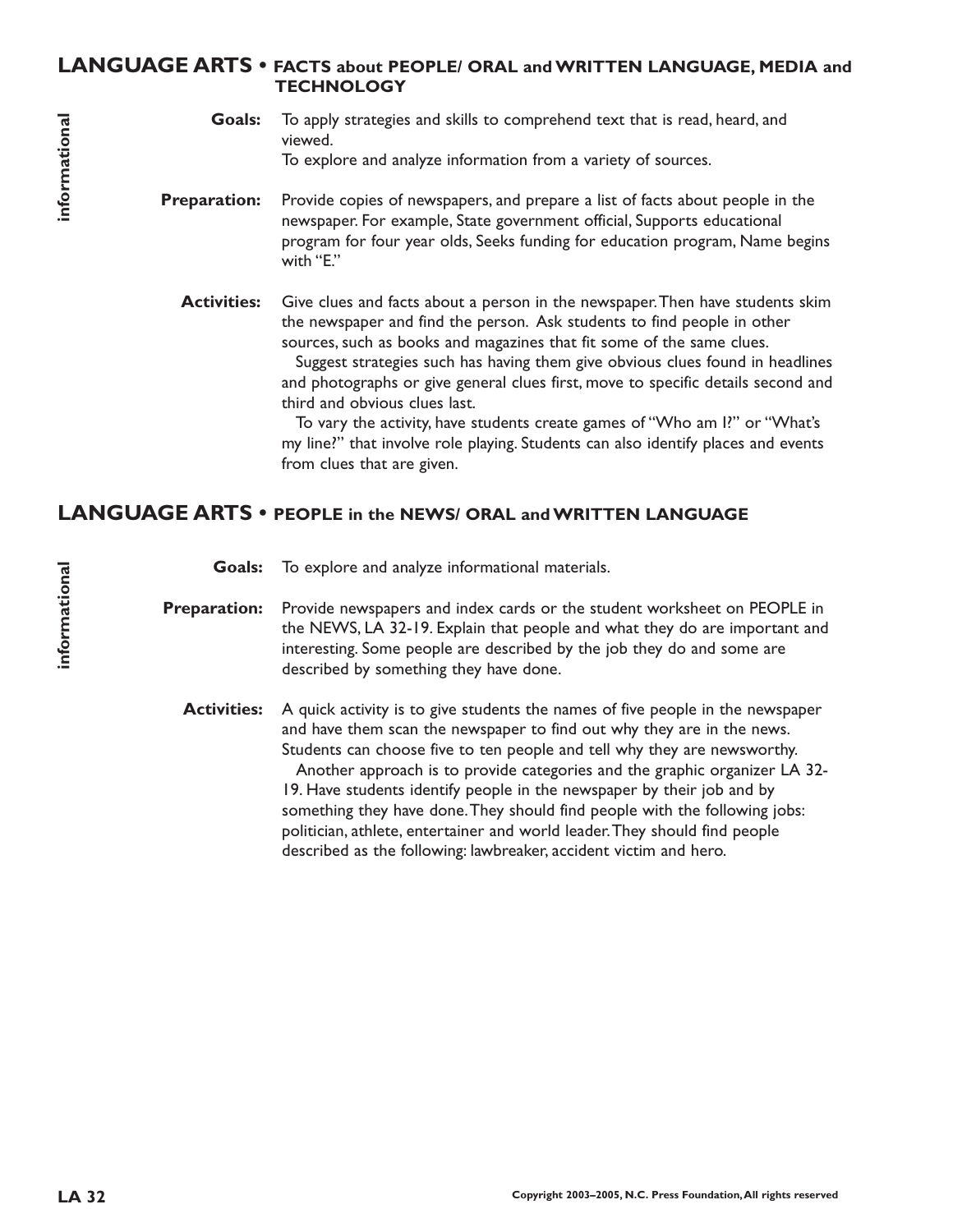#### **Activities,**

**Convictions,**<br>
Contributes 2003–2005, N.C. Press Foundation, All rights response to the photon control control control<br>  $\frac{1}{2}$  ( $\frac{1}{2}$  ( $\frac{1}{2}$  ( $\frac{1}{2}$  ( $\frac{1}{2}$  ( $\frac{1}{2}$  ( $\frac{1}{2}$  ( $\frac{1}{2}$  ( $\frac{1}{2}$  (**continued:** Have students cut out any photos of the people they find.They should create a game in which other students have to match the photos with the persons, their jobs or the noteworthy things they have done.You may wish to collect the people your students choose and create a jeopardy game designed to make them more aware of people in the news, their jobs and accomplishments. If you have them write the information about the person on one side of an index card and paste the photo on the other, the index cards can be used for the jeopardy games.

*K-8 Newspaper Activities,* NAA Foundation.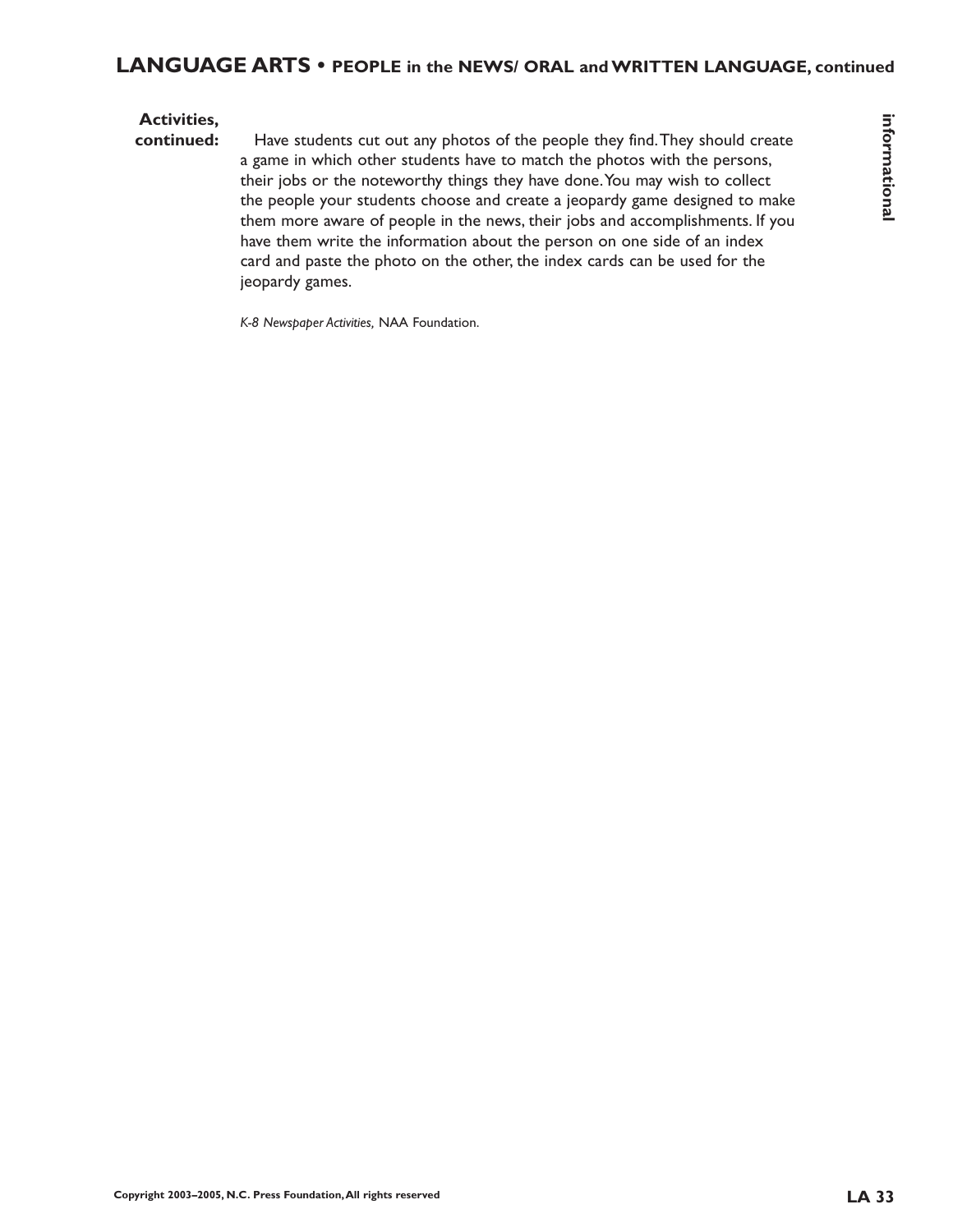#### **LANGUAGE ARTS • LIFE-AFFECTING EVENTS/ ORAL and WRITTEN LANGUAGE**

- To develop and apply strategies and skills to comprehend text that is read, heard and viewed. To explore and analyze informational materials. **Goals:**
- Provide copies of newspapers and the student worksheet LA 34-20. **Preparation:**
	- Have students select and read newspaper stories about events that have affected people's lives in a profound way. Discuss questions such as: **Activities:**
		- 1.What effect has this event had?
		- 2.What are the desirable effects of the event?
		- 3.What are the less desirable effects of the event?

4.What are the future implications?

Provide the graphic organizer LA 34-20.

## **LANGUAGE ARTS • EVALUATING ADS/ OTHER MEDIA and TECHNOLOGY**

| <b>Goals:</b><br>informational<br>critica<br><b>Preparation:</b><br><b>Activities:</b> | To explore and analyze informational materials.<br>To use critical thinking skills and apply criteria to evaluate text and multimedia. |                                                                                                                                                                                                                                                                                                                                                                                                                                                                                                                                                                                                                                                                                                                                                                   |
|----------------------------------------------------------------------------------------|----------------------------------------------------------------------------------------------------------------------------------------|-------------------------------------------------------------------------------------------------------------------------------------------------------------------------------------------------------------------------------------------------------------------------------------------------------------------------------------------------------------------------------------------------------------------------------------------------------------------------------------------------------------------------------------------------------------------------------------------------------------------------------------------------------------------------------------------------------------------------------------------------------------------|
|                                                                                        |                                                                                                                                        | Provide copies of classified ads from the newspaper and two different colored<br>felt-tip markers. See NEWSPAPERING, pages N 27-29 for other information<br>and activities related to advertising.                                                                                                                                                                                                                                                                                                                                                                                                                                                                                                                                                                |
|                                                                                        |                                                                                                                                        | Have students read the classified ads in the newspaper and underline facts in<br>one color and opinions in another color. Example: 2003 Toyota, anti-lock brakes<br>(fact) best car in town (opinion). Discuss the criteria for facts and opinions: A<br>fact can be defined as truth known by actual experience or observation; an<br>opinion is a personal attitude, belief or appraisal.<br>To allow students the opportunity to be creative, ask them to write their<br>own ads using only facts or only opinions. Discuss the importance of including<br>both in ads. Ads serve a dual purpose; the writer must give useful information<br>and also interest the buyer.<br>Ask students to answer the following questions about a specific<br>advertisement: |
|                                                                                        |                                                                                                                                        | I. What does the ad say?<br>2. What does it want you to believe?<br>3. To what emotion does it appeal?<br>4. Which words or parts of the ad make the strongest appeal? Why?<br>5. Is there any untrue statement? How do you know?<br>6. Does the writer use any double meaning?<br>7. Is there any exaggeration?<br>8. If you are able to use or observe the item for sale, what can you<br>learn about its value?                                                                                                                                                                                                                                                                                                                                                |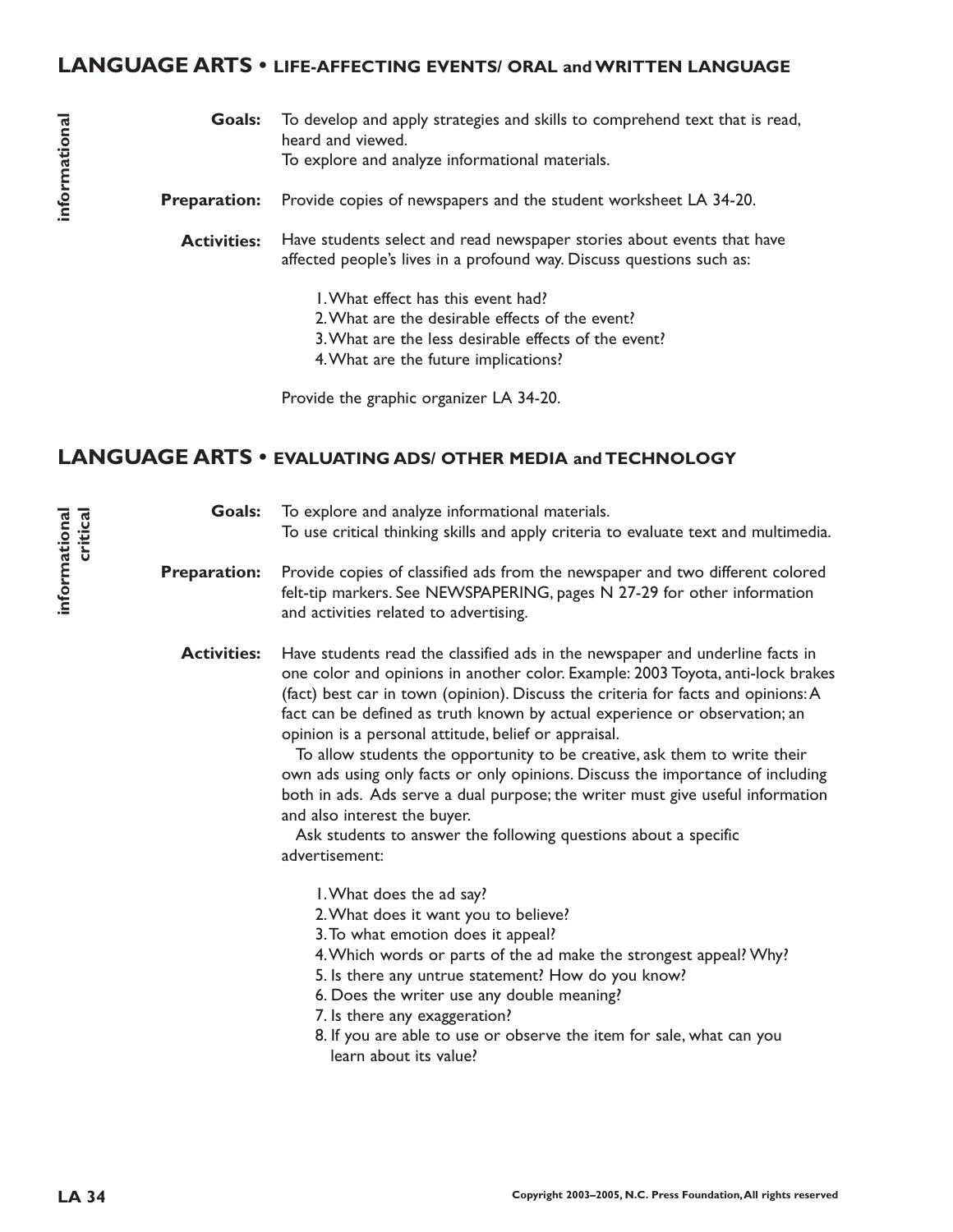### **LANGUAGE ARTS • ANALYZING ARTICLES/ WRITTEN LANGUAGE**

- To synthesize and use information from a variety of sources. **Goal:**
- Provide newspapers and the student worksheet LA 35-21. Explain to students the importance of analyzing information, that is, to distinguish between fact and opinion and to evaluate the importance and accuracy of the information presented. **Preparation:**
	- Designate or have students choose specific articles to analyze. Provide the following steps for students to follow: **Activities:**
		- 1. Identify the newspaper.
		- 2. Give the date.
		- 3. Name the writer (reporter/columnist).
		- 4. Name the page and section of the newspaper.
		- 5. Classify the articles according to topic.
		- 6. Read the article carefully and circle the important facts and factual statements.
		- 7. Underline opinions and the names of people who offer them.
		- 8.Write a brief summary of the article
		- 9. Relate the information in the article to other experiences or reading.

Provide the graphic organizer LA 35-21. Allow students the opportunity to discuss and compare the information they obtain.

Extend the activity by having students analyze a series of articles on one topic and then write a position paper based on their readings.They should include footnotes to credit reporters who wrote the stories and the newspapers that published them. Provide the sample footnotes and bibliography in the Appendix, A 20–A 25, of this guide.

**informational**

informational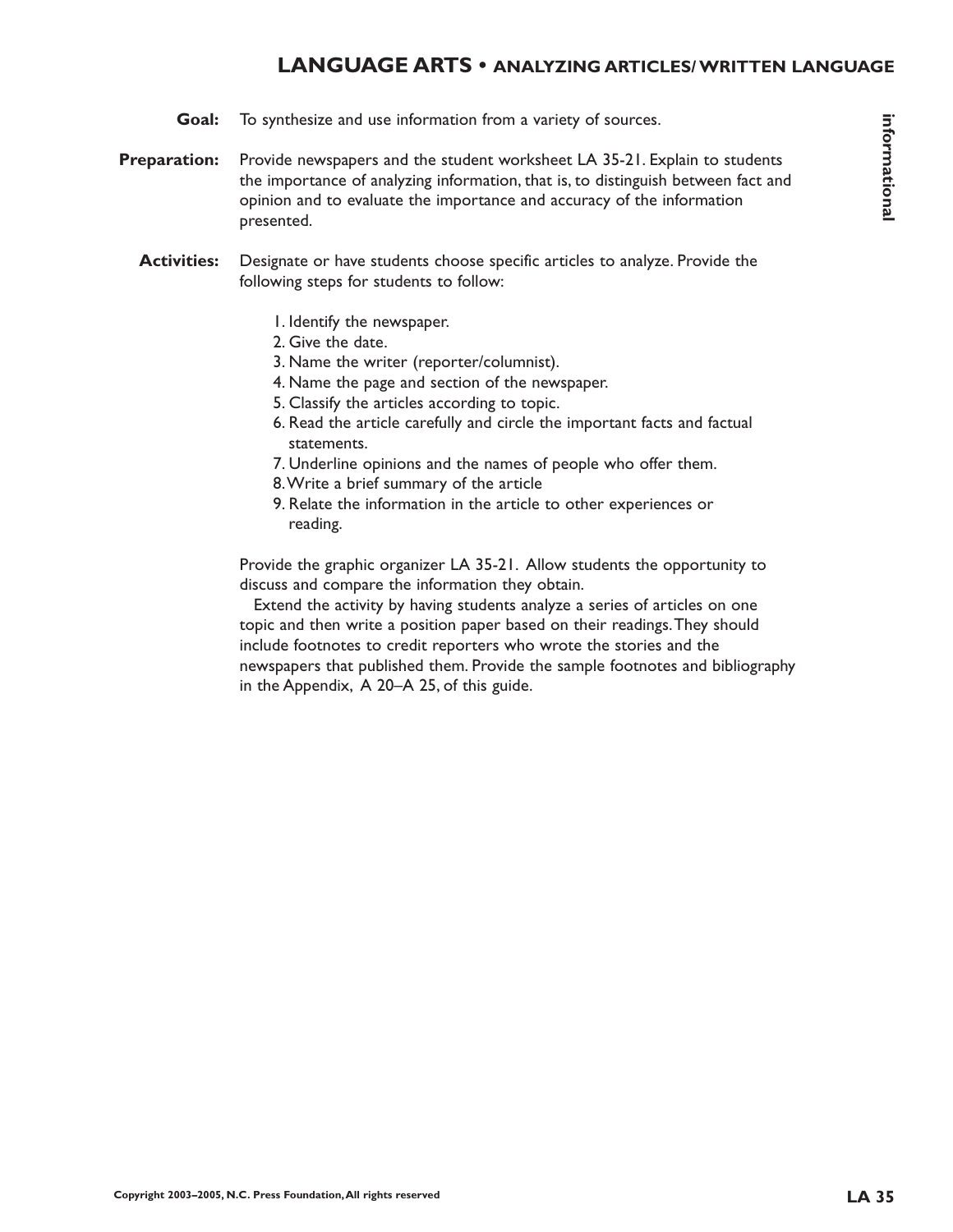### **LANGUAGE ARTS • READING STRATEGY/ ORAL and WRITTEN COMMUNICATION**

- To apply strategies and skills to comprehend text that is read, heard and viewed. To explore and analyze informational materials. **Goals:**
- Provide newspapers and student worksheets LA 36-22 Make available black and colored pencils and pens. Choose one to five stories or editorials from your newspaper. **Preparation:**
	- Give students only the topics of the articles you choose. Have them choose one of the topics.Work through questions 1-4 below before asking students to read the article they chose. They may work through the questions individually or in small groups. **Activities:**

After students work through and discuss the first four "anticipatory" questions, have them complete item 5. Provide the student worksheets LA 36-22.

Today's Topic:

- 1.What do you know about the topic already?
	- a.What real facts do you know about the topic? b.What opinions do you hold?
- 2.What unanswered questions on the topic do you have?
- 3. If you were to read a story or editorial on the topic, what might you expect to find?
- 4.What would you hope to learn from the story or editorial?
- 5. Now, READ your selection with both a black and colored pencil/pen in hand.
	- a. Underline any facts you find.
	- b. Circle any opinions.
	- c. Draw a squiggly line under any information you found that you expected to find or wanted to know.
	- $d.$  Box information that you were surprised to find.
	- e. Use a colored pencil/pen to highlight anything you want to remember.\*

\*Oline Stigers, *"Reading Strategy with the Newspaper,"* Handout, Cedar Rapids, Iowa: *The Gazette.*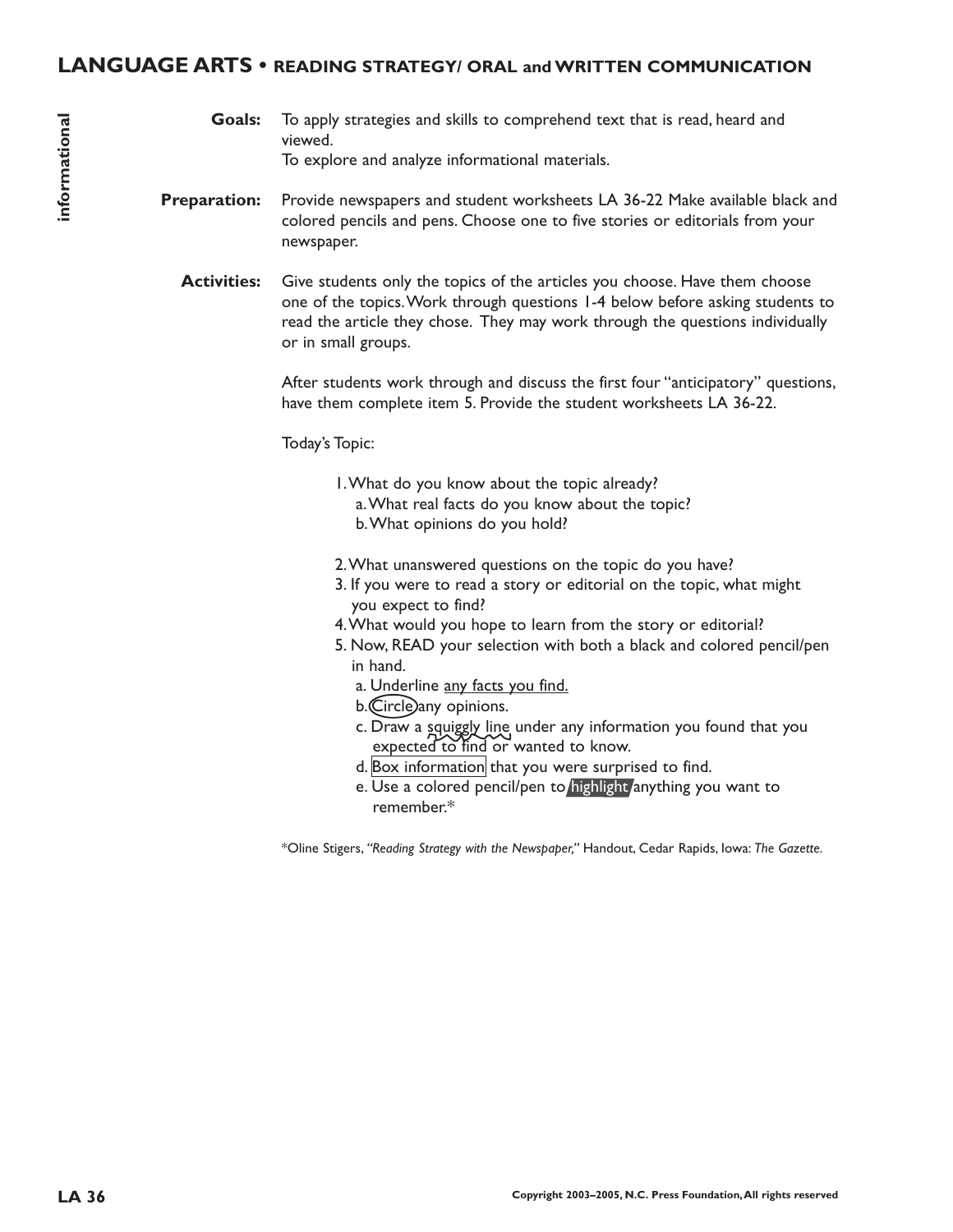### **LANGUAGE ARTS • SQ3R/ WRITTEN LANGUAGE**

- To analyze and explore information from a variety of sources (non-fiction). **Goal:**
- Provide copies of newspapers and review the SQ3R method of improving reading comprehension. Applying SQ3R, students survey, question, read, recite and review information. Use the method for intensive or thorough reading. **Preparation:**
	- Ask students to use the SQ3R method of study when reading the newspaper. Provide the following guidelines: **Activities:**
		- 1. Survey Skim or survey the newspaper. Ask general questions.What are the topics? Who is involved?
		- 2. Question Turn all headlines, captions, etc. into questions.
		- 3. Read Read to answer the questions. Adjust reading rate to the purpose and readability of the material. State the main points of the article in your own words.
		- 4. Recite Recall answers to questions in Step Two.
		- 5. Review Review the information.

To simplify the activity and provide students practice before they read the entire paper independently, have students apply the method to one story. Repeat this as often as needed.

Have students discuss the questions and share answers that they recall. Review the material by quizzing or having students quiz each other.

### **LANGUAGE ARTS • LEVELS of COMPREHENSION/ WRITTEN LANGUAGE**

| Goals:              | To explore and analyze informational materials.                                                                                                                                                                                                                                                                |  |  |
|---------------------|----------------------------------------------------------------------------------------------------------------------------------------------------------------------------------------------------------------------------------------------------------------------------------------------------------------|--|--|
|                     | To use critical thinking skills and apply criteria to evaluate text and multimedia.                                                                                                                                                                                                                            |  |  |
| <b>Preparation:</b> | Provide newspapers. Select and have students read a story that is likely to<br>interest them. Present three statements that illustrate literal, interpretive and<br>critical or evaluative comprehension.<br>Literal comprehension comes from the actual words. Answers to questions<br>can be found in print. |  |  |
|                     | Interpretive comprehension involves reading between the lines. Not all<br>information will be in print.                                                                                                                                                                                                        |  |  |
|                     | Critical comprehension requires that the readers draw from their past<br>experiences, evaluate and analyze the information, then draw conclusions based<br>on their evaluation.                                                                                                                                |  |  |
|                     | Explain that it is important in reading for information to get the facts straight<br>(literal), be able to put facts together, analyze them and offer interpretations,<br>and be able to draw conclusions and offer opinions about what is read.                                                               |  |  |
| <b>Activities:</b>  | To make students think on all levels, write questions about newspaper stories<br>that require students to think on different levels.                                                                                                                                                                           |  |  |
|                     | Ask students to write questions for each other and answer them. Have them<br>try to figure out which questions require reading between the lines and which<br>require the reader to draw from past experiences and evaluate information.                                                                       |  |  |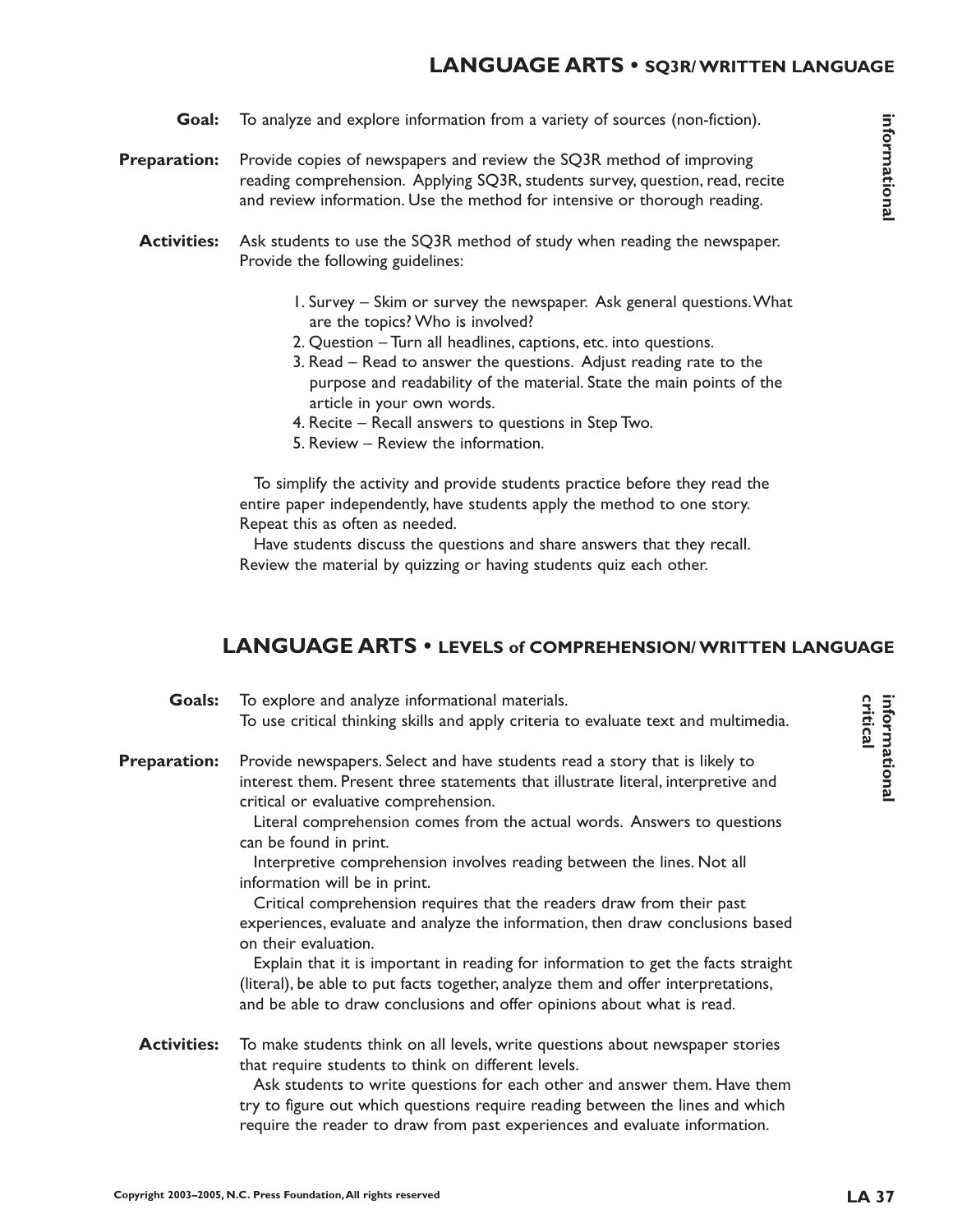### **LANGUAGE ARTS • EXAMINING GENERALIZATIONS/ ORAL AND WRITTEN LANGUAGE**

To use and evaluate informational materials. To use critical thinking skills and create criteria to evaluate text and multimedia. **Goals:**

Provide newspapers. **Preparation:**

Involve students either in writing conclusions based on details in the news or in supporting and refuting generalizations with news events. **Activities:**

> Have students follow a news event in several newspapers. Note and discuss any discrepancies in the reporting. Have students individually and then in groups make statements (generalizations) that are supported by all of the selections.

Another approach is to start with a generalization and have students find and discuss specific information that relates to it. Use these and other generalizations:

- 1. Power corrupts; absolute power corrupts absolutely.
- 2.The love of money is the root of all evil.
- 3. Love conquers all.
- 4.Time and tide wait for no man.

Encourage students to use all sections of the newspaper for events and/or situations that refute or support the generalizations. Note the same in history and literature.

Take advantage of opportunities to point out ways that students influence each other's interpretations. After class discussions, ask questions such as:

- 1. How much difficulty did the group have reaching a consensus?
- 2. How were individuals' analyses affected by others' in the group?
- 3.Who led the group discussion? Did this person allow and tolerate views different from his/her own?

Emphasize the fact that an open exchange of ideas is vital to the functioning of a democratic society.

**informational**

nformational

**critical**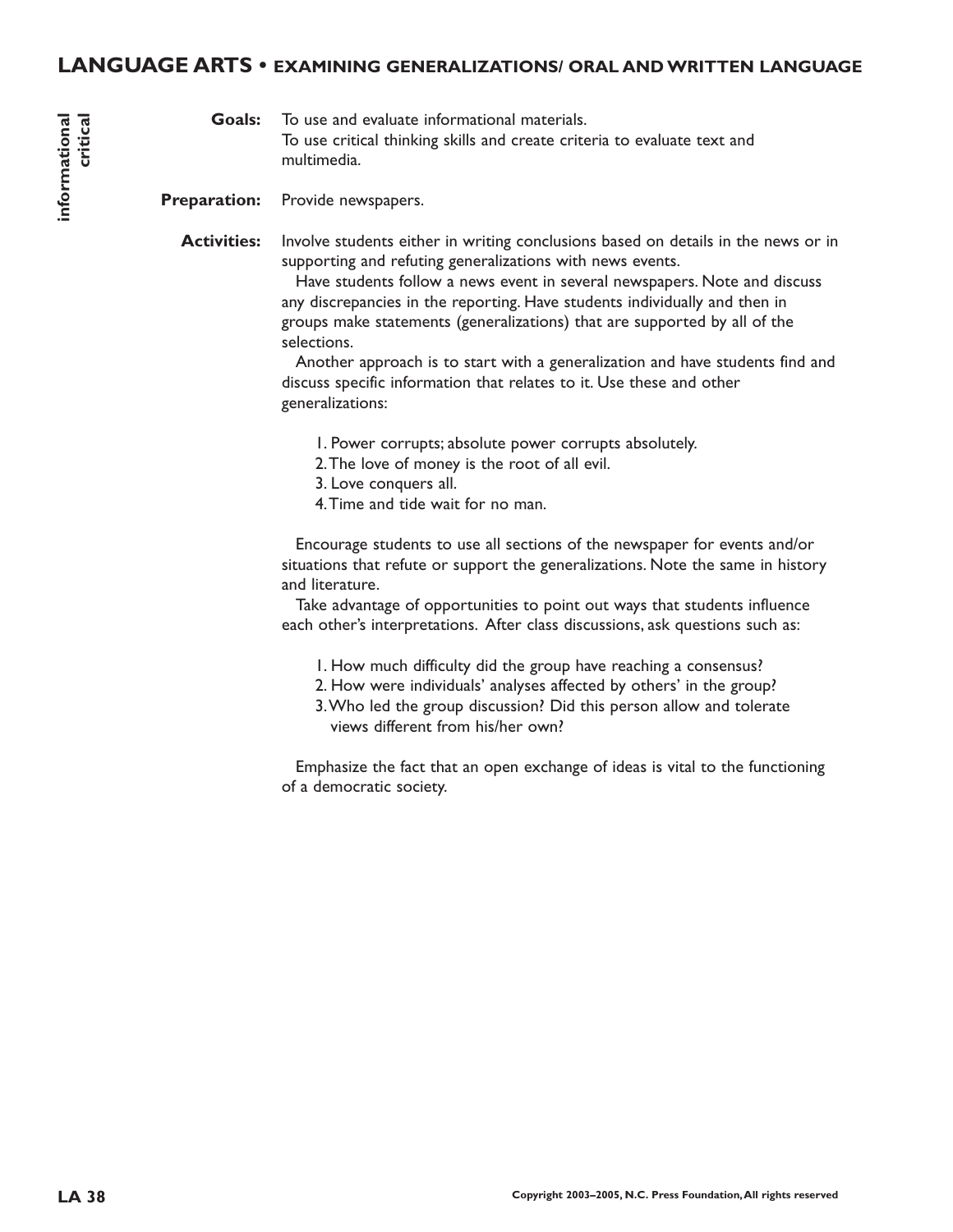### **LANGUAGE ARTS • A TEST of PRIOR KNOWLEDGE/ WRITTEN LANGUAGE**

- Goals: To apply strategies and skills to comprehend text that is read, heard and viewed. To use and evaluate informational materials.
- Preparation: Provide newspapers. Choose newspaper terms (headline, byline, etc.) or items from the newspaper (people or places in the news) for a pretest. Give it before assigning work with the newspaper. Students should indicate what they know about the terms or items.

A variation is to pull a set of facts from the newspaper and make changes in some statements.Then ask students whether the statements are true or false. You can use the same lists of terms, items or statements as a posttest.

Students can review the pretests and posttests to see how much they learned about and from the newspaper.The lists of words, people, places and events and facts from different stories can also serve as reading guides for students, enabling them to think about and build anticipation for what they are about to read.

**Activities:** List newspaper terms (see the Appendix, A I–A 6, for a list of words and labeled front and editorial pages). Or scan the newspaper for key people, places and events. Have students indicate with a check or with an explanation or example (in the case of newspaper terms) whether they know something about the items on the list.

> Or look for main idea statements, rewrite some to make them false, and have students indicate which they think are true and which they think are false.

> Conduct an open-ended discussion, inviting students to share what they know in small groups or before the class.Then have them read to find out what more they can learn by reading the newspaper.

> If working with young students or reluctant readers, you may want to use the above approaches first with a high interest section or one page of the newspaper or with content that is easier to read and requires less background knowledge about world events. Students often find sports, shorter feature stories, comics, classified ads and local news to be interesting and easier to read.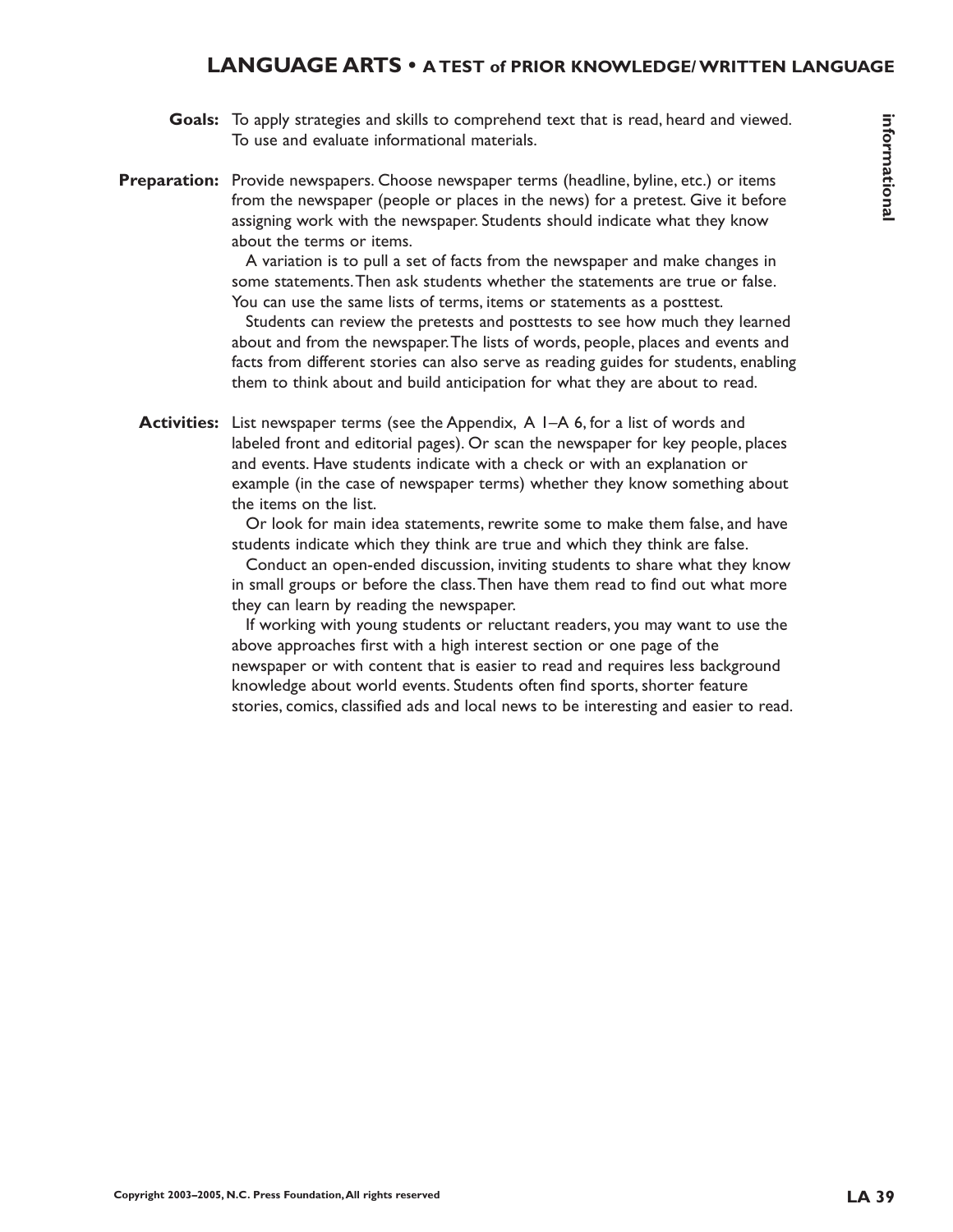### **LANGUAGE ARTS • RULE of THUMB/ WRITTEN LANGUAGE**

To apply strategies and skills to comprehend text that is read, heard and viewed. To use and evaluate informational materials To refine critical thinking skills and apply criteria to evaluate text and multimedia. **Goals:**

Provide newspapers.Tell students that you will ask them to find less familiar words in the news stories before you ask them to read the stories. If there are too many unfamiliar words, that may determine which stories individual students and the whole class read. If the stories contain too many difficult words, students may find the stories too difficult and frustrating. **Preparation:**

Describe the "rule of thumb." Tell them to press a thumb down hard or pull in one finger, as if making a fist, for every hard word they find. If younger students find three or fewer, then the material is readable. If they find more than five, it may be too hard. Older students should use two hands. One closed fist is just right. Two closed fists, and the story is too hard. Students may want to tackle a story that has lots of hard words, and when they do that should be encouraged. (Richardson and Morgan, 104-105)

Ask students to choose a story from two or three that you select.The stories may deal with a subject or topic of special interest to your class and/or relate to units of study that you plan. Have students use the rule of thumb to choose a story to read. Before reading, have them work with the words that they find difficult. In groups, they should read over the text and suggest meanings from the context, think of synonyms, determine any familiar words with the same root words, and check their understanding of the words with dictionaries. **Activities:**

After they read the story, have them answer questions, such as the five Ws, to check their comprehension.They can answer the questions individually or in groups. Follow up with an evaluative question such as:What do you think is the most important information in the story? How will events affect you?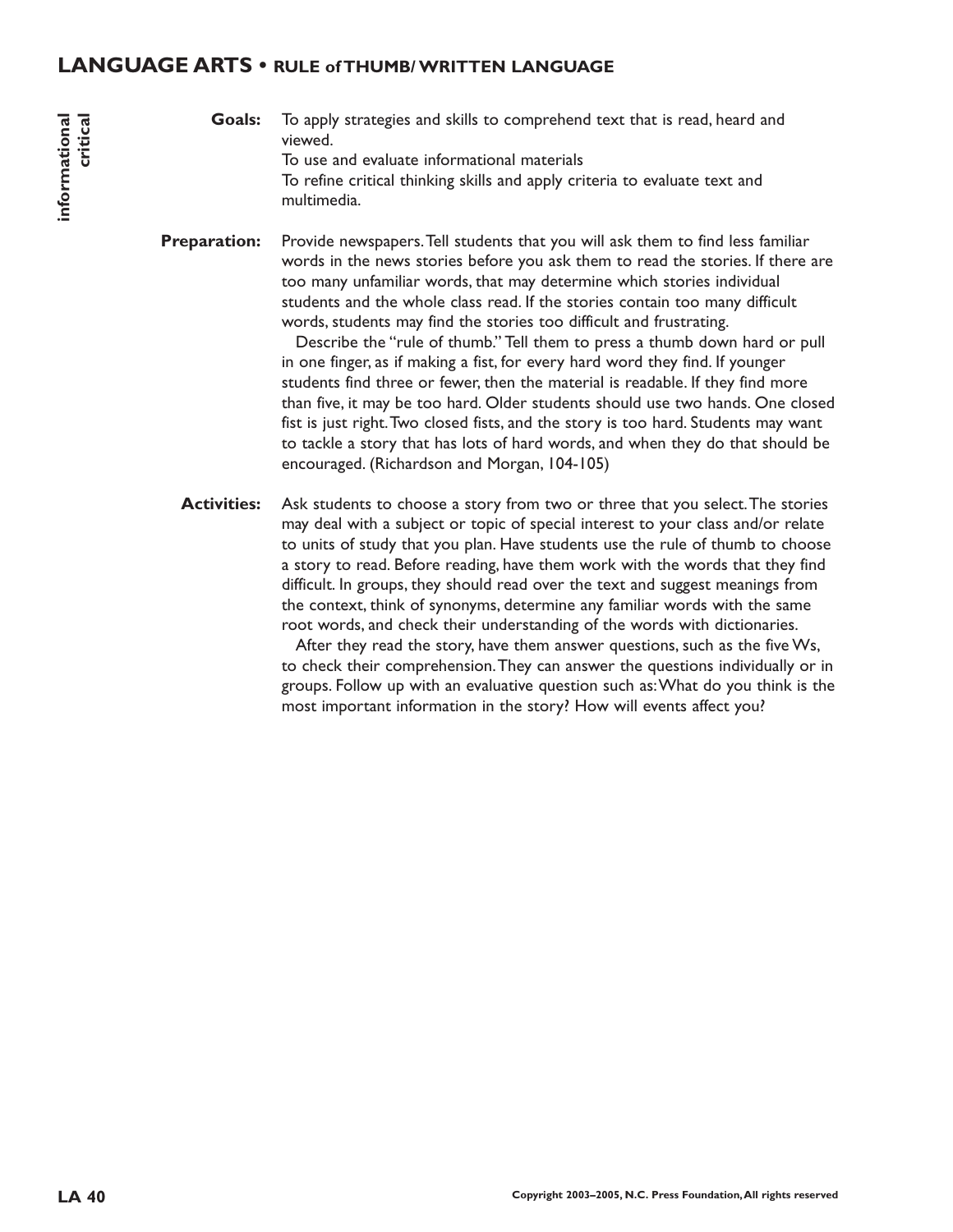## **LANGUAGE ARTS • CLEAR PRESENTATION/ ORAL and WRITTEN LANGUAGE**

| Goals: | To use and evaluate informational materials.                               |  |  |
|--------|----------------------------------------------------------------------------|--|--|
|        | To refine critical thinking skills and apply criteria to evaluate text and |  |  |
|        | multimedia.                                                                |  |  |

Provide newspapers.To help you determine whether students have adequate background to read a story independently and/or whether they need assistance in getting the main idea and details, have students browse one or more stories before deciding which to assign. **Preparation:**

> Richardson and Morgan (95-96) recommend that students browse the reading material to determine how comfortable they are with it and answer the following questions:

- 1. Is it easy?
- 2. Is the content clear?
- 3. How difficult is it?
	- a. Is it easy to read like a story (narrative)?
	- b. Is it somewhat more difficult like a newspaper story (journalistic/straight news style)?
	- c. Is it more difficult like textbooks?

If you determine that the material is difficult, you will know to choose stories that students find readable or provide students with more assistance in reading the more difficult stories.

Choose stories from the newspaper that you think are interesting. Assign students different stories.You might assign one story to five different students, for example. Have each student evaluate the story based on the above criteria. Students should then form groups and see how readable each person finds the story. If a story is difficult for some, ask if it is interesting and/or important enough to use for a class activity, despite its difficulty. **Activities:**

> Each group should choose a spokesperson and that person should present the story to the class. If the group really liked a story, the spokesperson should try to persuade the class to choose it for assigned reading. From the stories, the class can choose two or more to read. If using straight news stories and concerned about difficulty, you can assign only the part of the story that is most important and make reading the entire story optional for students who show a particular interest in more in-depth reading. Regular newspaper readers often approach stories in that way, reading only the most important information in some stories and choosing other stories to read completely.

> The aim of social interaction and student involvement in choosing the reading material is to provide motivation for reading.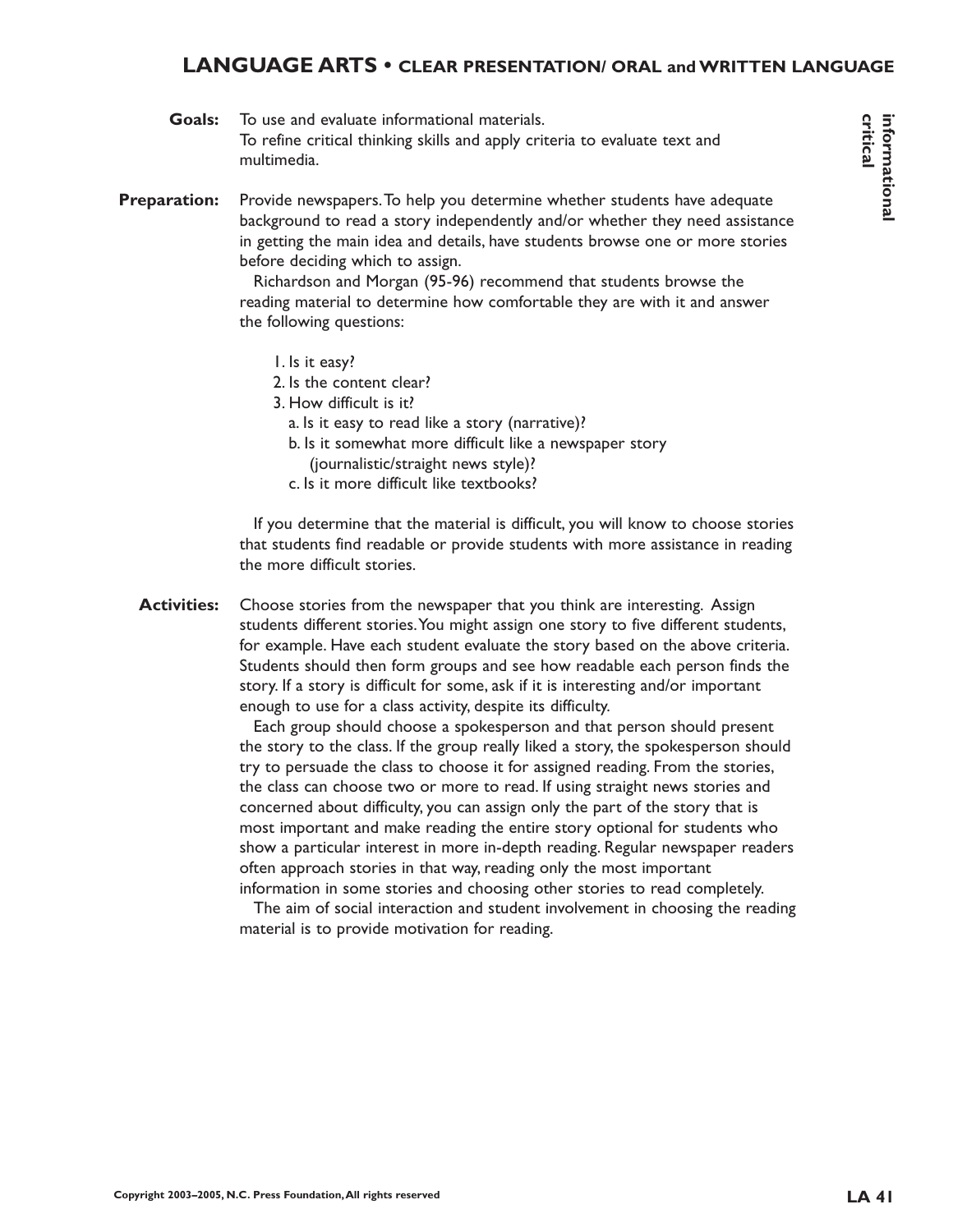### **LANGUAGE ARTS • READABILITY FORMULAS/ WRITTEN LANGUAGE**

To use and evaluate informational materials. **Goals:**

> To refine critical thinking skills and apply criteria to evaluate text and multimedia.

Provide newspapers and, for your use and information, locate Web sites that explain different readability formulas and ways to use them. One helpful site is http://school.discovery.com/schrockguide/fry/fry.html (accessed April 2, 2003). It provides explanations and charts for using the Fry readability formula, provides links to other helpful sites and describes a software program that includes readability formulas for the Dale-Chall, Fry, Flesch Grade Level, Flesch Reading Ease, FOG, SMOG, FORCAST, Powers-Somner-Kearl and Spache.The site explains that Microsoft Word automatically calculates the readability on documents using the Flesch-Kincaid. In Microsoft Word, under "tools" on the tool bar, you'll find readability statistics after completing a grammar check. **Preparation:**

> When using readability formulas, be sure to know their intent. For example, the Fry readability formula measures readability of materials used in an instructional setting where teachers explain or assist with the difficult parts. On the other hand, the SMOG measures readability of material that students read independently. On the same material, the Fry score is likely to be lower than the SMOG. (Richardson and Morgan, *Reading to Learn in the Content Areas*)

> You will note that readability formulas are indicators that use sentence length, word difficulty and syntactical structure to determine the difficulty of a text. Other factors must be considered when assessing the true readability of a passage.The presence of headings, photos, graphs and charts often help students formulate images that aid in understanding. Interest and motivation are two very important factors that cannot be calculated. Background knowledge and experience make it possible for students to read with understanding; students who struggle lack knowledge and experience.Writing that employs figurative language and relies heavily on metaphors and other devices may be difficult for students who lack background and experience in reading.Typeface, layout and reading conditions must also be considered. And sometimes sentences with few words don't make sense, but readability formulas do not include coherence and clarity in their calculation.

In determining the readability of newspaper content and other written material, ask key questions:

- 1. Is it interesting? Is it important?
- 2. Are the students motivated to read?
- 3. Do the students have adequate background knowledge on the subject?
- 4. Are there aids such as photos and headlines that will assist students in their understanding?
- 5. Do the typeface and layout make reading easier or more difficult?
- 6. Are the conditions right for reading? For example, are students focused and at ease or distracted and worried? Is there adequate light? Is it quiet?
- 7. Does the writing make sense?
- 8. Does the writer use figurative language that is difficult to interpret?
- 9. Is the passage too long?
- 10. How does the text score on a readability formula? (Have I chosen an appropriate formula for my purpose? Read above about different uses for the Fry and SMOG readability tests.)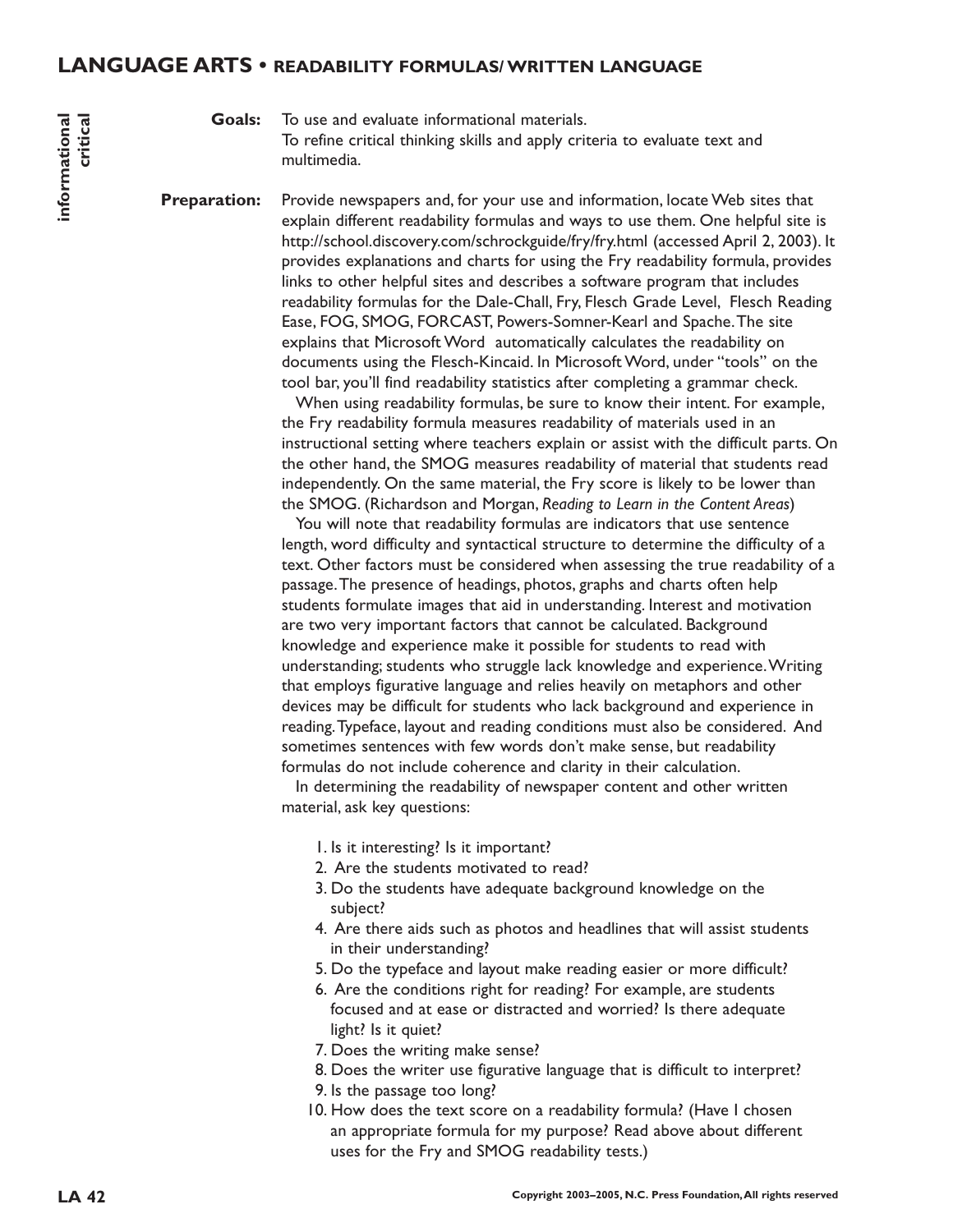### **LANGUAGE ARTS • READABILITY FORMULAS/ WRITTEN LANGUAGE, continued**

### **Activities**

**continued:**

Use the factors described above in choosing items for students to read from newspapers.

Also, select items from all major sections of the newspaper and have students decide how they rate their readability.Working alone or in groups, they can answer questions one through nine. After they answer each question, they can decide how readable the item is. Provide a scale with "one" being easy,"10" being hard and "five" being an appropriate or right level of difficulty. For each item, have a group of students apply the scale. If working with younger students, you should simplify the exercise and use only the rating scale.

You may also want to have older students conduct word counts and score the stories or passages using one or more of the readability formulas.They should come to conclusions on their own about the accuracy of word difficulty and sentence length in determining the readability of a passage.

# **LANGUAGE ARTS • The CLOZE PROCEDURE/ WRITTEN LANGUAGE**

| <b>Goals:</b>       | To apply strategies and skills to comprehend text that is read, heard and<br>viewed.<br>To use and evaluate informational materials.<br>To refine critical thinking skills and apply criteria to evaluate text that is read,<br>heard and viewed.                                                                                                                                                                                                                                                                                                                                                                                                                                                                                                                                                               |
|---------------------|-----------------------------------------------------------------------------------------------------------------------------------------------------------------------------------------------------------------------------------------------------------------------------------------------------------------------------------------------------------------------------------------------------------------------------------------------------------------------------------------------------------------------------------------------------------------------------------------------------------------------------------------------------------------------------------------------------------------------------------------------------------------------------------------------------------------|
| <b>Preparation:</b> | For each student, have available two copies of the stories you select to use as<br>the basis for the activities involving the cloze procedure. Explain that the<br>procedure is simple. Words are deleted or marked out in a passage, and<br>students fill in the spaces with the best words.<br>The cloze procedure helps teachers find out if students have prior<br>knowledge about the topic. The cloze can also be used for instructional<br>purposes. For students in fourth grade and below, follow these steps:                                                                                                                                                                                                                                                                                         |
|                     | 1. Select a passage from a story of 125 words. Circle or highlight the<br>passage on the page of the newspaper where it appears.<br>2. Leave the first and last sentences intact and include parts of the<br>story that come before and after the passage that you have chosen<br>for the cloze. Do not remove headlines and subheads. If the cloze<br>passage is all that students read, they will lose important context<br>clues.<br>3. Use a marker or dark pen to black out every tenth word until there<br>are 10 deletions.<br>4. After students complete the cloze, have them compare the filled-in<br>passage with the second copy you provide for checking their work.<br>5. Figure the percentages of correct answers and use them to<br>determine the level of the passage for individual students: |

- a. Independent level 60 percent and up
- b. Instructional level 40 percent to 60 percent
- c. Frustration level below 40 percent

**critical informational**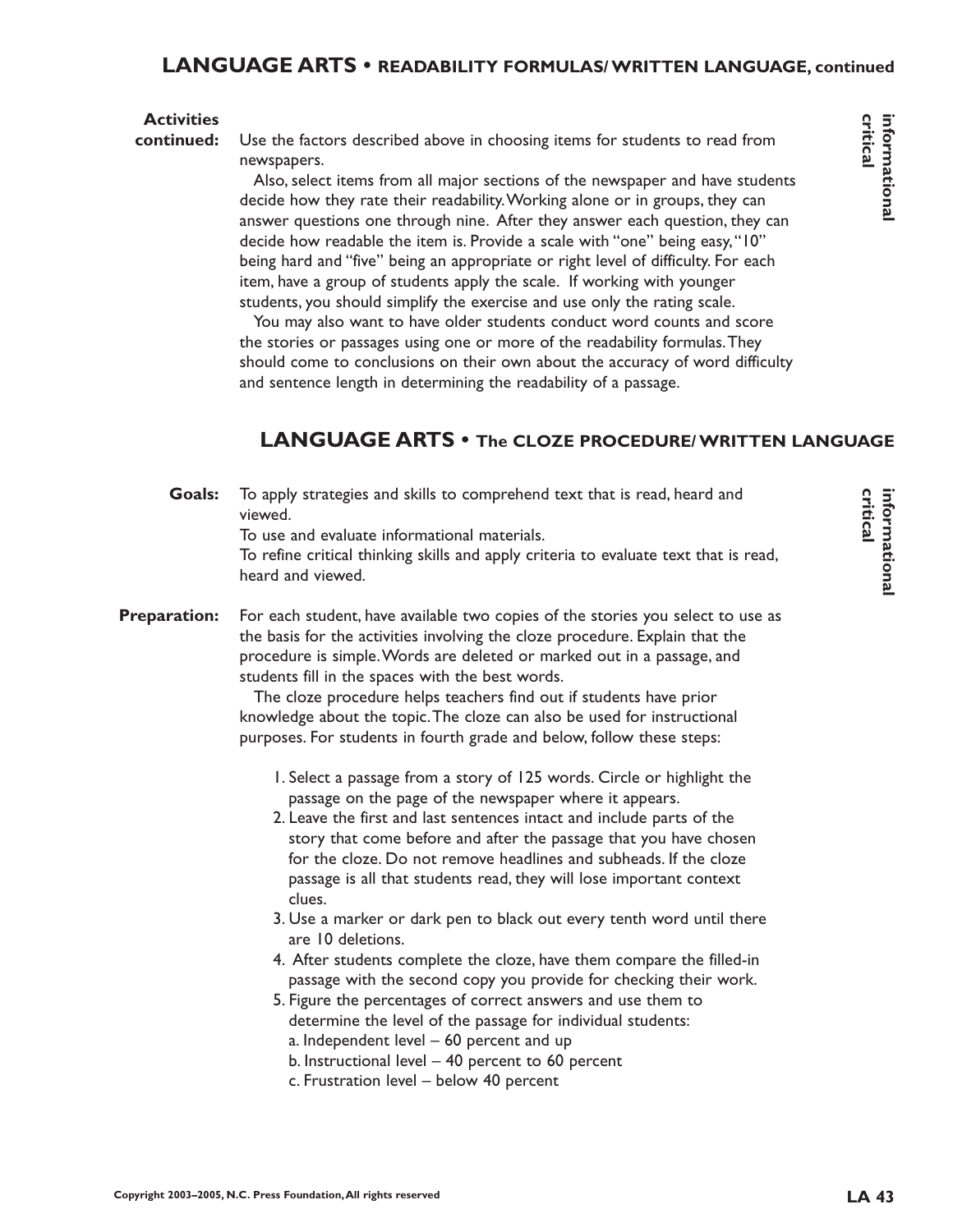### **Preparation,**

**informational**

nformational

**critical**

**continued:**

Similar procedures apply to students who are above fourth grade. Make two changes:

1. Choose a passage between 250 to 300 words.

2. Delete every fifth word.

You may also choose a variation by leaving out every eighth, twelfth etc. word.

After using the cloze procedure, have students evaluate the procedure for its effectiveness in judging whether they can read the chosen passage with understanding. If you determine that students lack the background needed to read the passage with understanding, discuss its topic with them. Discuss what they know and provide other information that will promote greater understanding of the subject. **Activities:**

> As a variation, it may also be beneficial to select a passage from a story that comes with a photo, chart or other illustration and leave all of those with the story for some students and remove them for other students. After students have completed two or more cloze passages, some with and others without photos and other graphics, ask them if having the photos and other graphics aided their reading.

The cloze procedure can also be used for instructional purposes. One way is for you to black out nouns, verbs, prepositions or another specific part of speech and have students fill in the spaces. Provide a list of words for them to choose from.The list can be just the words they use or can include extras.

Another variation is to have students choose the passage and design the cloze.They may choose a story for a specific student based on that student's interests. For example, a student interested in a sports team may be more successful with a cloze that deletes verbs if the passage he or she reads is about the favorite team.

The cloze becomes a "maze" when students are given words to choose from when filling in the space. For example, when working with verbs, black out the verbs and think of three different words. One is correct, one is close and the other is not a good fit.To complete the maze, students are asked to choose the best one. Students should compare their choices to the original passage. Students should be encouraged to discuss the writer's word choices and how the choices affected the meaning of the passage.\*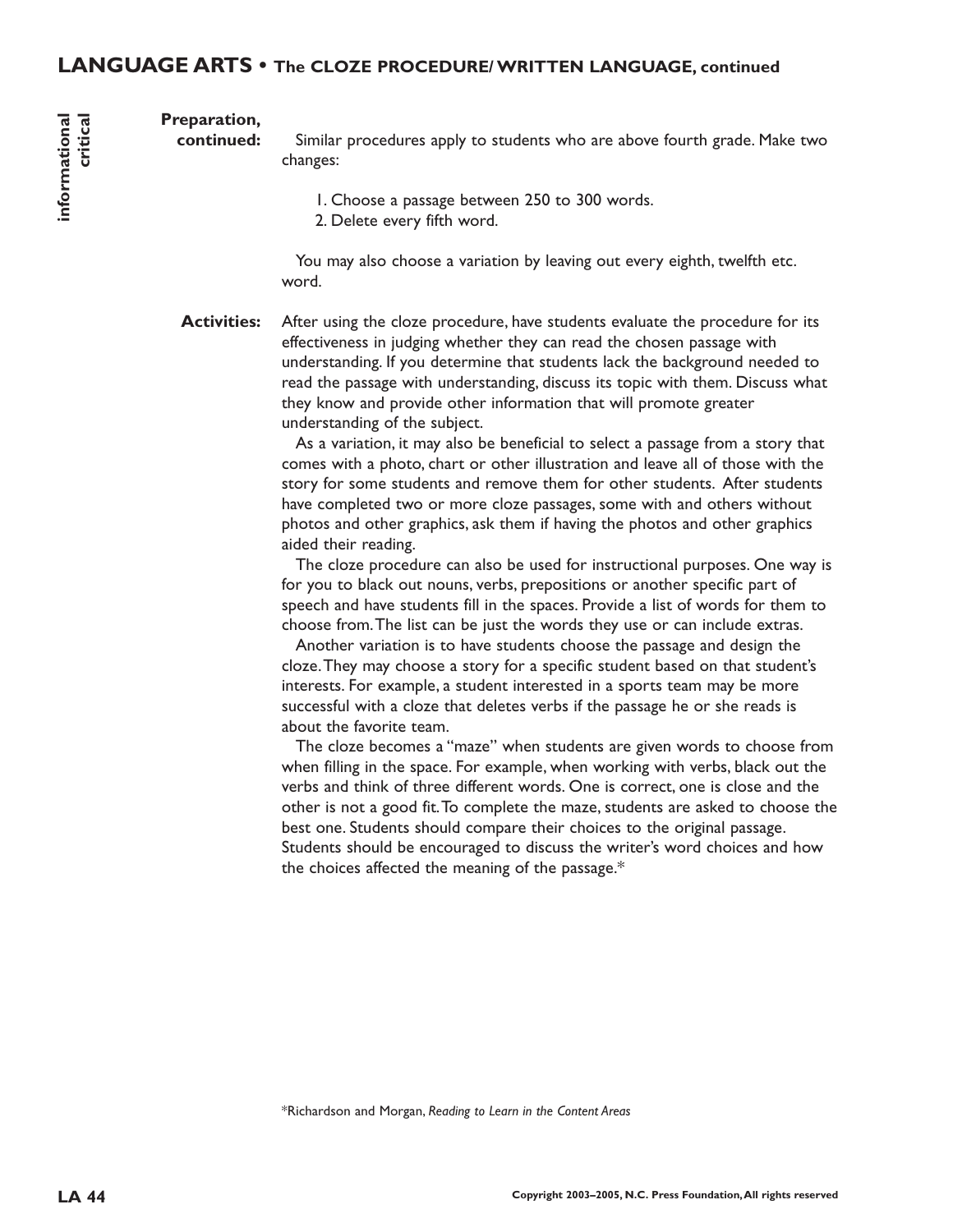## **LANGUAGE ARTS • RATES of READING/ WRITTEN LANGUAGE**

- To apply strategies and skills to comprehend text that is read, heard and viewed. To use and evaluate informational material. To respond to various literary genres using interpretive and evaluative processes. Provide newspapers. Explain that people do not read at the same pace and present the following types of reading that all people use: 1. Memorizing is the slowest. Readers read and reread, trying to recall what they read. 2. Learning requires that students remember facts but not straight recall as in memorizing. 3. Comprehending complete thoughts is simply reading with understanding. 4. Skimming enables readers to find the main ideas. 5. Scanning is the fastest rate of reading.The reader is looking for specific information, such as details or words. Often when they find them, the reader will slow down and read for comprehension or detail.\* Stage activities that demonstrate the different rates of reading. 1. Scanning: Give students a list of names and have them find the people in the front or sports section or on another given page of the newspaper.They should circle the people's names. 2. Skimming: Have students read headlines and subheads of a section they enjoy. After five minutes, have them respond orally to questions about the main ideas expressed in the headlines and subheads. **Goals: Preparation: Activities:**
	- 3. Comprehending: Have students read a story you or they select and answer the questions:What is the action? Who is involved? Where and when did it occur? Why did it occur?
	- 4. Learning: Make up true/false questions about an article or articles students read and have them indicate which are true and false.
	- 5. Memorizing: Have students work in groups to write a script for a play and perform it in front of the class.They should use quotes from stories and memorize their parts.They can also choose something simple such as comics where the dialogue is simple and easier to memorize.

Ask students to think about their own newspaper reading and determine which reading strategies they use whenever they read newspapers. Also, note that many school subjects require memorizing and the other rates of reading. Ask students to describe situations when they have used the different rates to prepare for a class assignment or a test. Explain that reading slowly may be tedious, but it may be necessary to meet the demands of some courses.

\*Richardson and Morgan, *Reading to Learn in the Content Areas*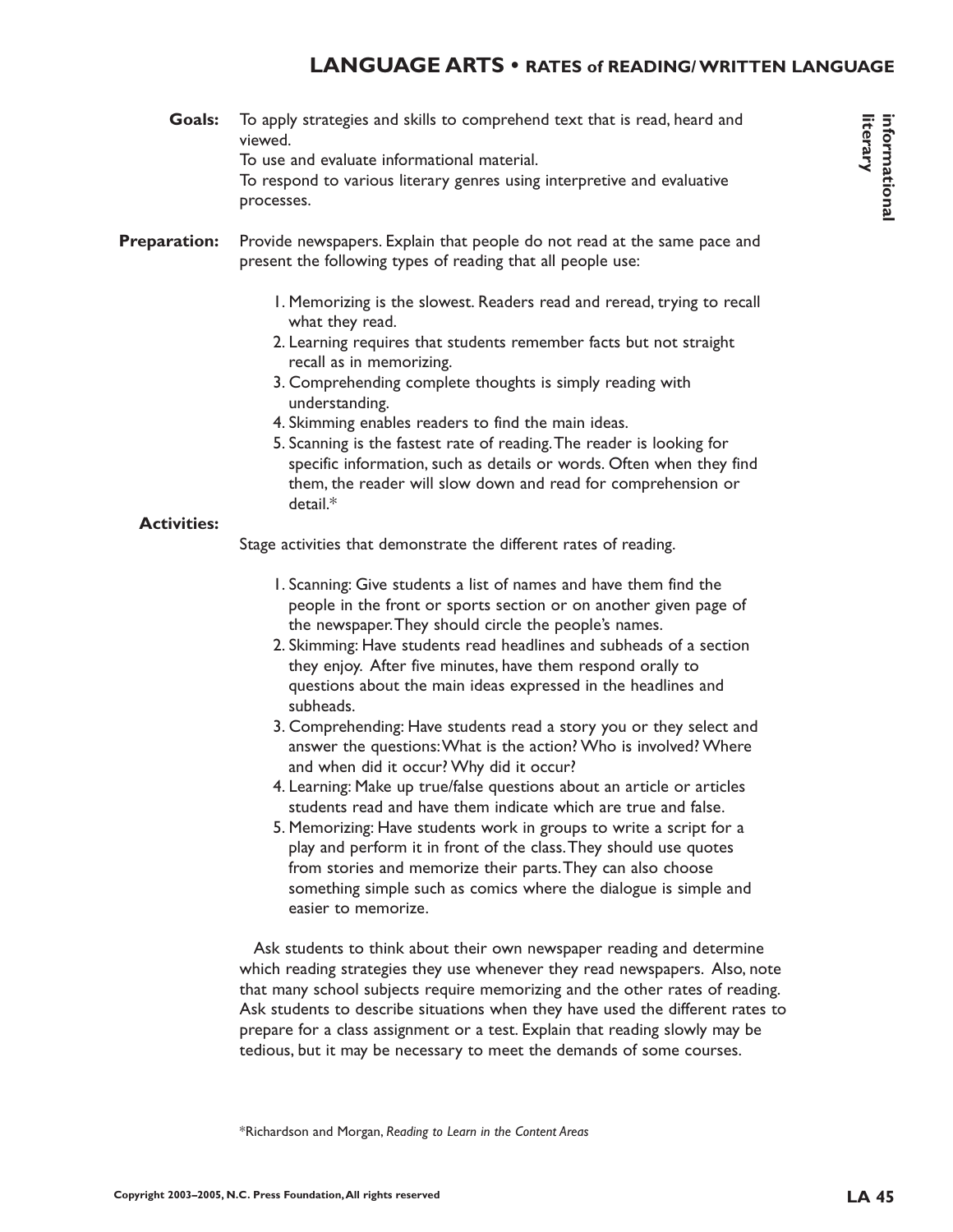### **LANGUAGE ARTS • NEWSPAPER CENTERS/ ORAL and WRITTEN LANGUAGE**

To apply strategies and skills to comprehend text that is read, heard and viewed. To make connections through the use of oral language, written language and other media and technology. To use and evaluate informational text. **Goals:**

After completing a unit on how to use a newspaper, its sections and other characteristics, construct a newspaper center. It may focus on all of the newspaper or on one section of the paper, such as comics, sports, weather,TV or front and editorial pages.The center may also focus on school subjects such as health, science, social studies or the arts. **Preparation:**

> Regardless of the section or subject you choose, be sure to teach vocabulary that students need to use the newspaper and make sure they know how to use the index and flags to locate the assigned pages in each day's newspaper.To illustrate the center, pin a copy of the chosen page (comics, sports, etc) or a map or other graphic that represents the subject in the center of a bulletin board or a folding board where you plan to set up the center.

> You may choose student worksheets from the Appendix, A 8, of this guide to use in the centers or make up your own activities.The activities can be stored in envelopes and pinned to the board. Also, provide models for students to follow. Complete the activity with one article or page of the newspaper, and have students study it if they have trouble following the directions.

Stock the center with any supplies students will need to finish the task.They may need scissors and glue, paper and pencil or art supplies.

Prepare students to work in groups without immediate adult supervision by establishing rules about being quiet, completing work and remaining quiet at the center or at their seats after they finish.

To practice students in working with many types of students, change the way you organize students into groups. Use mixed ability and gender grouping, similar ability, random and temporary groups, weekly or monthly groups and cross-aged groups in classrooms where students range in age.

You may also want to use the center as a place for students to go who finish their work early and want/need extra work to do. Make a center designed for pleasure reading by using high interest sections such as comics and sports. Students should feel rewarded for doing extra work.You may allow students to choose a story to read and write a short paragraph or complete an art project about it.They may simply read on their own and tell what they choose.

Supply the center with the appropriate page or section of the newspaper and provide enough copies for all students who will rotate through the center at once. **Activities:**

> Give directions for the newspaper center activity, present the model that will be at the center, organize students into groups and have them rotate through the center. Provide a box for them to place their completed work. All completed work should be signed and dated. If students work together, they should all sign the work that is turned in and sign a statement that says each person contributed to the group project.You may want them to name the person who contributed most to the work and/or helped everyone get along.

Change the pages and sections on which you base your center or centers. Save all of the student work in folders, so that students can look back at the end of the year and see what they learned and accomplished together.

Refer to the sketch of the one type of learning center in the Appendix, A 8.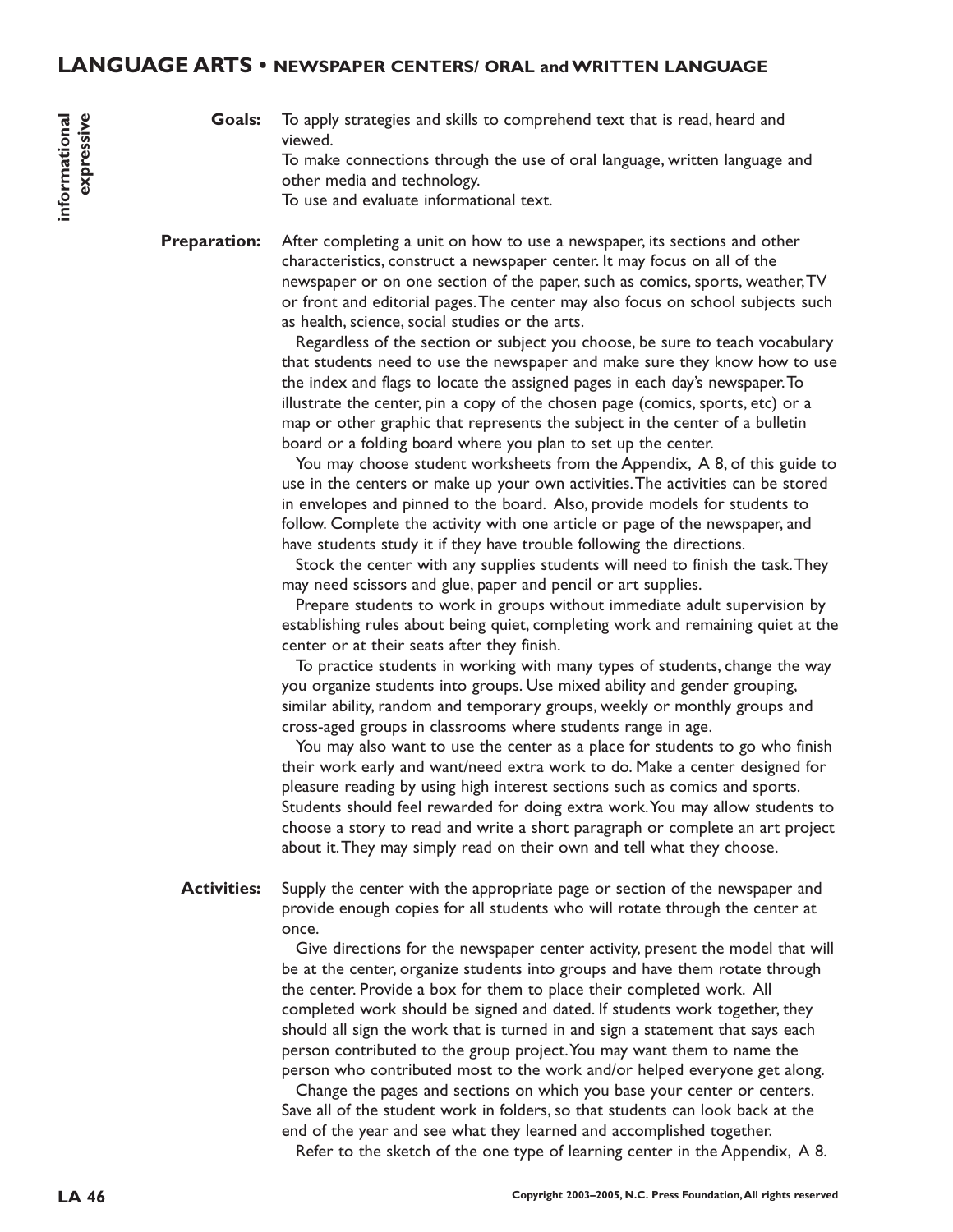### **LANGUAGE ARTS • NEWSPAPER CIRCLES/ ORAL,WRITTEN LANGUAGE, OTHER MEDIA and TECHNOLOGY**

To use language to express individual perspectives drawn from personal or related experience. To explore and analyze information from a variety of sources. To refine critical thinking skills and create criteria to evaluate text and multimedia. To examine the foundations and use of argument. To apply conventions of grammar and language usage. **Goals:**

Provide newspapers and the student worksheet LA 47-23. Have each student choose an interesting story from the newspaper. Form groups of six around the stories they choose. If students in one group do not choose the same story, have them talk about their choices with the group and come to a consensus on which story to read and analyze as a group. Each group must have art supplies such as pens, colored pencils, paper, markers, crayons, play dough, scissors, glue, etc. **Preparation:**

> If you prefer groups of four or five, choose or have students choose from the list of roles.

- Have everyone in the group read the story selected by the group.They can read aloud or silently. Provide the graphic organizer on LA 47-23. It can be presented on an overhead. Direct each person in the group to assume one of the roles outlined on the organizer: **Activities:**
	- 1.The summarizer offers the main ideas or events in a few sentences.
	- 2.The vocabulary person chooses important words and explains them using context clues and other sources
	- 3.The person who chooses quotes finds interesting, powerful parts of the story to read aloud. He/she should look at the quotes in the story.
	- 4.The illustrator draws, sculpts or constructs something to represent the story.
	- 5.The connector tells how the story relates to other experiences and topics.
	- 6.The commentator tells what he/she thinks about some aspect of the story.\*

Each person should present to the whole group. Adapt your choice of roles to the story, editorial, comic or other feature chosen from the newspaper and adjust to the age and abilities of your students. Consider alternating or substituting the following roles with the six given above:

- 7.The questioner writes down what he/she was wondering about while he/she was reading.
- 8.The place setter describes the setting and identifies all the places involved.
- 9.The researcher finds out more about the topic, issues, places and/or people mentioned in the selected reading.

Have the summarizer go first and the commentator, last. Group members should make suggestions on how to improve the oral presentations.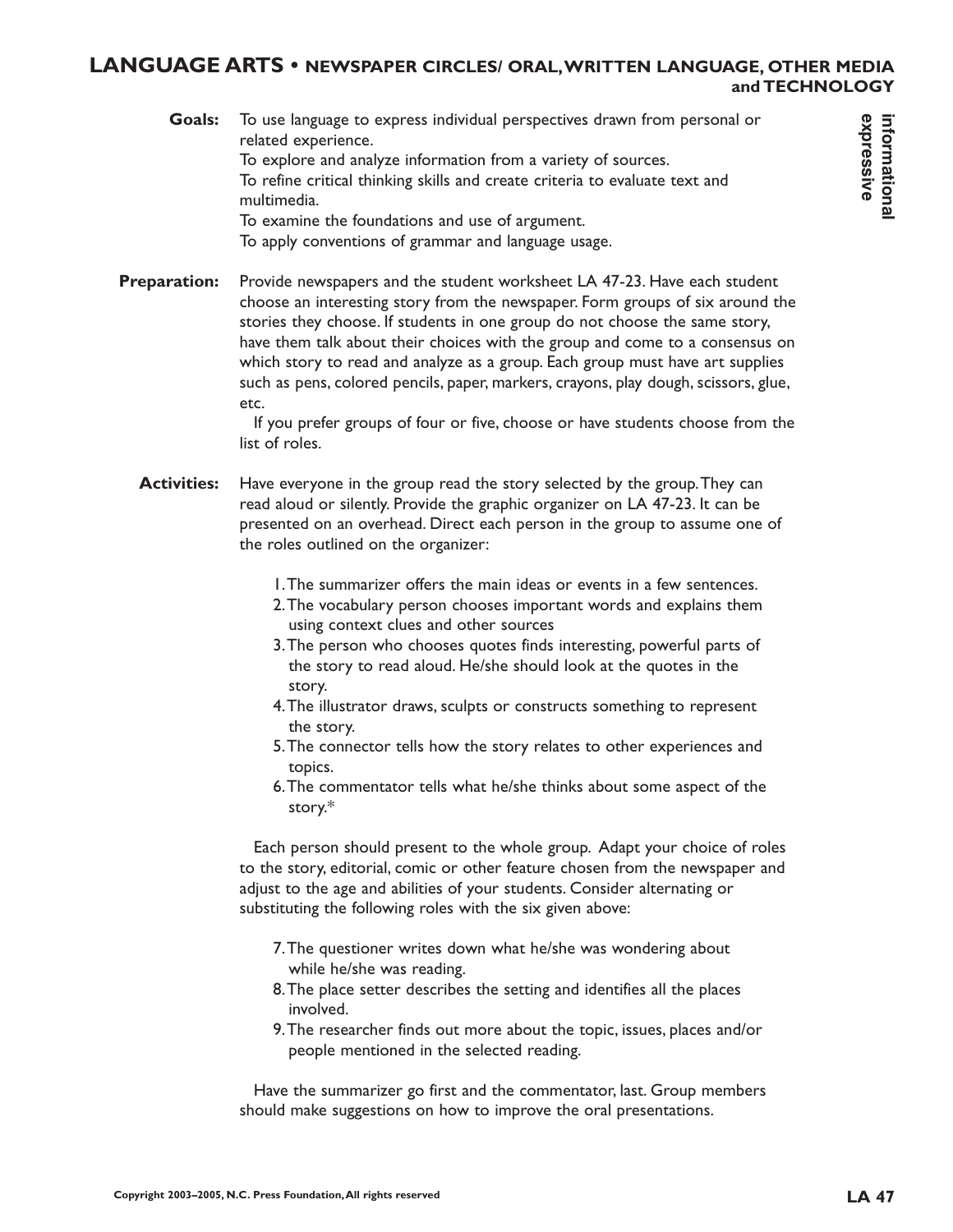### **LANGUAGE ARTS • NEWSPAPER CIRCLES/ ORAL,WRITTEN LANGUAGE, OTHER MEDIA and TECHNOLOGY**

### **Activities**

**continued:**

As the activity proceeds, remind students that the success of the group depends on each person taking his or her job seriously.They should evaluate their own contribution and the overall success of their group at the end of the activity. In their evaluations, students should answer questions such as:

Did the group:

- follow directions?
- involve everyone?
- use time wisely?
- make decisions in an orderly way?
- stay on task?
- listen to all suggestions?
- consider new ideas?
- look for solutions all could accept?
- provide constructive criticism?
- decide on leadership roles?
- complete the tasks on time?

\*Darla Shaw, *Newspaper Circles, Featuring the Frameworks.*

# **LANGUAGE ARTS • MULTIPLE INTELLIGENCES/ ORAL and WRITTEN LANGUAGE**

To use language to express individual perspectives in response to personal, social, cultural and historical issues. To synthesize and use information from a variety of sources. To refine critical thinking skills and create criteria to evaluate text and multimedia. **critical Goals:**

Provide newspapers and the worksheet LA 48-24. Explain the theory of multiple intelligences outlined by Howard Gardner in 1983. Gardner says that all areas of intelligence are important and students should be encouraged to develop all areas to their fullest. **Preparation:**

The following explains the areas of multiple intelligence Gardner outlined:

- 1.Verbal-linguistic uses reading, writing, listening and speaking.
- 2. Math-logic involves numbers, classification, calculations and logical thinking.
- 3. Musical refers to music, sounds, rhythms and dance.
- 4. Bodily-kinesthetic involves movement, exercise, drama and crafts.
- 5. Interpersonal emphasizes group work, peer sharing and discussion.
- 6. Intrapersonal involves students' working alone and encourages giving them choices.
- 7. Spatial involves visuals, colors, art, graphs and photos and illustrations.
- 8. Naturalistic involves nature and the exploration of living things, such as plants, animals and natural events.
- Have students search for articles that relate to the different intelligences. Students may find sports stories for bodily-kinesthetic, advice columns for interpersonal, features or reviews about art for spatial and musical and ads and business reports for math-logic. Remind them that many articles focus on more than one area of intelligence and encourage them to find as many of those as they can. Challenge them to find one article that reflects most or all of the areas. **Activities:**

expressive informational **informational expressive**

**informational expressive**

expressive informational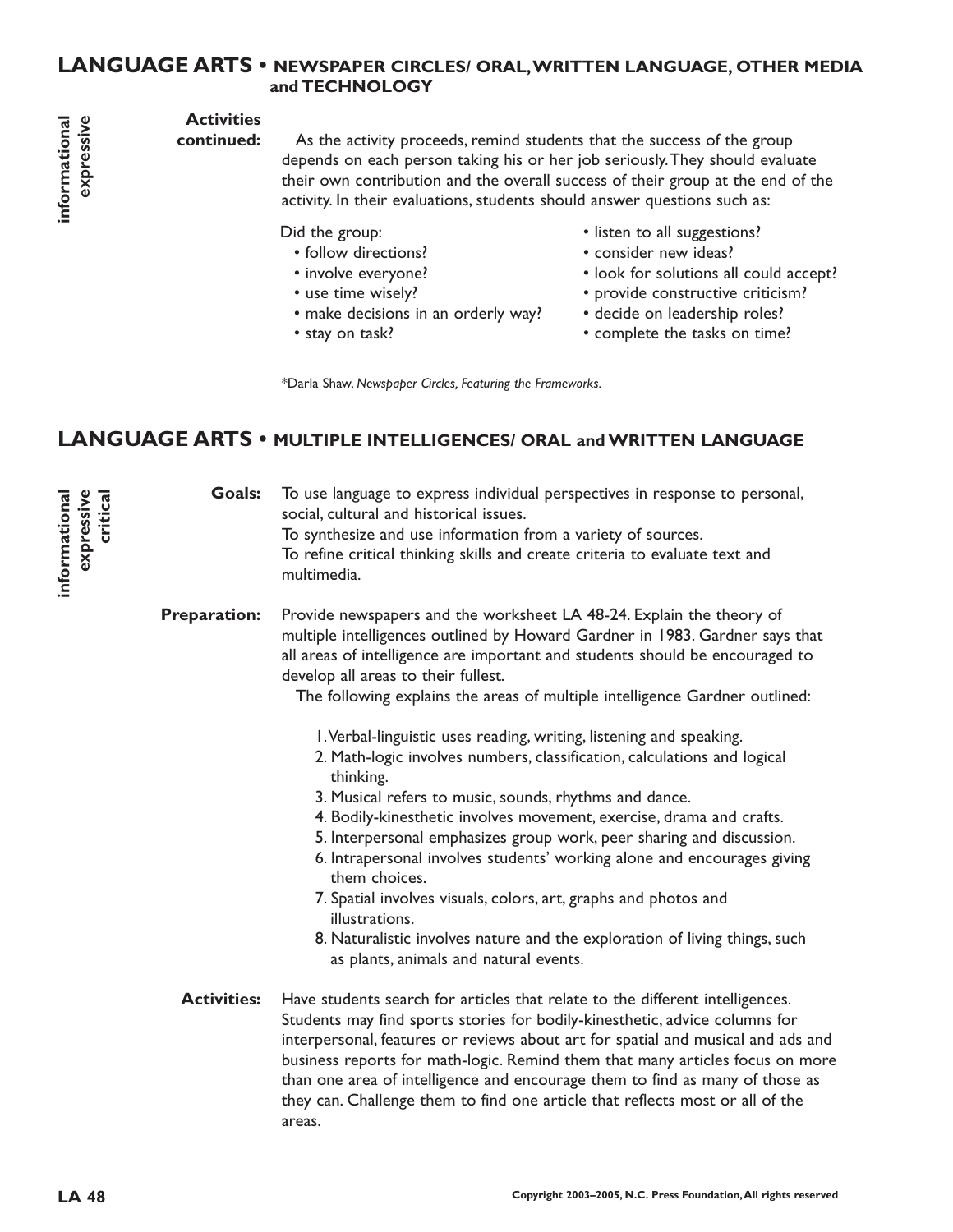### **LANGUAGE ARTS • MULTIPLE INTELLIGENCES/ ORAL and WRITTEN LANGUAGE continued**

### **Activities**

When devising lesson plans to use with newspapers, look for ways for students to employ multiple intelligences. Use the graphic organizer LA 48-24 for students to use in choosing stories that appeal to different intelligences and for you to use in writing lesson plans. Record the story, stories, page or section in the middle square. **continued:**

# **LANGUAGE ARTS • BLOOM'S TAXONOMY/ WRITTEN LANGUAGE**

- To use and evaluate informational materials. To refine critical thinking skills and apply criteria to evaluate text and multimedia. **Goals:**
- Provide newspapers and the student worksheet LA 49-25 on Bloom's taxonomy.Transfer the worksheet onto an overhead. Fill in the spaces with headlines or topics about which you want students to think and write. Explain that Bloom encourages thinking deeply about what is read. **Preparation:**
	- Give students the student worksheet LA 49-25. Have them refer to the overhead for the specific stories they should use in completing the questions or let them choose their own stories.The following are taken from the worksheet: **Activities:**

**Knowledge** involves identification and recall of information. (Answer: Who, what, when and where.)

**Comprehension** calls for organization and selection of facts and ideas. Retell or give the main idea.

**Application** requires use of facts, rules and principles. (Answer:Why is an event significant?)

**Analysis** is the separation of a whole into parts. (Answer: How does one problem or solution compare with another?)

**Synthesis** is a combining of ideas to form a new whole. (Answer:What do you predict will happen)?

**Evaluation** is the development of opinions, judgments or decisions. (Answer: Do you agree with the viewpoint? What do you think?)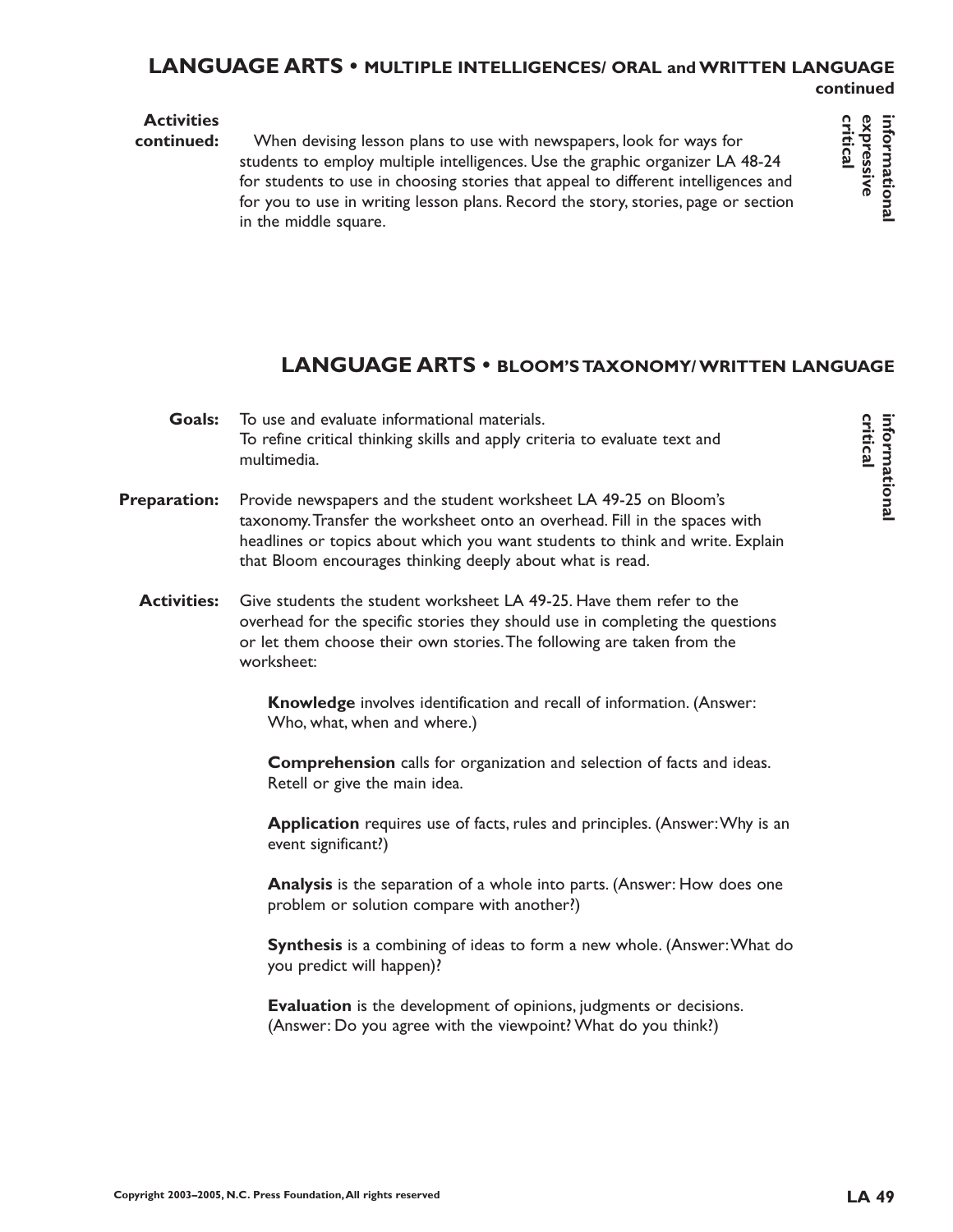### **LANGUAGE ARTS • THINKING and REASONING/ ORAL and WRITTEN LANGUAGE**

#### **Goals:**

To use and evaluate informational materials To refine critical thinking skills and apply criteria to evaluate text and multimedia.

Choose a newspaper story about a topic of interest to your students or of significance to their classroom studies.Write questions for students on the seven levels of thinking and reasoning outlined for North Carolina by the N.C. Department of Public Instruction: **Preparation:**

- 1. Knowing
- 2. Organizing
- 3. Applying
- 4. Analyzing
- 5. Generating
- 6. Integrating
- 7. Evaluating

Refer to the Thinking and Reasoning chart in the Appendix, A 9, provided by the N.C. DPI for useful verbs and sample question stems.You may also transfer the chart to an overhead and circle the question under each category that you want students to answer.

Present the chosen story or stories to your students. Have them work individually to answer the questions.Then have them work in teams or small groups to come up with the most complete, correct answers.You may also choose to have them work in teams or small groups from the beginning, making sure that each group has a strong reader and leader in it.When sharing with the whole class, make sure each group gets to answer one of the questions. **Activities:**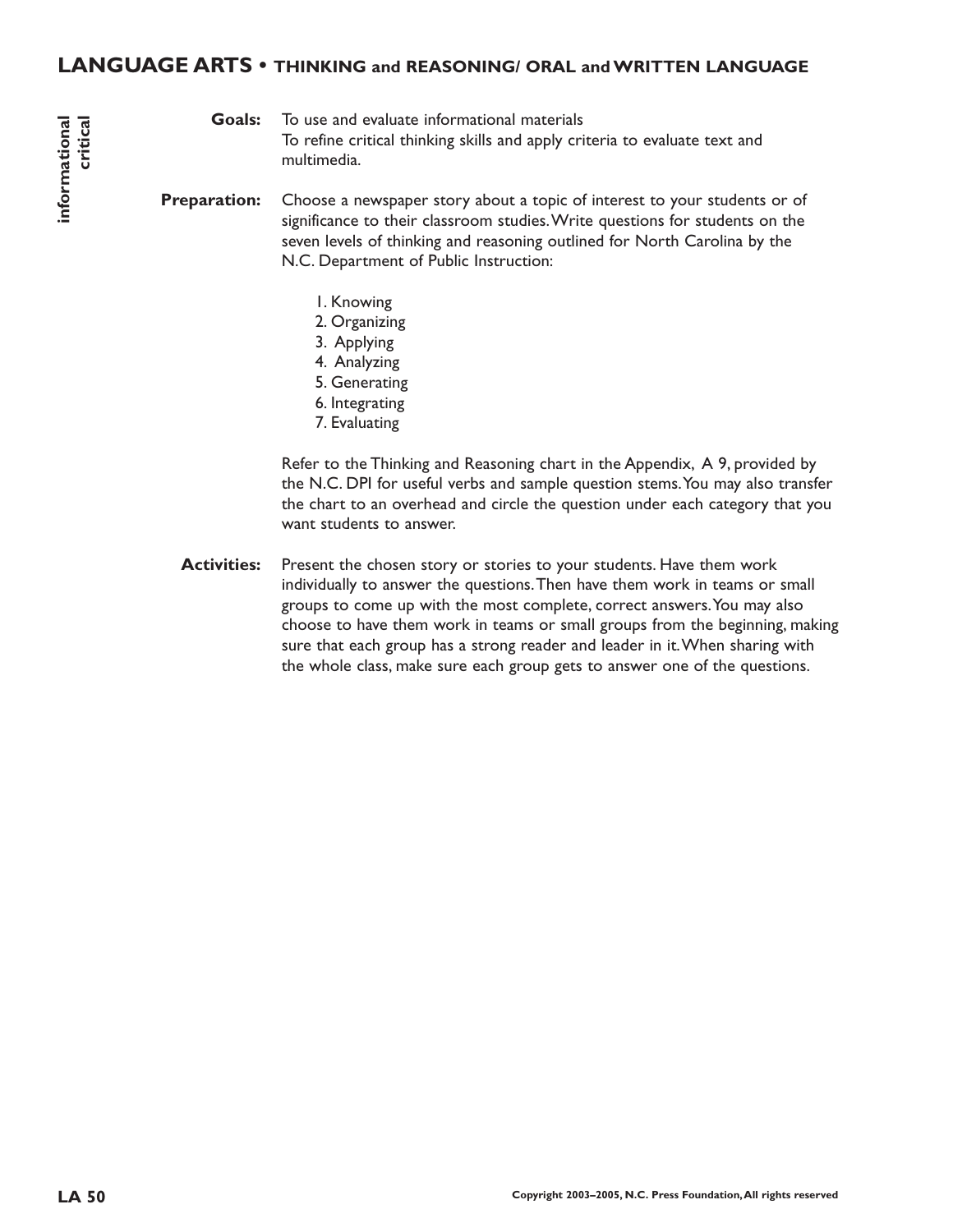### **LANGUAGE ARTS • READER RESPONSES/ ORAL and WRITTEN COMMUNICATION**

- To apply strategies and skills to comprehend text that is read, heard and viewed. To express individual perspectives drawn from personal or related experience. To explore and analyze informational materials. **Goals:**
- Provide newspapers and the student worksheets LA 51-26 and LA 51-27. Select or have students select a news story, feature, editorial, editorial cartoon or comic. Provide the Reader Response student worksheet on an overhead or chart or as a handout. **Preparation:**
	- Have students read the article selected from the newspaper and have them develop a paragraph or paragraphs using one or more of the prompts from the graphic organizer LA 51- 26. Open-ended sentences from the READER RESPONSES worksheet follow: **Activities:**
		- 1. I think…
		- 2. I realize…
		- 3. I want to know more about…
		- 4. I like…
		- 5. I dislike…
		- 6. I feel (anger, sadness, joy, concern, fear, etc) because…
		- 7. I didn't know…
		- 8. I wonder if…
		- 9. I wonder why…
		- 10. I was surprised when…
		- 11. I was confused when…
		- 12. I predict…
		- 13. I like the way the writer...
		- 14. I believe…
		- 15. I don't want to believe…
		- 16. I need more evidence for…
		- 17. I propose…

Students may keep their responses in a journal or volunteer to share them with the class to generate discussion and debate. In writing about the article, students may offer any of the following:

Their past knowledge of the subject

Other readings on the subject

Most important facts from the article

- Their feelings, thoughts and beliefs about the subject
- Their questions and concerns about the subject

If students discuss and debate the article, they should respond individually to the discussion by writing in their journals after it is complete.They should explain whether and how the discussion provided new information or changed their thinking. If students respond regularly in their journals and date each entry, you can review their writing and assess strengths and weaknesses.

Students can also respond to the same or different ideas and stories in newspapers and form groups to discuss their viewpoints and approaches. Provide the graphic organizer titled READER RESPONSES: Sharing Ideas, LA 51-27.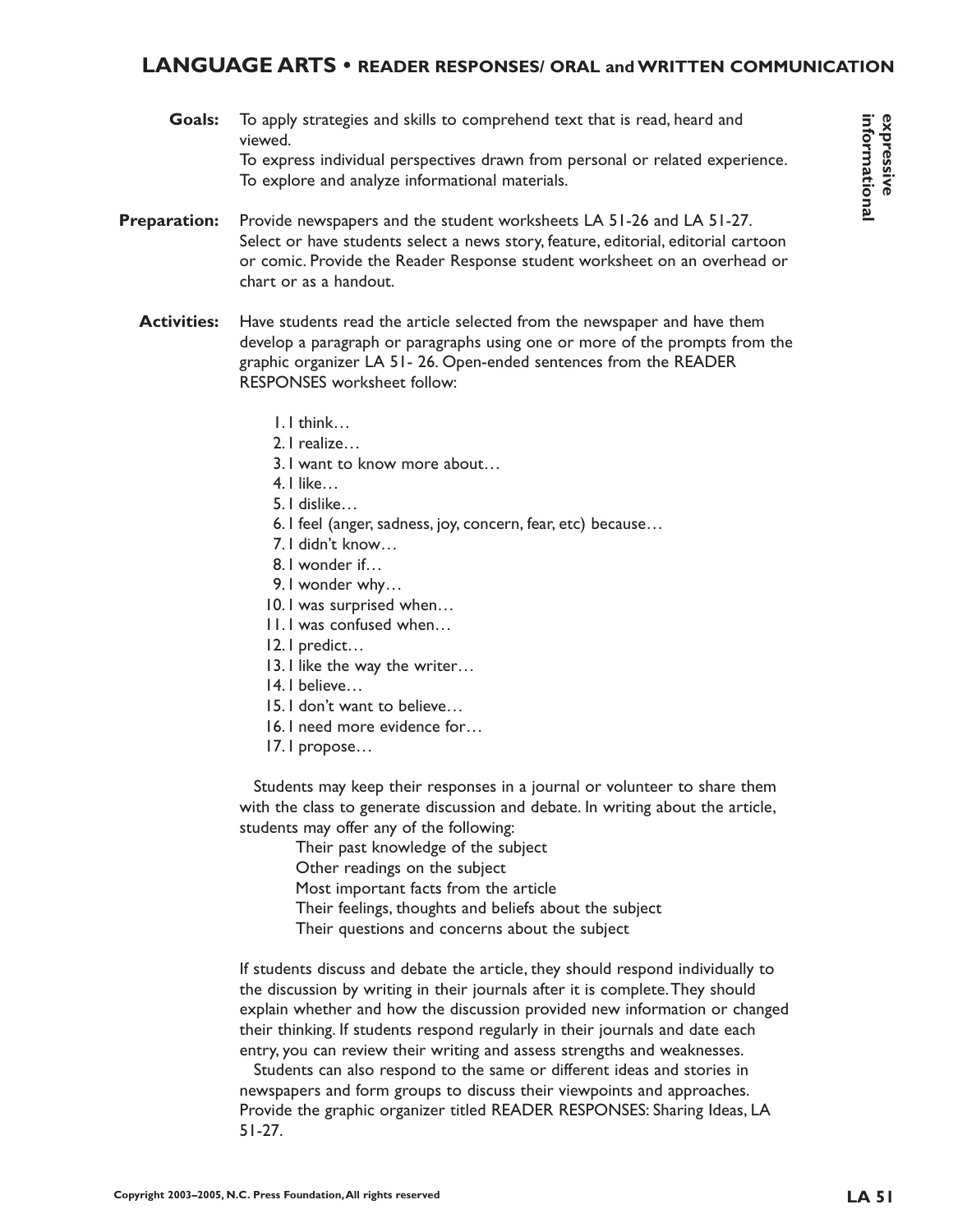### **LANGUAGE ARTS • KEEPING a JOURNAL/ WRITTEN LANGUAGE**

To use and evaluate informational materials To use language to express individual perspectives through analysis of personal, social, cultural and historical issues. **Goals:**

Provide newspapers and a notebook in which students can write ideas and save articles from their newspapers.Tear pages from the newspaper along the fold. Tell students to save their "tear sheets" in the pockets of their folders.They should highlight the stories that draw their attention.The notebook should include a folder in which they save pages torn from the newspaper. **Preparation:**

> Collect and share examples of newspaper writing that impress you. Model how to save tearsheets, collect them in the pocket of a folder and respond to them in a journal.Tell them why you chose each piece.

Have students find items in the newspaper for their journals.They can work in small groups and/ or whole class.They should respond to the items they choose.They may record humorous, important or disturbing facts.They may follow the news about a certain person or place or write about their views or concerns related to the events. **Activities:**

> When coming up with story ideas, students should refer to their journals. Refer to LA 51-26 for open-ended sentences to prompt journal writing.

### **LANGUAGE ARTS • ONE-MINUTE SPEECHES/ ORAL and WRITTEN LANGUAGE**

To apply strategies and skills to create oral, written and visual texts. To use language to express individual perspectives through analysis of personal, social, cultural and historical issues. To explore and analyze informational materials. Provide copies of newspapers. Divide students into small groups for brief extemporaneous speeches. Point out that brief speeches have to be concise yet contain the information needed to get a point across to others. Have students turn to a section of the newspaper and choose a topic on which to make a one-minute speech.Tell them to remember the five Ws when organizing their speech. Do not give preparation time for the speeches. To vary the activity, have students identify and use the most humorous news, the saddest news or the most exciting news that they can find in the newspaper for their speeches. Have students offer each other constructive criticism for improving their speeches. **Goals: Preparation: Activities:**

**expressive informational speaking**

informational expressive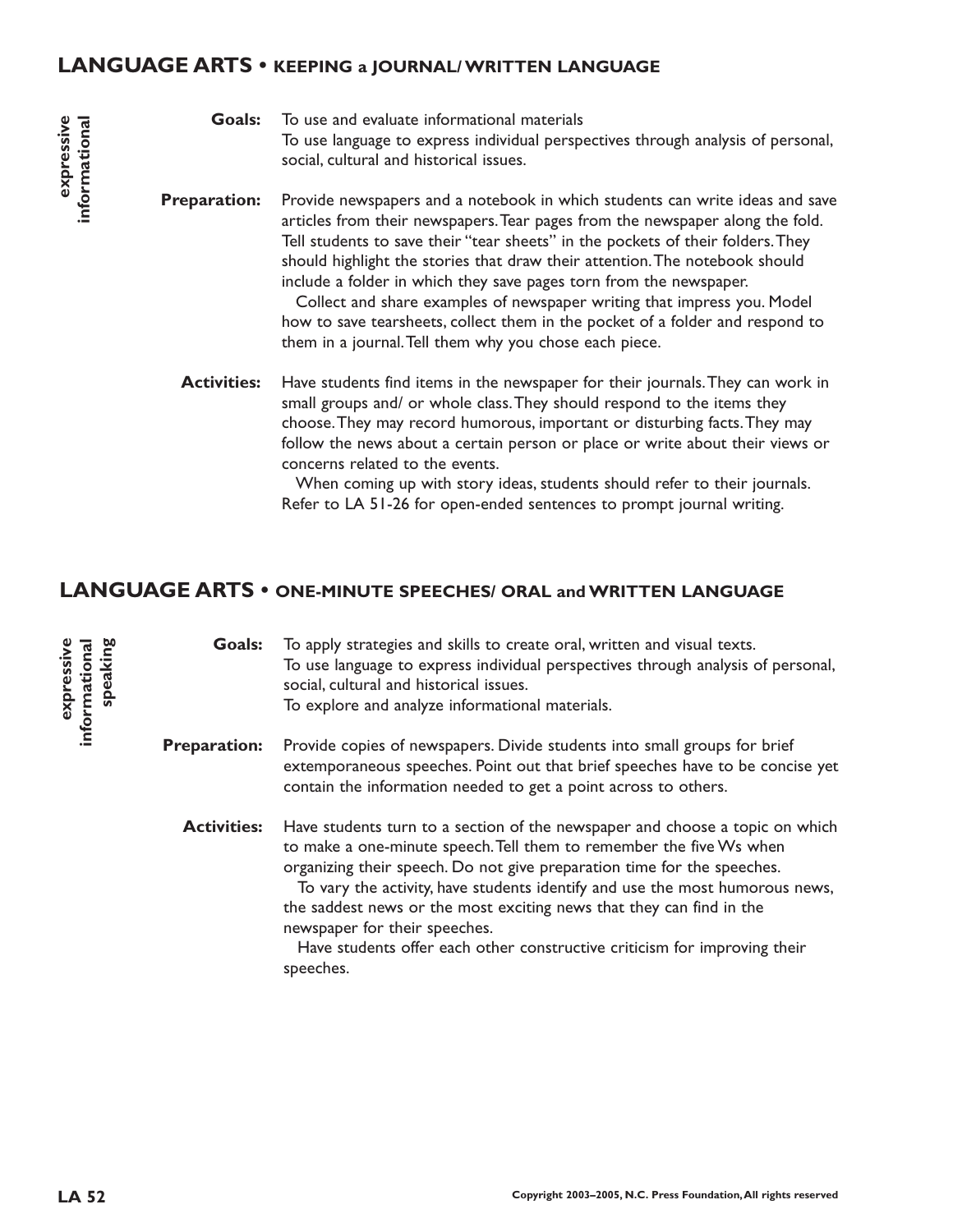### **LANGUAGE ARTS • READING with FEELING/ ORAL and WRITTEN LANGUAGE**

- To apply strategies and skills to create oral, written, and visual texts. To use language to express individual perspectives in response to personal, social, cultural, and historical issues. **Goals:**
- Provide copies of the newspaper and discuss the role of chorus in early drama. **Preparation:**
	- Use information in the newspaper for choral reading. For example: Choose an article containing quotes from males and females. A narrator should give the necessary background information. Help students write narration as needed. **Activities:**

Assign or have students select stories that tell of emotions and read the passages with appropriate feeling.To make the activity easier, use passages from the comics and sports sections.

One way to vary the activity is to have students assume the role of one person or group of people involved and/or affected by events reported in the news. Ask students to prepare and give a speech that explains the ideas and feelings of the person or persons involved.

# **LANGUAGE ARTS • A SETTING for EXPRESSIVE WRITING/ WRITTEN LANGUAGE**

| <b>Goals:</b>       | To apply strategies and skills to create oral, written and visual texts.<br>To use language to express individual perspectives through analysis of personal,<br>social, cultural and historical issues.<br>To respond to non-fiction using interpretive and evaluative processes.                                                                                                                                                                                                                                                                                                                                                                                                                                                               |
|---------------------|-------------------------------------------------------------------------------------------------------------------------------------------------------------------------------------------------------------------------------------------------------------------------------------------------------------------------------------------------------------------------------------------------------------------------------------------------------------------------------------------------------------------------------------------------------------------------------------------------------------------------------------------------------------------------------------------------------------------------------------------------|
| <b>Preparation:</b> | Provide copies of weather forecasts from newspapers. Encourage students to<br>use their imagination while completing expressive writing assignments.                                                                                                                                                                                                                                                                                                                                                                                                                                                                                                                                                                                            |
| <b>Activities:</b>  | Have students use a weather forecast as setting for an expressive writing<br>assignment. Discuss the importance of setting to other aspects of writing. For<br>example: A setting described as dreary, lonely and eerie is not a likely setting<br>for a poem dealing with spring. Also use newspaper photographs and headlines<br>to begin or get ideas for stories.<br>Have students share their writings in small groups and offer each other<br>constructive criticism for improving their writing. Ask them to complete the<br>writing process by revising based on recommended improvements, editing for<br>spelling, grammar, punctuation and usage, and presenting the final writing to<br>you, a group of students or the whole class. |

**speaking expressive**

**literary expressive**

expressive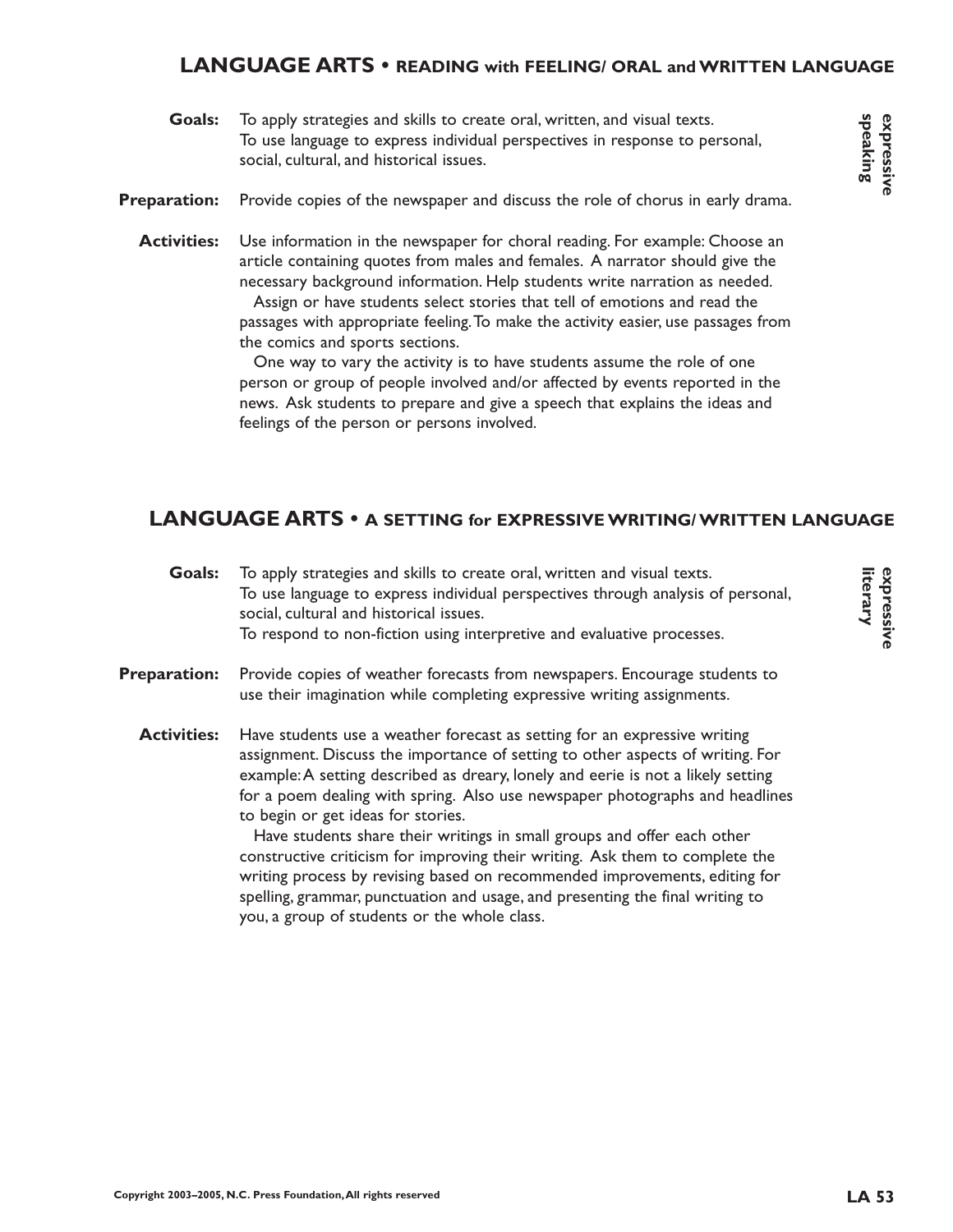### **LANGUAGE ARTS • PICTURE STORY/ WRITTEN LANGUAGE**

To apply strategies and skills to create, oral, written and visual texts. To use language to express individual perspectives in response to personal, social, cultural and historical issues. **Goals:**

Provide newspapers and scissors. Organize the class into groups. Conduct the activity after students have read the newspapers and gotten the news value out of them. Consider having students use a storyboard to help them organize their pictures and writing and present both to the class. **Preparation:**

Have each group select and cut out eight pictures from newspapers. Each group should find at least one picture from each of these categories: funniest, weirdest, best and worst. **Activities:**

Have each group do the following:

- 1. Organize the pictures in sequential order to tell a story.
- 2.Write the story.
- 3. Share the story with a group of students or the class.
- 4. Elicit constructive criticism for improving the stories.
- 5. Revise based on recommendation for improving.
- 6. Edit for spelling, grammar, punctuation and usage.
- 7. Present the story again in written and oral form, using the pictures as illustrations.

### **LANGUAGE ARTS • PERSONIFICATION/ ORAL and WRITTEN COMMUNICATION**

To use language to express individual perspectives drawn from personal or related experience. **Goal:**

Provide newspapers. **Preparation:**

From newspapers, have students select a drawing, illustration or photo of a non-living (inanimate) item.Tell them to become the object and write a story in which they answer the following questions: **Activities:**

- 1.Who are you?
- 2.Who bought you?
- 3.What happened to you when you got to your new home?

To make their writing more descriptive, have them appeal to the reader's senses. Ask them to tell what the object saw, heard, touched, tasted and smelled.

Follow up with more difficult questions:

- 1.What does the world look like from your point of view?
- 2.What is a major problem that you encounter being you?
- 3.What is the one thing that you would say to a human if you could?

Have them use their answers to write a story about the object. Or, using answers to all of the questions except the first one," Who are you?", have students create a guessing game.They should give their answers and have students guess the object.

**expressive**

expressive

**expressive viewing**

expressive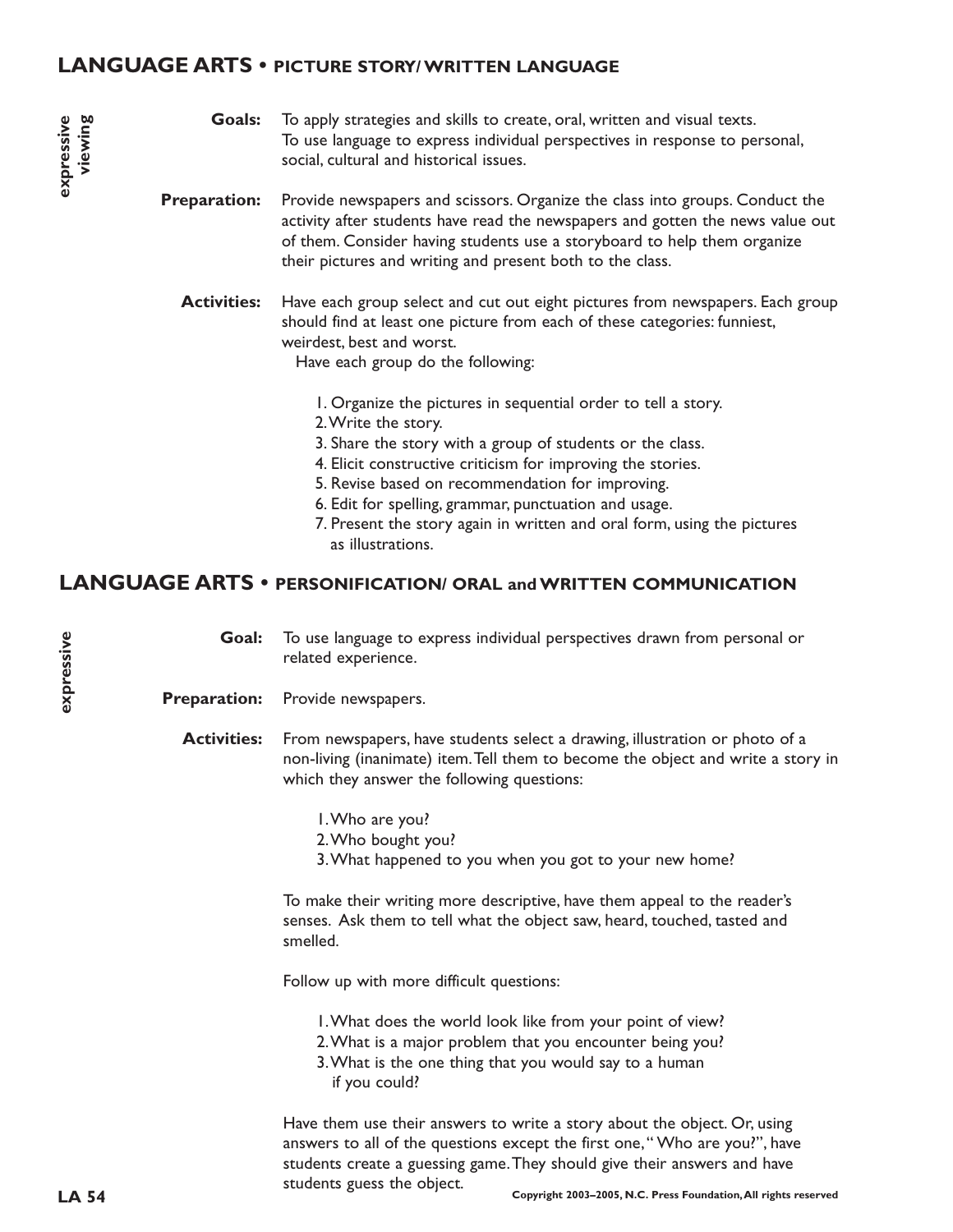### **LANGUAGE ARTS • BIOPOEM/ ORAL and WRITTEN LANGUAGE**

To make connections with text through the use of oral language, written language and media and technology. To use language to express individual perspectives drawn from personal or related experiences. To respond to literary genres using interpretive and evaluative processes. **Goals:**

Provide newspapers and directions for writing a biopoem: **Preparation:**

> Line 1: First name Line 2: Four traits that describe the person Line 3: Relative of (friend of, employee of — whatever works in context of story) Line 4: Lover of three things or persons Line 5:Who feels (three items) Line 6:Who needs (three items) Line 7:Who fears (three items) Line 8:Who gives (three items) Line 9:Who would like to see (three items) Line 10: Resident of Line 11: Last name\*

#### **Activities:**

Before starting the activities, tell students that they will be writing a poem about themselves and will be sharing with other students. In choosing what to include in their poems, they should consider only items that they do not mind sharing with the teacher and other students.

Have students look through the newspaper to complete as many of the items above as they can.They are unlikely to be able to find Lines 1, 3 and 11 in newspapers, but if they can find all of the items, reward them. In each of the other lines, ask that students find at least one item in the newspaper.They can also illustrate their poems with items cut from the newspaper.

Have students share their poems in small groups. Ask them to focus on reading the poem in ways that appeal to the audience (other students). Encourage positive comments in the groups, and ask that at least one person from each group share with the class.

Have student write biopoems about people they learn about through reading newspapers, or write biopoems about people in history and literature, choosing items from the newspaper to describe each person.

\*Richardson and Morgan, *Reading to Learn in the Content Areas*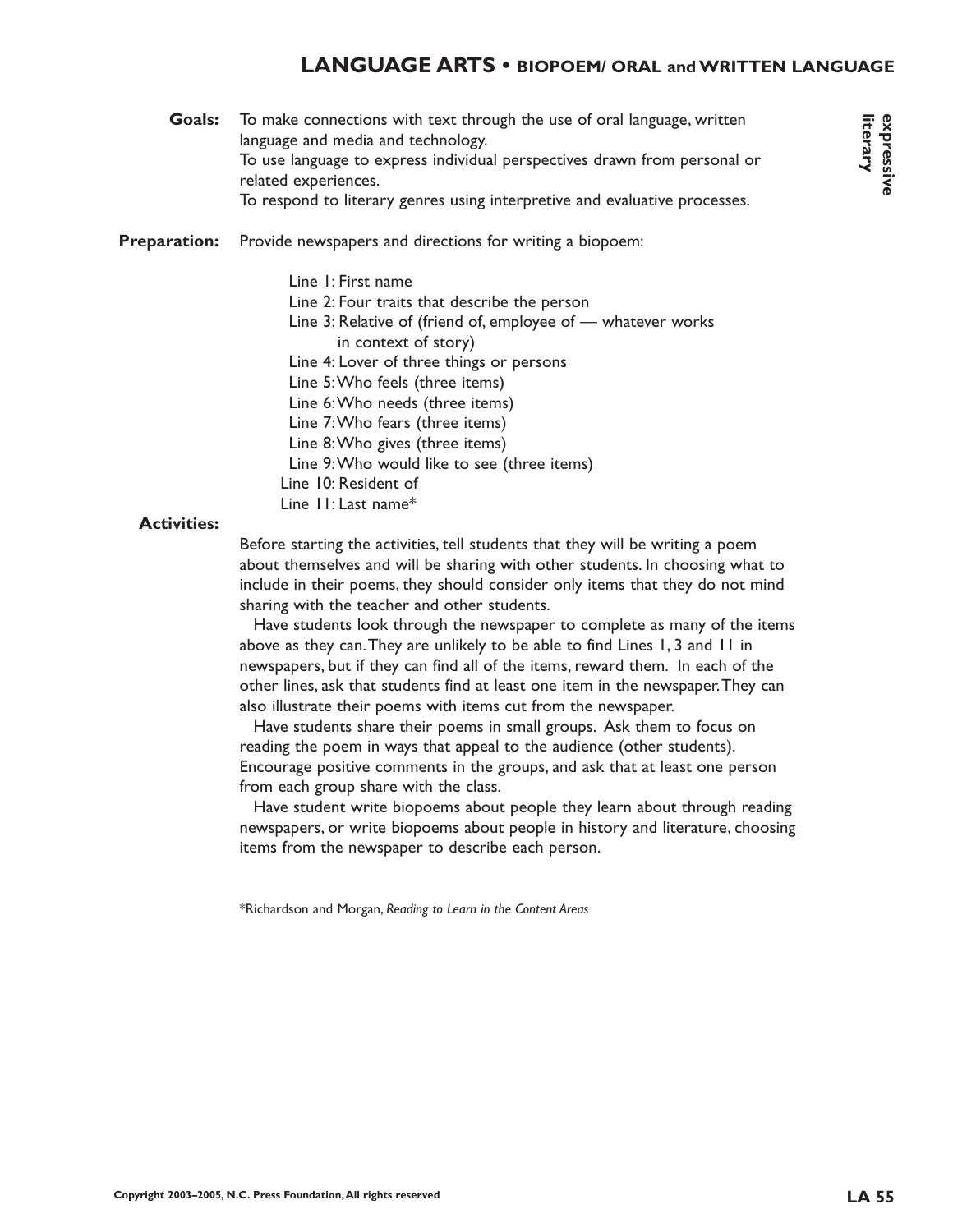### **LANGUAGE ARTS • WRITING POETRY/ WRITTEN LANGUAGE**

#### To apply strategies and skills to create oral, written and visual texts. To use language to express individual perspectives in response to personal, social, cultural and historical issues. To respond to various literary genres using interpretive and evaluative processes. **Goals:**

Provide newspapers, the student worksheet LA 56-28 and the following formula for poetry writing: **Preparation:**

#### Formula:

- Line 1 Tell whom you are talking about.
- Line 2 Describe the person with two adjectives connected by "and" and "but."
- Line 3 Use a verb and an adverb to show this person in a typical action.
- Line 4 Think up a comparison to show this person in a typical action.
- Line 5 Use an "if only" phrase which expresses something you wish for regarding the person.

#### Example:

Fireman Strong and fearless Battling courageously As brave as a gladiator If only I can become as strong and brave

Have students select and study an article and/or photograph about someone of interest. Ask them to circle or list adjectives, verbs, adverbs and other key words about the person. Also ask them to identify behaviors that are typical. Provide the student worksheet LA 56-28 for students to record their poems. Find in the newspaper about the person and the formula for writing. Have students write a poem as follows: **Activities:**

| Line I |                     |                                                                                         |
|--------|---------------------|-----------------------------------------------------------------------------------------|
| Line 2 |                     | and                                                                                     |
| Line 3 |                     |                                                                                         |
|        | $Line 4 As _______$ | as a<br>the contract of the contract of the contract of the contract of the contract of |
|        | Line 5 If only      |                                                                                         |

Have students share their poems with others in the class and elicit constructive criticism for improving their work.They should revise their poems, edit for spelling, grammar, punctuation, and usage and present the final writing to a group of students or the whole class. Of the poems they write, they should choose the one that they like best to include in their writing portfolio, if they keep one.

**expressive literary**

avizsandxe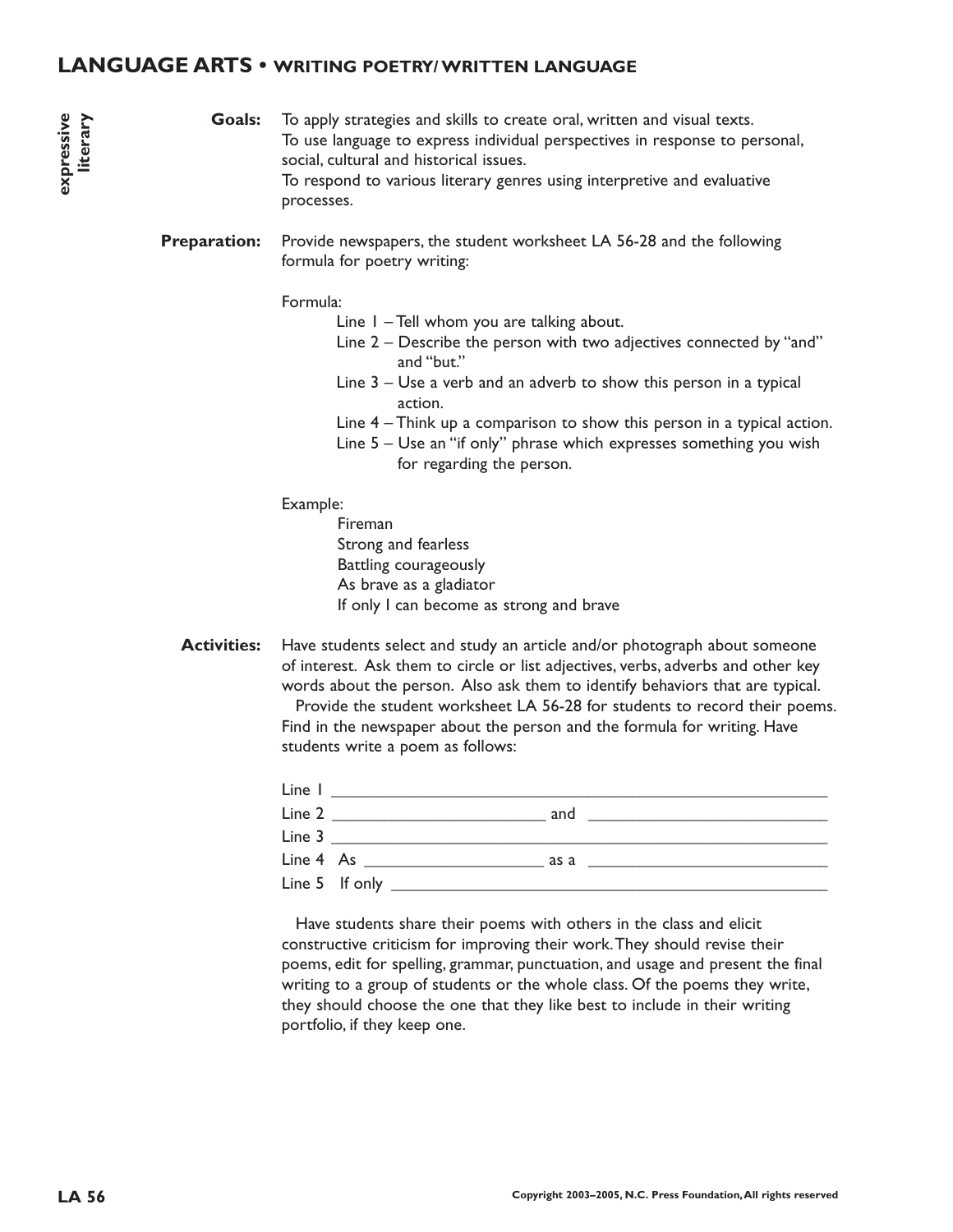### **LANGUAGE ARTS • MORE POETRY/ WRITTEN LANGUAGE**

- **Goals:** To apply strategies and skills to create oral, written and visual texts. To use language to express individual perspectives in response to personal, social, cultural and historical issues. To respond to various literary genres using interpretive and evaluative processes.
- **Preparation:** Provide newspapers. Read poetry to the class. On his Web site, Billy Collins, poet laureate of the United States, recommends a poem a day for high schoolers.Visit http://www.loc.gov/poetry/180 (accessed May 2003).

Use the models for writing poetry that are given below and in the graphic organizers. For more ideas, visit the following Web site:

http://www.msrogers.com/English2/poetry/30\_days\_of\_poetry.htm.

Explain different types of poetry such as the following:

**Triangular Triplets:** Write three lines describing your subject. Compose the lines so that they can be read in any order.Write the lines around a triangle.



**Cinquain:** Write five lines

Line 1: One word – title Line 2:Two words – describe the title Line 3:Three words – an action Line 4: Four words – a feeling Line 5: One word – refers to title

**Diamante:** Write seven lines

Line 1: One word – subject, noun

Line 2:Two words – adjectives

Line 3:Three words – participles (-ing form)

- Line 4: Four words nouns, two from subject in line 1, two from subject in line 7
- Line 5:Three words participles for line 7
- Line 6:Two words adjectives for line 7
- Line 7: One word noun, opposite of subject in line 1.

**Activities:** Ask students to compose newspaper-related examples of the poems. Use the forms above and the poetry worksheets (LA 57-29 through 57-33) written by Jennifer Hind, *Royal Gazette,* Hamilton, Bermuda.

> The poetry worksheets call for students to write a working chant, limerick, clerihew and ballad.When students present the working chant, have one member of the group read the first line and others in the group repeat it.

**literary expressive**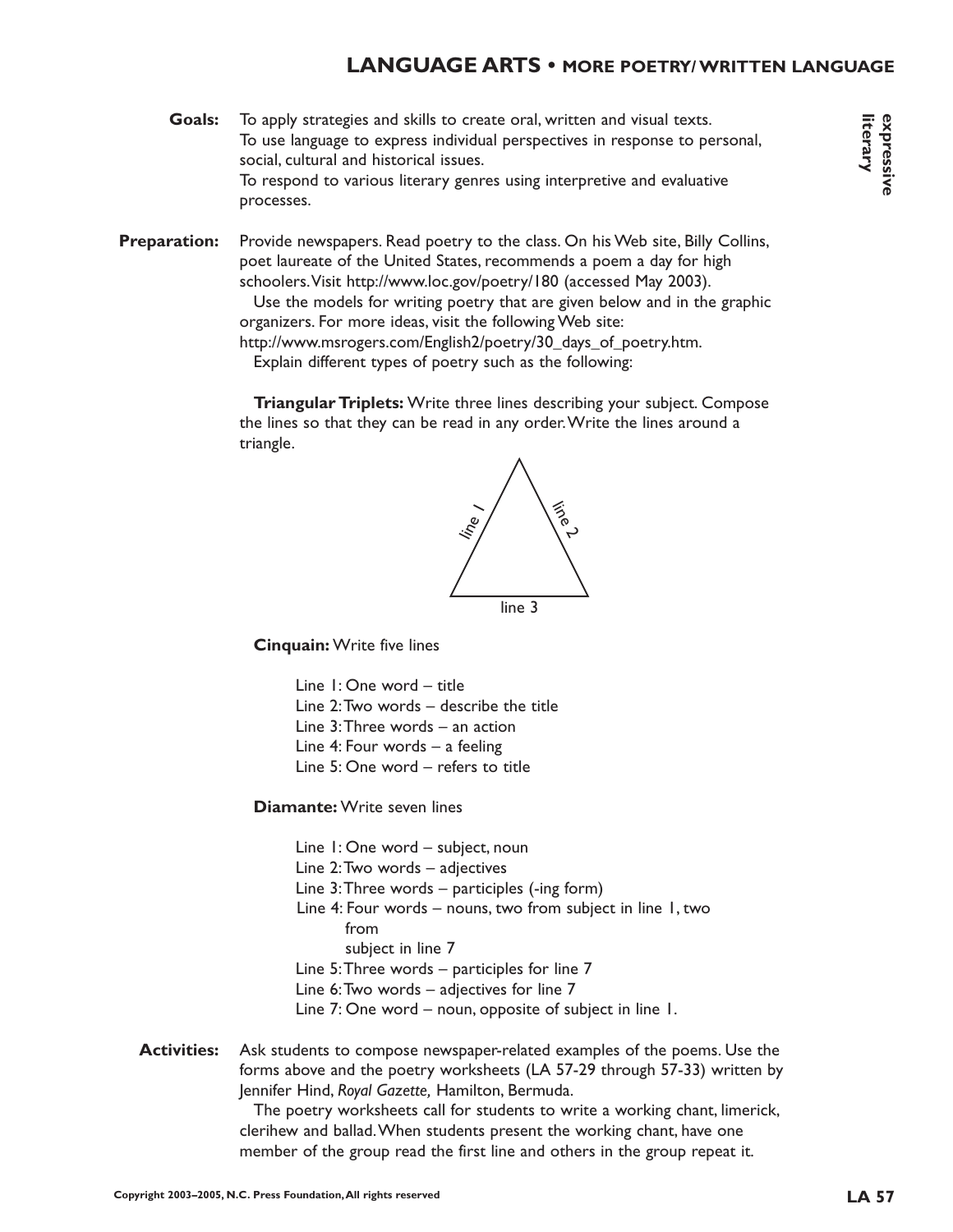### **LANGUAGE ARTS • MORE POETRY/ WRITTEN LANGUAGE, continued**

axpressive **literary expressive**

# **Activities**

**continued:**

The ballad is the most difficult form to write.To aid students in their writing, help them identify a tune for their ballad and write their lyrics to fit the tune. Encourage them to sing their ballad.You may want to play popular ballads and create a unit of study around ballads.

\*Garrett, *From Writers to Readers:Writer's Workshop Using the Newspaper.*

### **LANGUAGE ARTS • ANALYZING ADS/ OTHER MEDIA and TECHNOLOGY**

To use critical thinking skills and create criteria to evaluate text and multimedia. **Goal:**

Provide copies of newspapers and a brief explanation of advertisements. Explain that advertisements account for about 70 percent of a newspaper's income and give the consumer the opportunity to make comparisons and intelligent choices before buying.Two major types of advertisements are display ads and classified ads. Display ads are large advertisements usually purchased by retail stores and manufacturers. Classified ads are small advertisements that are purchased by individuals and located in a designated section. **Preparation:**

Activities: Ask students to analyze advertisements and consider the following questions:

- 1.What are the characteristics of display and classified ads? Select ads and label items to illustrate the characteristics?
- 2.What makes an effective display and classified ad? Find examples to illustrate your criteria.
- 3. How would you teach someone to read advertisements effectively?
- 4. How do advertisements help consumers shop? How would the consumer be affected if there were no advertisements?
- 5. How do they help the companies and people who purchase and place them?
- 6. How do they help newspapers?

Follow up by having students look at advertising on newspaper Web sites and answer the questions based on the online advertising.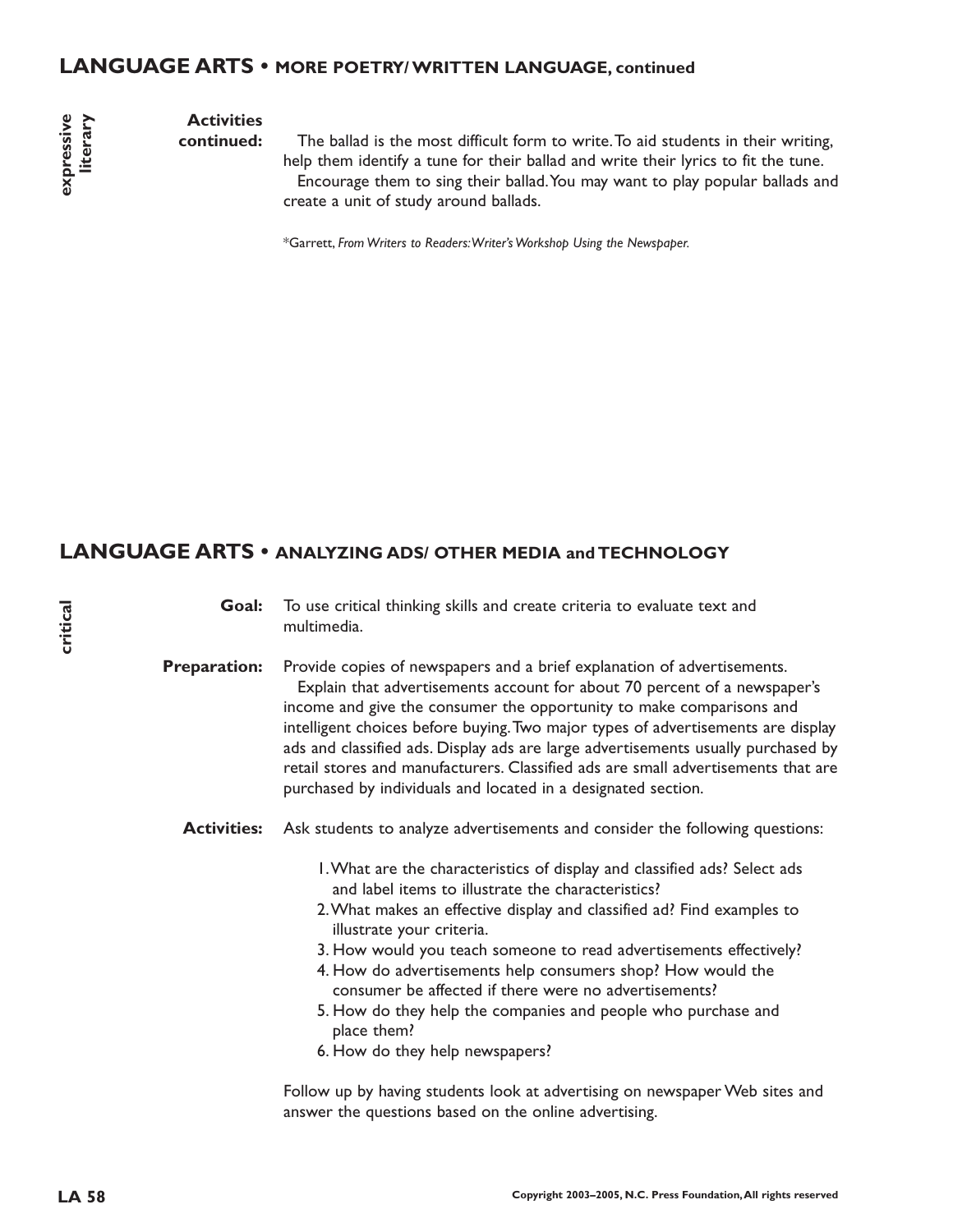### **LANGUAGE ARTS • ADVERTISING APPEALS/ WRITTEN LANGUAGE and OTHER MEDIA and TECHNOLOGY**

To refine critical thinking skills and apply criteria to evaluate text and multimedia. **Goal:**

Provide copies of the newspaper and felt-tip markers. Discuss the following advertising appeals. List them on the board or on a chart. **Preparation:**

- 1. Brand loyalty: to continue buying the established brands, especially those from older, well-established businesses.
- 2. Conformity: the bandwagon approach."Everyone is buying this particular item."
- 3. Hero worship: the endorsement of a product by a big name in entertainment or sports.
- 4. Status: an appeal to the buyer's class-consciousness.
- 5. Humor: entertaining, but deceptive; says little about the product.
- 6. Feminine attractiveness: a wishful thinking ad; appealing to those girls or women who wish to be thinner, more beautiful, sexier, more alluring, more appealing to the opposite sex.
- 7. Masculine attractiveness: same kind of appeal as number 6; an appeal to the he-man image.
- 8. Style changes: the buyer is asked to keep up with the times.This may include fad items.
- 9.Vanity: appeals to the buyer's self-image, ego gratification.The buyer's happiness is placed first in importance.
- 10. Economy: economizing while spending.
- 11. Luxury: symbol of wealth and success.
- 12. Convenience: work and time saver.
- 13. Creativity: can add personal touch to product's use.
- 14. Security: emotional, social, financial, physical, etc.
- 15. Sex: appeal to lure of sex; similar to numbers 6 and 7.

Explain that more than one appeal can appear in a single advertisement.

- Have students match advertising appeals with ads in the newspaper. Ask: **Activities:**
	- 1. How easy or difficult were the ads to find?
	- 2.Which appeal is used most often?
	- 3.Which appeals are the most effective in a newspaper? Why?
	- 4.Who are the appeals likely to influence? teenagers? parents? teachers? others?
	- 5. Do you find any of the ads and their appeals objectionable? Why?

Compare the number and effectiveness of advertising appeals in newspapers and other media.The appeals may be easier to spot in other media, particularly on TV.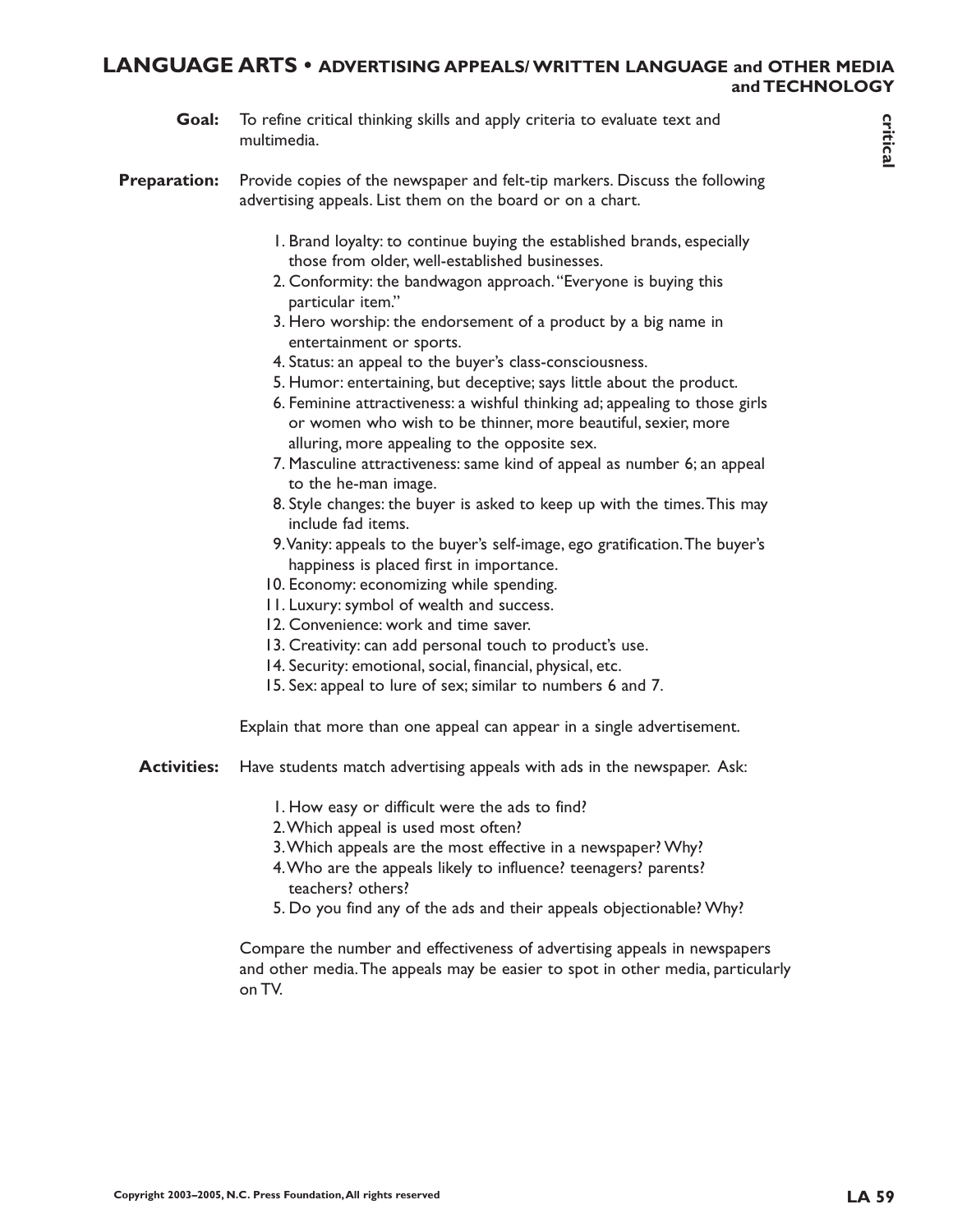### **LANGUAGE ARTS • The INTERVIEW/ ORAL and WRITTEN LANGUAGE**

To use language to express individual perspectives in response to personal, social, cultural and historical issues. To use and evaluate informational materials To respond to non-fiction using interpretive and evaluative processes **Goals:**

Provide newspapers and the student worksheet LA 60-33. Explain that newspaper writers of all kinds rely heavily on interviewing as a source of information. **Preparation:**

Select or have students select stories from the newspaper that are based on interviews. Using the graphic organizer LA 62-33, direct students to write the name of one person who was interviewed in the center of the organizer.They should write answers (direct quotes or paraphrasing) attributed to that person in the outside ovals. Along the line, students should write a question the reporter is likely to have asked to get the answer.They can also think of other questions they would like to have answered. **Activities:**

> Follow up by having students choose someone interesting from the newspaper and think of four questions they would like to ask the person in an interview. Identify someone in the class who knows a lot about the person in the news or is willing to conduct research to find out about that person.That student should pretend to be that person and allow the other student to interview him or her.

Other students can observe the interview and use the graphic organizer to record the questions and answers that the students exchange.They may extend the "map" or organizer if there are additional questions that spin off from the original four the student reporter came up with. Students should write stories based on the interview, come up with headlines and include their byline. Students should also discuss whether the person who was being interviewed stayed in character throughout the interview.

Students can also use the graphic organizer to record questions and answers to interviews they conduct with people outside of class and write stories based on the interviews.

Use the organizer too to prepare students for the roles of subject and reporter in the news story to newscast activity on LA 66.

# **LANGUAGE ARTS • BUILDING with QUOTES/ WRITTEN LANGUAGE**

To use and evaluate informational materials To respond to non-fiction using interpretive and evaluative processes **Goals:**

Provide newspapers and the student guide sheet LA 60-34. Explain the importance of quotes to good writing, particularly newspaper writing. Just as a bridge relies on supports, so does a good story rely on quotes.The transition statements connect quotes, as the wires or ropes of a bridge connect to supports. Reporters build stories around quotes. **Preparation:**

Select or have students select a newspaper story or stories in which an interesting person is quoted. Record each quote on an index card. On the other side of the index cards, answer key questions such as where the person was and when he or she said it. Save the original story. **Activities:**

**literary informational**

informational

**literary**<br>expressive **expressive informational**

nformational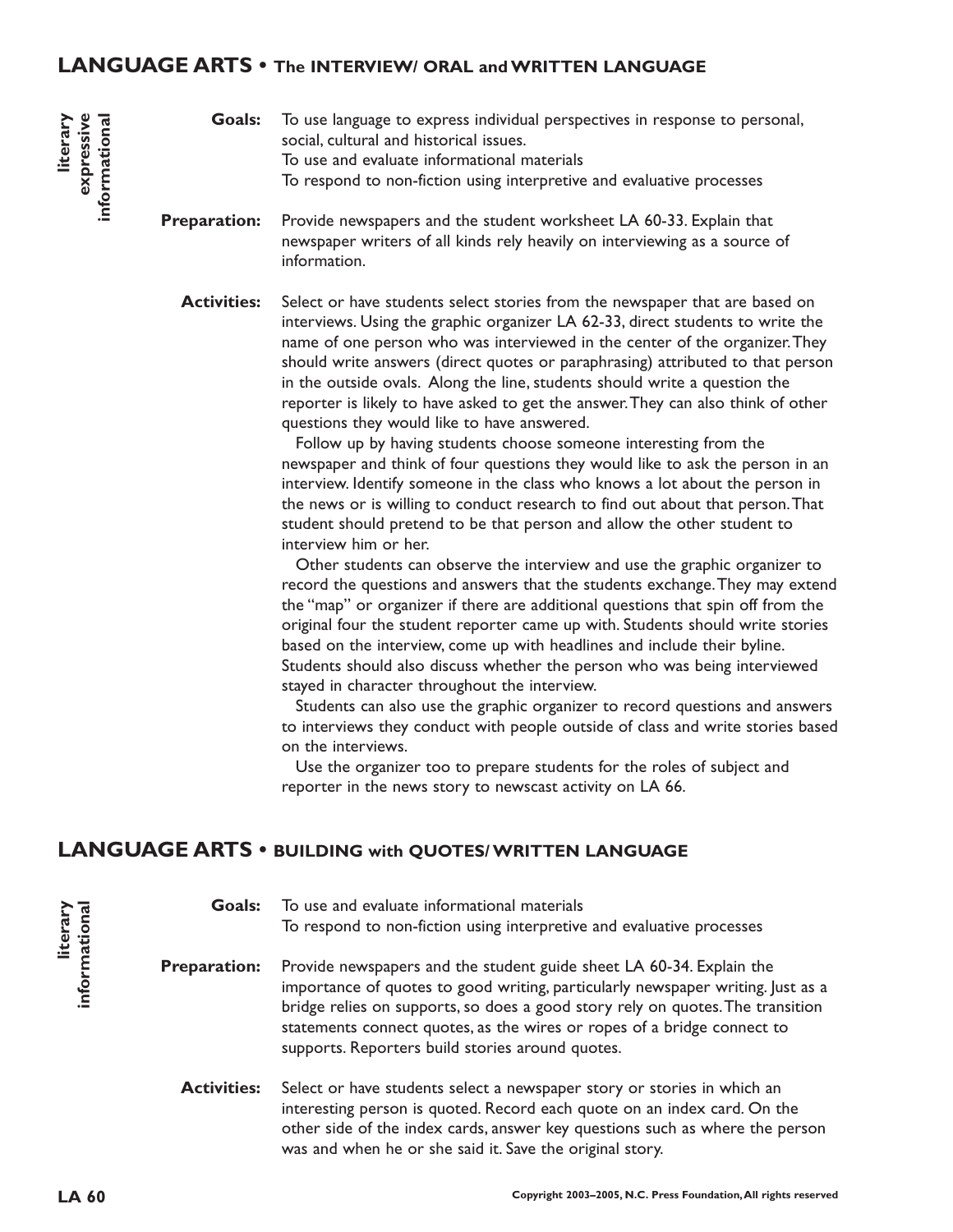# **LANGUAGE ARTS • BUILDING with QUOTES/ WRITTEN LANGUAGE, continued**

### **Activities**

#### Then have students exchange index cards with classmates. Have them put the quotes in a logical order, writing transition sentences that lead from one quote to the next.They should complete their stories with an interesting opening paragraphs. Ask them to compare their stories with the originals. **continued:**

Provide the graphic organizer LA 60-34 to help them visualize the way quotes support a story. Follow up by pointing out the importance of quotes in other types of writing.

# **LANGUAGE ARTS • NEWSPAPER WRITING STYLES/ WRITTEN LANGUAGE**

To make connections through the use of oral language, written language and media and technology. **Goals:**

To respond to various literary genres using interpretive and evaluative processes.

To use critical thinking skills and create criteria to evaluate text and multimedia. To use language to express individual perspectives through analysis of personal, social, cultural and historical issues.

Provide newspapers and an explanation of various kinds of writing. Refer to the Types of Writing chart in the Appendix, A 10, and use the following information: **Preparation:**

The main objective of news stories is to inform and describe. Both information and description rely on observations. Interpretation is the aim of features, news analyses, and some editorials and columns. All explain events, and giving more extensive background information than straight news stories. Some editorials and columns assume an argumentative tone.The arguments may be logical or emotional and written in first or third person. Editorials also evaluate people and events and make proposals or advocate courses of action.

The levels of thinking demonstrated in newspaper writing correspond to the levels designated for reading and writing in the content areas. News writing is more literal. Explanatory writing is interpretive, and editorial writing is evaluative. Explain that those are broad categories and not strictly adhered to. Writers have discretion depending on the nature of the story and their objectives.

Using various newspapers and/or a series of stories, have students analyze the writing about a single event.They should try to identify examples of approaches explained in the preparation. **Activities:**

> Give students hypothetical situations or situations drawn from history or literature.They should select the best style to convey the ideas and write the story or editorial. Have students compare their writing.They should discuss how they come to their choices and whether the line between the different styles becomes blurred as they execute their writing.

expressiv **expressive critical literary**

**informational literary**

informational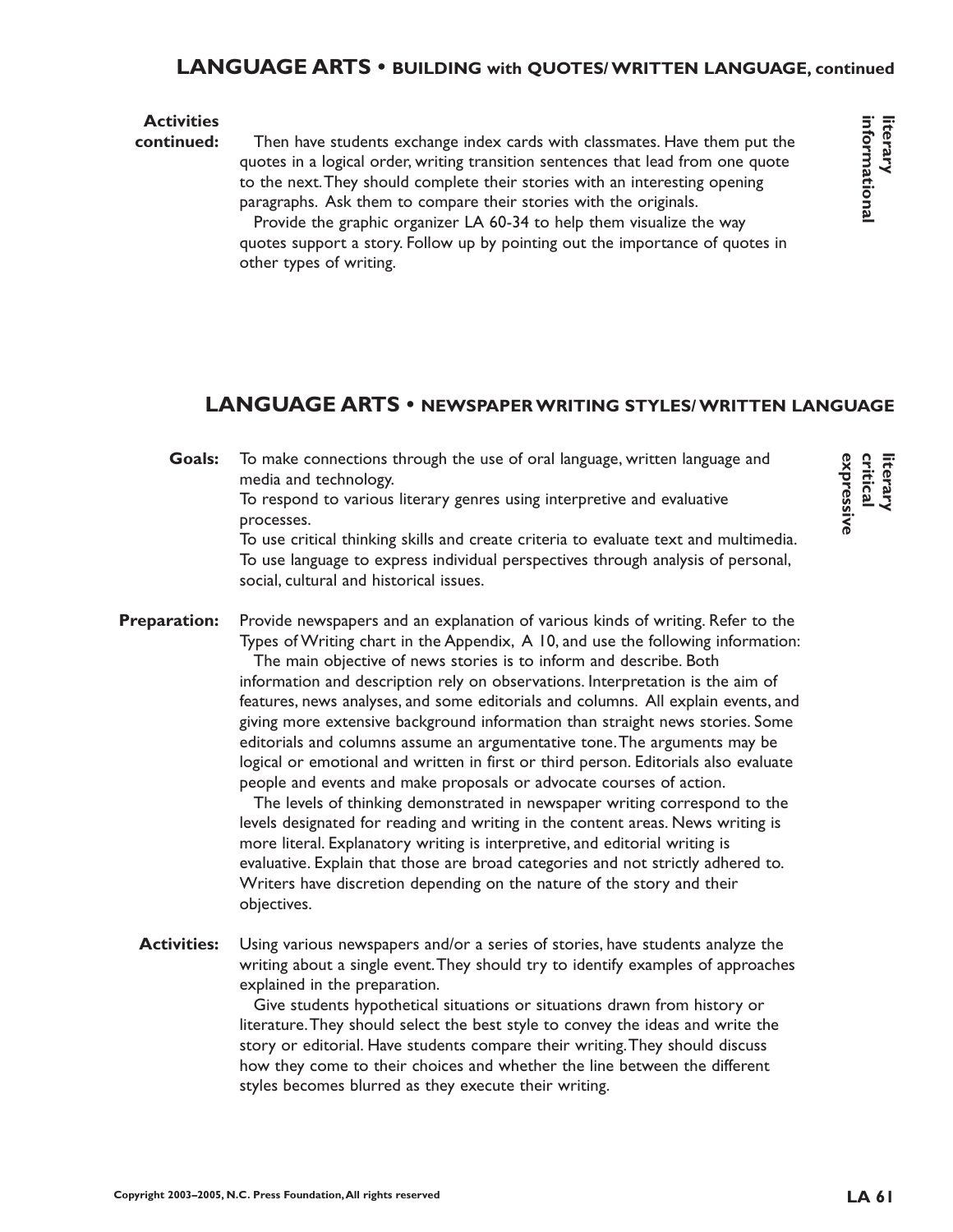### **LANGUAGE ARTS • The WRITING PROCESS/ ORAL and WRITTEN LANGUAGE**

To make connections through the use of oral language, written language and media and technology. To use and evaluate informational materials To use critical thinking skills and create criteria to evaluate text and multimedia. To apply conventions of grammar and language usage. **Goals:**

Provide newspapers. Invite a newspaper writer to speak to your class or schedule a tour of a newspaper and use that opportunity to ask questions of a writer and/or editor. **Preparation:**

> Afterwards, explain the writing process involved in putting together a news story or editorial. It involves teamwork. A reporter comes up with or is assigned a story. He may discuss the topic with his editor.The reporter conducts research and writes the story. He submits his story to his editor and works with the editor to make necessary revisions.The reporter submits the story. Editors approve the final version, after evaluating its content, logic and organization. A copy editor writes headlines and subheadings for the story. Editors decide where the stories are placed in the newspaper.

Similarly, the staff who produce editorials discuss and choose topics, assign topics to different writers, make suggested changes to improve the editorials, submit to the editor for final editing and publishing and have headlines added by a copy editor.

Have students indicate how the steps in producing a newspaper story and editorial resemble the writing process they use in the classroom. Present the following stages: **Activities:**

|  | Prewriting – Selecting a topic, gathering ideas, and resources.     |
|--|---------------------------------------------------------------------|
|  | Drafting - Outlining and writing first draft.                       |
|  | Revising $-$ Rewriting after reading and having others read copy.   |
|  | Editing $-$ Correcting spelling, grammar, punctuation, and usage.   |
|  | Publishing - Presenting to an audience, such as a fellow student or |
|  | teacher or publishing in a classroom or school                      |
|  | newspaper.*                                                         |

Organize your classroom as a newsroom so that students serve as reporters, editors and copy editors and as a staff of editorial writers, editors for the writers and copy editors.They should select subjects to write about and follow the process outlined above. Have them evaluate the process. Consider having them assemble their stories and editorials into a classroom newspaper using a cut and paste method or a publishing software such as Microsoft Publisher.

Refer to the process when making writing assignments to students. Emphasize that professional writers revise and edit their work.

\*Garrett, *From Writers to Readers:Writer's Workshop Using the Newspaper.*

**critical**

**informational grammar**

informational grammar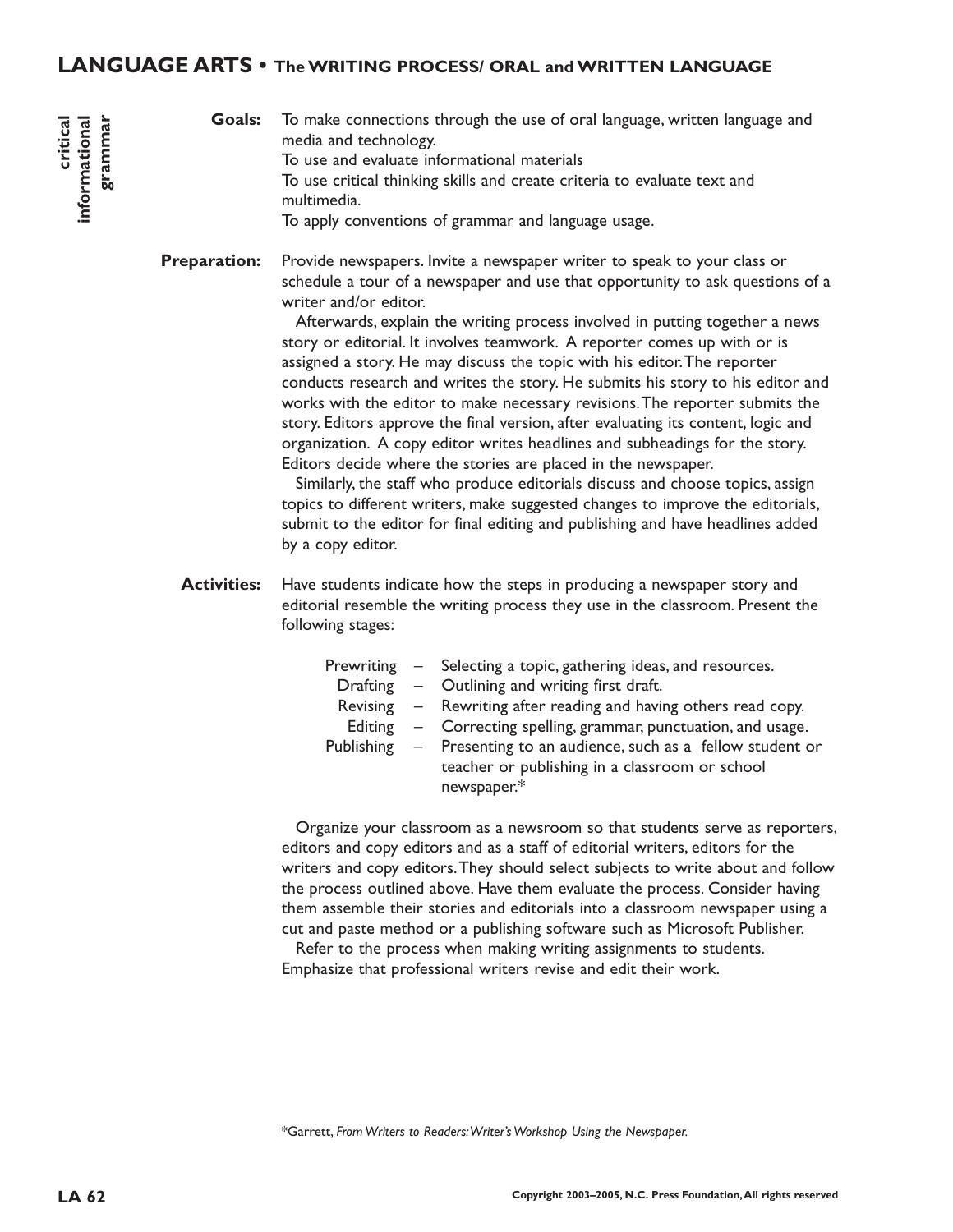### **LANGUAGE ARTS • WRITING a GOOD NEWS STORY/ WRITTEN LANGUAGE**

- To use and evaluate informational materials To refine critical thinking skills and apply criteria to evaluate text and multimedia. **Goals:**
- Before students begin the activity, make sure they have read several types of stories in newspapers and can name the different parts of a story such as headline, byline, subhead, photo, cutline, chart and graph. **Preparation:**
	- Assign students the task of writing their own newspaper story. It can be a straight news story, feature, column or editorial.They should choose a topic of interest to them.They should list people and other sources of information and questions they will ask each person and they will answer through other research.They should conduct the research and write the story.They should choose the style of writing (news story, feature, column or editorial) that suits the topic and information they obtain. **Activities:**

Provide the following rubric for students to evaluate their writing.They should write "yes," "no," or "needs more work" beside each number:

1. Quality of information

My newspaper story demonstrates thorough research. I've cited several sources (people and other) and the story includes quotes.

2. Graphic appeal

My news story has a headline, subhead and either a photo and cutline or a chart or graph.

3. Grammar/Legibility

My story has no spelling or grammar errors. It is neatly written or typed.

4. Interest

My subject is interesting and my writing reflects that. My opening paragraph catches the reader's attention.

5. Coverage

My story is complete, concise and accurate.

Follow up by having students assemble their stories into a classroom newspaper.

They should form an editorial board to decide placement in the newspaper and organize the stories into appropriate sections (news, features, sports, business, editorial, entertainment).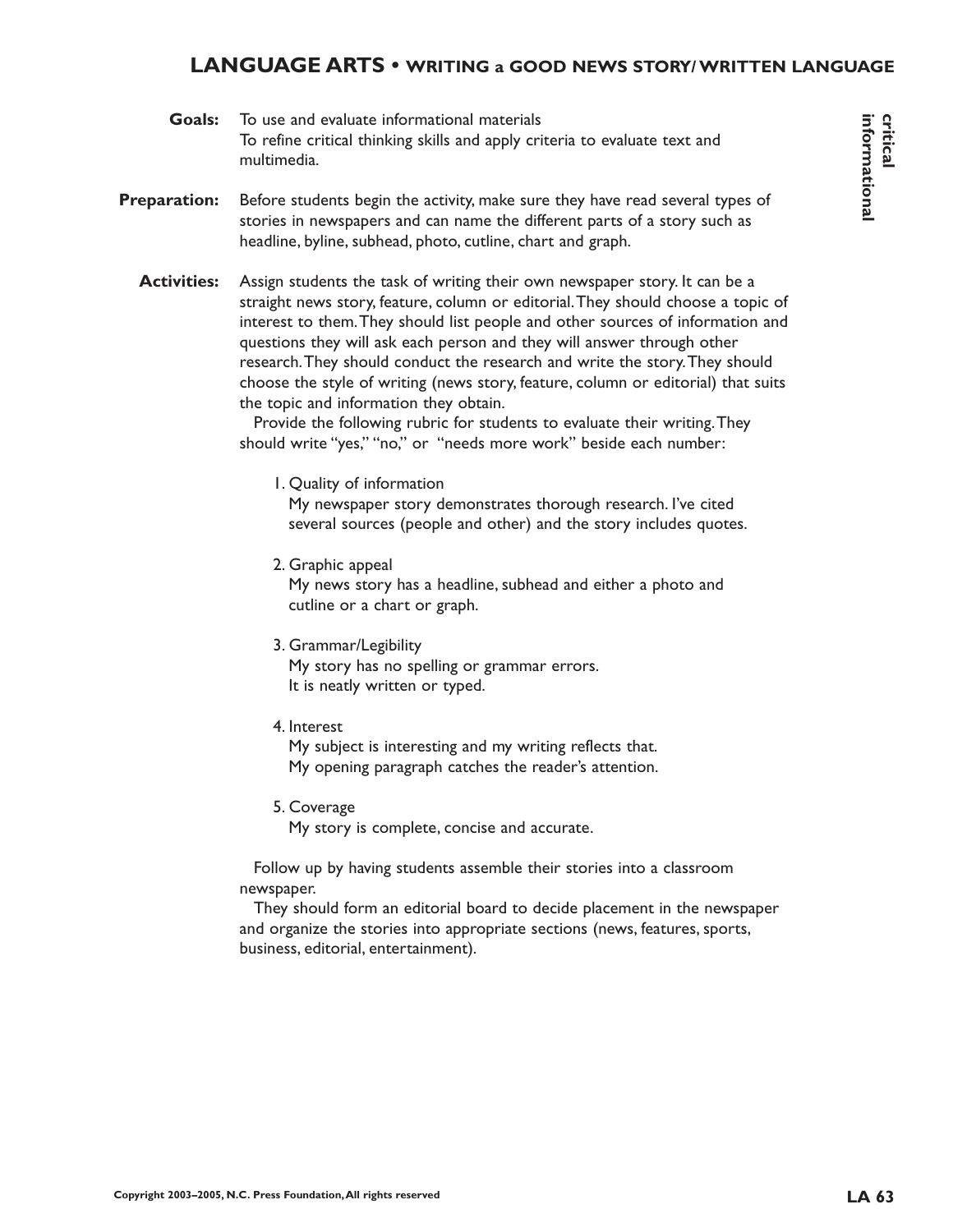### **LANGUAGE ARTS • CREATING a NEWSPAPER/ ORAL and WRITTEN LANGUAGE**

To apply enabling strategies and skills to read and write. To apply strategies and skills to create oral, written and visual texts. To make connections through the use of oral language, written language, and media and technology. To explore and analyze informational materials. To use critical thinking skills and create criteria to evaluate text and multimedia. **Goals:**

Provide students with the same front pages and/or editorial pages. Poster board is needed if students create their own front and editorial pages. Also prepare a bulletin board that displays a labeled front and/or editorial page. Include front page terms such as flag, headline, top story, cut, cutline, dateline, wire services, byline, index and jump. Include editorial page terms such as editorial, editorial column, political cartoon, letters to the editor and masthead. Refer to the labeled pages locate in the Appendix on pages A 4 and A 5. **Preparation:**

> Provide elementary-age children with the four-page outline for a newspaper also provided in the Appendix,  $A11 - A14$ . Read to the class or have students read to the class the children's book, *The Furry News,* about a group of animals who organize themselves to produce a community newspaper.

- Decide which of the following are useful in introducing newspaper terms to your students: **Activities:**
	- 1. On a portable or stationary bulletin board, use yarn and tacks to match terms and parts of the front and/or editorial page. Remove the tacks, dropping the yarn and have students identify the parts of the page by replacing the yarn.
	- 2. Have students refer to the bulletin board and create a scrapbook that illustrates each term.
	- 3. Ask students to layout or sketch a front page or editorial page, and include all of the items listed for each page.Then have them use the layout as an outline for stories and art that they create for their own front and/or editorial pages. Art can be pasted as well as drawn. One approach is for students to create pages about themselves.They should interview family members and use childhood photos.

Or they can write about a period of history or the future. Consider requiring students to produce pages about their classrooms, grade level, school, neighborhood, larger community, region, nation and world.

If computers and computer programs are available to them, students can use word processing and layout programs such as Microsoft Word and Publisher to create their pages.

Ask students to think about the criteria for a good newspaper and try to apply the standards to their newspapers. An outline for a newspaper is provided in the Appendix,  $A \mid I - A \mid 4$ , to aid students in their writing and design.

**critical word study informational expressive**

word study nformational expressive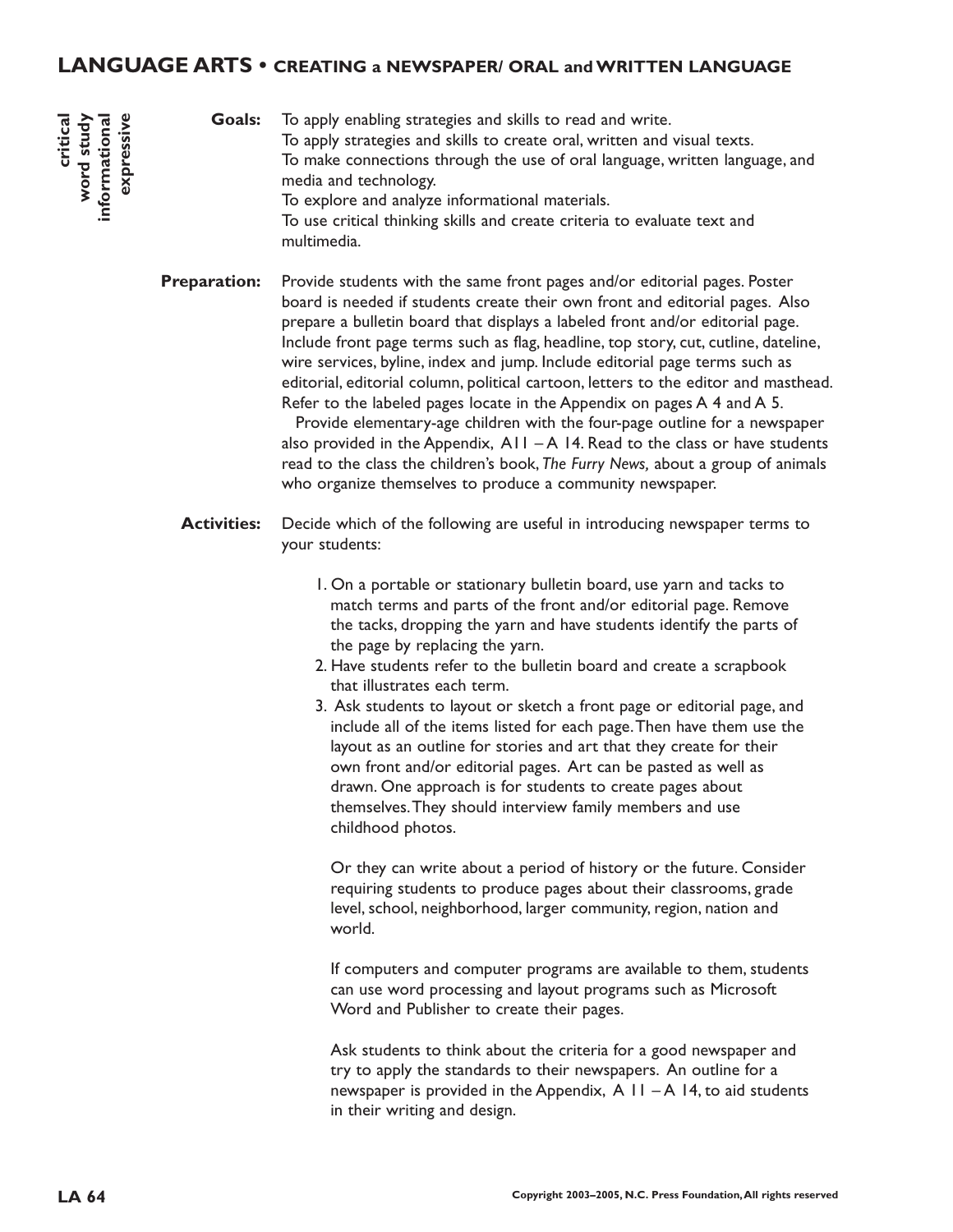### **LANGUAGE ARTS • COMPARING NEWSPAPERS/ WRITTEN LANGUAGE**

To explore and analyze informational materials. To refine critical thinking skills and apply criteria to evaluate text and multimedia. **Goals:**

Collect newspapers that you need for the activity. Order class sets of area newspapers, have students bring to class other local newspapers available in their homes, have them write and ask relatives in distant cities for single copies of newspapers serving their communities, ask students to bring to class newspapers from places where they or their parents travel, ask librarians for sample newspapers and/or buy selected national newspapers from newsstands. **Preparation:**

> To receive selected newspapers on a specific date, such as the day following an election or a holiday, write Newspaper in Education departments at various state and national newspapers and ask for newspapers on the day you select. Ask your area newspaper for directions on how to conduct the "Target Date" activity and receive a list of newspapers willing to send one newspaper to students who write them. Consider using foreign as well as local and national newspapers.

> Use Web sites to compare newspapers.Visit the Web site for the N.C. Press Association (http://www.ncpress.com) for links to North Carolina newspapers and the Web site for the Newspaper Association of America (http://www.naa.org) for links to national and international newspapers.Today's front pages can be found on the Newseum Web site (http://www.newseum.org).

Begin by having students study newspapers that serve their communities and that they read regularly. Even though they should ask for and consider adult viewpoints, they should not judge publications based on others' statements but rather should form their own opinions based on what they read and find to be true.They should support opinions with examples. As students develop an understanding of the area newspaper(s), introduce new, less familiar newspapers. To keep them from dealing in superficial comparisons, have them read a selected newspaper over weeks, keeping notes about what they read and observe. Thoughtful analysis results from direct experiences with newspapers. **Activities:**

> Have students discuss each newspaper's overall purpose. If students need direction, provide a list of specific characteristics for them to use in making comparisons, such as the following:

- Size of the newspaper
- Use of color
- Use of photos and graphics
- Organization of sections
- Types of news coverage (local, state, regional, national, world, feature or "soft" news, hard news, business, entertainment, analysis)
- Types of advertising
- Areas where newspapers circulate
- Corporation or family who owns the newspaper
- Use of headlines
- Use of wire services/news services/bylines

**informational critical**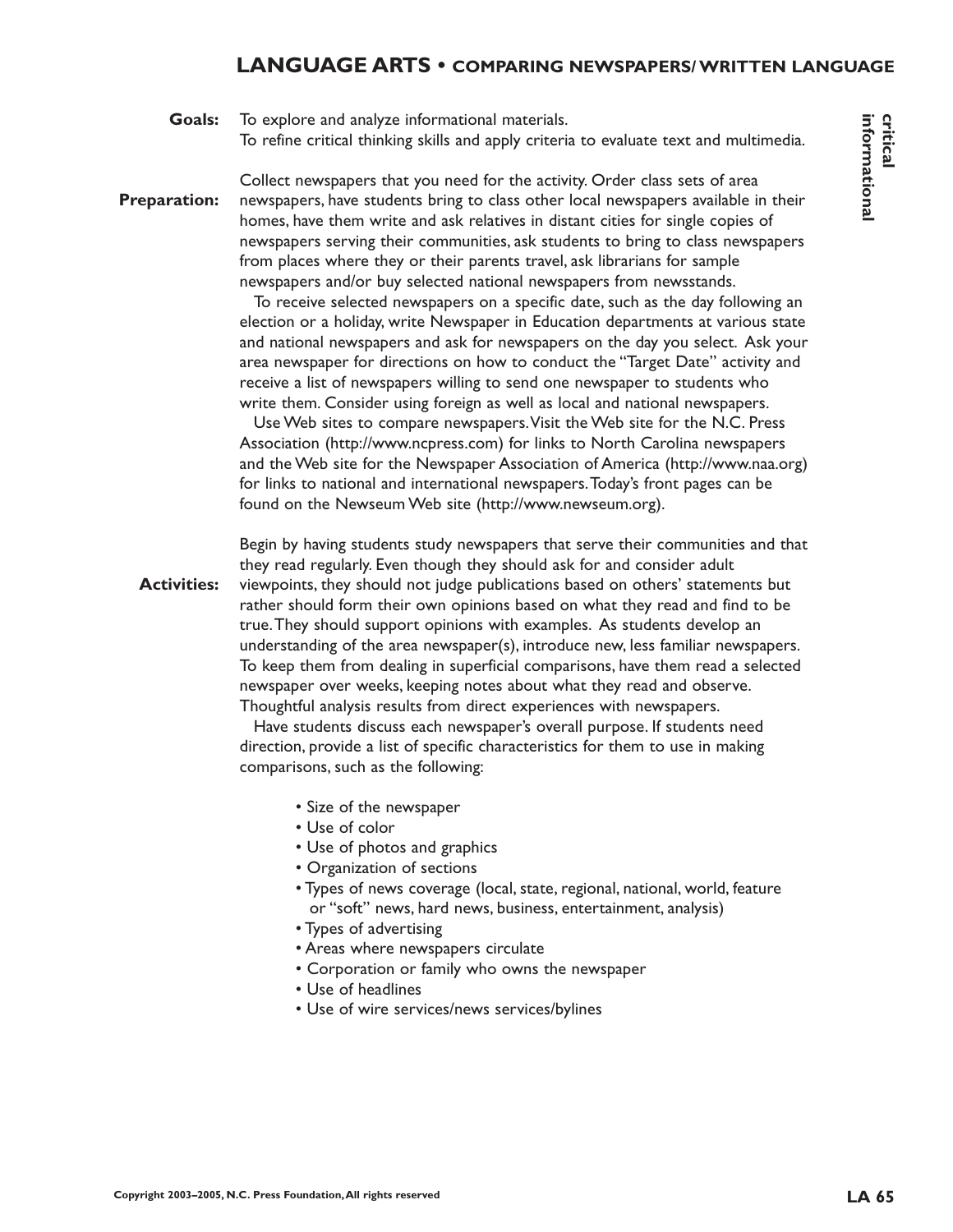#### **Activities continued:**

**critical**

**informational**

informational

Through newspaper comparisons, students become more aware of their own community and others across the country. If students are studying different states,Target Dating is a great way to introduce map skills and information about different cities and states.Whenever students talk about their Target Date newspaper, have them find on a map the city and state where the newspaper is published. Ask students to design a promotional ad for one of the newspapers. In the ad, feature the newspaper's prominent or unique characteristics.

If wishing to emphasize journalistic ethics, have students interview newspaper staff and conduct other research. Also have them compare subscription newspapers with "tabloids" sold primarily on racks in supermarkets. Ask questions such as the following: Do headlines reflect the stories' contents? Are people shown together in photos really together? Are the photos authentic or pieced together? Is the focus on personal, private lives? on celebrities? on sensational scientific findings? Are the ads for goods or services not available locally? Must the goods or services be ordered through the mail? Do ads promise results that seem unlikely, such as miraculous weight loss?

As students become more discerning, offer more abstract criteria for judging newspapers, such as the extent to which they offer reliable, in-depth information and whether the newspapers take seriously their roles as watchdogs by covering events, discussing ideas and offering viewpoints that may not be popular.

Set as your first priority making students critical readers of local and area newspapers that offer news most directly affecting their lives. Broaden their interests and exposure using newspapers that offer news and analysis about events far from home and about less familiar topics. Use news that interests them as the bridge to less familiar publications. Emphasize relevance.

Refer to the Appendix, page A 15–A 16, for more suggestions on Target Dating.Through newspaper comparisons, students become more aware of their own community and others across the country. If students are studying different states,Target Dating is a great way to introduce map skills and information about different cities and states.Whenever students talk about their Target Date newspaper, have them find the city and state where the newspaper is published on a map.

### **LANGUAGE ARTS • NEWS STORY to NEWSCAST/ ORAL and WRITTEN LANGUAGE, OTHER MEDIA and TECHNOLOGY**

To refine critical thinking skills and create criteria to evaluate text and multimedia. To respond to various literary genres using interpretive and evaluative processes. **Goals:**

Provide newspapers. Have students watch a TV telecast. Ask them to describe the role of each person on the telecast, using the list of roles listed below. **Preparation:**

Ask students to select a newspaper story about an interesting or significant event. It may deal with sports, local or national news. Divide the students into groups of four or five and ask them to turn the news story into a TV telecast. **Activities:**

**critical literary**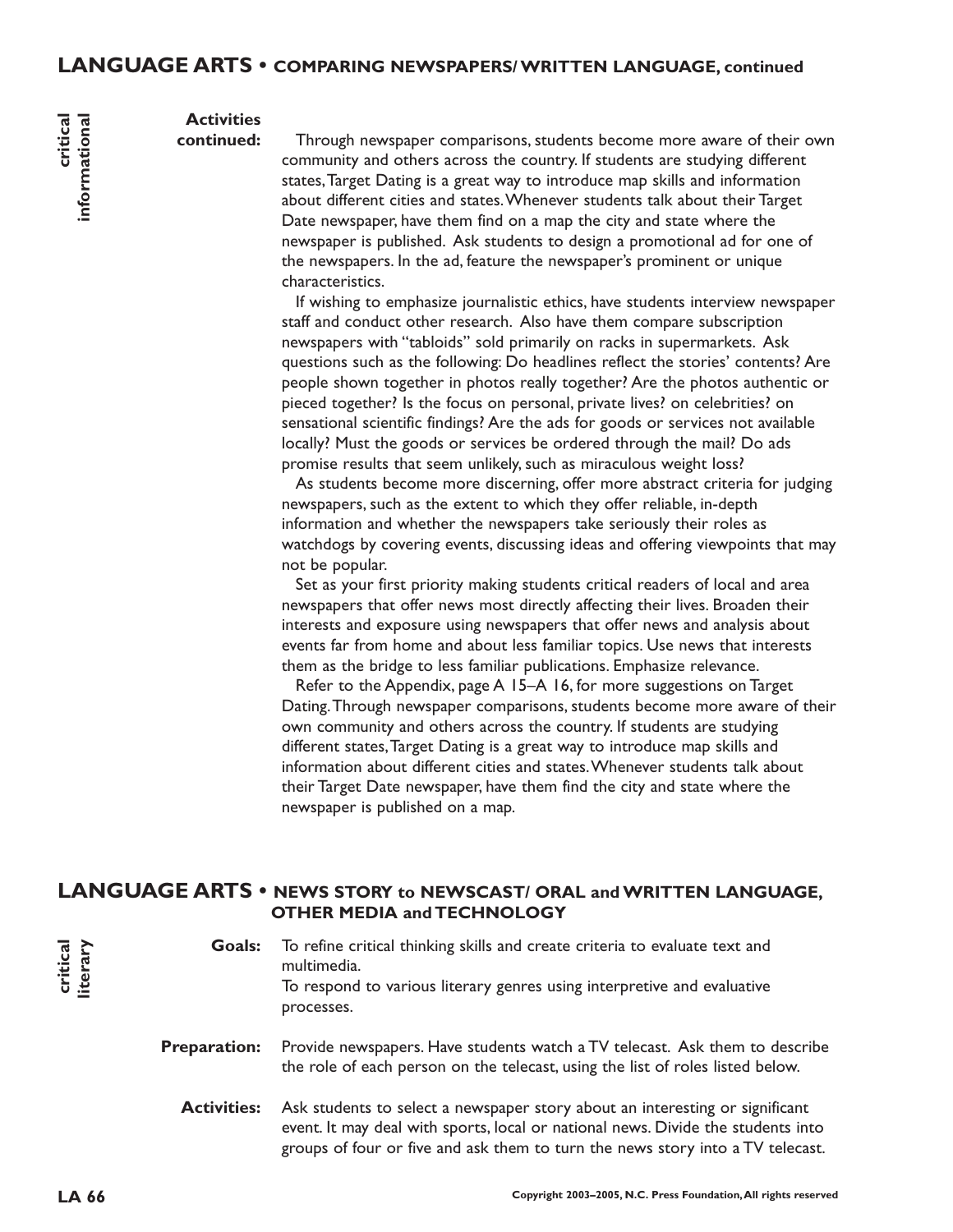### **LANGUAGE ARTS • NEWS STORY to NEWSCAST/ ORAL and WRITTEN LANGUAGE, OTHER MEDIA and TECHNOLOGY, continued**

### **Activities**

Ask them to compare what they see on TV with the roles you assign them: **continued:**

- **New Anchor:** Your job is to report the facts of the story as objectively as possible and to make transitions between stories and/or reporters.
- **Roving Reporter:** Your job is to interview one of the subjects involved in the story.
- **Subject:** You're one of the characters in the story.Your job is to tell the roving reporter what happened.
- **Other Person Involved in the Story:** You're one of the characters in the story. Explain what you saw or did. (Include the role if five students are in the group)
- **Color Commentator:** Your job is to state your opinion about the story. Be sure to back up your opinion with facts.

Working together, students should turn the newspaper story into a TV story. Each person should play a part.

Have each group of four or five present their story to another group. Have the groups evaluate each other, making sure that they indicate what is good about the presentation and what might be changed. After practicing, have them present before the class.

As a variation, have students select a story about someone they consider a hero and make the person involved in the story someone who benefited from or witnessed the heroic act.

# **LANGUAGE ARTS • REVIEWING BOOKS/ WRITTEN LANGUAGE**

To respond to various literary genres using interpretive and evaluative processes. **Goals:**

To use critical thinking skills and create criteria to evaluate text and multimedia.

#### Provide sections of the Sunday or others days' newspapers that carry book reviews, and have students read several of the reviews. Explain and discuss the significance of book reviews. **Preparation:**

A book review is written with certain questions in mind:

- 1.Was the book worth reading?
- 2.What did the book set out to do? Did it succeed? Can the advice it gives be followed?
- 3. Did it enlighten and/or entertain?
- 4.Was the time spent reading the book worthwhile?

All of the questions imply an agreement between the reader and the author. The author wants the reader's time and attention and claims to offer an enriching experience in return.The reviewer must determine whether the trade is fair.

The reviewer may discuss several aspects of a book, its plot, characterization, setting, philosophy, dialogue, organization, the way the writer leads readers through the book and whether the readers are made to sympathize with characters and situations that are outside their own experiences.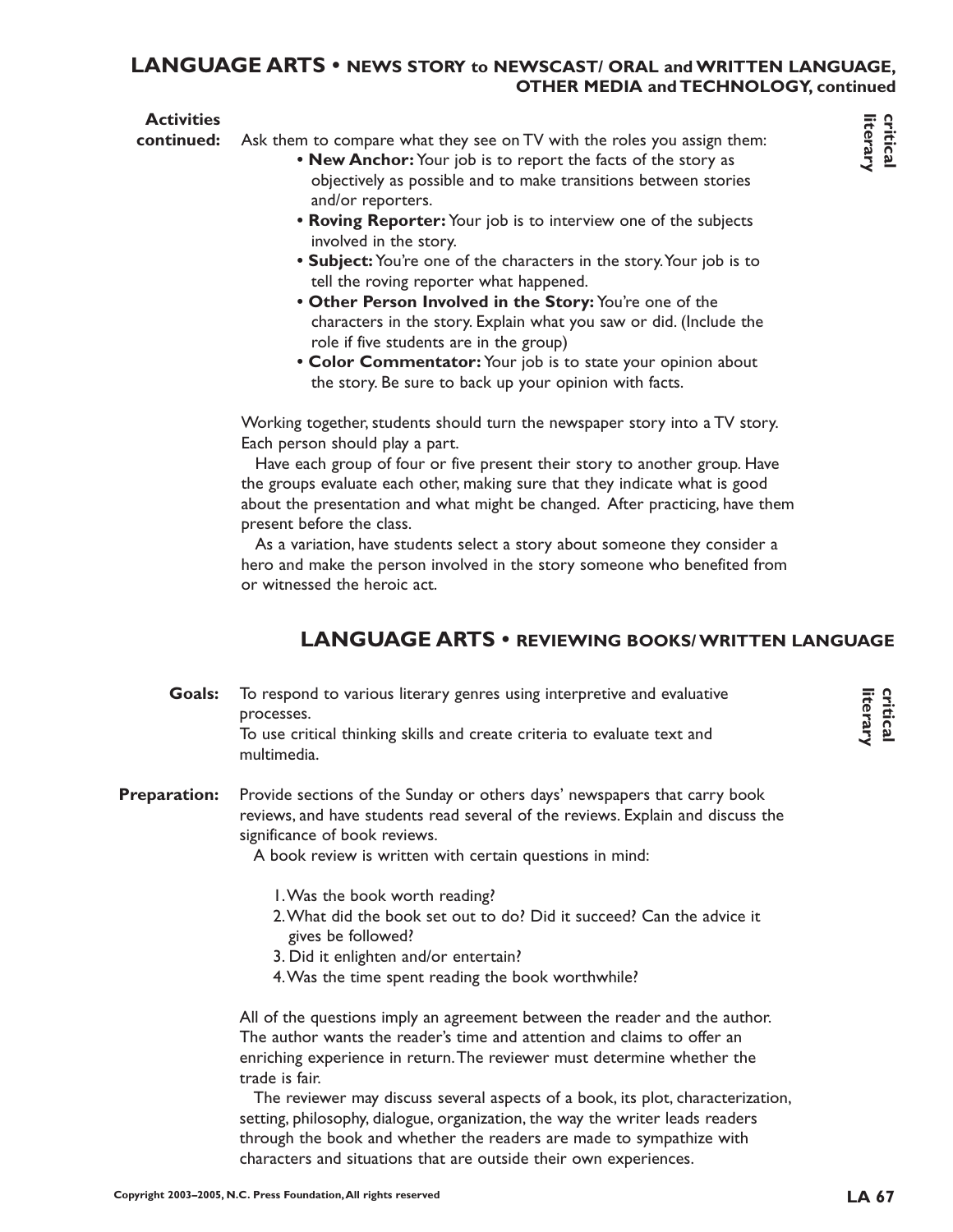### **LANGUAGE ARTS • REVIEWING BOOKS/ WRITTEN LANGUAGE, continued**

**critical literary**

**critical literary**

Ask students to read and analyze book reviews. Have them pick out the reviewer's comments about the various aspects of the book, its plot, characterizations, etc., and chart the strengths and weaknesses that the reviewer attributes to the books. **Activities:**

> Follow up with related assignments: Have students read a book that was reviewed in the newspaper, write reviews of those books and compare evaluations. Have them read other books and write reviews using the best book reviews as models.

# **LANGUAGE ARTS • CRITICAL REVIEWS/ WRITTEN LANGUAGE**

To respond to various literary genres using interpretive and evaluative processes. To refine critical thinking skills and apply criteria to evaluate text and multimedia. **Goals:**

Provide students with sections of the newspaper that carry reviews, and/or summaries and evaluations of movies and TV programs. **Preparation:**

Describe and explain reviews:A review is an evaluation of a work of art, performed, written or visual, usually labeled as such in the newspaper.The label is an important signal to readers telling them that different rules apply.

Unlike the straight news story, the most important function of the review is to interpret and make judgments. A reviewer, for example, may dislike slapstick and say so emphatically and appeal instead for sharp dialogue. Such personal preferences show up.

Have students identify and classify reviews. Newspapers carry reviews of books, movies,TV shows, plays and recordings.There may be other types. Identify a TV show, book, play, etc. that students can review and compare with reviews in the newspaper. **Activities:**

1. How were the ideas conveyed?

- 2.Were examples used or were assertions unsupported?
- 3.What techniques were used: quotes, descriptions of scenes, etc.?
- 4.Was the approach emotional or logical?
- 5.Was the review enjoyable regardless of whether you agree or disagree with it?

If necessary, explain emotional and logical approaches. An emotional criticism says in so many words, "I like...or I dislike..., but don't ask me why." A logical criticism asserts that there are standards against which the book,TV show, etc. are measured.The reviewer tells whether it fails or succeeds in meeting the standards. Most reviews are a blend of both logical and emotional.

An easier approach to this kind of activity is to identify sections where TV shows and movies are summarized in one or two sentences. Often there are ratings of some kind, such as ★★★★ for an excellent movie or TV show and  $\bigstar$  for very poor ones. Have students compare their summaries and evaluations with those in the paper.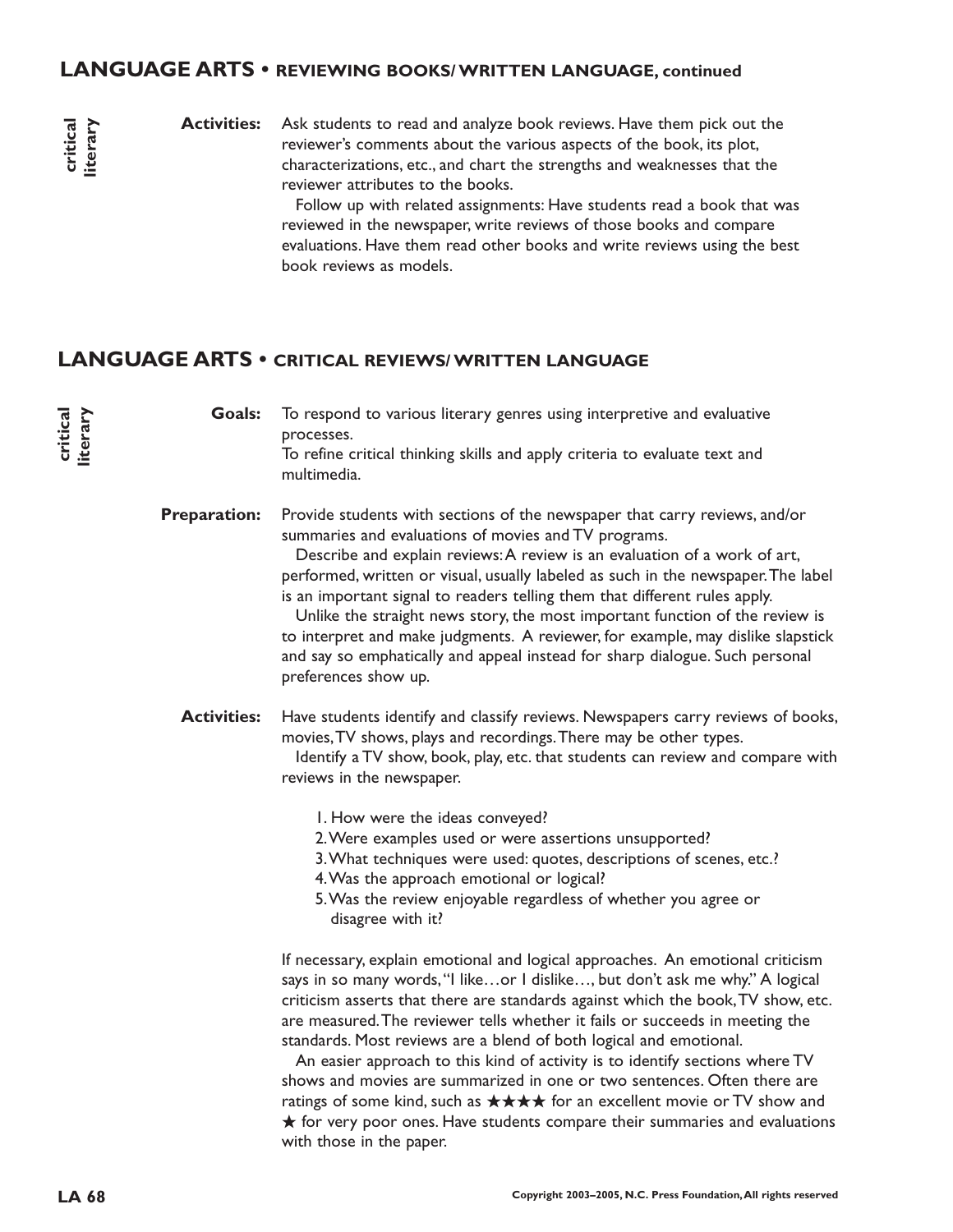### **LANGUAGE ARTS • ANALYZING AUTHOR'S TECHNIQUES/ WRITTEN LANGUAGE**

- **Goals:** To refine critical thinking skills and apply criteria to evaluate text and multimedia.
- **Preparation:** Provide newspapers and the following criteria for analyzing different articles in the newspaper.The questions can also be applied to letters to the editor and columns of all kinds.
	- **Activities:** Apply the following questions to newspaper content:
		- 1.What is the source/publication?
		- 2.What is the reputation of the publication?
		- 3.Who is the writer?
		- 4.What are the writer's qualifications?
		- 5.What is the author's primary aim? (To inform, instruct, persuade, praise…)
		- 6. Are the statements primarily facts, inferences or opinions?
		- 7. Does the writer rely heavily on connotative words that indicate a point of view? If so, is the point of view appropriate in that type of story? in the context?

Have the whole class read the same article or item from the newspaper and compare their answers and/or assign different articles or items to groups and have them discuss their answers in groups.

### **LANGUAGE ARTS • AUDIENCE ANALYSIS/ WRITTEN LANGUAGE**

- To use and evaluate informational materials. To refine critical thinking skills and apply criteria to evaluate text and multimedia. **Goals:**
- Provide newspapers. **Preparation:**
	- Choose or have students choose features from the newspaper to evaluate in terms of audience appeal. Start with something that requires less reading such as comics and classified and retail ads and move toward analysis of advice columns, news stories, letters to the editor and editorials.They should answer the following questions: **Activities:**
		- 1.What is the message? What is said?
		- 2.What is the purpose? (To sell, inform, persuade, entertain, stimulate thinking)
		- 3.Who is the audience? Who is the writer trying to reach?
		- 4.What is the audience's interest in the subject/ information?
		- 5.What language is used? (slang, difficult words, short phrases, long sentences and paragraphs)
		- 6.What is the tone of the writing? (straight forward, sarcastic, alarming)

As students write their own ads and stories, have them use the questions above to make sure their writing is clear and focused.

**critical**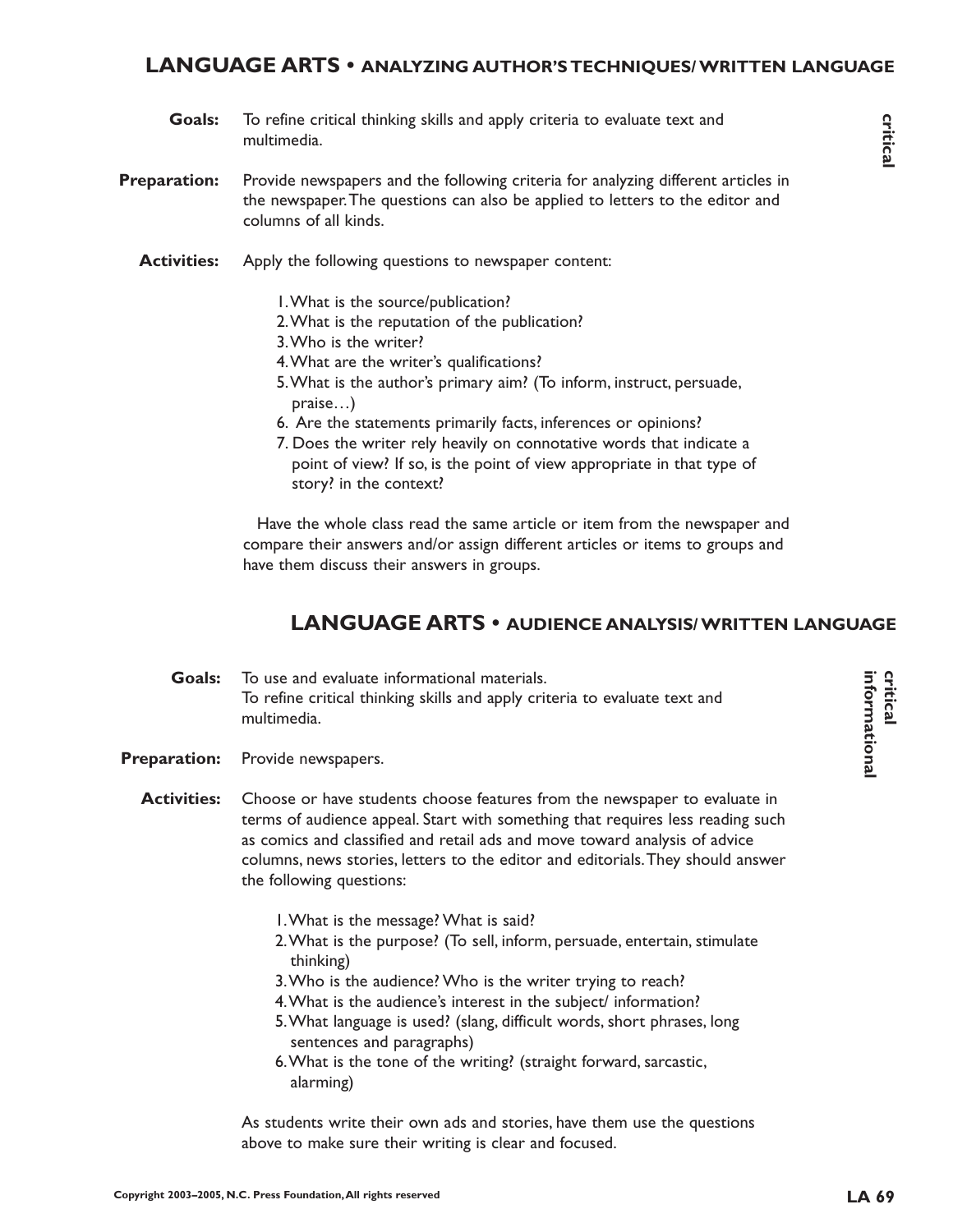### **LANGUAGE ARTS • FAULTY REASONING/ WRITTEN LANGUAGE**

To use and evaluate informational materials. To refine critical thinking skills and apply criteria to evaluate text and multimedia. **Goals:**

Provide newspapers and point out content that is likely to contain fallacious reasoning.The more factual the information the less likely it is to show faulty logic. Statements of opinion are found in quotes, editorials, letters to the editor, editorial columns, sports columns and in comics and horoscopes. Some columns such as Dave Berry's column uses fallacious reasoning for a purpose. His writing is "tongue in cheek." Except when a purpose is being served, newspaper writers should not draw conclusions without factual support.The same is true of other writers. **Preparation:**

Introduce the following examples of fallacious reasoning:

- 1. Mistaken causal relationships: Driven by excess zeal for money, Fox TV has produced another reality TV show. (Why such a conclusion? Is the statement supported by facts?)
- 2. Statistical fallacy: During the past 20 years, the number of women hired as supervisors has increased 200 percent. (What was the increase? From one to three).
- 3. Begging the questions:The football team and cheerleaders wore handsome uniforms for last night's game. (What about the game itself?)
- 4. Hasty generalizations:The preview proves that the movie is lousy. (Doesn't the movie deserve more than a look at the preview?)
- Assign students articles or sections of the newspaper to read and look for fallacious reasoning. Start with comics and horoscopes and work toward careful reading of humorous columnists and editorial content, including letters to the editor and political columns. (Note that opinion writers may write about the same subject, use much of the same factual information, and come to different conclusions.Their writing may not demonstrate fallacious reasoning. Rather they underscore differences in philosophy and interpretation.) **Activities:**

Have students write letters to the editor that are not logical and have others point out the errors and suggest corrections. Have them write logical letters and explain why they are so.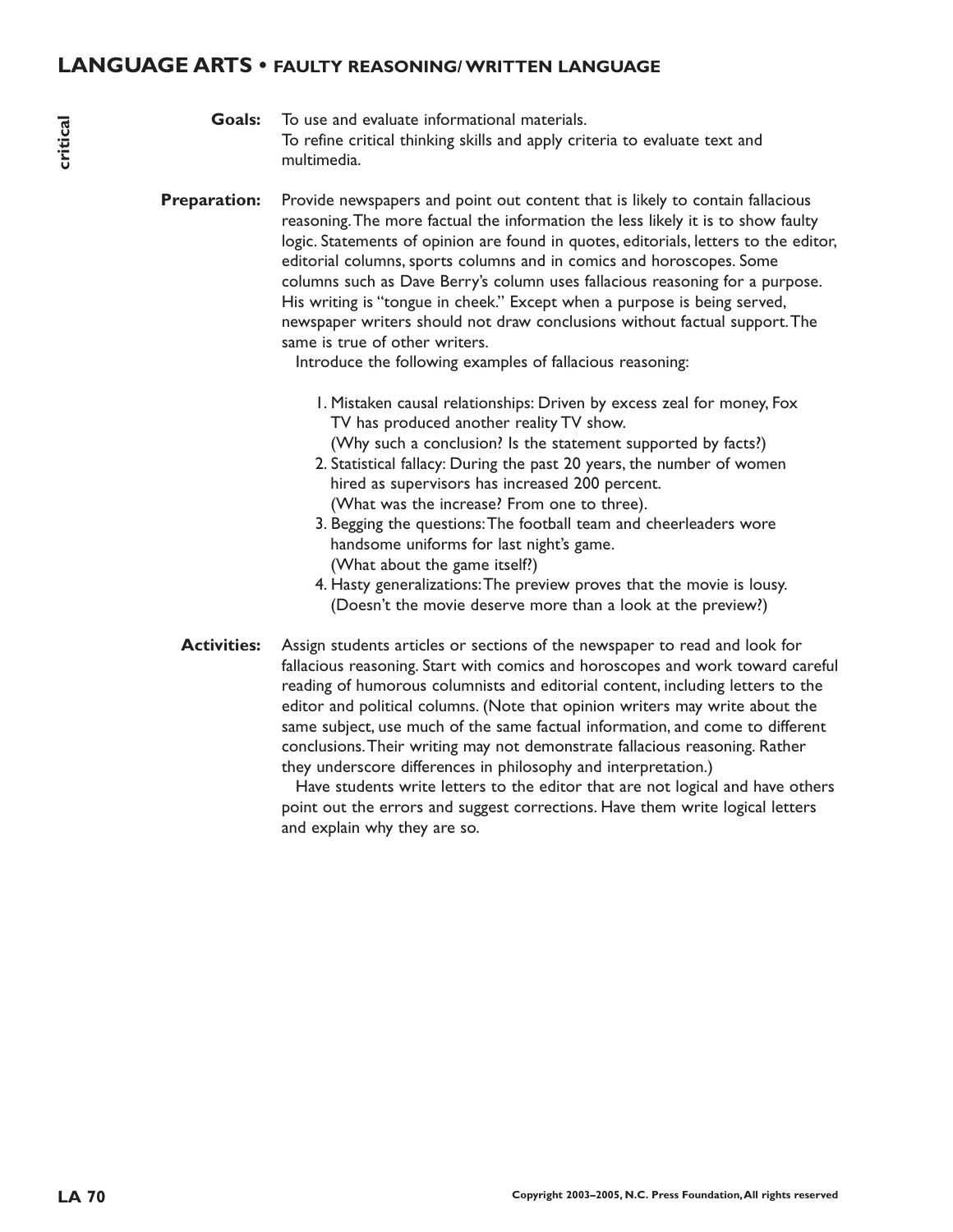### **LANGUAGE ARTS • FORMING VALID JUDGMENTS/ WRITTEN LANGUAGE**

| Goals:              | To use and evaluate informational material.                                                                                                                                                                                                                                                                                                                                                                                                                                                                                                                                                                                                                                                                                                                                                                                                                                                                                                                                                                                        |
|---------------------|------------------------------------------------------------------------------------------------------------------------------------------------------------------------------------------------------------------------------------------------------------------------------------------------------------------------------------------------------------------------------------------------------------------------------------------------------------------------------------------------------------------------------------------------------------------------------------------------------------------------------------------------------------------------------------------------------------------------------------------------------------------------------------------------------------------------------------------------------------------------------------------------------------------------------------------------------------------------------------------------------------------------------------|
|                     | To refine critical thinking skills and apply criteria to evaluate text and<br>multimedia.                                                                                                                                                                                                                                                                                                                                                                                                                                                                                                                                                                                                                                                                                                                                                                                                                                                                                                                                          |
| <b>Preparation:</b> | Have students read and reread stories in the newspaper and evaluate carefully<br>their own points of view. To help them evaluate, ask these questions: What is<br>your stake in this event? How do you feel about the situation?<br>Discuss definitions of bias and prejudice. Bias is synonymous with point of<br>view and is less strictly emotional than prejudice. Biases are shaped by many<br>factors: background, education, peer pressure, nationality and religion.<br>To dramatize differences in point of view, present an important story and<br>have students decide who the interested parties are and what their reactions<br>are likely to be.<br>Be aware that wide reading and the ability to discuss controversial issues are<br>needed to make this activity work well. Students must listen and consider<br>others' opinions and communicate about subjects that elicit emotional<br>responses. Also remind them that editorials, columns, and other opinion<br>writing, by definition, offer points of view. |
| <b>Activities:</b>  | Present the following questions to students. They can be used regularly to give<br>practice in analyzing information and forming valid judgments.                                                                                                                                                                                                                                                                                                                                                                                                                                                                                                                                                                                                                                                                                                                                                                                                                                                                                  |

A.The writer's competency and integrity

- 1. Is the writer an authority?
- 2. How does this writer get his information?
- 3. Does the writer make sense?
- B.The writer's use of source and evidence
	- 1.What evidence is presented to document the assertion?
	- 2. Is the evidence fact or opinion
	- 3. Is anything missing?
	- 4.What is the writer's purpose?
	- 5. Does the writer have a hidden motive that you can detect?
- C.The reader's ability to form, revise and test opinions
	- 1. Are the premises valid?
	- 2.Why are these facts important to me?
	- 3. Do the conclusions necessarily follow?
	- 4.What are others saying about this topic?
	- 5.Who stands to gain if I accept this without question?
	- 6. Does my lack of knowledge keep me from accepting this?
	- 7. Does my background make me intolerant of this point of view?
	- 8. Is the information as true today as when it was written?
	- 9.What more do I need to know before I come to my own conclusions?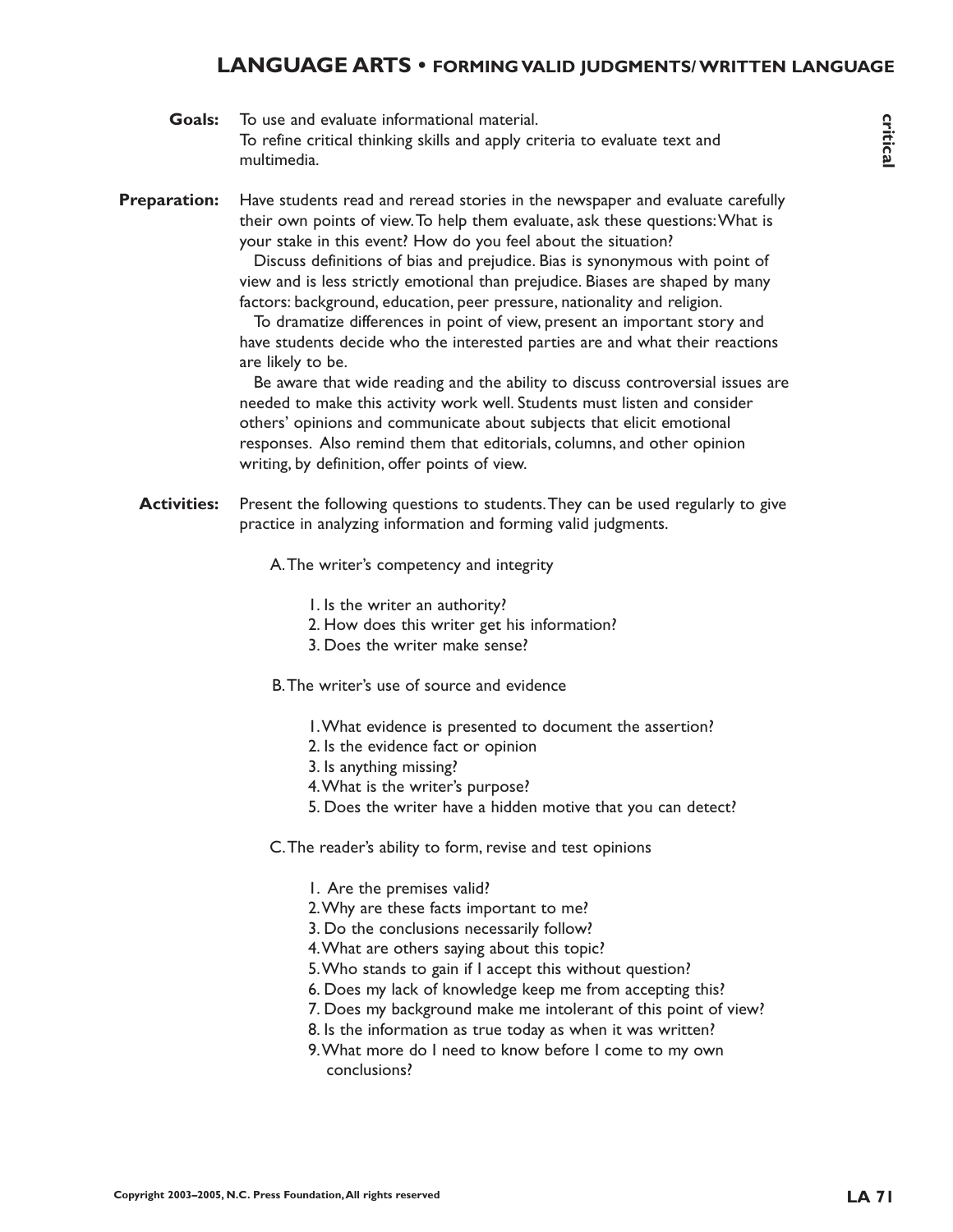#### **LANGUAGE ARTS • RECALLING and RETELLING EVENTS/ ORAL and WRITTEN LANGUAGE**

| expressive | Goals:              | To respond to various literary genres using interpretive and evaluative<br>processes<br>To use language to express individual perspectives in response to personal,<br>social, cultural and historical issues.                                                                                                                                                                                                                                                                                                                                                                                                                                                              |
|------------|---------------------|-----------------------------------------------------------------------------------------------------------------------------------------------------------------------------------------------------------------------------------------------------------------------------------------------------------------------------------------------------------------------------------------------------------------------------------------------------------------------------------------------------------------------------------------------------------------------------------------------------------------------------------------------------------------------------|
|            | <b>Preparation:</b> | Select a story or passage from the newspaper to read to the class. Give<br>students a purpose for listening by asking them to recall events from the<br>selection. Provide the student worksheet LA 72-35.                                                                                                                                                                                                                                                                                                                                                                                                                                                                  |
|            | <b>Activities:</b>  | Read aloud the selection. Have students retell or role play the events in the<br>order they occurred or were presented in the story. They can use storyboards<br>in the retelling. Provide the graphic organizer LA 72-35.<br>Then have students choose and read their own selections from the<br>newspaper. They should identify all of the people named in or affected by the<br>story. Then they should choose one person and tell and act out the story from<br>the perspective of that person. Have them consider bystanders. Ask how the<br>retelling is like and different from the original news story. Ask how they'd tell<br>the story if they were the reporter. |

# **LANGUAGE ARTS • WRITER'S POINT of VIEW/ WRITTEN LANGUAGE**

To respond to various literary genres using interpretive and evaluative processes. To refine critical thinking skills and apply criteria to evaluate text and multimedia. **Goals:**

- Provide students with newspapers that have feature stories and/or columns. Use a variety of stories, some in which the writer clearly expresses a point of view and others in which the reporter writes as an observer. **Preparation:**
	- Give students time to read the feature story or stories and answer the following questions: **Activities:**
		- 1.What is the subject of the story?
		- 2.Why do you think the writer chose this subject?
		- 3. How does the writer appear to feel about the subject?
		- 4. How open is the writer in expressing his/her feelings?
		- 5. How do you feel about the subject?
		- 6. Does the writer succeed in his emotional appeal; that is, does he/she make you feel as he/she does about the subject?

Discuss the answers, stressing the difference between the reader's and author's points of view.

A human interest photograph can be analyzed in the same manner to lead into the activity and to shorten and vary the content.

**literary critical**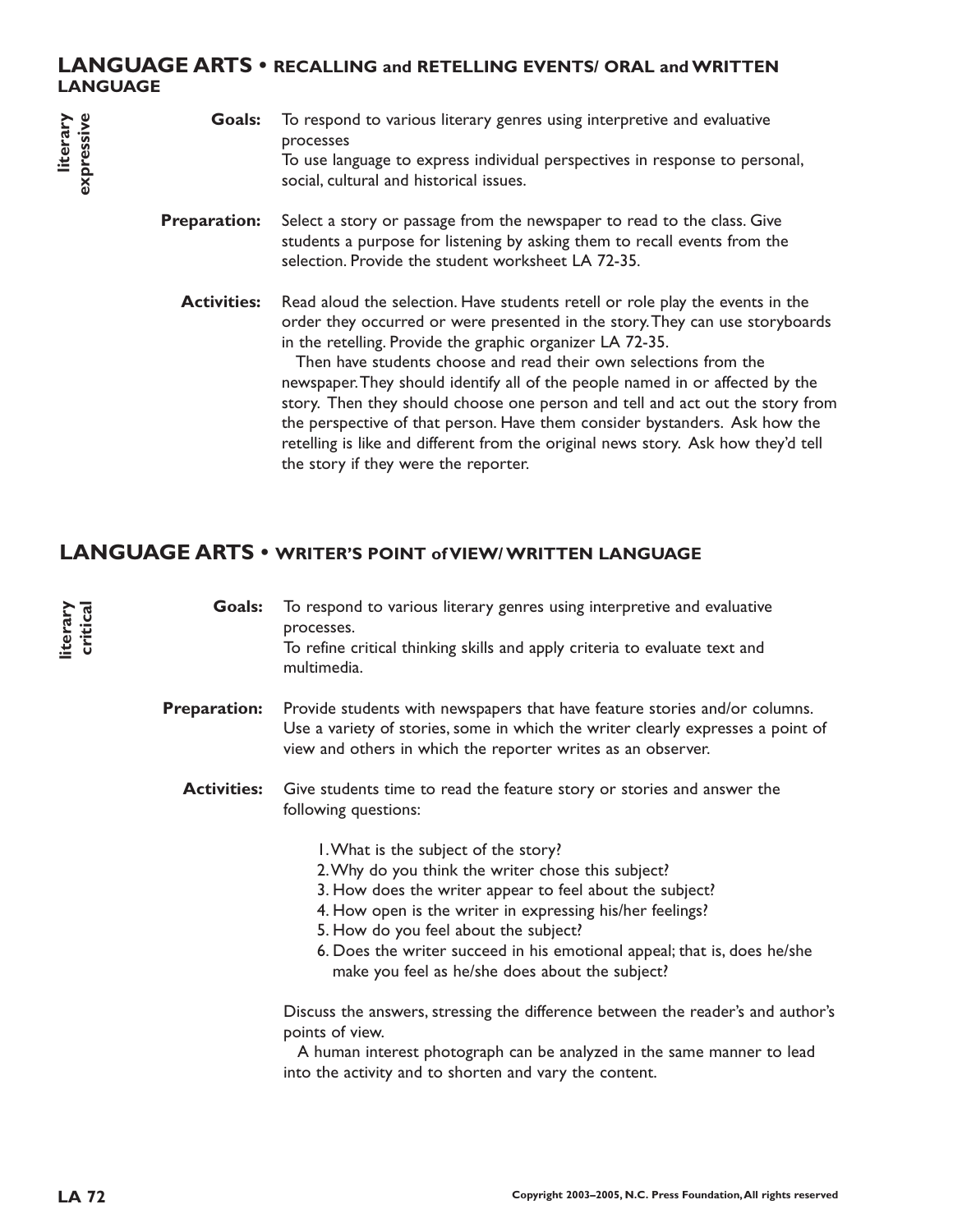#### **LANGUAGE ARTS • DETERMINING WRITER'S COMPETENCE/ WRITTEN LANGUAGE**

- To respond to various literary genres using interpretive and evaluative processes. To use critical thinking skills and create criteria to evaluate text and multimedia. **Goals:**
- Provide newspapers and have students find out as much as possible about the knowledge and skills of reporters and editors by following their stories and columns over a period of time. **Preparation:**
	- Have students evaluate a story or series of stories using the following guidelines: **Activities:**
		- 1. Is it clear and comprehensive?
		- 2. Is it informative?
		- 3. Is it authoritative?
		- 4. Is it accurate and fair?
		- 5. Is it specific?

A test of clarity is how well the information is communicated. An informative story presents facts significant enough to justify the time the reader gives to it. To be authoritative, a writer must know his subject. If a reporter covers a beat over a long period of time, the subject (schools, state or local government, etc.) will become familiar to him/her, making him/her an authority. (Expert opinions also add weight to the story, but expert opinions and the writer's opinions should not be confused.)

News is fair if all interested parties are given a chance to comment and if expert opinions are sought. Accurate reports offer no distortion and do not pass off false statements as truth. Factual stories are believable only if events and/or statements are given to support conclusions.

Beyond the guidelines outlined here are considerations of style, grace, flow and cadence. Relate those aspects of writing to stories in the newspaper, especially when studying those in other literature.

Competent writing is the heart of the newspaper. If any newspaper fails to measure up to the standards set for good journalistic writing, the paper loses its credibility and its ability to serve the community is diminished.

**critical literary**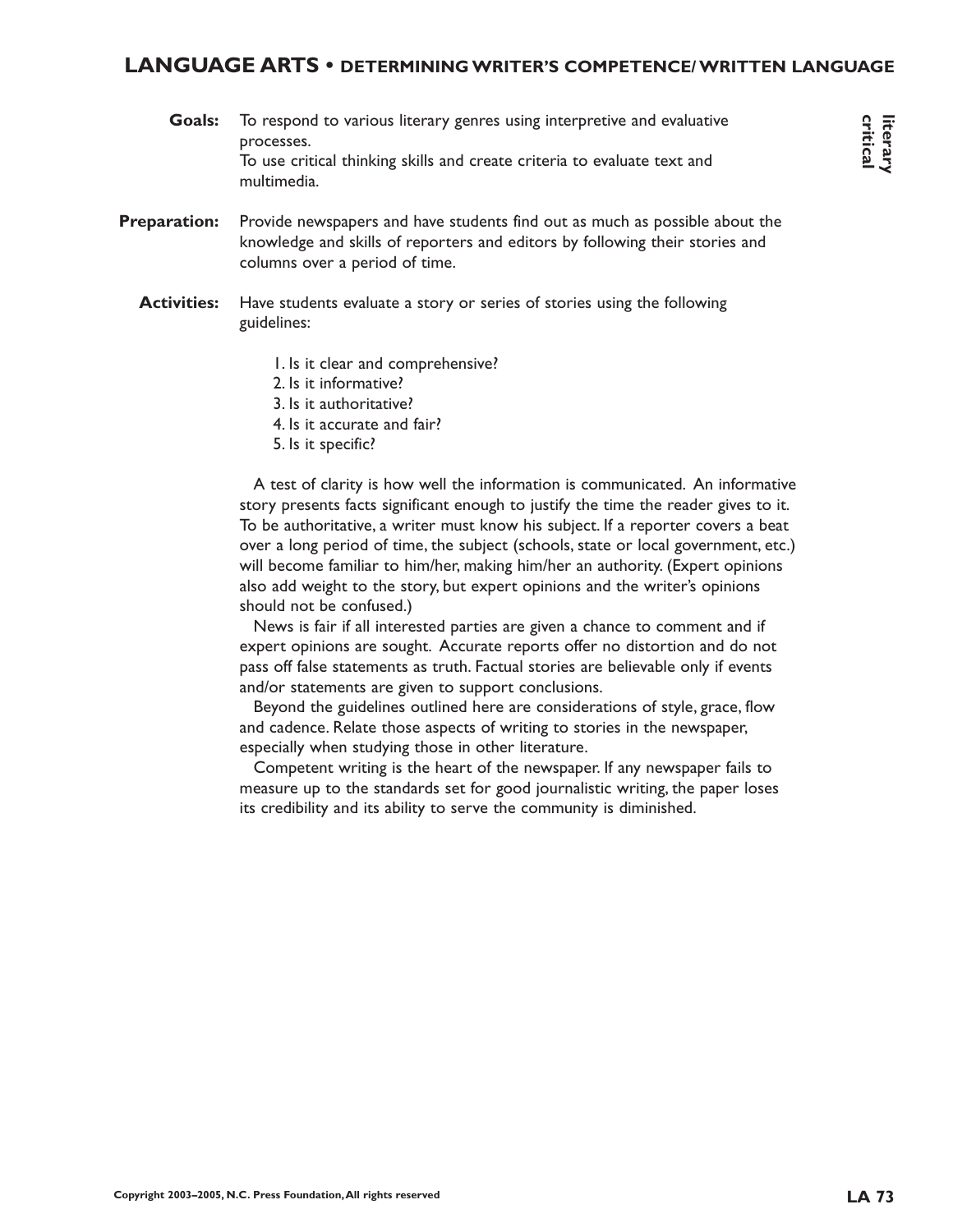#### **LANGUAGE ARTS • FIGURATIVE LANGUAGE/ ORAL AND WRITTEN LANGUAGE**

- To demonstrate understanding of various literary genres, concepts, elements and terms. To use language to express individual perspectives in response to personal, social, cultural and historical issues. **Goals:**
- Provide copies of newspapers and introduce terms as required by the activities. **Preparation:**
	- Discuss a specific form of figurative language, such as personification (assigning human characteristics to abstract ideas or objects). Have students select an item found in the advertisement section of the newspaper and write a story about it. Give these instructions: **Activities:**
		- 1.Write in the first person
		- 2. Include the person who bought the item, the type of home, etc.
		- 3. Read aloud your story to other students in small groups.

For example:A tire feels flat and tired from a long trip or clean, fresh and proud as it is shown to a customer.

Emphasize other forms of figurative language (simile, metaphor, hyperbole).

- 1. Simile a comparison using the words "like" or "as". For example: Her temper was like foaming bath oil.
- 2. Metaphor a comparison leaving the reader to supply "as-if" for himself. For example: She is a sunflower dressed in her black and gold.
- 3. Hyperbole an exaggeration for emphasis without any intention of deceiving. For example:To have a batting average that good, he must practice 30 hours a day.

After a discussion of figurative language and its use, use newspapers to locate and circle examples of figurative language.The best examples can be found in feature stories.Those examples should be used in expressive writing assignments or in original illustrations. Students may use people, places, things and happenings in the news to come up with similes, metaphors and hyperboles.

#### **LANGUAGE ARTS • CHARACTER CLUES/ WRITTEN LANGUAGE**

| informational | <b>Goals:</b>       | To use and evaluate informational materials.           | To respond to non-fiction using interpretive and evaluative processes.                                                                                                                                                                                                                                                     |
|---------------|---------------------|--------------------------------------------------------|----------------------------------------------------------------------------------------------------------------------------------------------------------------------------------------------------------------------------------------------------------------------------------------------------------------------------|
|               | <b>Preparation:</b> | Provide newspapers and the student worksheet LA 74-36. |                                                                                                                                                                                                                                                                                                                            |
|               | <b>Activities:</b>  |                                                        | Ask students to explore a character presented in newspapers. The person may<br>be someone in comics and sports or someone in news stories and features.<br>They can also use photos and other resources. Have them tell as much as they<br>can about the character using the categories on the graphic organizer LA 74-36: |
|               |                     | Physical<br>Mental                                     | Social<br>Background                                                                                                                                                                                                                                                                                                       |
|               |                     | Emotional                                              |                                                                                                                                                                                                                                                                                                                            |

**literary**

**literary**<br>expressive **expressive**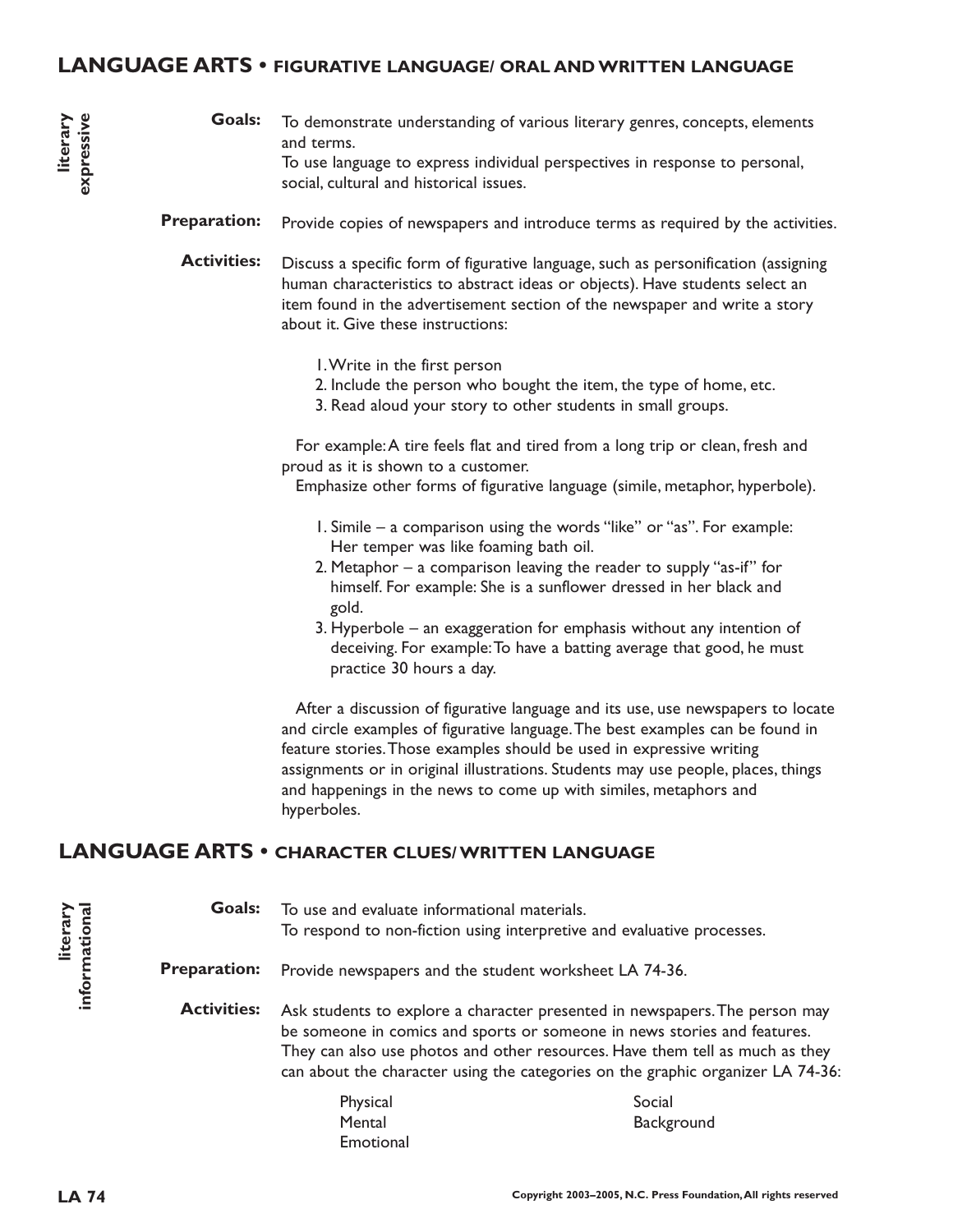# **LANGUAGE ARTS • CHARACTER CLUES/ WRITTEN LANGUAGE, continued**

#### **Activities**

**continued:**

Ask where there are gaps in their knowledge and where they can find the information they want to know.

**informational literary**

informationa

# **LANGUAGE ARTS • DESCRIBING a PERSON/ ORAL and WRITTEN LANGUAGE**

- To apply strategies and skills to comprehend text that is read, heard and viewed. To explore and analyze informational materials. To respond to non-fiction using interpretive and evaluative processes. **Goals:**
- Provide newspapers and the student worksheet LA 75-37. From the newspaper, have students identify a person or character to analyze. For a more thoughtful analysis, have students save several articles over a period of time about the person they choose. **Preparation:**
	- Have students look through the newspaper and list all of the sections and/or pages where people are mentioned or featured.They should find people in almost every section; their list should include comics and ads. **Activities:**

Have students read an article in the newspaper and then list ten words that describe one of the persons mentioned in the story. Have them discuss the reasons for listing certain words and the importance of reading between the lines. Students should keep their list of words and add or take away from the list over a period of time such as two weeks as they read additional stories about the same person.

To make sure that students broaden their vocabulary and examine carefully the person's words and actions, provide a list of words for them to choose from, such as the following:

| honest                  | proud          | mature      | humble      |
|-------------------------|----------------|-------------|-------------|
| happy                   | demanding      | responsible | assertive   |
| friendly                | moody          | afraid      | aggressive  |
| sad                     | angry          | mischievous | impulsive   |
| sensitive               | intelligent    | clumsy      | hardworking |
| jealous                 | ambitious      | dependable  | zealous     |
| popular                 | hostile        | shy         | critical    |
| energetic               | studious       | helpful     | strong      |
| courageous<br>confident | kind or caring | respectful  | athletic    |

Discuss whether the words they choose best describe personality or character and whether they relate to both. Ask students to compare their conclusions and write character sketches. In choosing descriptive words and writing papers about the person, require students to offer factual support for their conclusions and generalizations

One approach would be for them to put the person's name in the center of a circle and build a map around the name by listing the words they choose outside the circle and then listing the reasons for choosing the word. Reasons should be behaviors or statements made by or about the person. Provide the graphic organizer LA 75-37.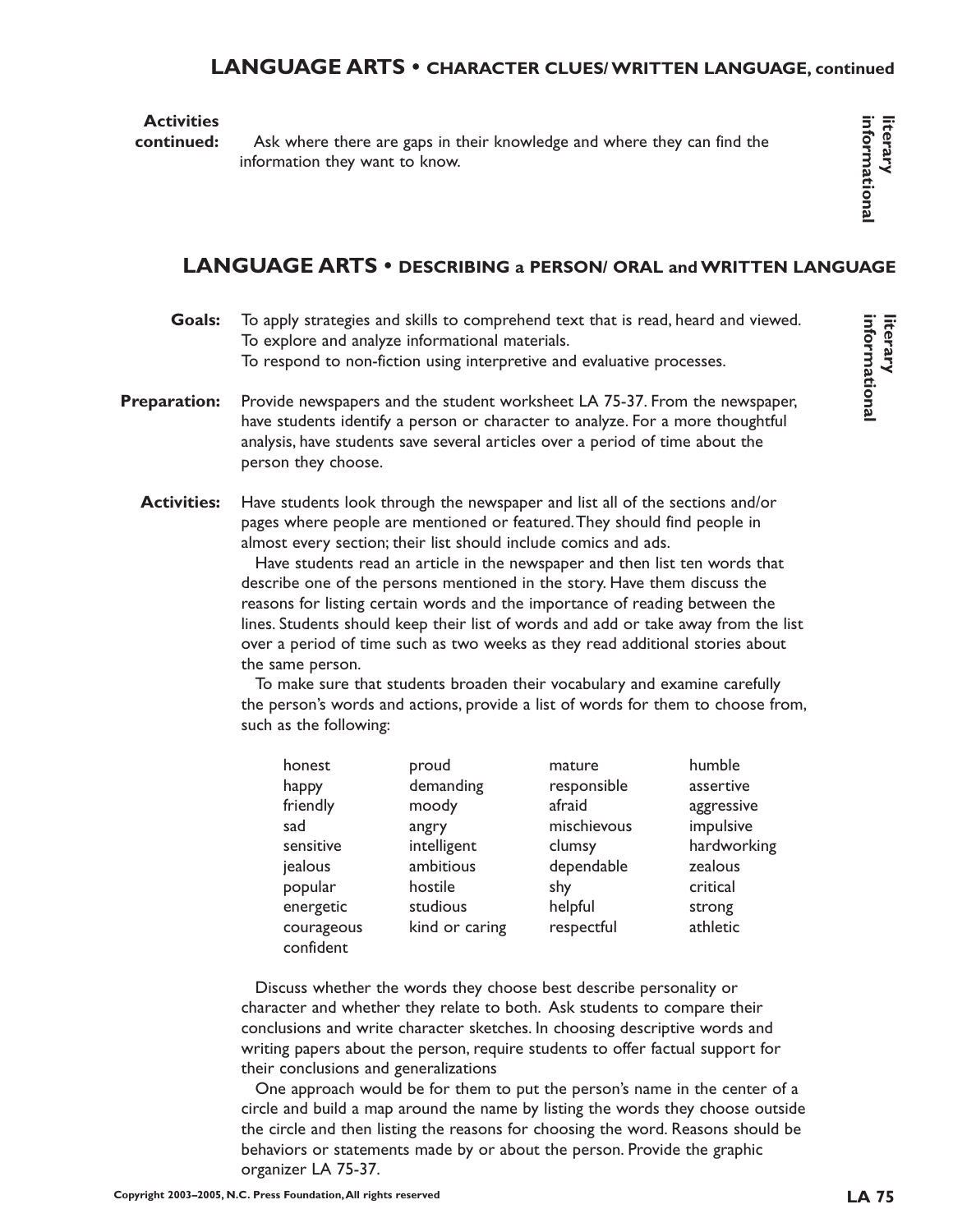#### **LANGUAGE ARTS • RATING BEHAVIOR/ WRITTEN LANGUAGE**

- To apply strategies and skills to comprehend text that is reading, heard and viewed. To explore and analyze informational materials. To respond to non-fiction using interpretive and evaluative processes. **Goals:**
- Provide newspapers and the student worksheet LA 76-38. **Preparation:**

Ask students to choose an interesting person from a comic, news, feature or sports story or an advice column.They should read an in-depth report, choose someone who is in the news over several days or choose someone who is in the newspaper on a regular basis. For example, comic characters appear in each day's paper. **Activities:**

> Then have them rate the person's behavior using the rating scale provided in the graphic organizer LA 76-38.They should also be able to support their conclusions with facts from the story.

Follow up by having them think about their own experiences and why it is hard to be strong and happy all of the time.

# **LANGUAGE ARTS • A POSITIVE ROLE MODEL/ WRITTEN LANGUAGE**

To apply strategies and skills to comprehend text that is read, heard and viewed. **Goals:**

To explore and analyze informational materials. To respond to non-fiction using interpretive and evaluative processes.

Provide newspapers and the student worksheet LA 76-39. Discuss the meaning of fame and celebrity. Point out people whose heroic actions or achievements made them famous such as Albert Einstein, Mother Theresa and Winston Churchill. **Preparation:**

> Point out that people in their daily life also show courage and achieve worthy goals, even though they are not famous and cannot claim celebrity status. Discuss the fact that people who show courage and work hard to achieve worthy goals are all positive role models whether they are famous or not.

Have students record four qualities of a positive role model on the graphic organizer LA 76-39.They may draw the qualities from a list of character traits. Then they should find someone in the newspaper who demonstrates the traits. Then they should write about things they can do to develop the traits in themselves.You may want their writing about self-improvement to be confidential. **Activities:**

> Adapt the activity by having students substitute other terms for role model. For example, they can look in the newspaper for traits of a good scientist, parent, sibling, friend or leader. After students characterize several "good people," ask them if there is a common set of traits.

Then, have them identify people in literature and history with the same or similar positive traits.

**literary**

**informational**

informational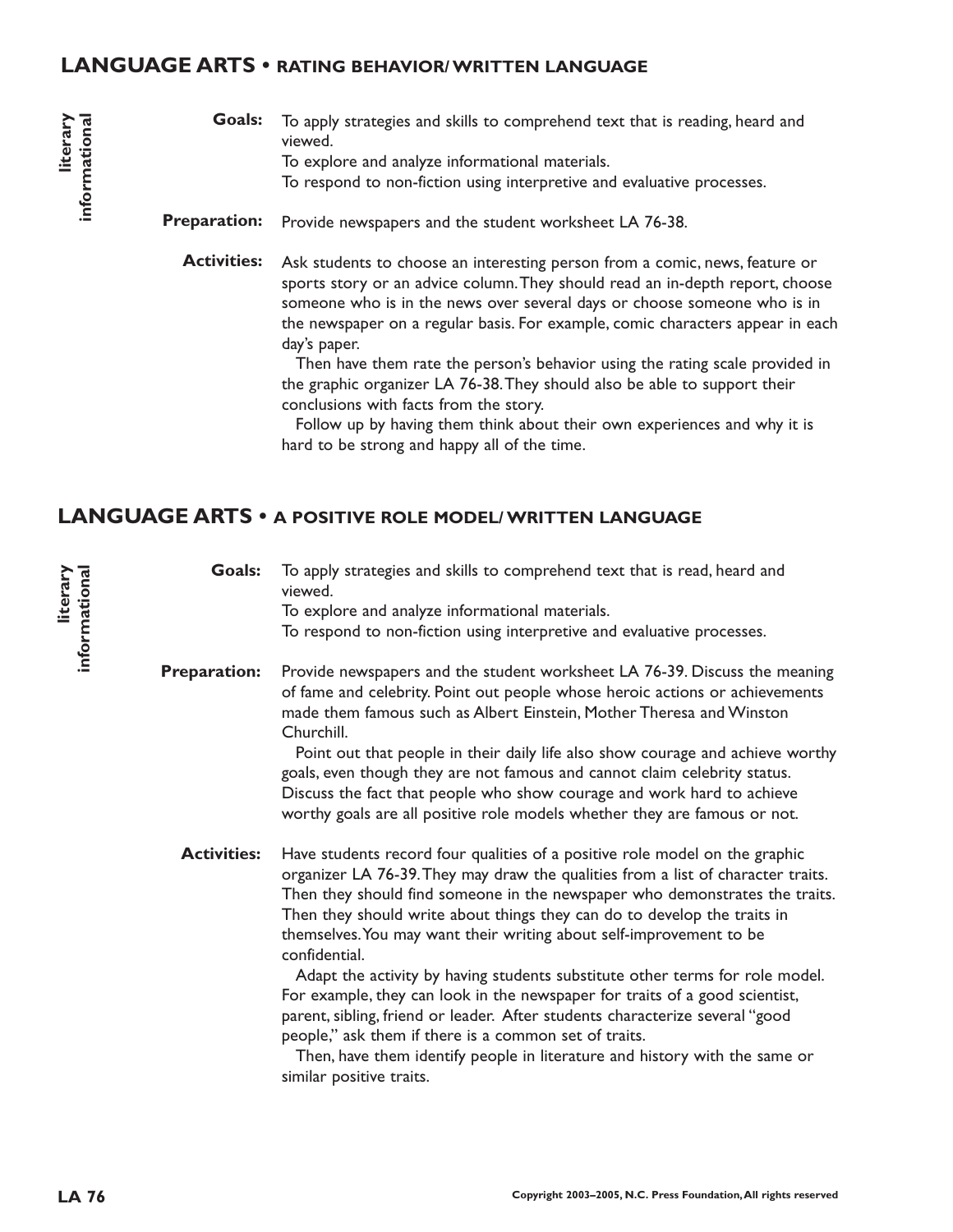## **LANGUAGE ARTS • COMPARING HEROES/ ORAL and WRITTEN LANGUAGE**

- To respond to various literary genres using interpretive and evaluative processes. To explore and analyze informational material. **Goals:**
- Provide newspapers. Discuss the fact that fictional and non-fictional heroic figures play key roles in works of literature. Conduct this activity after students have read books and stories about people who have shown courage in some ways. **Preparation:**
	- Have students think about and write about what they believe makes a hero.They should also use dictionaries and other resources. Ask them challenging questions, such as:What is the difference between courage and heroism? What is the difference between physical and other types of courage? Is devotion to a cause an act of heroism? Does a single act of extreme courage qualify someone as a hero? **Activities:**

Have them select one or more heroic figures from literature and identify someone in the newspaper whom they consider a present day hero. Have them compare the hero from literature with the present day hero.They should write their definitions or criteria for choosing the heroes at the top of a page and use a Venn diagram to make the comparison.They should write a paper based on their analysis and share their thinking with another student or the class through oral presentations.

# **LANGUAGE ARTS • QUALITIES of a LEADER/ WRITTEN LANGUAGE**

- To apply strategies and skills to comprehend text that is read, heard and viewed. To explore and analyze informational materials. To respond to non-fiction using interpretive and evaluative processes. **Goals:**
- Provide copies of the newspaper and the worksheet LA 77-40. Point out that generalizations are made from information that appears to be consistent. For example: If eight of ten three-year-olds prefer blocks to paper and pencil, then a generalization can be made concerning three-year-olds.That is, most three-yearolds prefer building with blocks to paper and pencil tasks. **Preparation:**
	- Have students read articles dealing with government officials and make a list of leadership qualities they exhibit. A list might include intelligence, enthusiasm, decisiveness, honesty and demonstrated effectiveness. List the qualities on the board. Point out that interpretive reading is necessary to make generalizations. **Activities:**

Ask students to identify the qualities they prefer in a leader and list those in order. Follow up with questions that stimulate students to make generalizations about what makes a good leader. Provide the graphic organizer LA 77-40 and have students answer questions such as:

- 1.Who is most admired?
- 2.What qualities do they exhibit?
- 3. Do those qualities correspond to ones you admire in a leader?
- 4.Which qualities would you like to develop in yourself?

This activity can be adapted. Use it with comics and other newspaper sections to show differences in types of personality and point out qualities that make a person kind, courageous, likeable, thoughtful, funny or a good friend.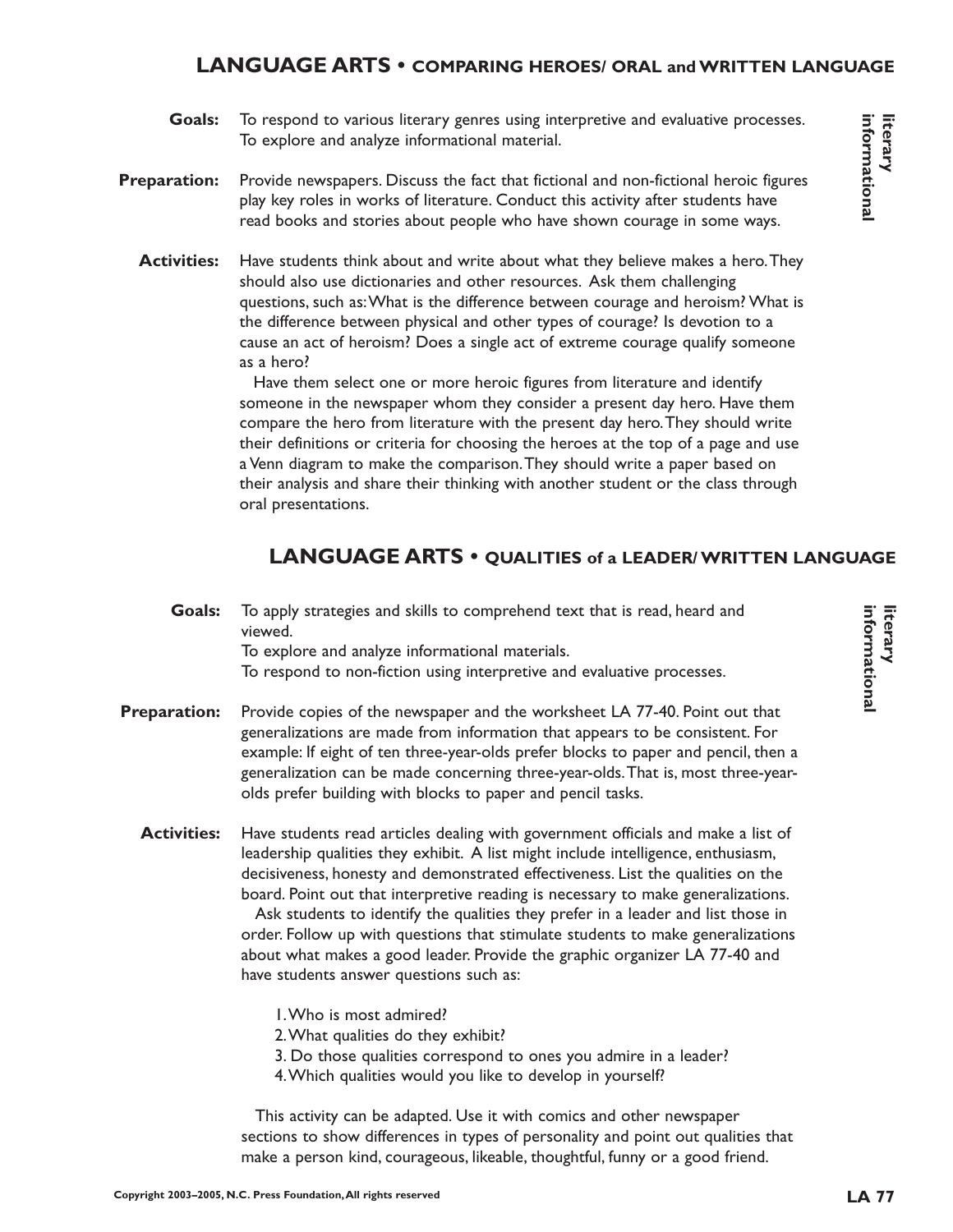- Provide newspapers and a collection of fairy tale examples such as *Snow White* and *Little Red Riding Hood.* **Preparation:**
	- Ask students to choose one example of a hard news story and identify and discuss the inverted pyramid structure and the five Ws and H in the lead paragraph. Have students list a number of familiar fairy tales. Choose one fairy tale to rewrite in the inverted pyramid style, point out the five Ws and H. Discuss the differences in the sequence between the news story version and the fairy tale version. **Activities:**

Then ask students to take notes as you read several fairy tales aloud. (If necessary, read the fairy tales twice.) Ask students to choose one of the fairy tales and, using their notes, rewrite it in inverted pyramid style with the five Ws and H in the lead paragraph. Ask students to read aloud and discuss the variety of final versions.

# **LANGUAGE ARTS • FEATURE STORIES vs. SHORT STORIES/ WRITTEN LANGUAGE**

To make connections with text through the use of oral language, written language and media and technology. To respond to various literary genres using interpretive and evaluative processes. **Goals:**

- Provide copies of newspapers and the student worksheet LA 78-41. Have students read a short story and a feature story. Help them choose a feature that is similar to a short story in that it tells a story about someone or an important event or events. **Preparation:**
	- Have students write a comparison of the writing of the short story and the writing of a feature story found in the newspaper. Point out the importance of human and emotional appeal in the feature story. Have them consider the following when writing their comparisons: **Activities:**

| purpose/ for writing |                   |
|----------------------|-------------------|
| title/headline       | plot              |
| setting              | theme             |
| characters           | atmosphere (mood) |

They should also consider the length of each story and the length of time spent writing each story. Provide the graphic organizer LA 78-41 for students to record their answers.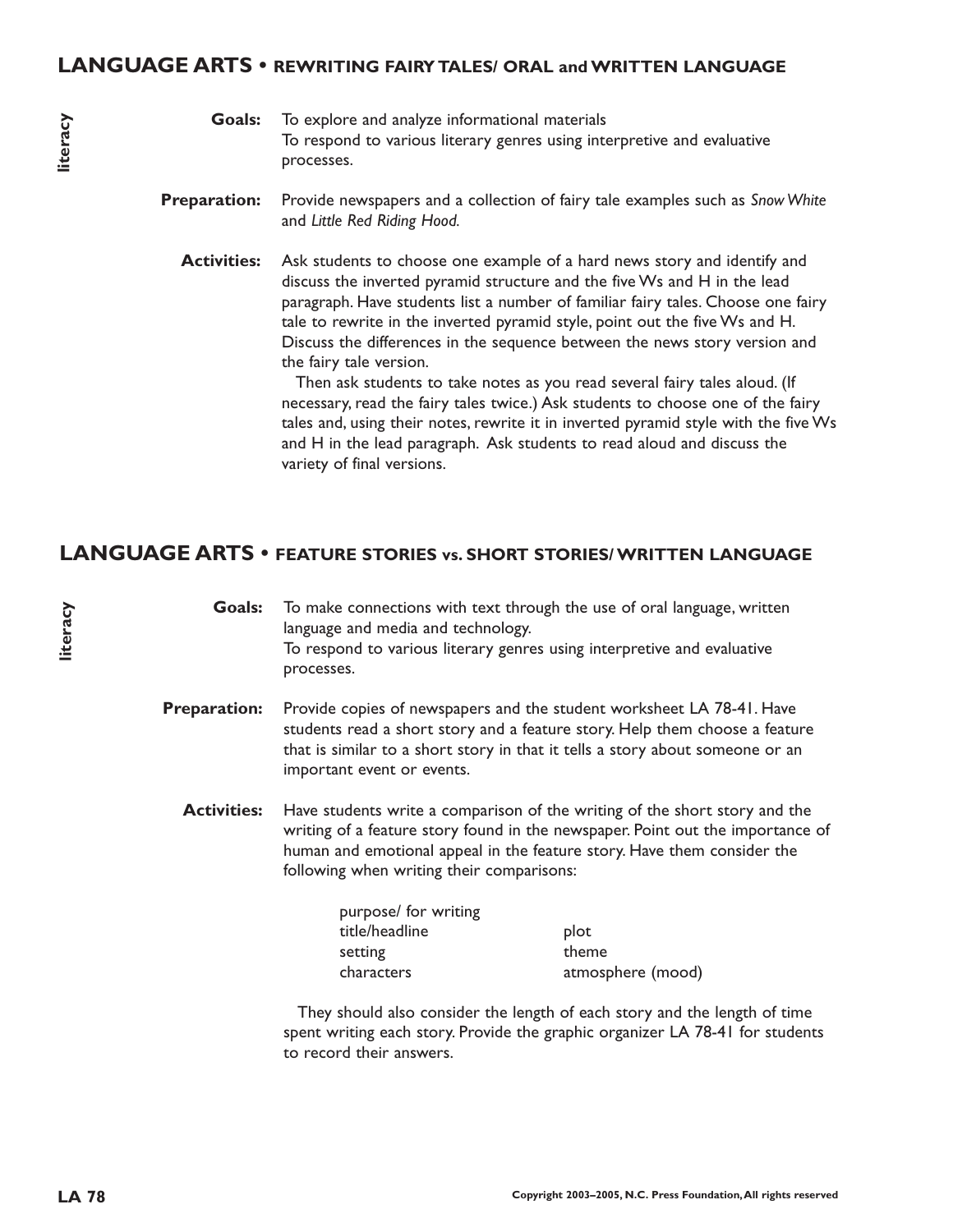# **LANGUAGE ARTS • FICTION VS. NON-FICTION/ WRITTEN LANGUAGE**

- To respond to various literary genres using interpretive and evaluative processes. **Goal:**
- Provide newspapers that have feature stories. Sunday editions frequently run lengthy feature stories. **Preparation:**

Describe aspects of story writing common to fiction and non-fiction, such as characterization, dialogue, description of place, etc. and techniques used in organizing stories, such as word choice, the anecdotal lead, summary statements and suspense.

- 1. Meaningful word choice involves setting tone as well as being exact in meaning.
- 2. An anecdotal lead is a short narrative written to draw the reader into the story.
- 3. A summary paragraph tells the content and organization of the rest of the story. It is often called the kernel or nut of the story.
- 4. Suspenseful writing plants questions in the readers' minds that lead them through the story.
- Have students read features and analyze the writing. Discuss characterization, dialogue, etc. and pick out the anecdotal lead, summary statement and leading questions used to create suspense and hold the reader's attention. Have students identify key words and descriptive words that the writer uses to convey meaning and create the desired mood. **Activities:**

#### **LANGUAGE ARTS • COMPARING GENRE/ WRITTEN LANGUAGE**

- To make connections with text through the use of oral language, written language, and media and technology. To respond to various literary genres using interpretive and evaluate processes. **Goals:**
- Provide students with copies of newspapers and a selection of short stories. Explain the inverted style of writing. A detailed explanation is provided in the NEWSPAPERING section on page N 16. **Preparation:**

Compare the composition of a short story with the inverted pyramid style of a straight news story. Use the outline given below:

| <b>NEWS STORY</b>                                            | <b>SHORT STORY</b> |
|--------------------------------------------------------------|--------------------|
| headline (main idea)                                         | title              |
| straight lead (summary, most important details) introduction |                    |
| background information                                       | details            |
| less important details                                       | conclusion         |

Have students rewrite a news story as a short story and a short story as a news story. Discuss any changes that are made in content, particularly in the chronology of events and the order in which they are presented in the different versions. Also, have students identify features that follow the outline of a short story. **Activities:**

> An easier approach would be to have students read nursery rhymes and fairy tales and write them as news stories. Point out that newspapers generally use present tense verbs.You can give examples of headlines such as,"Woodsman Saves Riding Hood," and challenge them to write better ones. Students are likely to enjoy hearing each other's headlines and stories.

**literary**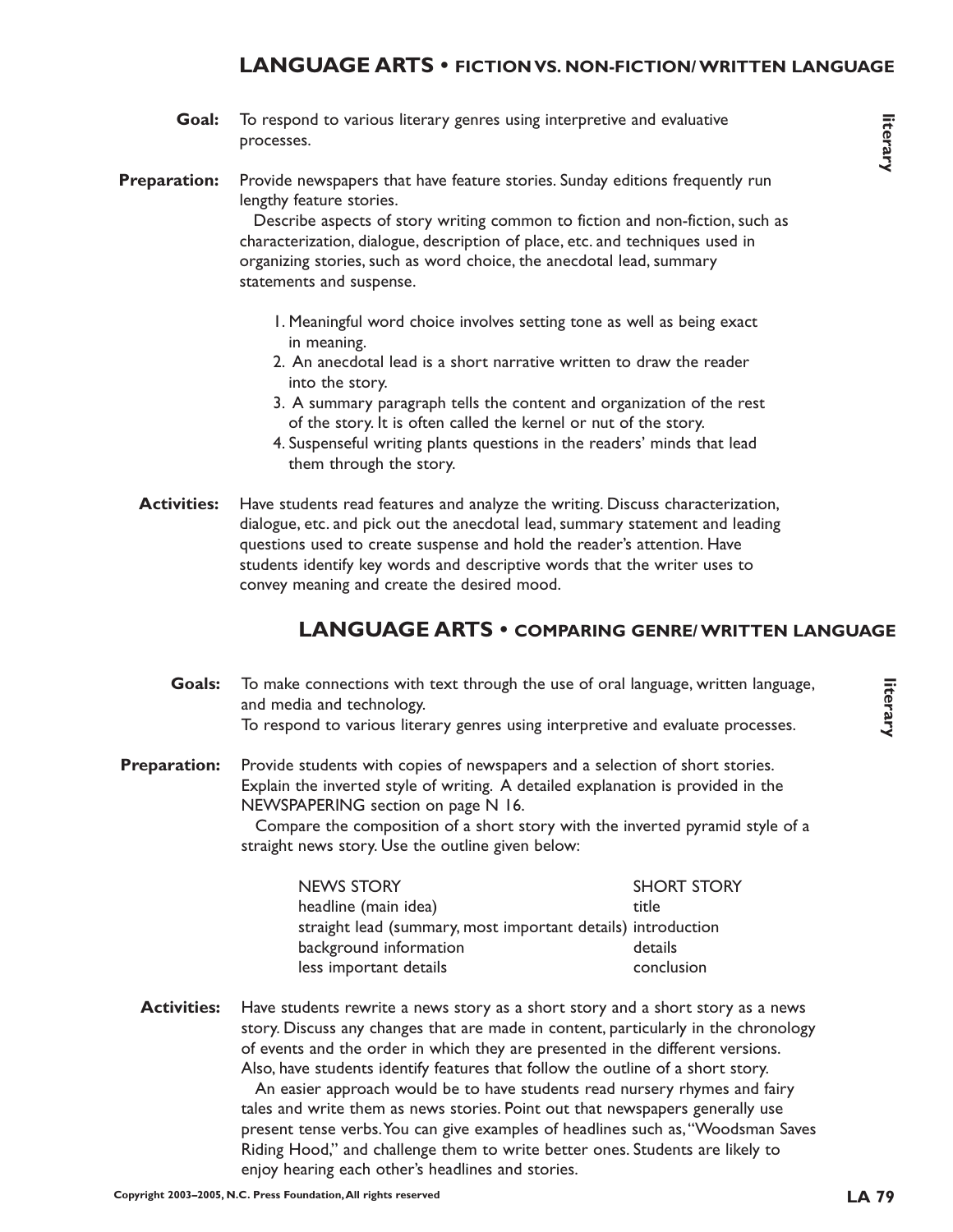#### **LANGUAGE ARTS • SOCIAL ISSUES/ORAL AND WRITTEN COMMUNICATION**

To synthesize and use information from a variety of sources. To respond to literary genres using interpretive and evaluative processes. **Goals:**

Present the following activity to students who have read a short story, play or novel about a social issue or theme that affects youth and families. Provide newspapers. **Preparation:**

Divide students into groups of three or four and have them brainstorm issues that affect them and their families. Encourage them to generate more than three by giving extra credit or recognition for coming up with more. **Activities:**

> Have students look through newspapers to find stories about the issues they have identified.They should copy the headline and dates of the different stories and identify the issue that each story addresses. Encourage them to find more than six stories by offering additional points or recognition.

> Have each person in the group read one of the stories they listed.They should first identify the important facts.Then have students use the facts to write a summary and exchange the summary with another member of the group. Ask them to read the summary they receive and write a response to it. Before writing, they may need to ask the other students to clarify information presented in the summary.

Follow up the reading and writing with a discussion. Direct students with questions such as:

- 1.What is the most significant challenge families face in our society?
- 2.What can or should be done to address specific issues affecting youth/families in our society?
- 3.Which issue would you like to know more about?
- 4. Create questions about the issue that you would like to know more about.
- 5. Conduct additional research using all available sources.
- 6. Continue to share your findings with classmates.

# **LANGUAGE ARTS • CONNECTING LITERATURE to LIFE/ WRITTEN LANGUAGE**

To make connections through the use of oral language, written language and media and technology. To respond to various literary genres using interpretive and evaluative processes. Provide students with newspapers. Mention that newspaper writers rely on **Goals: Preparation:**

facts. Most other writers are freer to imagine and/or change characters and events, though all good stories are realistic to some extent.

Assign students any of the following. Each activity relates the content or style used in literature to newspapers. **Activities:**

> A. Find characters and settings in newspapers that are like ones in literature, such as those described in Robert Frost's "Death of the Hired Man."

> B. Collect groups of photos and articles from newspapers that depict 20th century characters comparable to pilgrims in Chaucer's

**literary**

**literary informational**

informational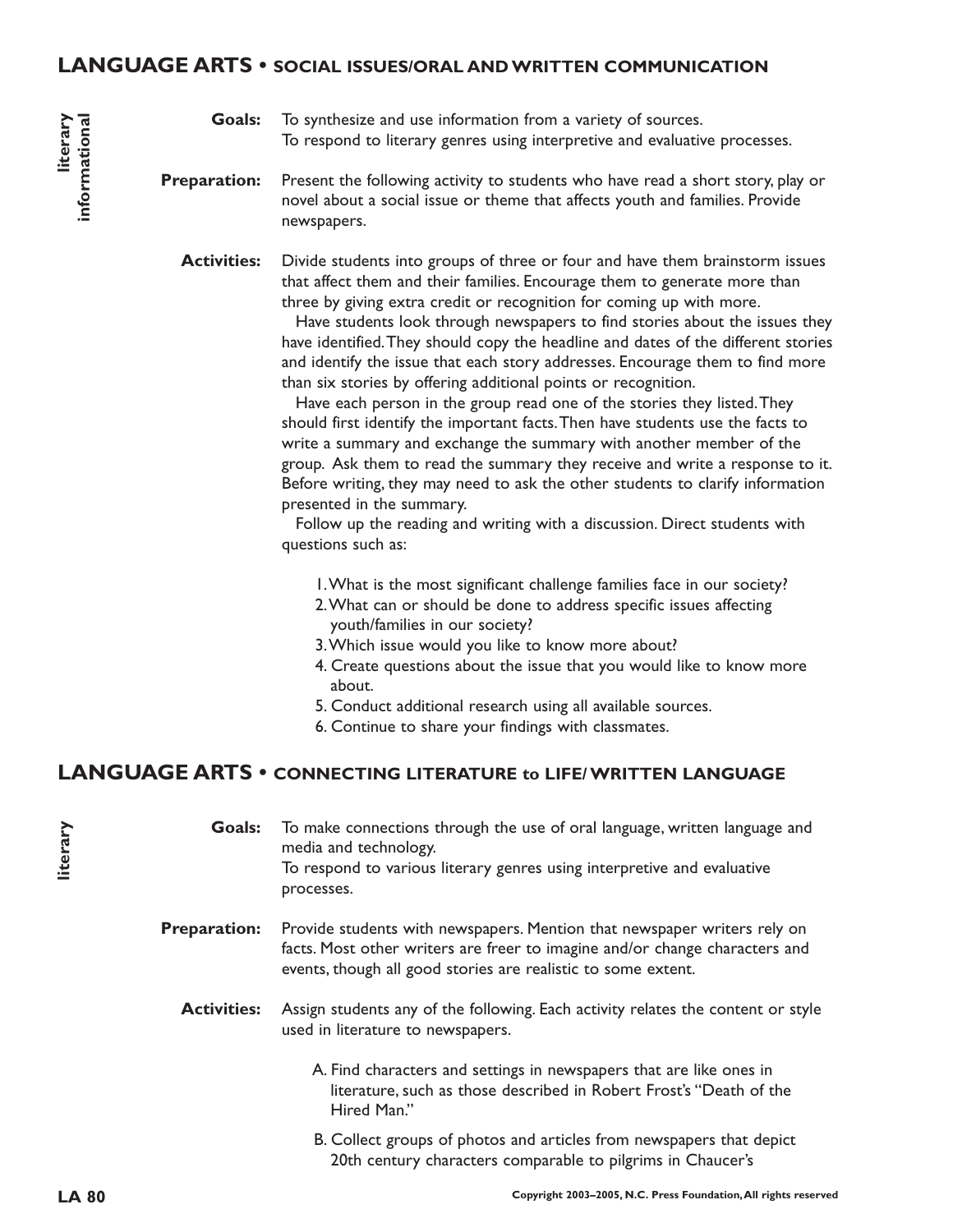#### **LANGUAGE ARTS • CONNECTING LITERATURE to LIFE/ WRITTEN LANGUAGE, continued**

#### **Activities continued:**

Canterbury Tales. Choose people from politics, education, sports,TV and movies. Label the different personality traits and lifestyles.

C. Compare the writing style of editorials and essays, such as those of Bacon and Locke or the transcendentalists Emerson and Thoreau. Review the essay's purposes and use them to classify essays and newspaper editorials. Present the following: to inform, persuade, criticize, interpret and entertain.

# **LANGUAGE ARTS • BOOKS about NEWSPAPERS/ ORAL and WRITTEN LANGUAGE**

- To respond to various literacy genres using interpretive and evaluative processes. **Goal:**
- Review the list of books about newspapers printed in the Appendix  $A$  17 A 19. Ask your media specialist at school or public library if there are other books about newspapers that might interest your students. **Preparation:**
	- During your study of newspapers, choose one of the children's books about newspapers to read aloud to the class or have students read them on their own. Encourage them to bring in other references they find to newspapers and other news media in books they read and add books and summaries about them to the list. **Activities:**

Children who tour newspapers may write their own books about the way newspapers are produced.They may also insert references to newspapers and news reporting into other types of stories they write.

# **LANGUAGE ARTS • DISTINGUISHING FACT from OPINION/ WRITTEN LANGUAGE**

To explore and analyze informational materials. To use critical thinking skills and create criteria to evaluate text and multimedia. Provide newspapers and the student worksheet LA 81-42. Discuss fact, opinion and interpretation and where they are found in newspapers. A fact can be verified by objective criteria. An opinion reflects an individual's impression or judgment.The newspaper is expected to keep certain parts of the paper factual while setting aside other parts for expression of opinion. Editorial and opposite editorial pages carry the newspapers' opinions, reader's opinions in letters to the editor and viewpoints expressed by columnists. Straight or hard news is factual and is found throughout the paper. Quotes within news stories reflect the opinions of those interviewed and not the writer's. Feature stories may be either heavily factual or reflect judgments made by the writer. Feature writers have more license than other reporters and try to choose the style appropriate for the content of the story. Generally, feature writers use facts to build a story, going beyond the facts but not making clear statements of opinion or advocating a course of action. More than feature writers, columnists published on and off editorial and opposite editorial pages express their opinions in their writing. **Goals: Preparation:**

argumentative<br>informational<br>critical **informational argumentative**

**literary**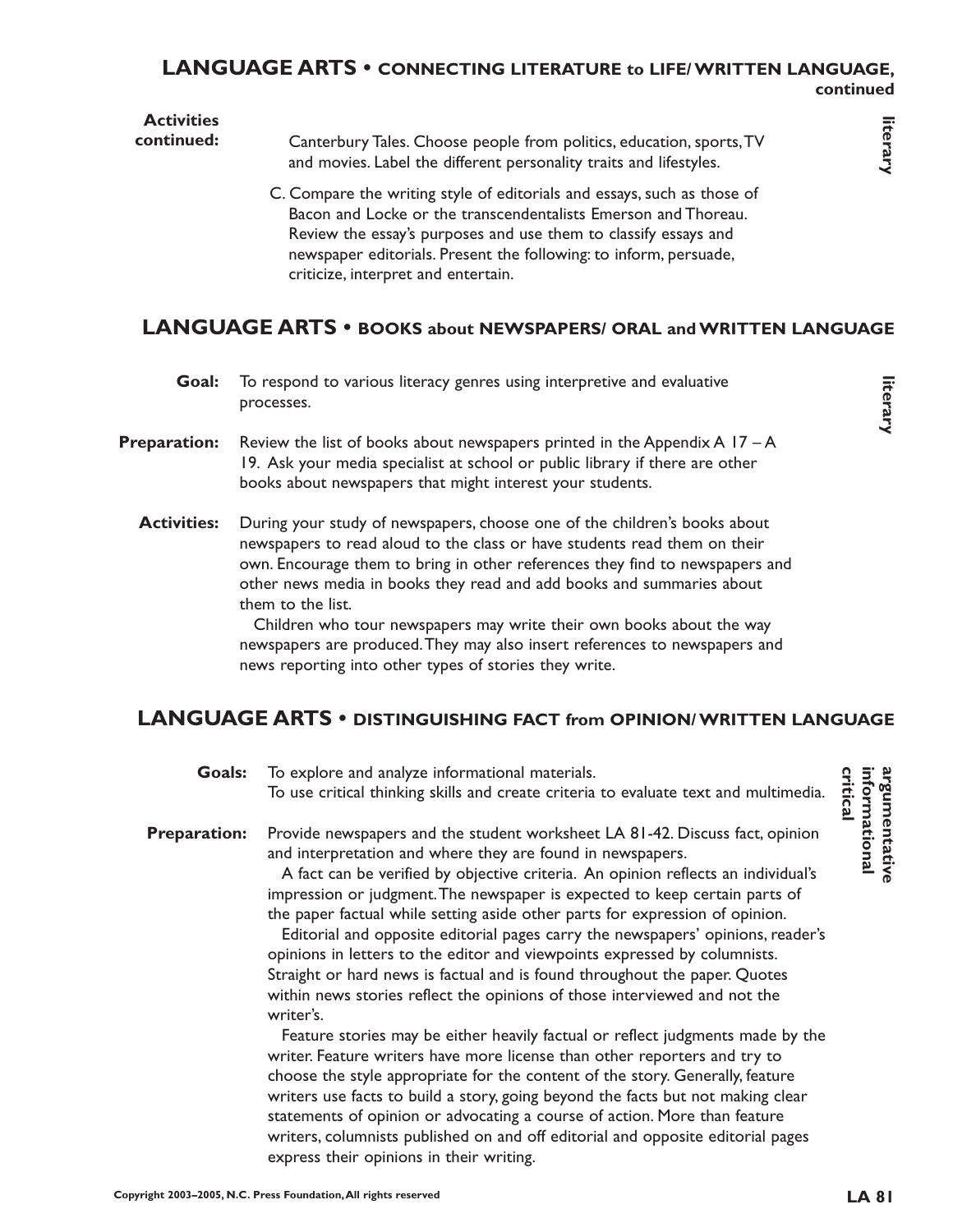# **LANGUAGE ARTS • DISTINGUISHING FACT from OPINION/ WRITTEN LANGUAGE, continued**

Have students do the following: **Activities:**

- 1. Identify statements of fact and opinion.
- 2. Identify interpretations that go beyond facts but do not advocate a position or course of action.
- 3. Classify the above by section and type of story.
- 4. Identify the person expressing the opinion.
- 5. Discuss what you find.

Ask the following questions to direct class discussion:

- 1. Does everyone agree about what is fact and what is opinion?
- 2. Is it difficult to differentiate fact from interpretation and
- interpretation from opinion? Is there disagreement among students?
- 3.What is the proportion of fact to opinion in each section and type of story?
- 4. How much space is given to each?

Provide graphic organizer LA 81-42.

# **LANGUAGE ARTS • LETTERS to the EDITOR/ WRITTEN LANGUAGE**

To refine the understanding and use of argument To explore and analyze informational text. **Goals:**

Provide newspapers that have several letters to the editor. Explain that the letters to the editor provide readers the opportunity to express their ideas, opinions, comments or criticisms regarding current events, government policies or the newspaper's philosophy or treatment of a story. Letters cover local, state, national and/or world issues. **Preparation:**

Have students read and determine the purpose for each letter. Also have them classify the letters according to areas of primary concern—local community, state, nation or world. See page SS 26 – SS 27 for suggested ways to help explain local, state, national and world news. **Activities:**

> Continue the activity for several days and use a variety of papers. Have students analyze what they find in each paper:

- 1.What are the letter writers' primary concerns?
- 2. Are there more letters about local, state, national or world issues? Why?
- 3. Does the newspaper's coverage affect the content of the letters? Do local papers run only letters about local issues?
- 4.Which letters are most persuasive?
- 5.Which letters address concerns and viewpoints you share?

Ask students to select a letter that created interest in a subject new to them and answer these questions:

1.What did you know before you read the letter? 2.What did you learn from the letter?

**argumentative informational**

argumentative informational

**critical**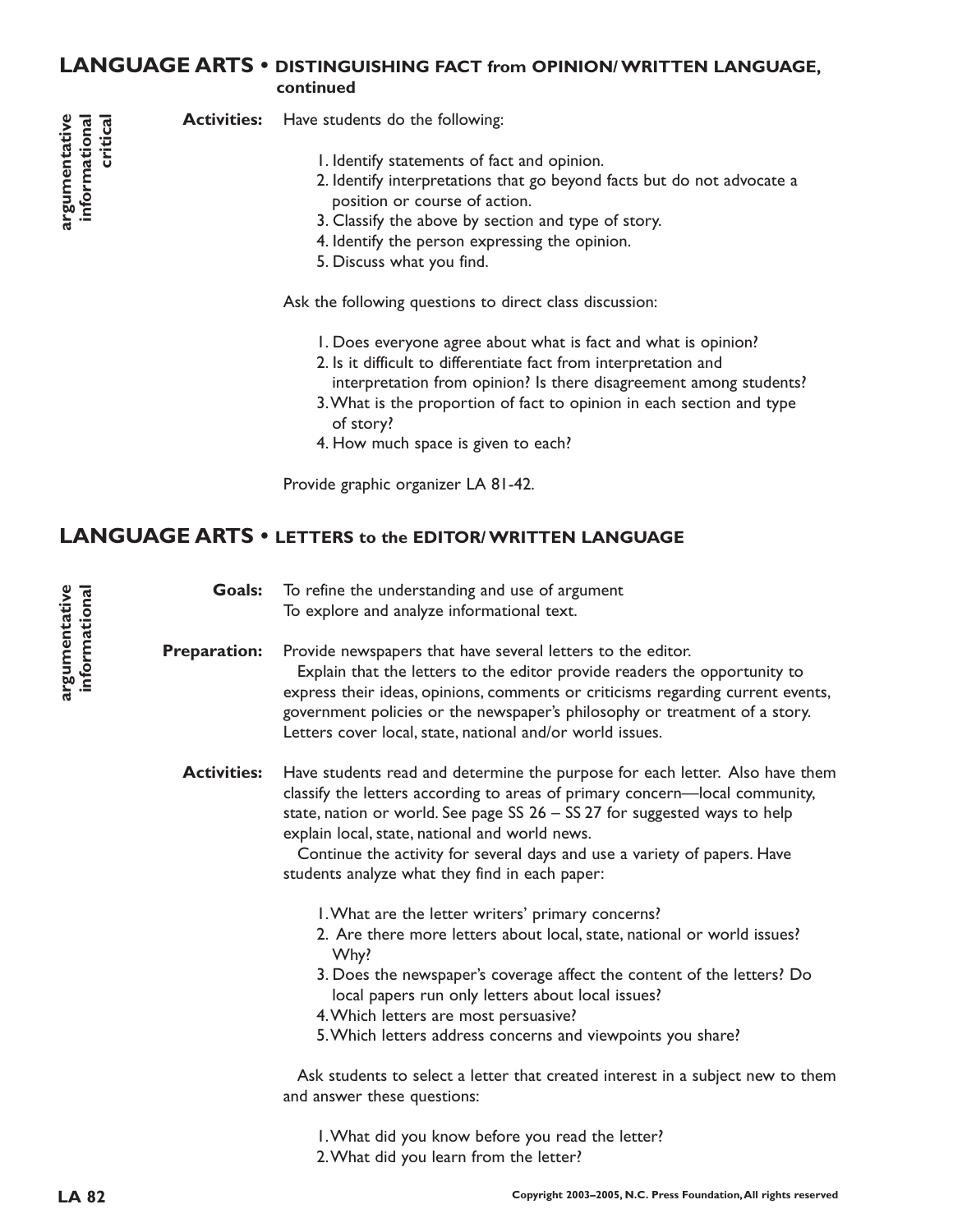# **LANGUAGE ARTS • LETTERS to the EDITOR/ WRITTEN LANGUAGE, continued**

| <b>Activities</b> |                                                              |
|-------------------|--------------------------------------------------------------|
| continued:        | 3. What opinion did the letter writer express?               |
|                   | 4. Was the person's writing particularly effective? How?     |
|                   | 5. What more would you like to know about the subject before |
|                   | forming your own opinion?                                    |

Conduct research to find answers to your remaining questions.You may continue to find information in the newspaper.You may want to use newspaper archives to find news stories about the subject of interest. You can obtain access to a newspaper's archives through its Web site. Sometimes access to the archives is free, and sometimes a user must pay for access to a newspaper's archived stories. Once you have complete information, write a letter to the editor on the subject and mail it to your area newspaper.

## **LANGUAGE ARTS • A CARTOONIST'S ATTITUDE and OPINION/ WRITTEN LANGUAGE and MEDIA and TECHNOLOGY**

|                     | <b>Goals:</b> To examine the foundations and use of argument.<br>To explore and analyze informational materials.<br>To use critical thinking skills and create criteria to evaluate text and<br>multimedia.                                                                                                     |
|---------------------|-----------------------------------------------------------------------------------------------------------------------------------------------------------------------------------------------------------------------------------------------------------------------------------------------------------------|
| <b>Preparation:</b> | Provide students with newspapers that have editorial cartoons. Review<br>background information about the people and events in the cartoons before<br>asking students to answer questions. Have students locate and read news<br>stories about the subjects of the cartoons.                                    |
| <b>Activities:</b>  | Select or have students select cartoons to interpret. Discuss the background<br>and have them answer one set of the questions listed below. Explain that the<br>content of the cartoon will determine which set of questions is better. Some<br>cartoons focus on characters and others on issues and problems. |
|                     | <b>PROBLEM SOLVING</b><br>I. What problem is presented?<br>2. Is there a solution to the problem suggested by the cartoon? Is so,<br>what is it?<br>3. Do you agree or disagree with the cartoonist's analysis of the                                                                                           |

# CHARACTER ANALYSIS

problem? Why?

- 1.Who is pictured in today's cartoon?
- 2.What is each person doing?
- 3.What has the cartoonist done to make the characters look funny?
- 4.What is the cartoonist saying about the characters? Do you agree?

To extend the activity, have students collect the cartoons they analyzed and rank them according to quality, relevance and importance. Also, have them write opinions about the problems and people presented in the cartoons and related stories.

For more ideas about political cartoons, visit the Web site: http://cagleslate.msn.com/ (accessed April 2003)

**critical** informational argumentative **informational argumentative**

informational argumentative **informational argumentative**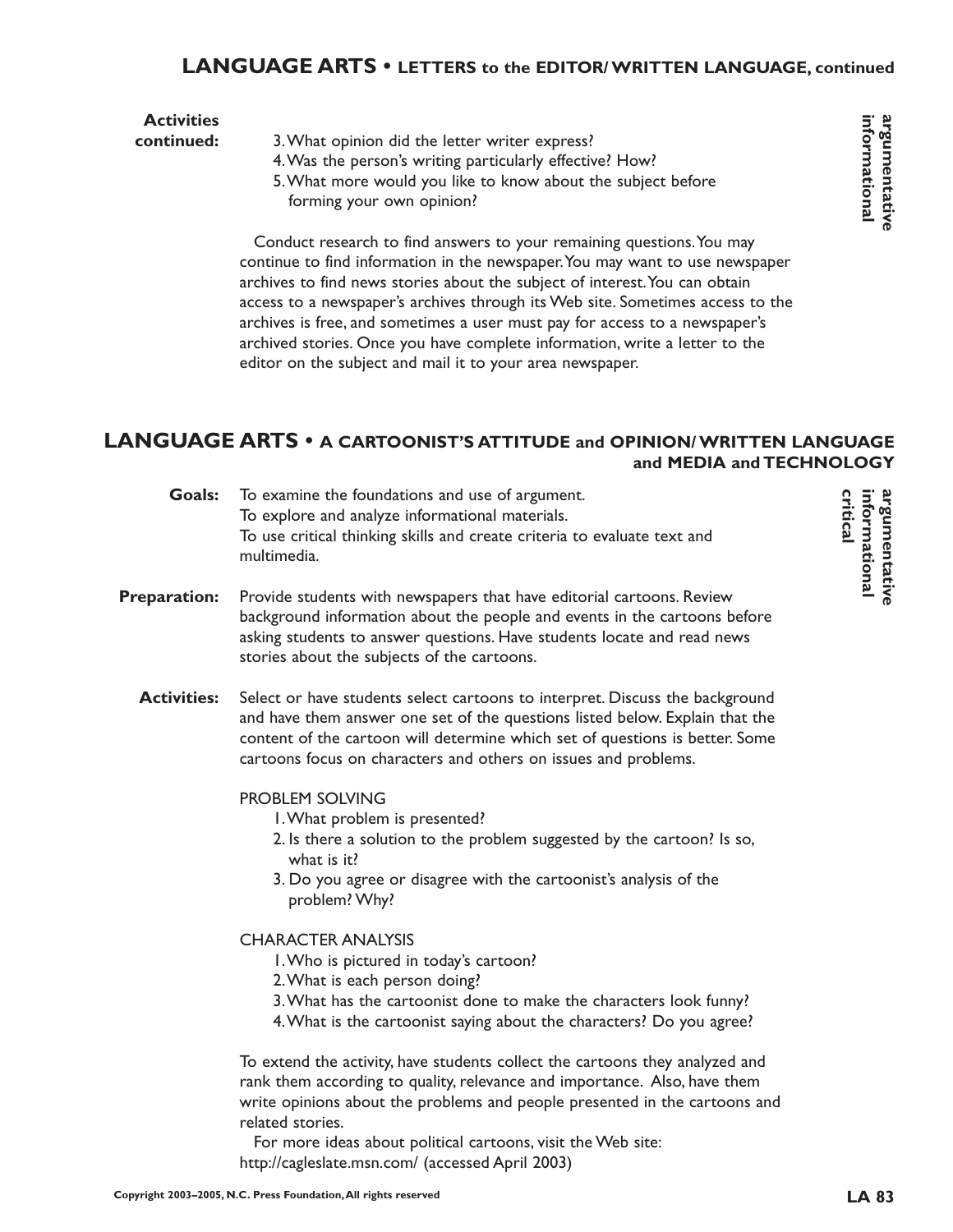# **LANGUAGE ARTS • FACTS and POLITICAL CARTOONS/ MEDIA and TECHNOLOGY**

#### To examine the foundations and use of argument. To respond to non-fiction using interpretive and evaluative processes. To explore and analyze informational materials. **Goals:**

- Provide copies of newspapers and explain that editorial content, specifically a political cartoon, is based on information from news stories. **Preparation:**
	- Have students select editorial cartoons and several news stories that relate to the cartoons. Ask students to read the cartoons and stories and underline the facts that support the main ideas of the cartoons. Discuss any historical references or symbolism, irony or satire. **Activities:**

Also have students select facts that support an interpretation different from the one represented by the cartoonist and design a cartoon that expresses the different point of view. (Note that facts are often interpreted differently and people hold differing opinions.)

#### **LANGUAGE ARTS • The EDITORIAL PAGE/ WRITTEN LANGUAGE**

To examine argumentation and develop informed opinions. **Goal:**

**Preparation:**

Provide newspapers and the student worksheet LA 84-43. Have students locate the opinion or editorial page. Large newspapers may also include an opposite editorial page that runs opinion written by syndicated columnists or points of view offered by local people who are concerned and knowledgeable about a subject.

Make sure that students know that editorials are usually unsigned and appear on the left side of the editorial page.The unsigned editorials represent the opinions of the newspaper and are written in third person.

Point out the letters to the editor written by citizens of all ages who are concerned about issues.The letters are written in first person and are shorter than editorials. Have them note that all letters are signed.The newspaper requires that letter writers accept responsibility for what they say in letters and call the letter writers ahead of publication to make sure that the letters actually came from the people named in the letters.

Columnists are also identified with their opinions.Their names and photos appear with their columns. Signed political cartoons and sometimes other types of cartoons appear on editorial pages.The editorial page usually has information about who manages the various departments in the newspaper in the masthead. See the NEWSPAPERING section, pages N  $35 - N 38$ , for more information about editorials.

Have students identify letters to the editor, editorials, syndicated columns and columns written by local people and political cartoons and other cartoons or comics on the editorial page. **Activities:**

> Tell them that all opinions are not the same. Ask them if they have ever questioned someone's opinion. Ask:Was it because you thought it could not be backed up with facts? Was your response emotional? For example, was it because you did not want to believe what the person had to say, regardless of the facts?

> Have them choose a topic and find news stories, letters to the editor, editorials, political cartoons and columns on the subject.They should look for facts in the news stories that the opinion writers use to support their

**argumentative**

argumentative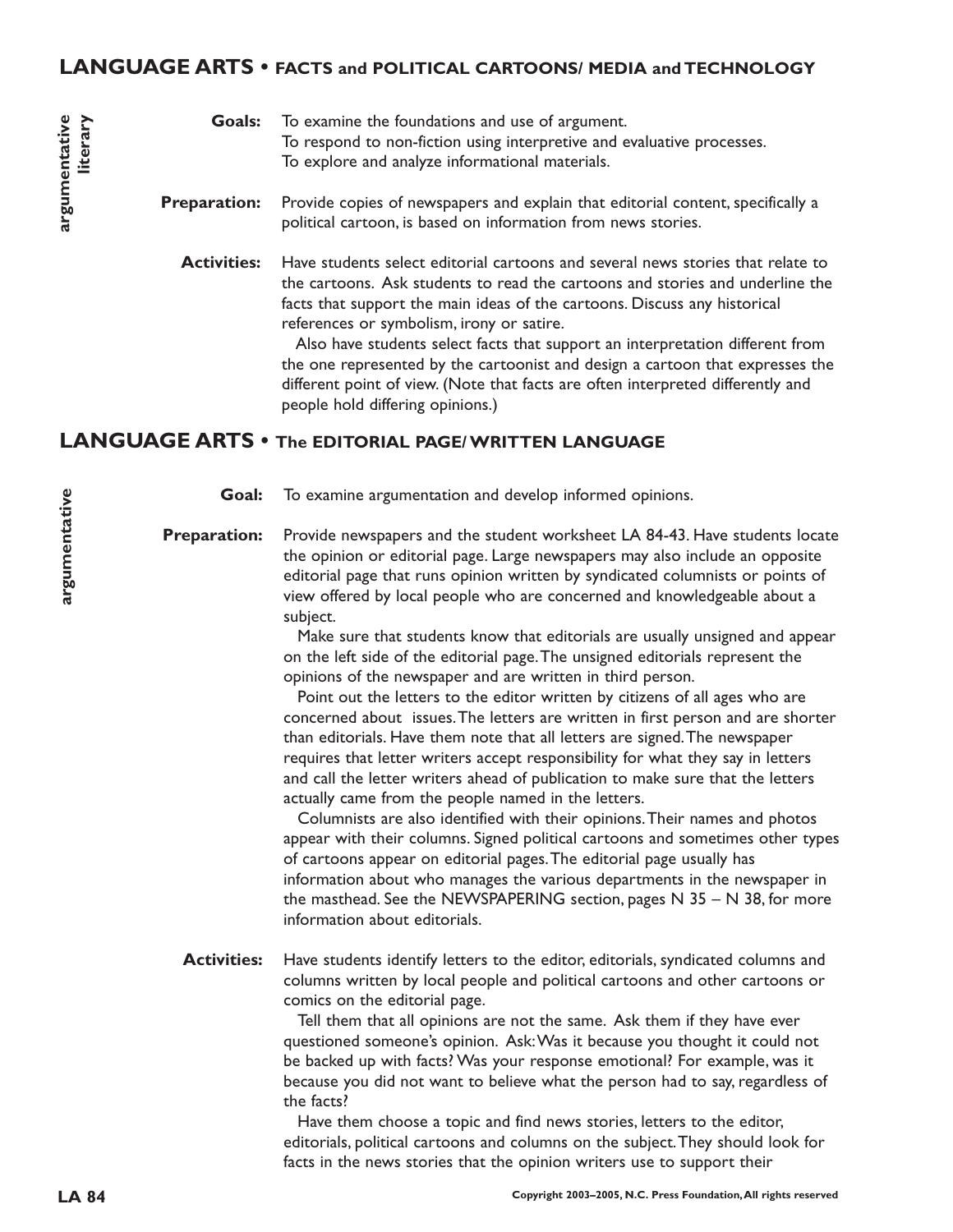## **LANGUAGE ARTS • The EDITORIAL PAGE/ WRITTEN LANGUAGE, continued**

#### **Activities**

**continued:**

positions.They should indicate which they think are the most important facts and most persuasive positions and write their own letter to the editor or editorial. A letter to the editor is generally easier to read and write because it is shorter and is written in the first person.

Editorials indicate their positions in the opening paragraphs and offer facts to support their opinions in subsequent paragraphs. Editorialists often offer background information and rebuttal to arguments that can be made to support an opposing position.The last paragraph of an editorial summarizes the position. Provide the graphic organizer LA 84-43 for students to use in writing their editorials.

Follow up with a study of columnists. Record the names of the columnists, whether they are syndicated or local columnists or readers who submit columns. Note the topics they write about. Ask what qualifies the person to be a columnist and how someone becomes expert enough in a subject to have his or her writing appear in newspapers, either across the country or locally. Point out columns written by people whose credentials appear at the end of the columns. Ask if the credentials make the person more believable or points out a stake the person has in the outcome of public debate. Ask:Will the person profit in some way if everyone agrees with him or her? Does whether the person profits or not affect the way you respond to the arguments? Are the facts true? Do the facts support the opinion?

Students are likely to find unfamiliar words on editorial pages and should use editorial pages to build their vocabulary and create word banks and spelling lists. Refer to Appendix, A-6, for a labeled editorial page.

# **LANGUAGE ARTS • YES or NO/ ORAL and WRITTEN LANGUAGE**

#### To use and evaluate informational materials. To examine the foundations and use of argument. **Goals:**

- Provide newspapers and the student worksheet LA 85-44. Select a topic that you think is both interesting and important.Write a question about the topic to present to students, such as the following: Should the U.N. provide troops to keep the peace in Afghanistan? Remember that a question based on sports, comics or advice columns will be easier and require less background knowledge. Ask students to read stories about the issue raised and take a position in support or against the question you provide. **Preparation:**
	- State the topic and as a class, have students tell what they know about the topic. Assign the articles (straight news, features, opinion writing of all kinds) to students who must then read to find facts to support both sides of the issue. Have them take notes while they read. Provide the graphic organizer LA 85-44. **Activities:**

Then, students must decide where they stand, answering the question yes or no. Direct them to read over their notes, pulling support for their position and rebutting arguments that are likely to be made by those who take the other side of the question.

Students should divide into two groups, pro and con, and share what they find in their reading. If students read different stories, analyses and opinions about the same topic, they will be pooling their knowledge.

Choose judges from both sides and have students from each group present to the class.The judges should decide who is most persuasive.

A variation is to have each student write an essay or editorial after the group discussions.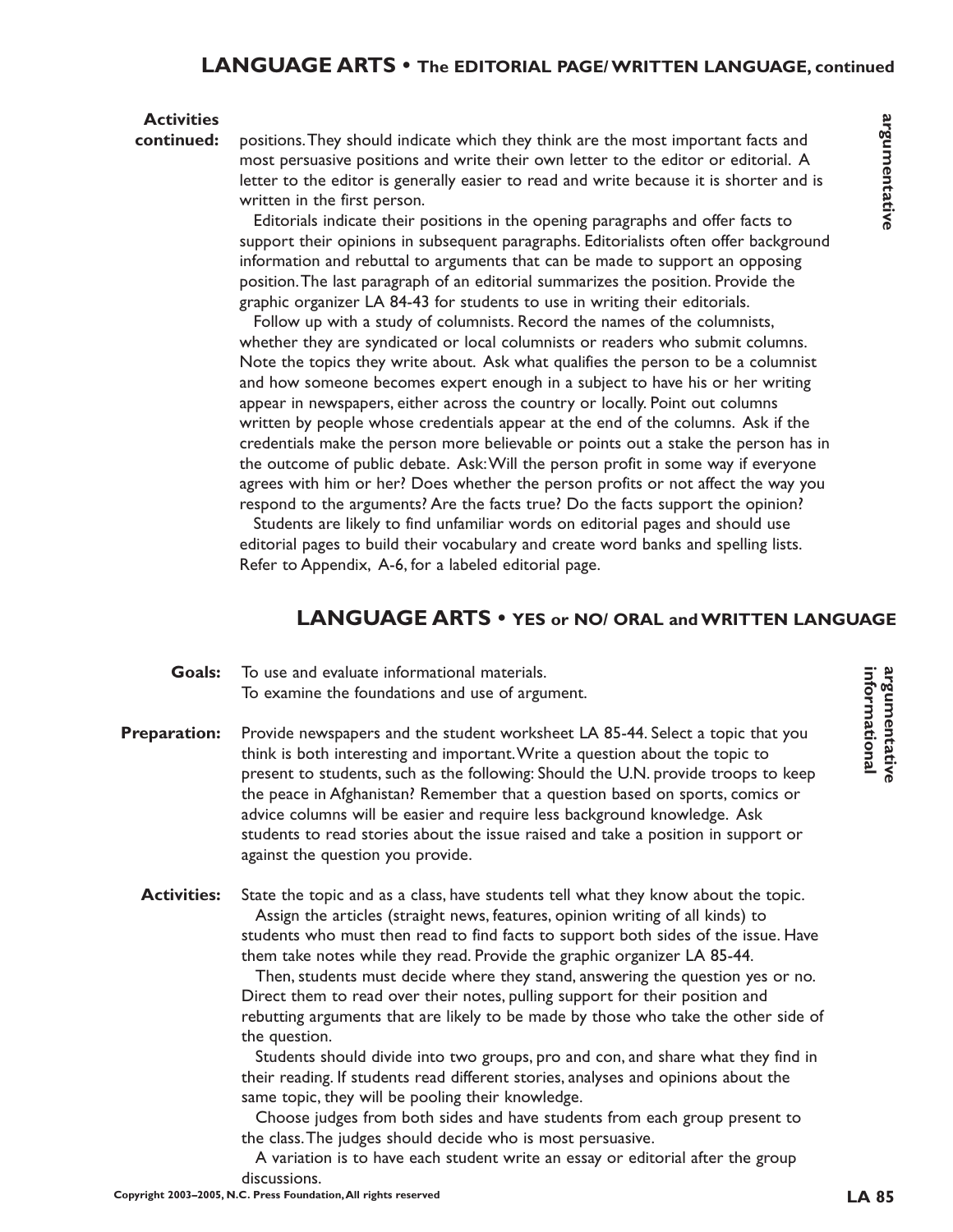#### **LANGUAGE ARTS • SOLVING PROBLEMS/ ORAL and WRITTEN COMMUNICATION**

Goals: To refine the understanding and use of argument. To use and evaluate information from a variety of sources.

Provide newspapers. If you assign a research paper based on newspaper stories, provide the student guide sheets in the Appendix titled, SOLVING PROBLEMS: Newspaper Footnotes and Bibliographic Entries. **Preparation:**

Present the following outline on a board, chart or overhead or provide the student worksheet LA 86-45:

> Problem Cause(s) Effect(s) Solution(s) Obstacle(s) to the Solution

Tell your students that the outline can be applied to a variety of information, that writers often employ the outline when presenting a problem.To make your point, look for and present newspaper and magazine articles in which writers have followed the outline.

To introduce the problem-solving outline, use a simple item or feature from the newspaper, such as a comic strip. Have students select a comic strip where someone has a problem and analyze it using the outline. **Activities:**

> Then have students apply the outline to more difficult content. For example, have them analyze advice columns in which the writers present problems for the columnists to respond to. Sometimes the writer sees the problem differently from the columnist. Have students analyze the problem as the writer sees it and then as the columnist sees it and talk about the different points of view. Ask if they agree or disagree with the opinions expressed.

> Have students analyze stories about health, science, business and public policy in which problems are presented.To teach research techniques, have them choose a problem and follow coverage about it over an extended period.They should tear pages from the newspaper on which stories appear about the problem. In order to retain bibliographic information, they should indicate with a check mark or highlighter which stories they are using in their research. Have them read through all of the stories they collect and outline the problem. Someone else reading the same stories may define the problem differently. When that happens, discuss the different interpretations and ask if anyone's view of the situation changes as a result of the discussions. Require that students do the following:

- 1. Locate and read stories, editorials, cartoons, etc. about the topic.
- 2. Organize the articles by date of publication.
- 3. Summarize their findings using the outline.
- 4. Compare their analysis of the problem with other students who studied the problem.
- 5. Draw conclusions and state opinions regarding the most likely or best solution to the problem.

Provide the graphic organizer LA 86-45.

**argumentative informational**

argumentative informational